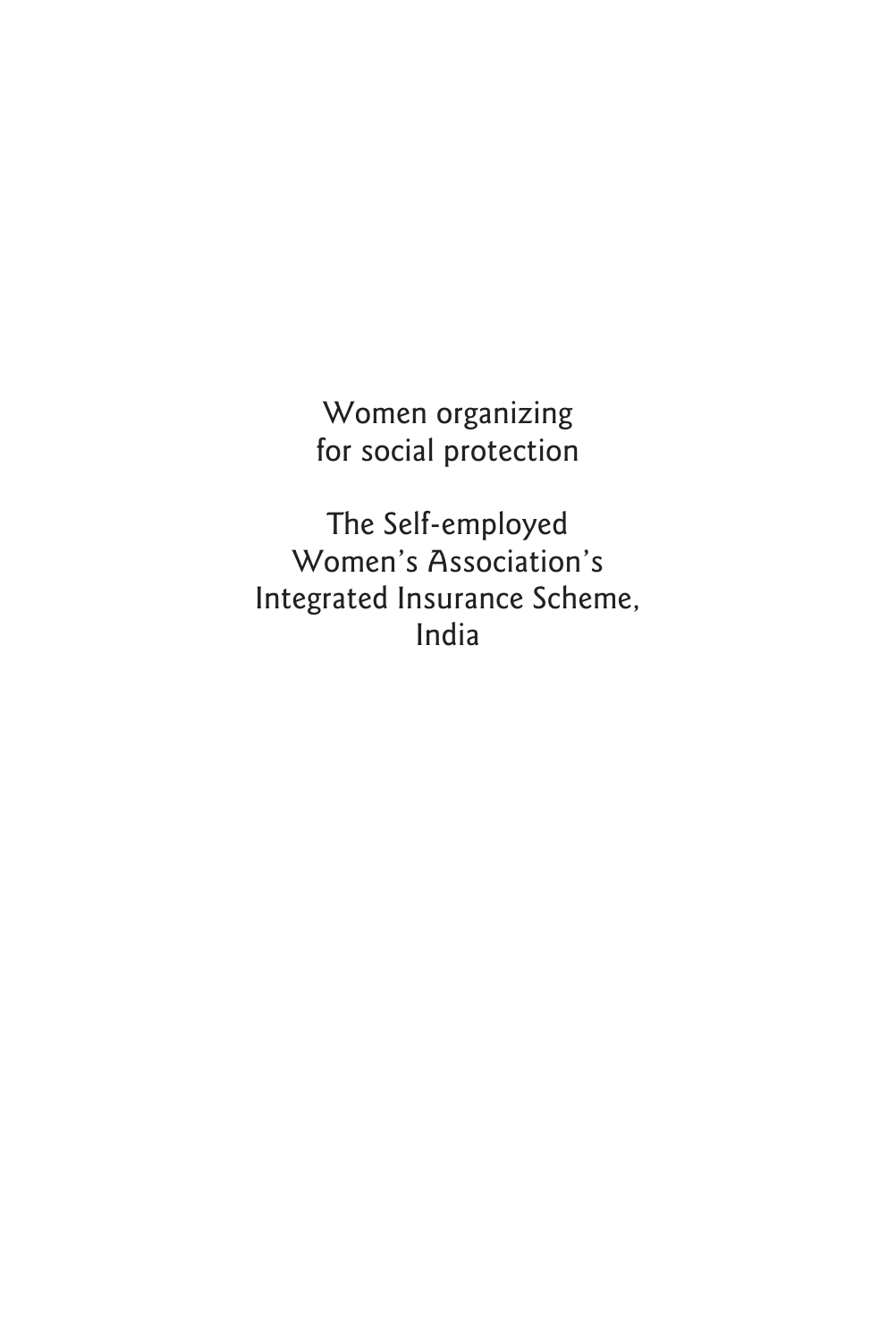### STEP Programme Social Protection Sector International Labour Office

*4, route des Morillons CH-1211 Geneva 22, Switzerland Tel.: (41 22) 799 65 44 – Fax: (41 22) 799 66 44 e-mail: step@ilo.org – INTERNET: www.ilo.org/step/publs*

The programme "Strategies and Tools against Social Exclusion and Poverty" (STEP) of the International Labour Office is an instrument for extending the coverage and effectiveness of social protection throughout the world.

Following the conclusions of the World Summit for Social Development in Copenhagen, the STEP programme promotes the design and the implementation of innovative systems of social protection for excluded populations. Based on the principles of equity, efficiency and solidarity, these systems contribute to social justice and cohesion.

In its work, STEP combines different types of activities: concrete actions in the field, research, production of methodological tools, reference documents and technical assistance for policy development and implementation.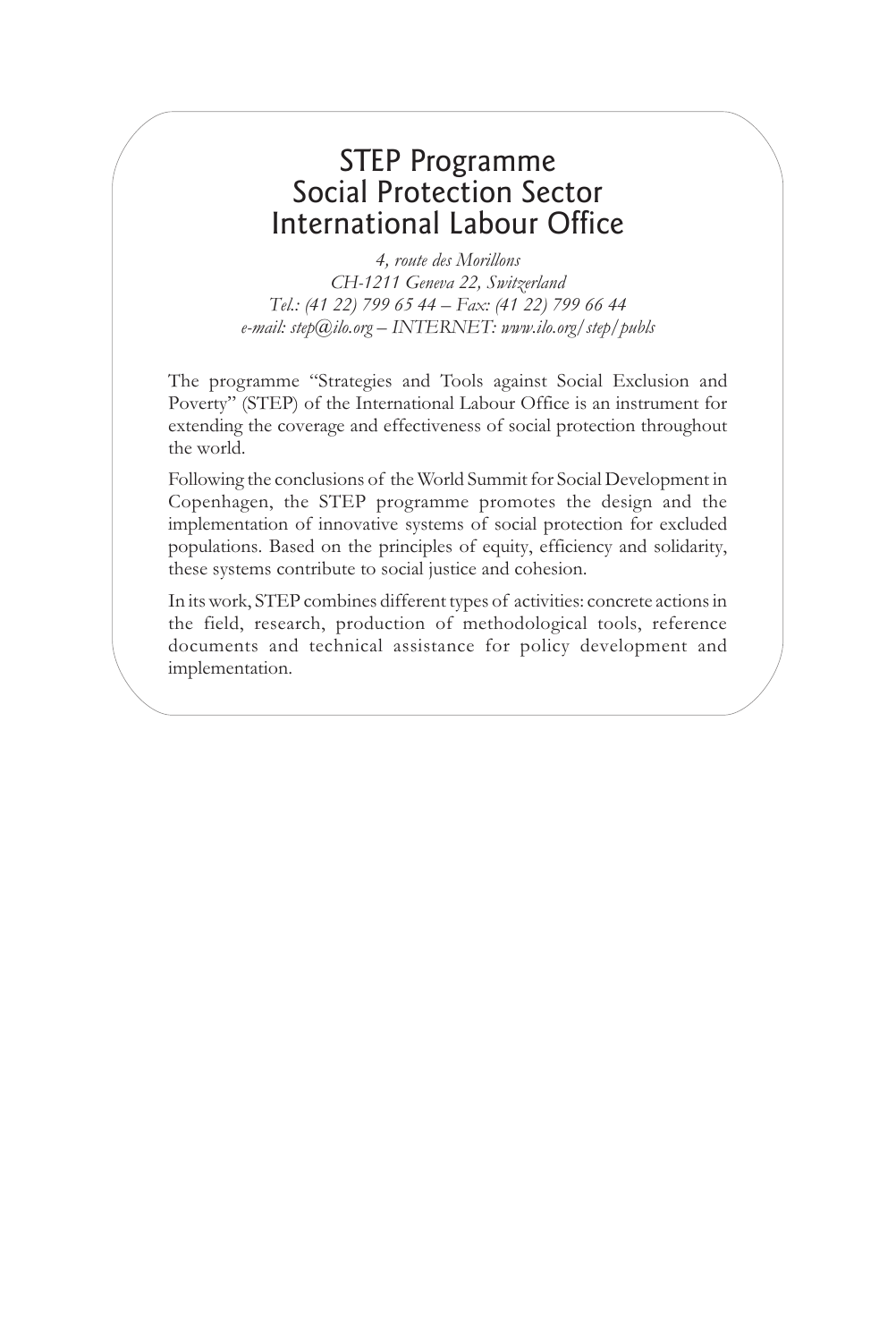Women organizing for social protection

The Self-employed Women's Association's Integrated Insurance Scheme, India

International Labour Office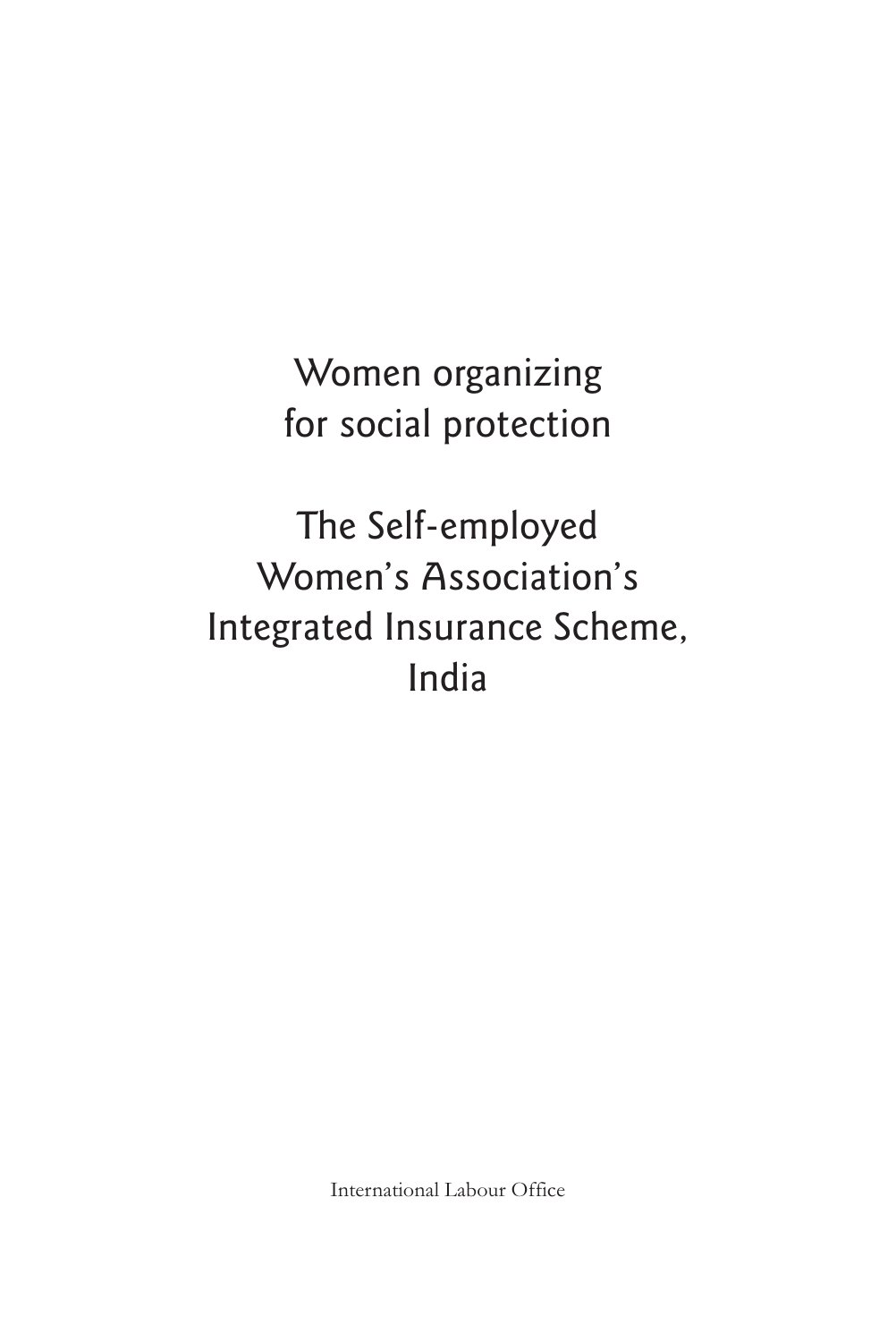Copyright © International Labour Organization 2001 First published 2001

Publications of the International Labour Office enjoy copyright under Protocol 2 of the Universal Copyright Convention. Nevertheless, short excerpts from them may be reproduced without authorization, on condition that the source is indicated. For rights of reproduction or translation, application should be made to the Publications Bureau (Rights and Permissions), International Labour Office, CH-1211 Geneva 22, Switzerland. The International Labour Office welcomes such applications.

Libraries, institutions and other users registered in the United Kingdom with the Copyright Licensing Agency, 90 Tottenham Court Road, London W1P OLP (Fax: + 44 (0)20 7631 5500), in the United States with the Copyright Clearance Center, 222 Rosewood Drive, Danvers, MA 01923 (Fax: + 1 508 750 4470) or in other countries with associated Reproduction Rights Organizations, may make photocopies in accordance with the licences issued to them for this purpose.

#### ILO

Women organizing for social protection. The Self-employed Women's Association's Integrated Insurance Scheme, India

Geneva, International Labour Office, Strategies and Tools against social Exclusion and Poverty Programme (STEP), 2001

Social protection, woman worker, self employed, womens organization, informal sector, health insurance, India. 02.03.1

ISBN 92-2-112627-7

*ILO Cataloguing in Publication Data*

The designations employed in ILO publications, which are in conformity with United Nations practice, and the presentation of material therein do not imply the expression of any opinion whatsoever on the part of the International Labour Office concerning the legal status of any country, area or territory or of its authorities, or concerning the delimitation of its frontiers.

The responsibility for opinions expressed in signed articles, studies and other contributions rests solely with their authors, and publication does not constitute an endorsement by the International Labour Office of the opinions expressed in them.

Reference to names of firms and commercial products and processes does not imply their endorsement by the International Labour Office, and any failure to mention a particular firm, commercial product or process is not a sign of disapproval.

This publication can be obtained, free of charge from:

ILO-STEP Programme Social Protection Sector, International Labour Office 4, route des Morillons CH-1211 Geneva 22, Switzerland Tel.: (+41 22) 799 6544 Fax: (+41 22) 799 6644 E-mail: step@ilo.org http://www.ilo.org/step/publs

Printed in Italy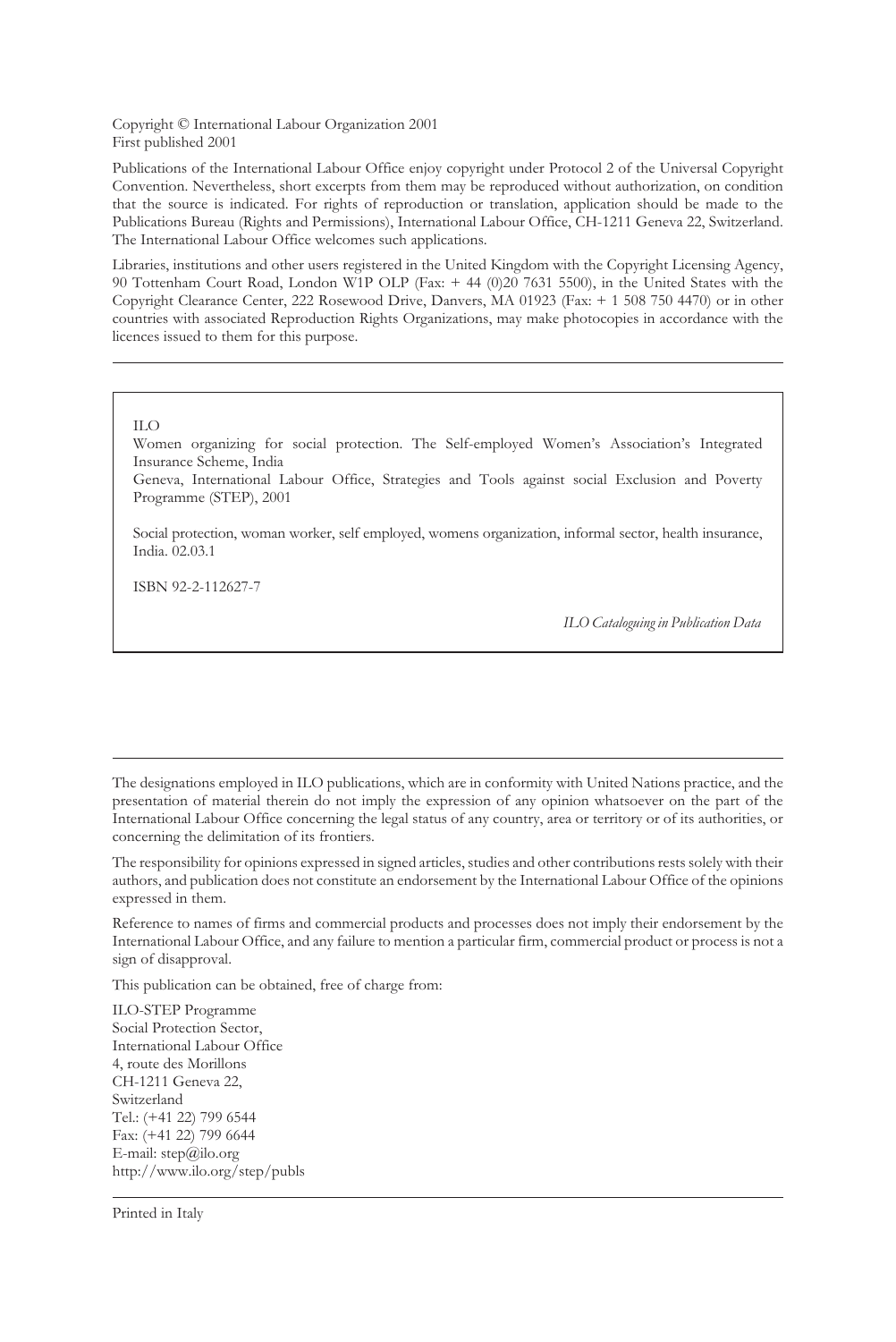# **CONTENTS**

| <b>INTRODUCTION</b> |  |
|---------------------|--|
|                     |  |

**Chapter 1:**

|               |                                                       | 3                                                                                                                                                                                                                                                                                                                                |
|---------------|-------------------------------------------------------|----------------------------------------------------------------------------------------------------------------------------------------------------------------------------------------------------------------------------------------------------------------------------------------------------------------------------------|
|               |                                                       | 3                                                                                                                                                                                                                                                                                                                                |
| 1.1           |                                                       | 3                                                                                                                                                                                                                                                                                                                                |
| $1.2^{\circ}$ |                                                       | $\overline{4}$                                                                                                                                                                                                                                                                                                                   |
| 1.3           | SEWA: A profile of its organizations and activities   | 6                                                                                                                                                                                                                                                                                                                                |
|               |                                                       |                                                                                                                                                                                                                                                                                                                                  |
|               |                                                       | 14                                                                                                                                                                                                                                                                                                                               |
| 2.1           |                                                       | 14                                                                                                                                                                                                                                                                                                                               |
| 2.2           |                                                       | 14                                                                                                                                                                                                                                                                                                                               |
| 2.3           |                                                       | 15                                                                                                                                                                                                                                                                                                                               |
| 2.4           |                                                       | 15                                                                                                                                                                                                                                                                                                                               |
| 2.5           |                                                       | 16                                                                                                                                                                                                                                                                                                                               |
|               |                                                       |                                                                                                                                                                                                                                                                                                                                  |
|               |                                                       | 17                                                                                                                                                                                                                                                                                                                               |
| 3.1           |                                                       | 19                                                                                                                                                                                                                                                                                                                               |
| 3.2           | Other arrangements for people in the informal economy | 22                                                                                                                                                                                                                                                                                                                               |
|               |                                                       |                                                                                                                                                                                                                                                                                                                                  |
|               |                                                       | 27                                                                                                                                                                                                                                                                                                                               |
|               |                                                       | 27                                                                                                                                                                                                                                                                                                                               |
| 1.1           |                                                       | 27                                                                                                                                                                                                                                                                                                                               |
| 1.2           |                                                       | 28                                                                                                                                                                                                                                                                                                                               |
| 1.3           | From life insurance to integrated insurance (1992)    | 29                                                                                                                                                                                                                                                                                                                               |
|               | Chapter 2:                                            | <b>CONTEXT OF THE INTEGRATED</b><br><b>INSURANCE SCHEME</b><br>Environment in which the Integrated Insurance Scheme<br>Social protection for people working in the informal<br>THE INTEGRATED INSURANCE SCHEME<br>Birth of an idea: Access to social protection (1977-89)<br>Introduction of the life insurance scheme (1989-91) |

|    | $1.4^{\circ}$ | Major changes in the Integrated Insurance Scheme between | 32 |
|----|---------------|----------------------------------------------------------|----|
| 2. |               | Principal features of the Integrated Insurance           |    |
|    |               |                                                          | 33 |
|    |               |                                                          |    |
|    | 2.2           |                                                          | 41 |
|    |               |                                                          |    |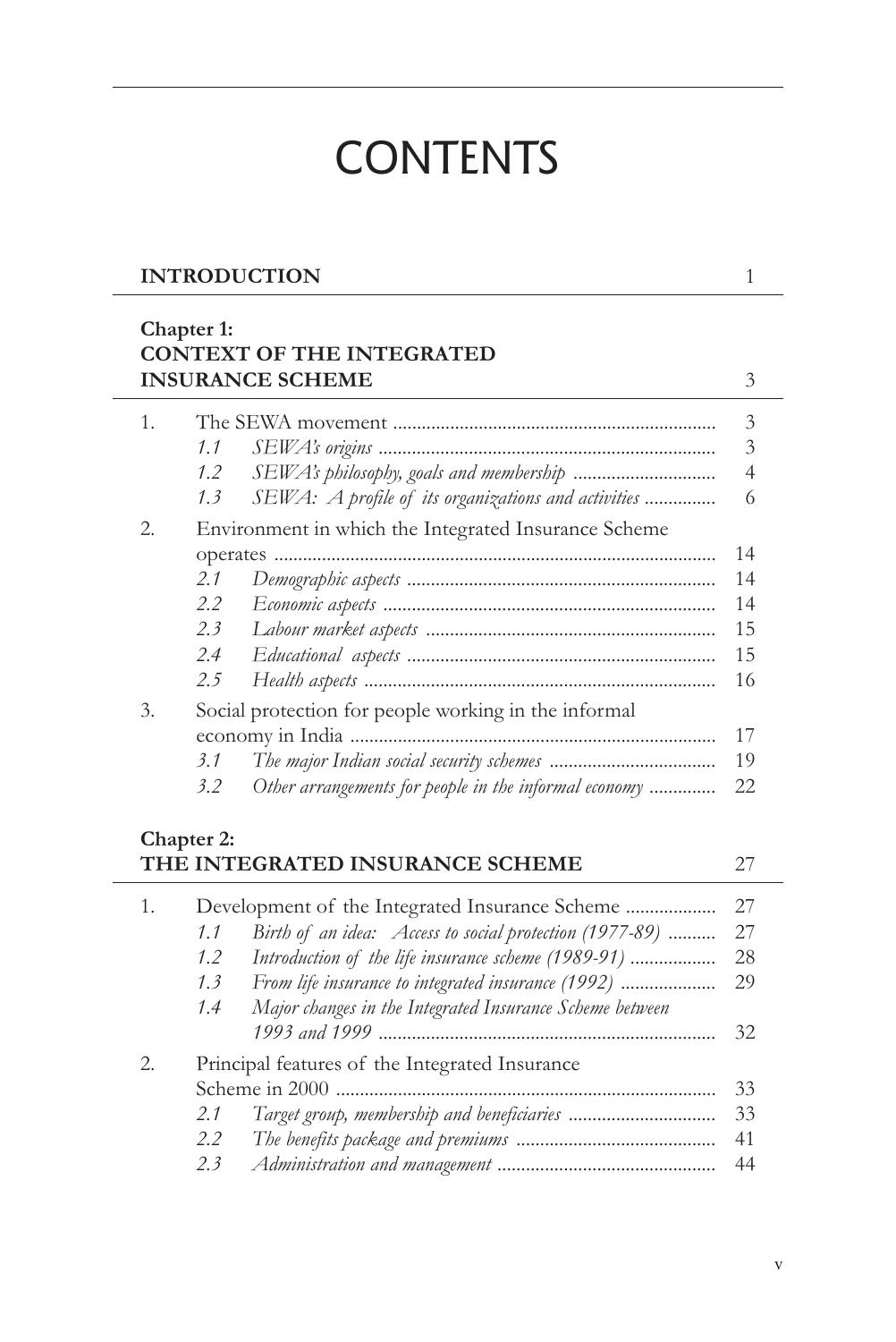#### **Chapter 3: SPECIFIC ASPECTS OF THE HEALTH COMPONENT** 51

| 1. | 1.1<br>1.2<br>1.3 | Diseases covered and the main causes of mortality and | 51<br>52<br>54 |
|----|-------------------|-------------------------------------------------------|----------------|
| 2. |                   | The Integrated Insurance Scheme and                   | 55             |
|    |                   |                                                       | 56             |
|    | 2.1               | The Integrated Insurance Scheme and                   |                |
|    |                   |                                                       | 56             |
|    | 2.2               | The Integrated Insurance Scheme and                   | 57             |
|    |                   |                                                       |                |
| 3. |                   |                                                       | 58             |
|    | 3.1               |                                                       | 58             |
|    | 3.2<br>3.3        |                                                       | 59<br>61       |
|    |                   |                                                       |                |
| 4. |                   |                                                       | 62             |
|    | 4.1               |                                                       | 62             |
|    | 4.2               |                                                       | 65             |
| 5. |                   | Health premiums in relation to the                    |                |
|    |                   |                                                       | 65             |
| 6. |                   |                                                       | 66             |

#### **Chapter 4: FINANCIAL ASPECTS OF THE INTEGRATED INSURANCE SCHEME** 69

| 1.           |                     | 69 |
|--------------|---------------------|----|
|              |                     | 69 |
|              |                     | 70 |
| 2.           |                     | 70 |
| 3.           |                     | 71 |
|              |                     |    |
|              | <b>CONCLUSION</b>   | 79 |
|              |                     |    |
| <b>ANNEX</b> |                     | 83 |
|              |                     |    |
|              | <b>BIBLIOGRAPHY</b> |    |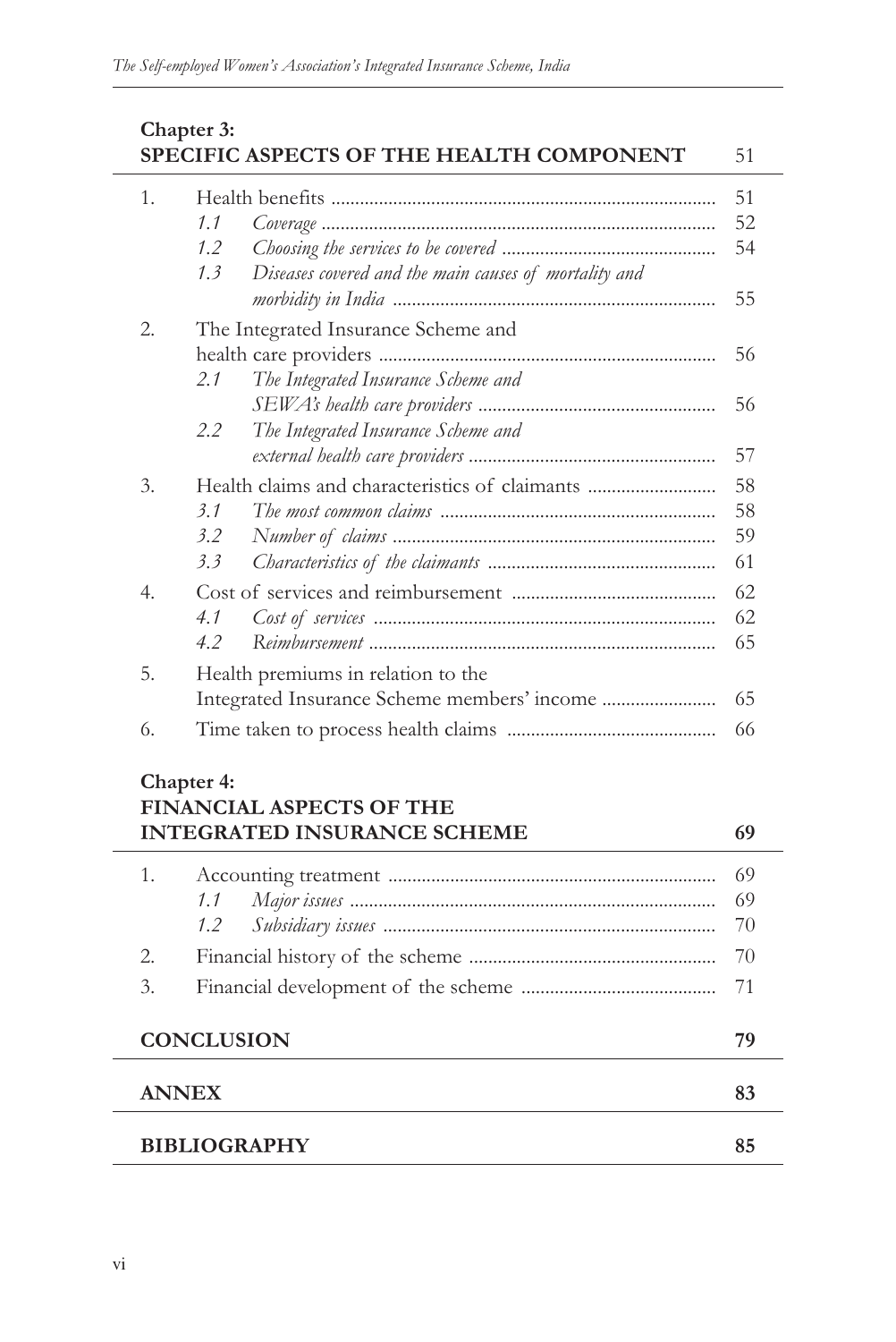# ACRONYMS

| <b>ACCORD</b> | Action for Community Organization,<br>Rehabilitation and Development                |
|---------------|-------------------------------------------------------------------------------------|
| ASSEFA        | Association of Sarwa SEWA Farms                                                     |
| <b>CHC</b>    | Community Health Centre                                                             |
| ESI           | Employee's State Insurance                                                          |
| EPF/MP        | Employee's Provident Fund/<br>Miscellaneous Provisions                              |
| FD            | Fixed deposit                                                                       |
| GDP           | Gross Domestic Product                                                              |
| GIC           | General Insurance Corporation of India                                              |
| <b>GIS</b>    | Group Insurance Scheme                                                              |
| GoI           | Government of India                                                                 |
| <b>GTZ</b>    | Gesellschaft für technische Zusammenarbeit<br>(German Technical Development Agency) |
| <b>HDI</b>    | Human Development Index                                                             |
| <b>ILO</b>    | International Labour Office                                                         |
| НS            | <b>Integrated Insurance Scheme</b>                                                  |
| <b>IRDP</b>   | <b>Integrated Rural Development Programme</b>                                       |
| LALGI         | Landless Agriculture Labourers' Group Insurance                                     |
| LIC           | Life Insurance Corporation of India                                                 |
| NGO           | Non-governmental organization                                                       |
| NIACL         | New Indian Assurance Company Ltd                                                    |
| <b>NSAP</b>   | National Social Assistance Programme                                                |
| <b>PHC</b>    | Primary Health Care Centre                                                          |
| R BI          | Reserve Bank of India                                                               |
| <b>RGLIS</b>  | Rural Group Life Insurance Scheme                                                   |
| SAAT          | South Asia Advisory Team                                                            |
| SEWA          | Self-employed Women's Association                                                   |
| <b>SPARC</b>  | Society for Promotion of Area Resources Centre                                      |
| <b>STEP</b>   | Strategies and Tools against Social Exclusion and<br>Poverty Programme              |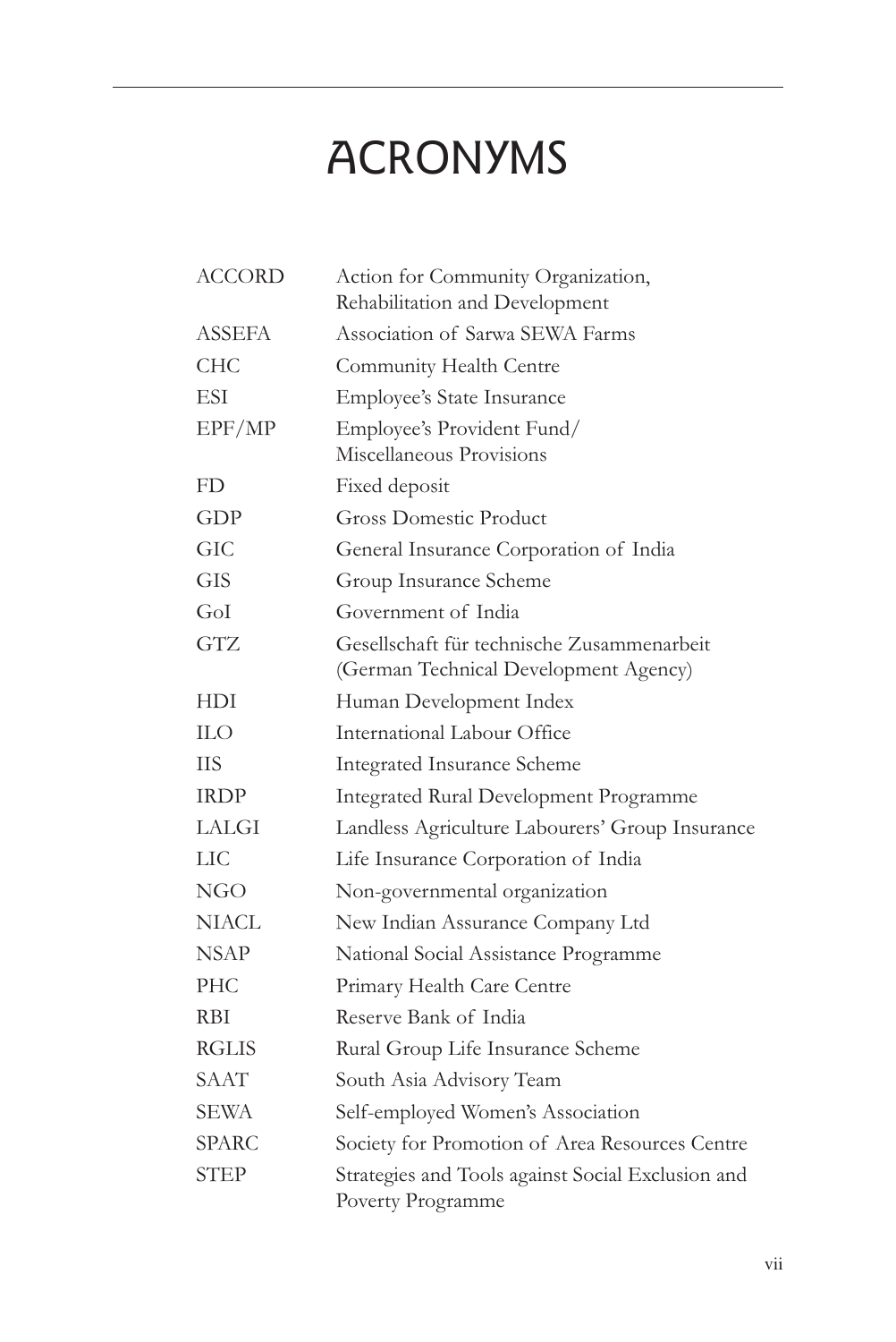| Rs.         | Indian rupees                        |
|-------------|--------------------------------------|
| <b>UIIC</b> | United Indian Insurance Company      |
| <b>UNDP</b> | United Nations Development Programme |
| <b>WHO</b>  | World Health Organization            |

Exchange rate in 1998  $Rs.41.3 = US$1$ 

Exchange rate in 2000  $Rs.46.0 = US$1$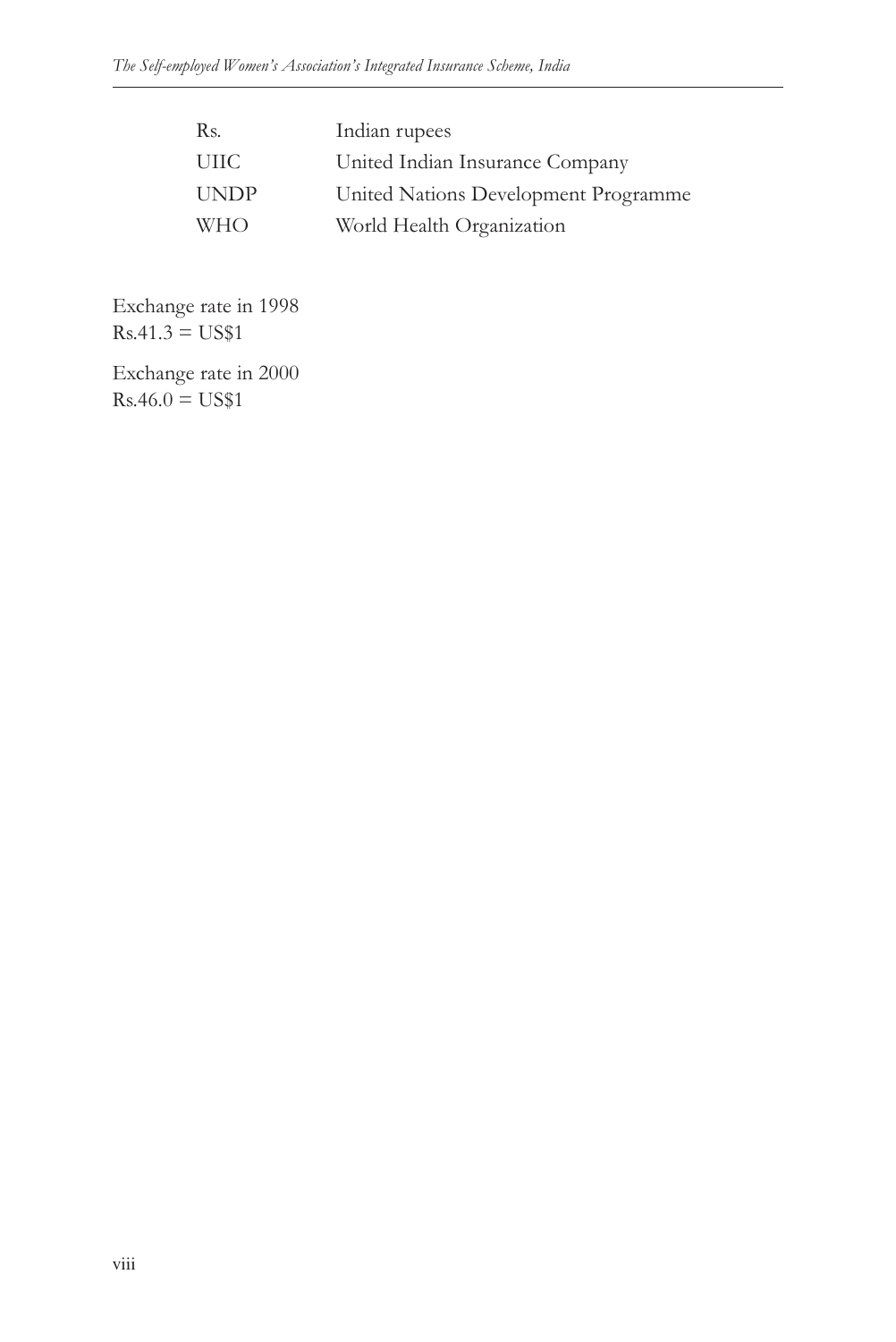# INTRODUCTION

Several international declarations and conventions claim social protection as a universal right. Most countries in the world mention the individual's right to social protection in their constitution or in their legislation. Nevertheless, today, the majority of the world's population has no access to this kind of protection. For example in the case of health, over 80 per cent of the population in most countries in sub-Saharan Africa and in southern Asia are estimated to be without social protection. In the rest of Asia and much of Latin America the figure is still as high as 50 per cent. If social protection is first of all an individual's legitimate right, it is also a condition for economic and social progress. In this sense the lack of social protection not only affects the well-being of a large part of humanity, but also contributes to the persistence of poverty and social exclusion.

In a great number of cases, insufficient financial resources and institutional capacities considerably limit the possibilities of extending social protection through the effort of the state alone. Sometimes the state simply does not pay enough attention to this question. To complement the state's effort, new local initiatives, creating insurance schemes adapted to the poorer population, are appearing in many countries. These schemes, grouped under the term micro-insurance, take diverse forms. There are still few of them worldwide, but their number is increasing rapidly.

The Self-employed Women's Association's (SEWA) insurance scheme is one of the oldest schemes of this type. Since its foundation in 1972, SEWA has carried out other activities for its members. In particular, SEWA is active in the field of self-employed women's rights, cooperatives, banking, health and capacity building and it is one of the few registered trade unions for self-employed women workers in India. Through these activities, its members have expressed a special need, the need for social protection. In 1992 SEWA set up an insurance scheme to address this need. The insurance scheme has developed from a simple life insurance to a more comprehensive insurance, its Integrated Insurance Scheme (IIS), which now comprises health, life and assets components and a maternity benefit. Today more than 26,000 SEWA members belong to the Integrated Insurance Scheme.

This study has been undertaken in order to better understand and to share the lessons of this experience. Its aim is not an evaluation of the scheme. It discusses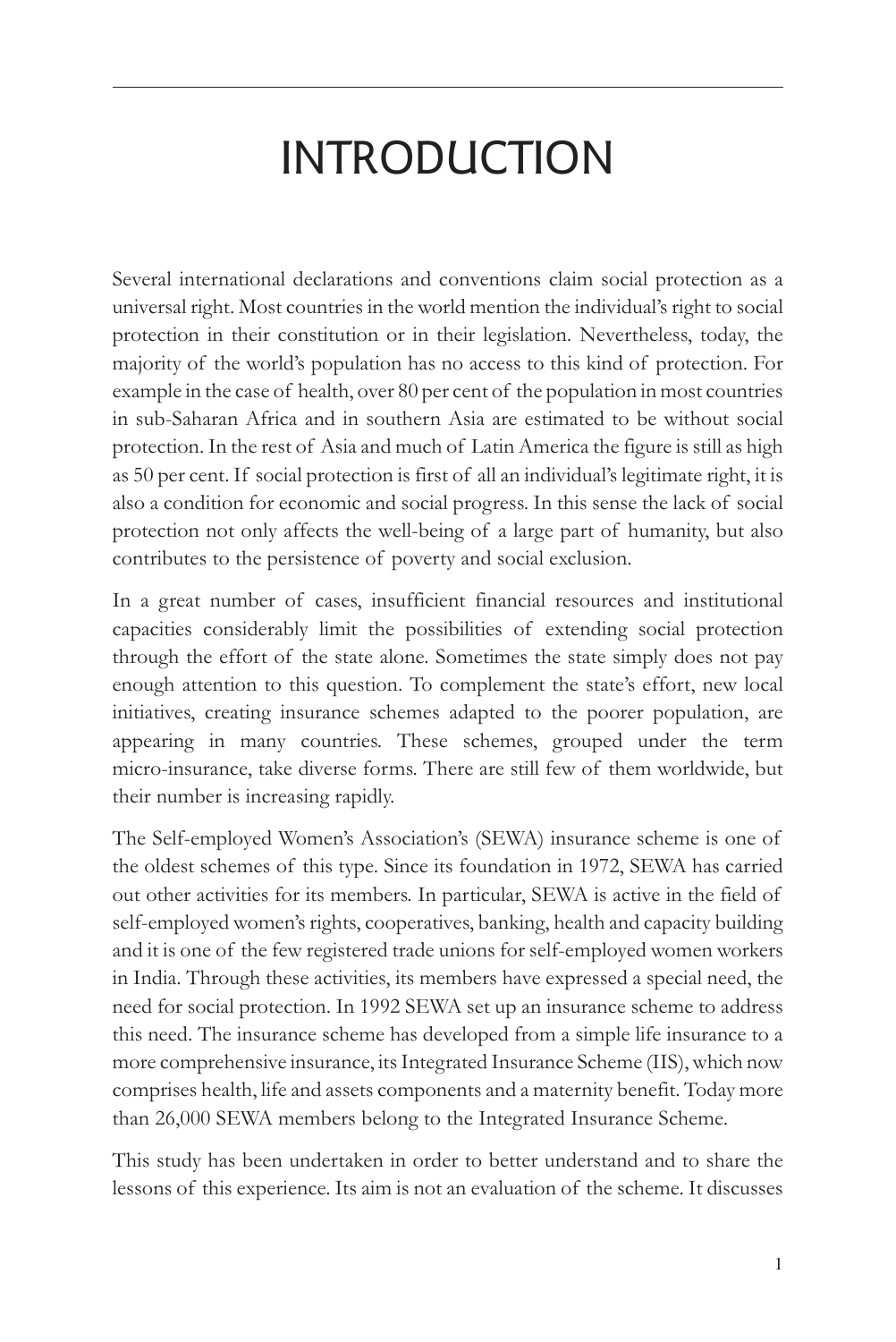issues relevant to a better understanding of the insurance scheme, such as information about the SEWA movement and the environment in which the scheme operates, and provides a brief overview of social protection schemes in India. The study examines the key stages in the development of the scheme,<sup>1</sup> the roles of the main parties involved and the structure of the benefit package and premiums. Furthermore, it takes a detailed look at certain aspects of the health component of the benefits package. The final part deals with the financial aspects of the scheme.

The STEP programme, which conducted the present study, had previously undertaken another study intended to address SEWA's own internal statistical needs, carried out by Smita Srinivas in 1999. The present study uses data and information from the STEP-Srinivas study, as well as further information provided by SEWA's IIS and SEWA Bank staff and drawn from SEWA internal documents. The financial analysis within the chapter about the financial operation of the scheme was prepared by John Woodall, Senior Social Security specialist with ILO-SAAT, the South Asia Advisory Team, based in New Delhi. Some of the data on the health component come from a survey by Kent Ranson, as part of his doctoral research at the London School of Hygiene and Tropical Medicine.

<sup>1</sup> The study had been finalized before the earthquake hit Gujarat State in January 2001. Therefore the consequences of the earthquake on the SEWA members and on the Integrated Insurance Scheme have not been considered.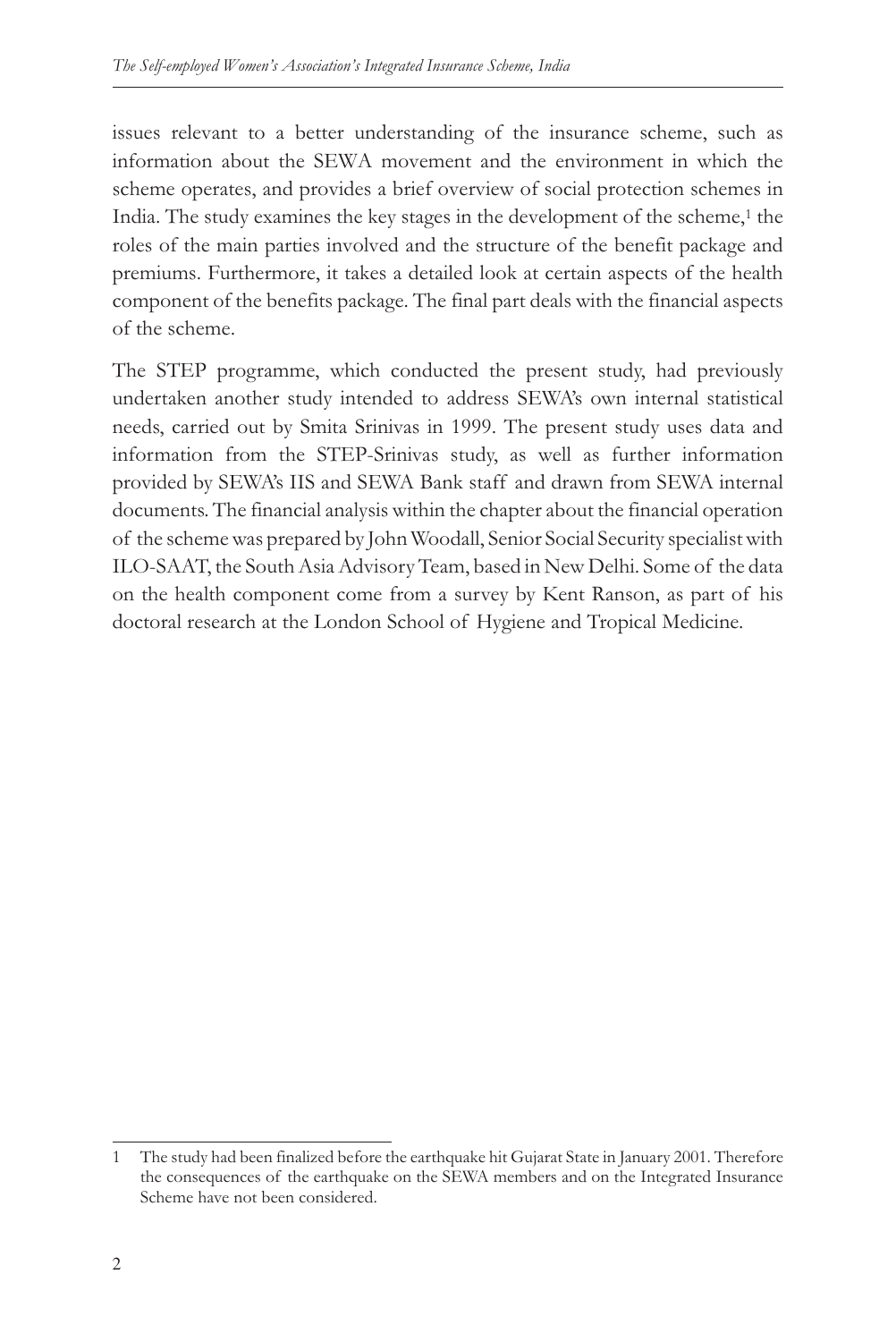# Chapter 1

# CONTEXT OF THE INTEGRATED INSURANCE SCHEME

## 1. The SEWA movement

As a background to this study, this section looks at the origins of the SEWA movement, its ideology, goals and the individual elements of the SEWA family of organizations and programmes as a whole, focussing on the issues relevant to a better understanding of the insurance scheme.<sup>2</sup>

## 1.1 *SEWA's origins*

The SEWA movement goes back to 1972, when it was founded by Ela Bhatt in Ahmedabad, the principal city of Gujarat State in India, and today still the main centre of SEWA's activities. SEWA has grown from a small group of women into a major social movement with more than 200,000 women members, working in the informal economy. Such workers include the self-employed, employees without a formal contract or unpaid family members.

The SEWA movement was inspired by the example of M.K. Gandhi, later to become the *Mahatma*. He himself hailed from Gujarat State, among other things, campaigning to reverse the decline of the textile industry in Ahmedabad, once home to many factories and textile workers. Textile production in cities like Ahmedabad nevertheless began to slow down, textile mills were shut down and workers were laid off. Poverty and unemployment began to spread rapidly, leading to a growing informal economy. SEWA, with offices on the Sabarmati River, near the Gandhi Ashram, seeks to pursue its activities in the spirit of Gandhi.

<sup>2</sup> Further information about the SEWA movement is available in SEWA' s own reports.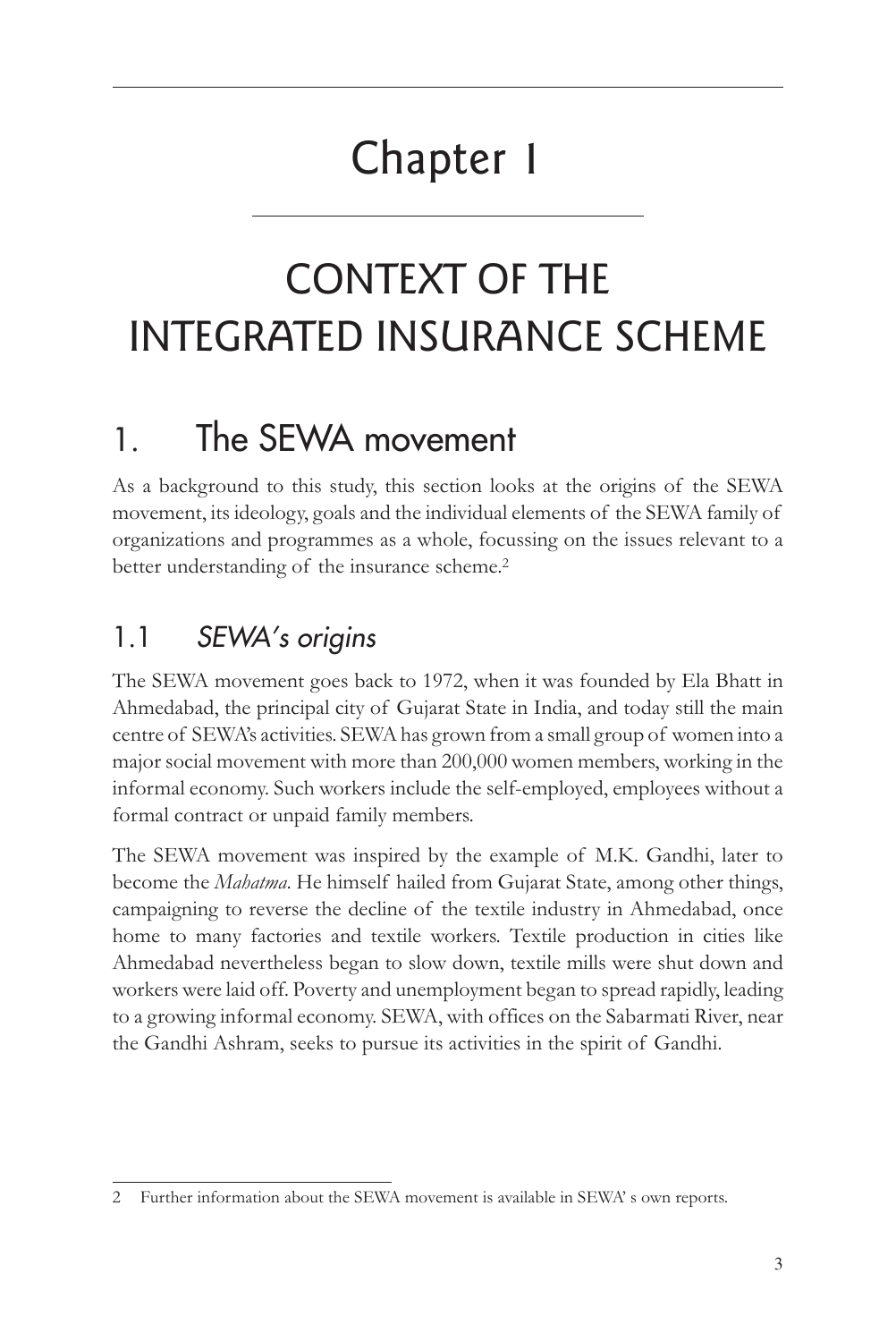## 1.2 *SEWA's philosophy, goals and membership*

#### *Philosophy and goals*

SEWA's philosophy and origins, with their fundamental inspiration of the Gandhian principles of *satya* (truth), *ahimsa* (non-violence), *sarvardharma* (integrating all faiths, all people) and *khadi* (propagation of local employment and self-reliance), lie at the core of SEWA's administration and planning (SEWA, 1999).

SEWA has two main goals. The first is to organize women workers to achieve full employment, i.e. work security, income security, food security and social security. The second is to make them individually and collectively self-reliant, economically independent and capable of making their own decisions.

SEWA sees itself both as a movement specifically concerned with workers' problems and as an organization committed to integrating the distinct but convergent needs of women workers. It can be seen as a confluence of the women's movement, the labour movement, for the self-employed especially, and the cooperative movement. It draws its strength from all three (SEWA, 1999).

In recent years SEWA has adopted an integrated approach to eradicating poverty. According to SEWA in its 1999 report, it consists of:

- v *organizing* for collective strength, bargaining power and representation on committees and boards at district, state, national and international level;
- v *capital formation* at household level to allow women in their own right to have access to financial services, such as savings, credit and insurance, to build and develop property, including land, house and workshop;
- v *capacity building*through education, information and training, to allow women to run their own businesses and compete in the market place by giving them access to market facilities;
- $\bullet$  *social security* based on the principles of dignity of labour and "work security". For SEWA, the concept of work security means simultaneously addressing the multiple risks of ill health, loss of assets, unforeseen calamities, death and disability, and child-bearing with their attendant economic and social effects. Any one or a combination of these factors may keep women workers in poverty.

No one of these four components alone, SEWA believes, can deliver the desired results. They must be viably combined in a way that the workers can manage for themselves.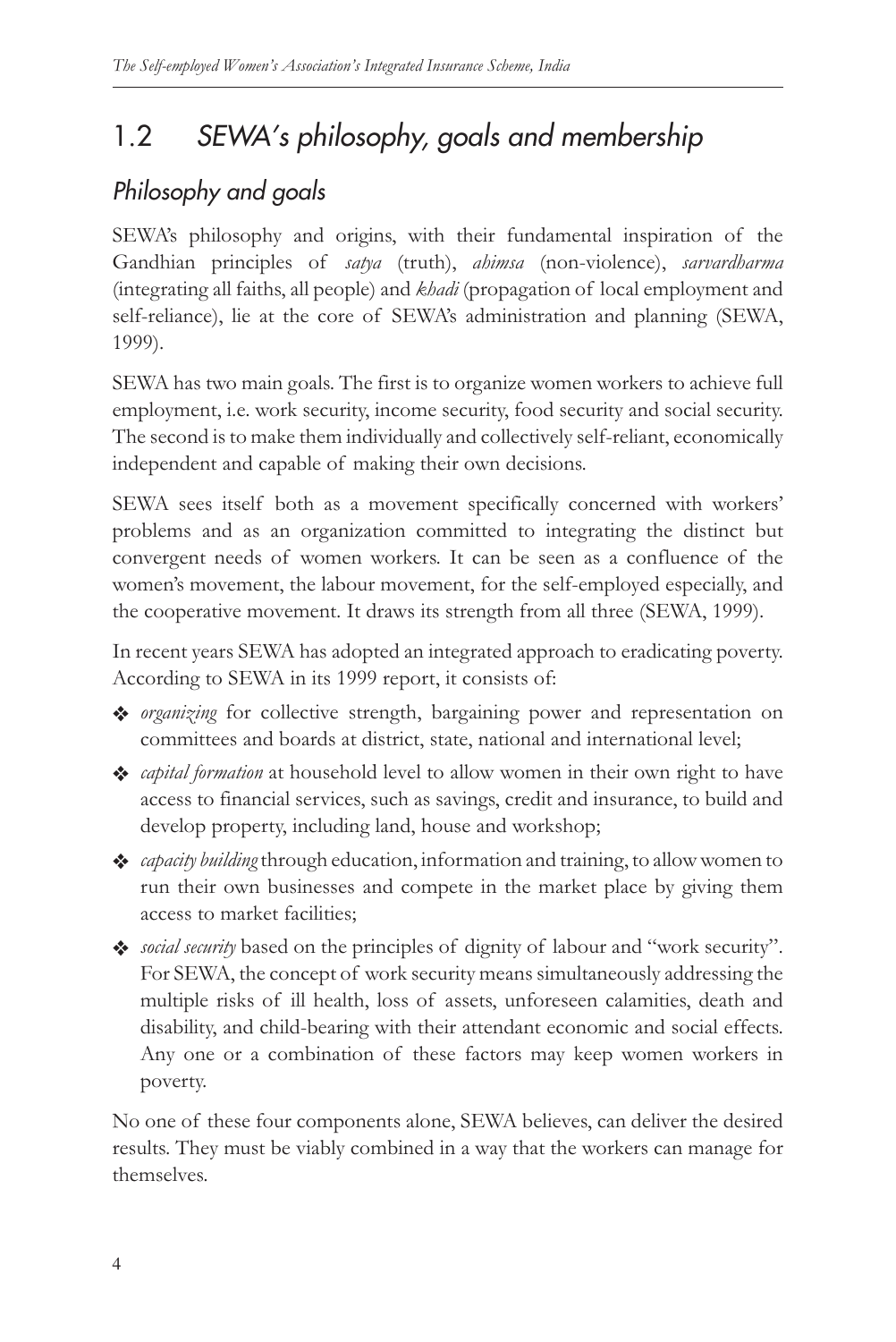### *SEWA's membership*

SEWA has almost a quarter of a million women members in total (215,234 in 1999), predominantly in rural areas, and the bulk of them (over 147,000) in Gujarat State alone. SEWA is also active in six other states in India, with 42,000 members in Madhya Pradesh and almost 10,000 in Uttar Pradesh. SEWA's activities also extend abroad, to countries such as Turkey, Yemen and South Africa.

| Year | India   | <b>Gujarat State</b> |
|------|---------|----------------------|
| 1990 | 25 9 11 | 25 911               |
| 1991 | 46 076  | 46 076               |
| 1992 | 45 9 36 | 38 1 36              |
| 1993 | 53 570  | 42 280               |
| 1994 | 143 702 | 75 615               |
| 1995 | 218 797 | 158 152              |
| 1996 | 212 016 | 162781               |
| 1997 | 211 124 | 159 204              |
| 1998 | 209 250 | 142 810              |
| 1999 | 215 234 | 147 618              |

#### **Table 1. SEWA Membership (whole of India and Gujarat State)**

*Source: SEWA, 1999.*

SEWA works mainly with women in the informal economy, broken down into the following three categories: *self-employed, regular wage workers* and *casual labourers.* SEWA works with all three, and within those categories, lays special emphasis on *home-workers*.

The three categories may be further characterized as follows:

v the *self-employed* include small farmers (owners or tenant farmers), livestock farmers, household industries, those working in fisheries or forestry and trading. The category also includes hawkers, street vendors, sellers of fruit, flowers, vegetables, and prepared foods and makers and/or sellers of clothes, utensils and other metalwork;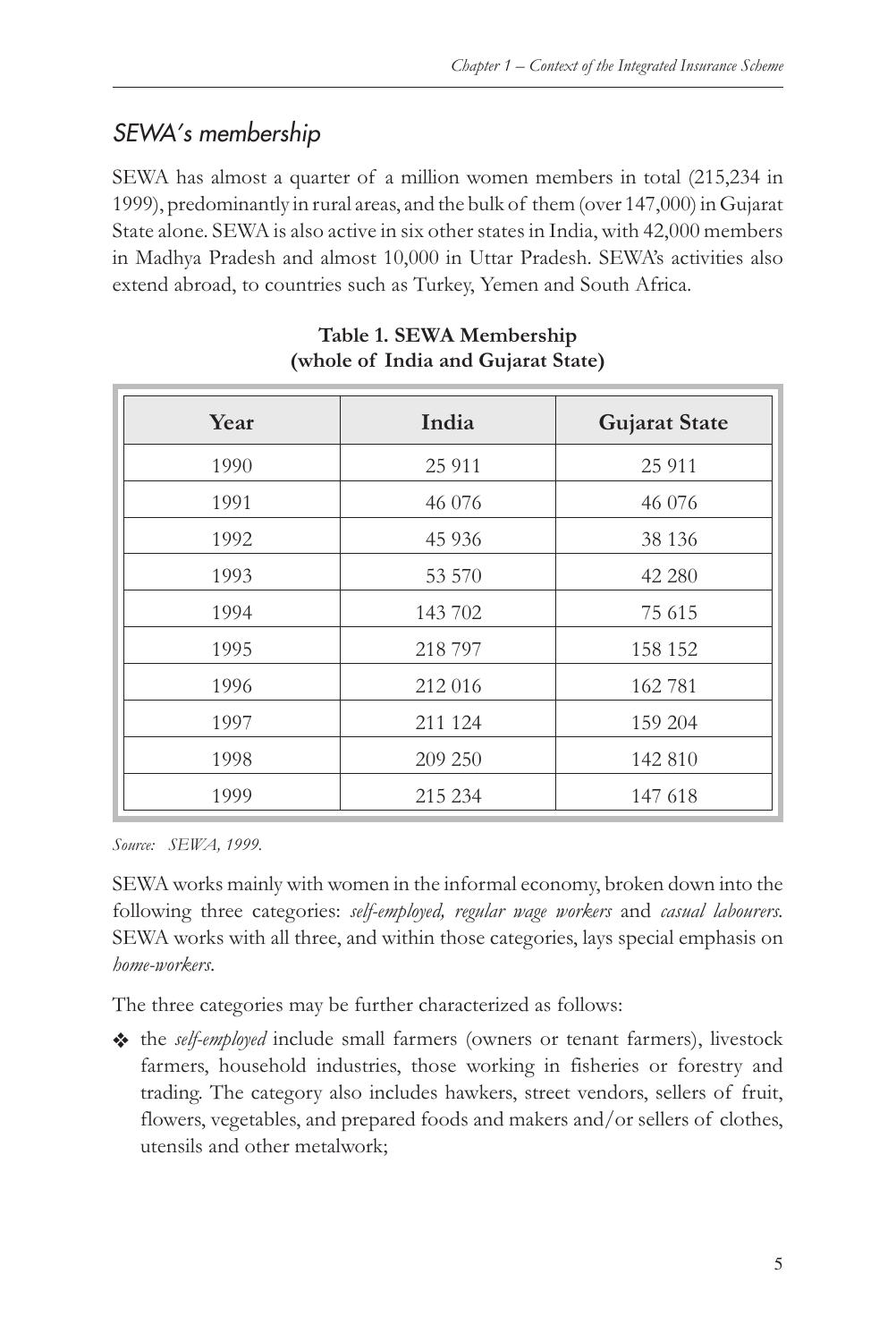- v *regular wage workers* are mainly construction and industrial workers in urban areas, rather fewer in agriculture. They also include domestic servants, mostly women workers in middle- and upper-class urban households;
- v *casual labour* is found in the same sectors as regular wage workers and in other labour-intensive tasks, especially construction, agriculture, pulling carts and other transport, portering, street-sweeping, mining and quarrying. The vast majority of women construction workers are casual and daily wage labourers.

All three categories include *home-workers*, mostly women and children working in home-based occupations, often under piece-rate contracts, which may also come into the self-employed, regular wage workers or casual labourers category. They include makers of *beedi* (indigenous cigarettes) and *agarbatti* (incense sticks), garment workers, rag collectors, assemblers and craft-workers other than workers in cottage industries. Most home-workers in urban areas are industrial outworkers and have direct or indirect links to the formal economy.

## 1.3 *SEWA: A profile of its organizations and activities*

SEWA's philosophy and approaches are reflected in its organizational structure:

- ◆ SEWA Union;
- ◆ SEWA cooperatives;
- SEWA Bank;
- SEWA Academy;
- ◆ SEWA social security.

#### *SEWA Union*

SEWA is one of the few trade unions in India for workers in the informal economy. The traditional trade unions in India mainly represent workers in the formal economy, most notably in the public sector. Informal workers in India still have a low profile and are under-represented at state or national level.

SEWA Union builds member solidarity around common causes and campaigns for workers' basic needs. This falls comfortably within the framework of SEWA's tradition of campaigning for workers' rights within the broader field of human rights generally. Campaigns are organized at grassroots, state and national level as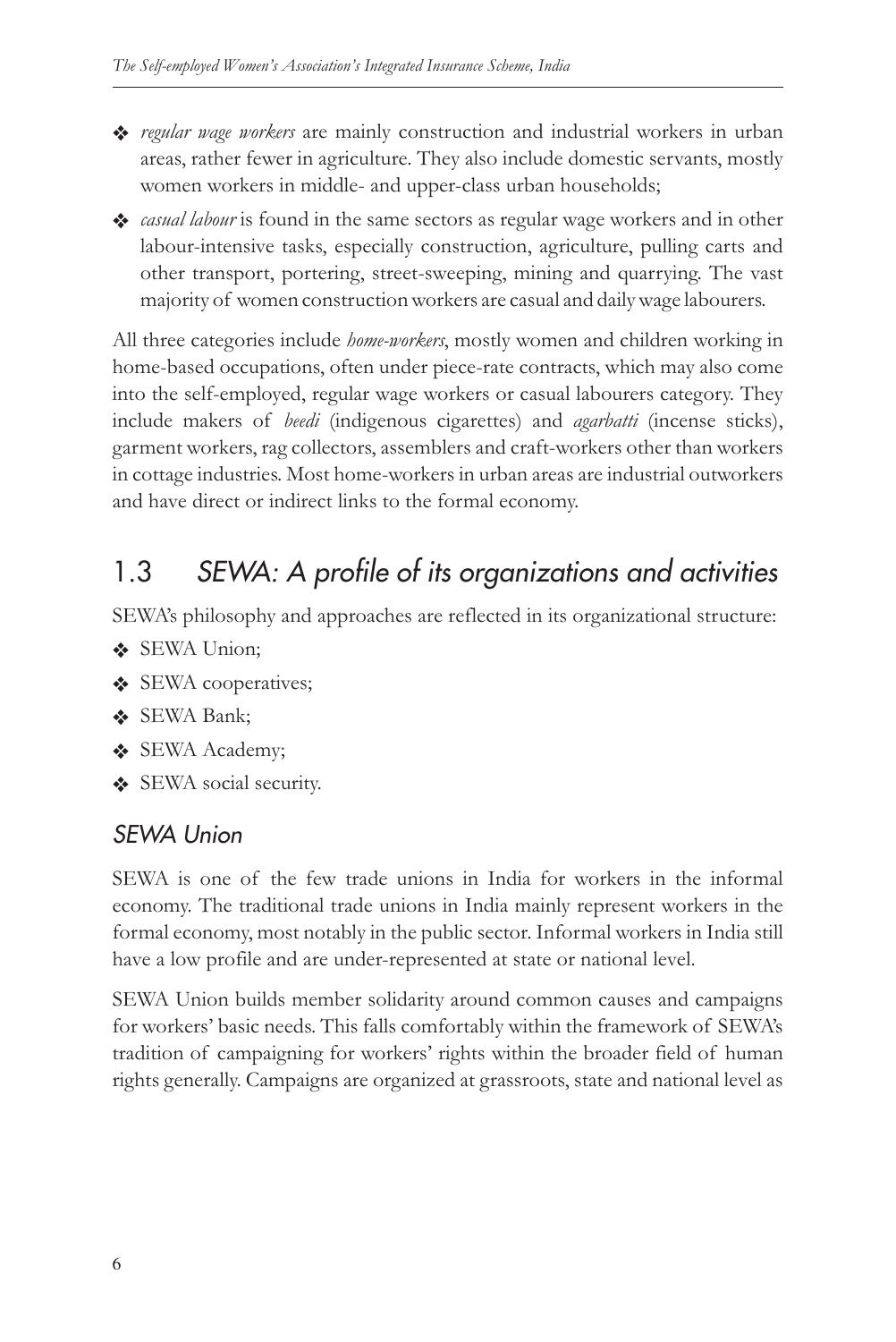well as internationally. The most famous of these campaigns were the street vendors' campaign<sup>3</sup> for basic selling space under municipal law, the home-based workers' campaign and campaigns for a minimum wage and child care. Others included the water campaign, construction workers and food security campaigns (SEWA, 1999).

The underlying motive for these campaigns is the long-term goal of integrating women workers into the economy. Nor is it just a question of securing legal and statistical recognition of their contribution to India's GDP. It is also about alleviating the extremely hard physical and mental conditions which they face in their everyday working lives.

#### *SEWA cooperatives*

SEWA has 84 cooperatives with over 11,000 members, including 4,000 in nine service and labour cooperatives. These cooperatives aim to allow women workers to raise their economic profile by pooling their resources and providing them with facilities for collective negotiation of contracts, joint sourcing, production and marketing of goods and services at optimal prices.

SEWA also has health care cooperatives, which are of particular relevance to the health component of the Integrated Insurance Scheme, examined below, as well as credit cooperatives and a cooperative bank, SEWA Bank.

### *SEWA Bank*

SEWA, with its understanding of the economic constraints, limited assets, the need for rational choices and the effects of social pressure, is also heavily involved in banking and credit, micro-finance in particular. This was what led to the creation of a cooperative bank, the SEWA Bank, which, among other things, has a crucial role in the management of the Integrated Insurance Scheme.

In the early days between 1974 and 1977, SEWA Bank was mainly concerned with attracting deposits and serving as an intermediary between the national banks and self-employed women. As it gradually built up its own funds, it moved away from its role as intermediary and began to lend directly to its depositors.

Hawkers and vendors have a special place in SEWA's history. The Supreme Court of India, in a historic judgement, upheld SEWA's presumption that workers, and municipal vendors in particular, had rights, when it ruled that municipal authorities had a fundamental obligation to provide them with working space.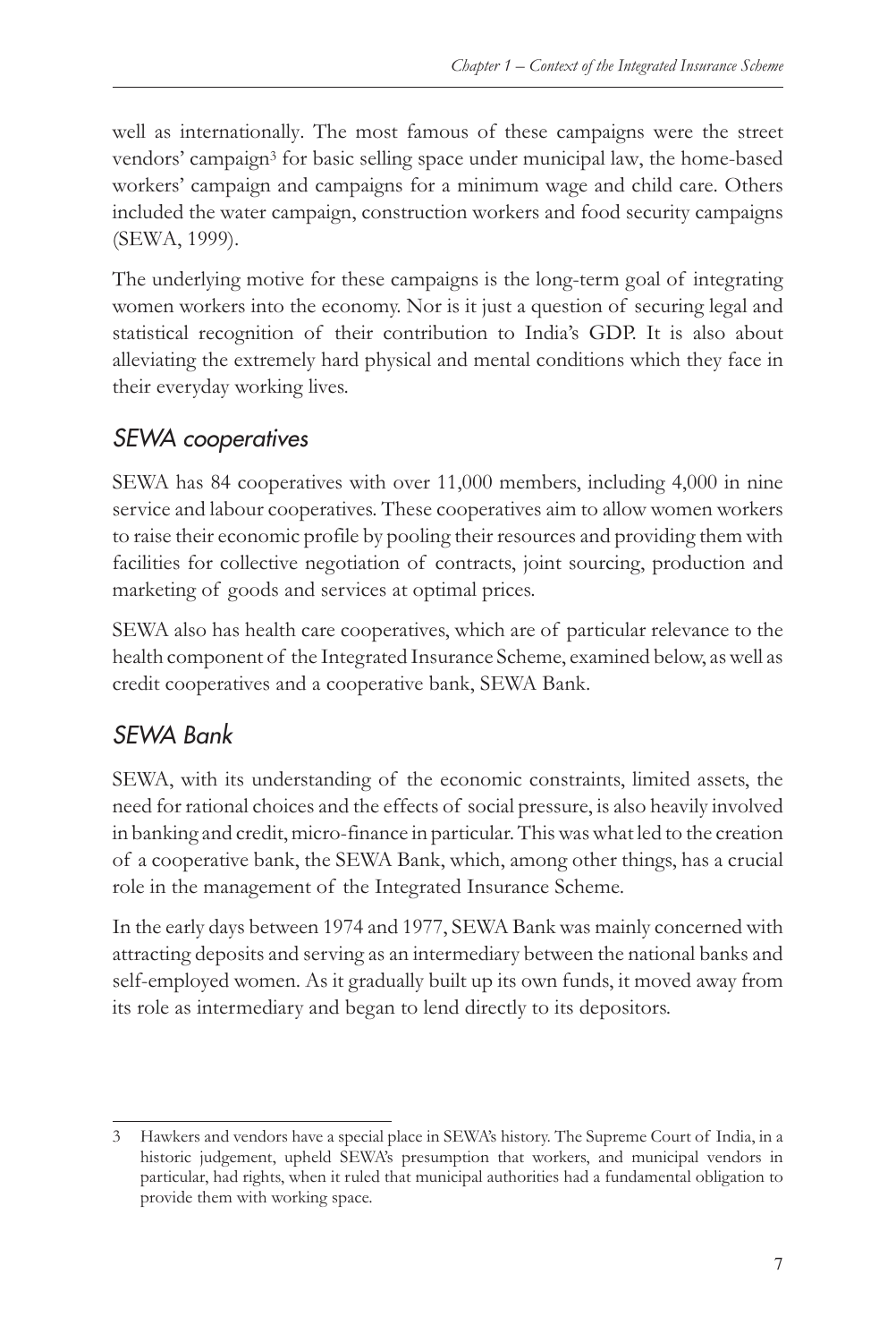The SEWA Bank network of rural savings and credit groups operates at district level. The strategy is to provide access to credit and to finance agricultural cooperatives supplying seed and fertilizer for sale. The operation of the insurance scheme is heavily dependent on this network.

SEWA itself is now 27 years old and SEWA Bank celebrated its 25th year of operations in 1999. The bank is run by professional managers appointed by the Board of Directors. The Board consists of self-employed SEWA members and professional bank staff. All banking activities are subject to supervision by the Reserve Bank of India (RBI), India's Central Bank. Borrowing and lending are at the rates for cooperative banks set by the RBI. SEWA Bank only lends to poor women, thus the majority of loans are unsecured, i.e. without any physical collateral. Loans are intended primarily for an economic activity, usually working capital for business, purchase of tools, building or repairing houses, a small store or developing a work space, not for consumption.

#### *SEWA Academy*

SEWA Academy is the focal point for members' education and capacity building. The Academy stresses self-employment to encourage and develop women workers' talents, self-confidence and leadership skills. It is also a way for SEWA to unite its large and diverse membership in a common vision of the SEWA movement.

SEWA Academy's activities are centred on:

- $\triangleleft$  training;
- ❖ literacy;
- ◆ research and policy development;
- communication through print and the electronic media.

A new members' education programme was launched in 1999, covering issues such as organization, women's role in the economy, the women's movement, as well as the sharing of experience by SEWA leaders in different districts (SEWA, 1999).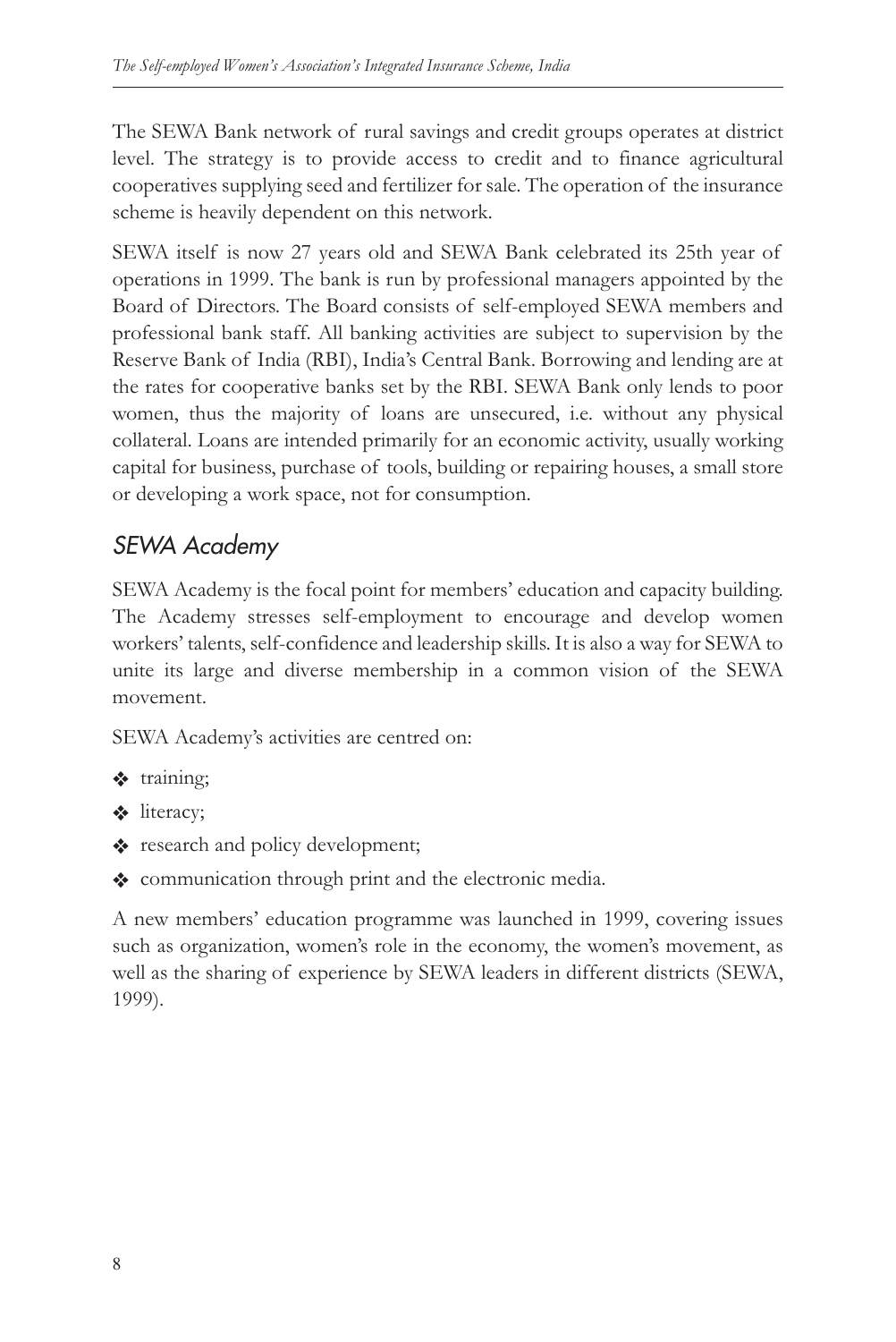#### *SEWA social security*

For SEWA, therefore, social security means providing for health care, child care, housing and shelter, and insurance through the Integrated Insurance Scheme to cover the risks faced by members and their families, thus enhancing well-being and productivity and ensuring that sickness or sudden crisis are not a drain on their fragile finances.4 SEWA's health care network is examined in detail below, since it is relevantto the Integrated Insurance Scheme in two ways. First, the health component of the Integrated Insurance Scheme was designed to complement the existing SEWA health care network by only covering hospitalisation. Second, the health care network plays a crucial role in the decentralized administration of the Integrated Insurance Scheme, including the processing of claims and collection of premiums.

#### *SEWA health and child care*

SEWA emphasizes the importance of *health care*, especially occupational health, because experience over the years and the evidence of several studies have shown health concerns to be the main cause of stress, driving women into a vicious circle of falling productivity and thus declining income, growing indebtedness, deteriorating health and increasing poverty. Ill health is one of the reasons why women are unable to pay back their loans.

Another reason was that diagnostic and basic treatment services provided in the past under existing health care provision (public and private clinics, hospitals, doctors) were often of questionable quality. Public hospitals were considered to offer poor levels of care, while private health care was expensive. The cost of hospitalization or surgery was prohibitive for most workers in the informal economy.

Furthermore, many women workers tended to neglect their own health until the last possible instance in order to save money. In some cases, social taboos made it hard for women to seek proper and timely gynaecological or maternity care.

Initially, SEWA focused on providing curative services to its members, because it enhanced confidence in the health care facilities. As Mirai Chatterjee<sup>5</sup> put it, "First, you have to save the lives of their children. Then they will listen to what you have to say about health promotion and disease prevention." SEWA nowadays combines preventative and curative services with a strong education and training component. It also works in partnership with public health services on immunization, micronutrient supplementation, family planning, tuberculosis control and referral care at public hospitals, dispensaries and primary health centres.

See Chapter 1, section 3 for ILO definition of social security.

<sup>5</sup> Mirai Chatterjee, former General Secretary of SEWA, quoted in Hauck, 1998.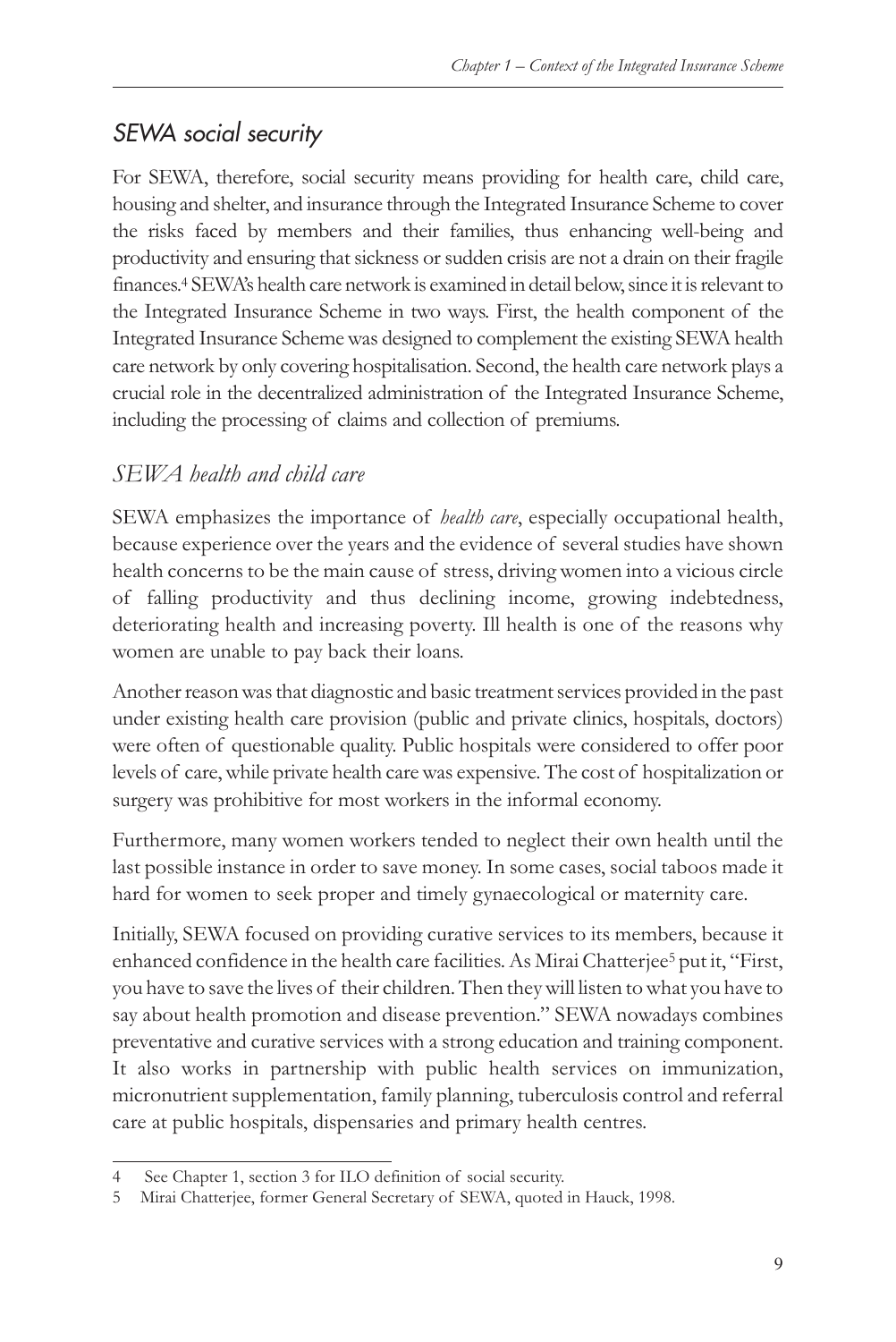SEWA's health care network operates in all the nine districts of Gujarat State where SEWA members live and work as well as in Ahmedabad. The activities are decentralized, being carried out by district-level health teams of SEWA members. These teams are either part of the midwives' cooperatives (see below) or part of their own district associations.

The health care network consists of:

- (a) health and midwives' cooperatives;
- (b) health centres;
- (c) dispensaries.
- (*a) Health and midwives' cooperatives*

There are four health cooperatives, founded in 1986: the *Shri Swashrayi Mahila-Lok Swasthya* cooperative (people's health and well-being), *Shramshakti Dayan* cooperative, the *Shri Krishna Dayan* cooperative (midwives) and the *Sangini* cooperative (child care). The formation of the SEWA health and midwives' cooperatives was financed from general SEWA revenues and fees for services provided. Most of the services are available to SEWA members and non-members. Certain services are also provided for men.

Under SEWA's integrated health approach, the cooperatives provide a combination of preventative and curative health care and health education. The health care encompasses primary health care, drug therapy and referrals, especially for tuberculosis, immunization and micronutrient supplementation. Health education covers basic nutrition, hygiene, sanitation, occupational health (mainly the *Swasthya* cooperative) and family planning, as well as women's physical well-being. It is provided in tandem with SEWA's basic literacy classes.

SEWA puts a strong emphasis on the training of *health workers* and *dais* (midwives). The health workers are active in all areas of preventative health, treatment and education. In addition to providing basic treatment, health care workers in Ahmedabad tend to act as intermediaries between SEWA members and health care providers. However, their rural counterparts shoulder greater responsibility, because they are chiefly responsible for the first contact with primary health care services in most SEWA-staffed areas, providing direct assistance to community health services where the public or private health care infrastructure is limited. They also staff SEWA dispensaries. Health workers are paid a staff honorarium by SEWA as well as charging fees for services.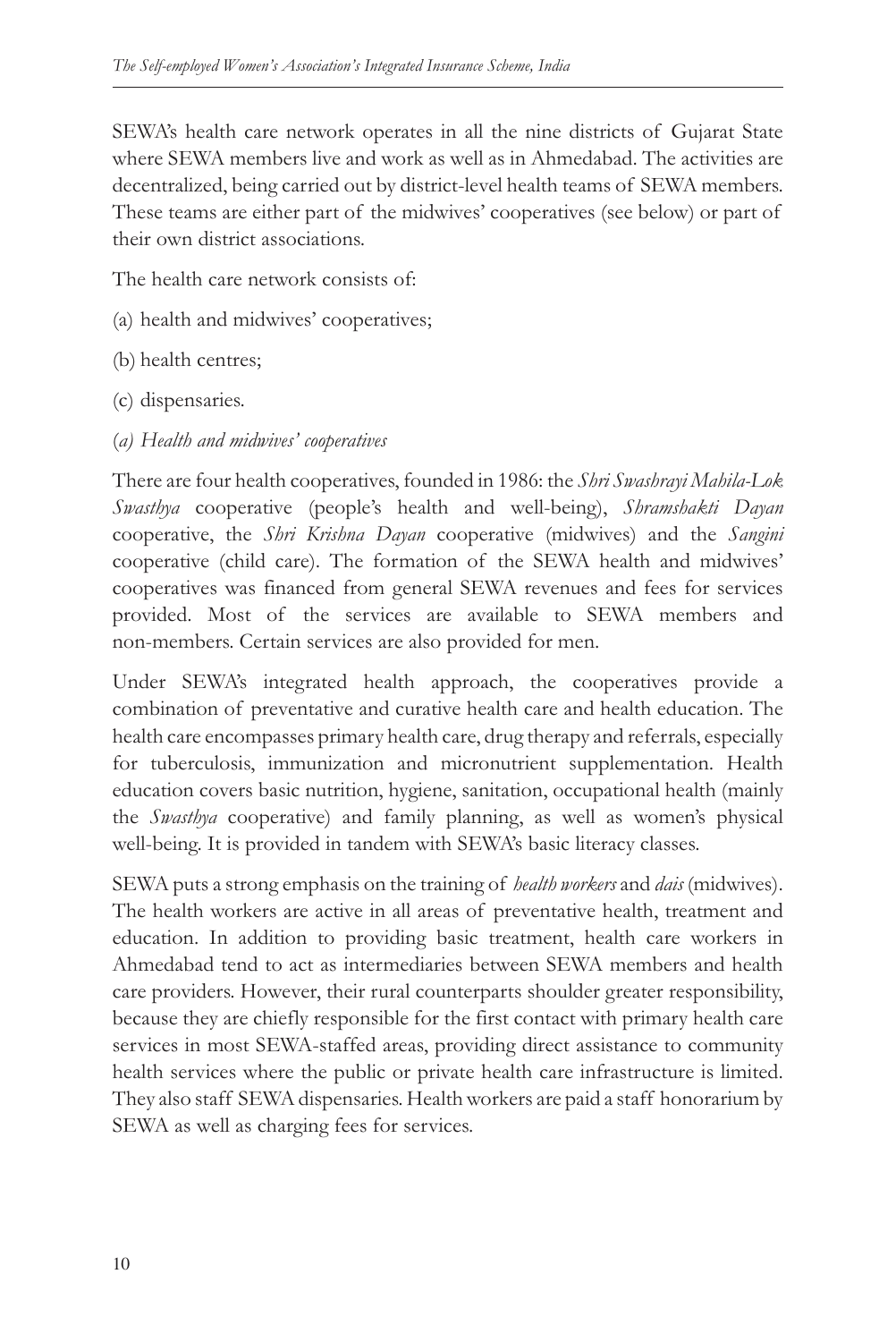Training health workers allows SEWA to decentralize its own health care work aimed at improving members' well-being. It's objective is to provide women with the authority and credibility to take over health-related decisions for the community. By providing reproductive and family planning services in addition to curative services, it aims to give men a greater say in the family's health, thus lifting some of the burden of health care from the shoulders of its women members. Finally, it aims to create an effective basic awareness to underpin its preventative health mandate.

*Dais* (midwives) are traditional birth attendants with significant knowledge regarding pregnancy, delivery and maternal and child care. They have traditionally been community health care providers and often come from the lower castes. Different communities often have *dais* of similar backgrounds. The form of payment is not fixed and can vary with the perceived value of the service rendered and can be in cash or in kind.

SEWA is one of many Indian organizations that have tried to build on the skills of *dais* by raising their status within the community and supplementing their traditional skills with modern techniques. SEWA has also attempted to link the services of the *dais* formally to the primary health care referral system. This allows the *dais* to upgrade their skills and their incomes while improving the health of their local communities, especially that of women. The *Krishna* cooperative is active in the training of *dais*.

Especially active in child care is the *Sangini* cooperative, based in Ahmedabad. It was founded and is managed by women child care workers. The Integrated Child Development Scheme of India, which was pioneered in the 1960s in one of the first integrated approaches to the care and development of children, linked up with *Sangini* to provide child care, in the form of creches and nutrition, in parts of Ahmedabad. The fact that *Sangini* has taken over the operation of the government programme is seen as testimony to SEWA's effectiveness through its cooperatives.6

<sup>6</sup> In many rural areas of Gujarat State, SEWA registered child care cooperatives have been working with state government and district agencies to provide maternal and child health care. SEWA carried out a study to assess the impact of child care provision on the lives and productivity of women tobacco workers in the district of Kheda. The findings were positive and, where possible, child care cooperatives continue to be registered and function. Through concerted lobbying of employers, community leaders and officials by its members at local level, SEWA is attempting to make child care financially viable. It is moving steadily to a fee-for-service approach in most service provision, looking for novel ways to build upon the skills of trained SEWA members and studying demand for such services in the local community.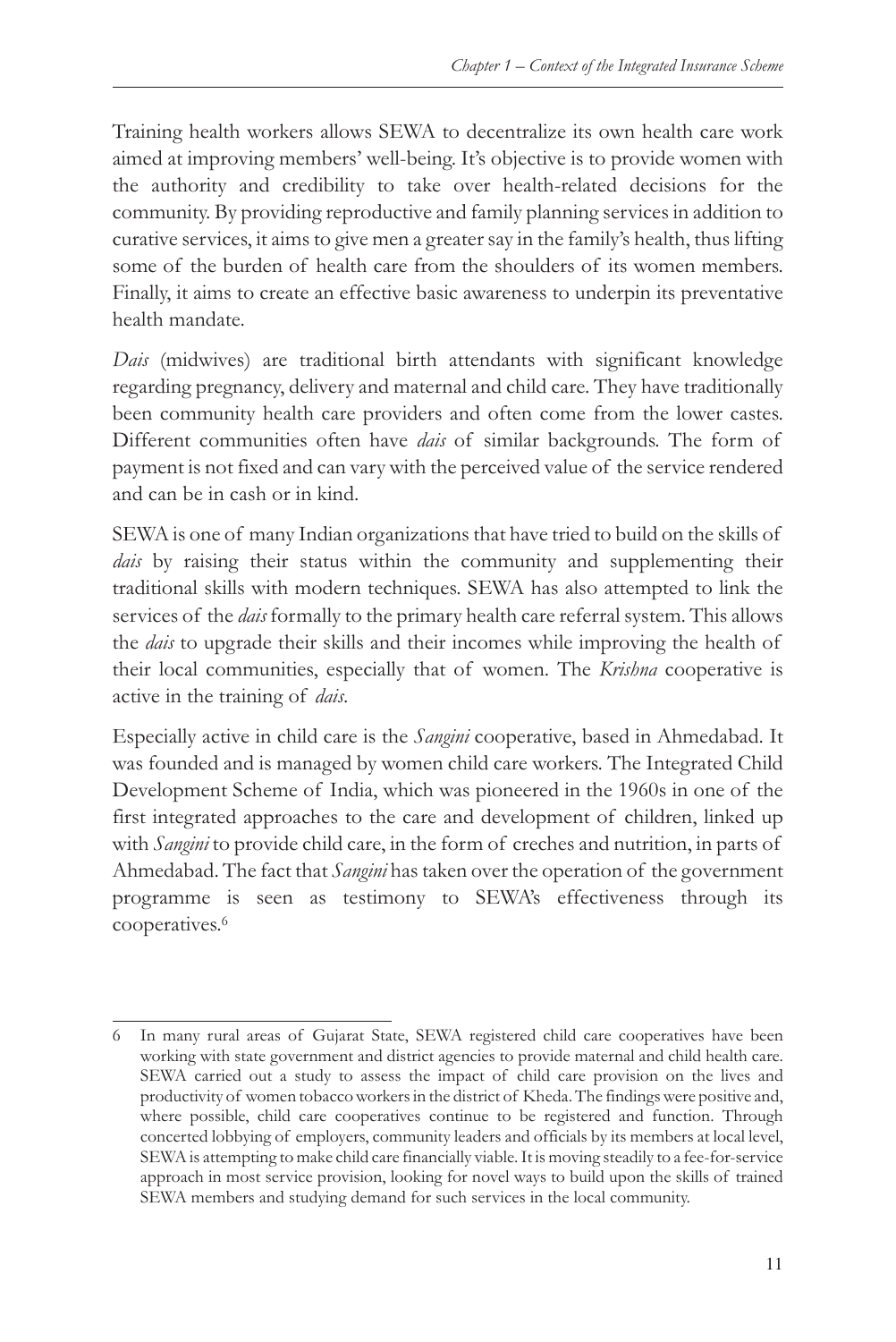#### *(b) Health centres*

The number of health centres rose from five in 1986-87, when they were introduced, to 95 centres in both urban and rural areas by 1997. Since 1992, the health centres have directly complemented the activities of the health component of the insurance scheme, but they function as autonomous entities. The main activities of the health centres are providing advice on basic health problems, accompanying patients to hospital and assisting them in their dealings with medical personnel, transferring centrally purchased drugs from the SEWA office to dispensaries and supervising the sale of non-prescription drugs. Health workers at health centres provide information about the insurance scheme and advise on the processing of claims and reimbursement (see Chapter 3). It is important to note that SEWA health centre services are open to all SEWA members and non-members alike.

#### *(c) Dispensaries*

Aware that expenditure by women members on prescription drugs was extremely high, SEWA opened three additional specialized dispensaries in Ahmedabad in 1986–87. One was at the SEWA office itself and two at municipal hospitals7 in Ahmedabad. SEWA dispensaries buy drugs directly from wholesalers and then pass on the savings to members.8 These dispensaries are licensed to sell more sophisticated prescription drugs.9 The sale of drugs indirectly has implications for the insurance scheme because when members are hospitalized, they can obtain their medicines more cheaply. Despite bulk purchases, however, and the sale of generic rather than branded drugs whenever possible, prices cannot always be kept down. SEWA also comes into direct competition with other retailers. The hospital system, however, does support the SEWA initiative.

In addition, SEWA Union subsidizes about 30 per cent of the cost of medicines through SEWA Union funds and occasionally provides grants.

<sup>7</sup> These hospitals are located in poor localities of Ahmedabad and a large number of SEWA members go there for treatment.

<sup>8</sup> Savings of up to 25 per cent off the standard retail price are available to members through SEWA's bulk-buying of the drugs.

<sup>9</sup> They sell 1,500 different medicines covering both chronic and acute diseases. The dispensaries are open 24 hours a day and are managed by a professional pharmacist and two assistants.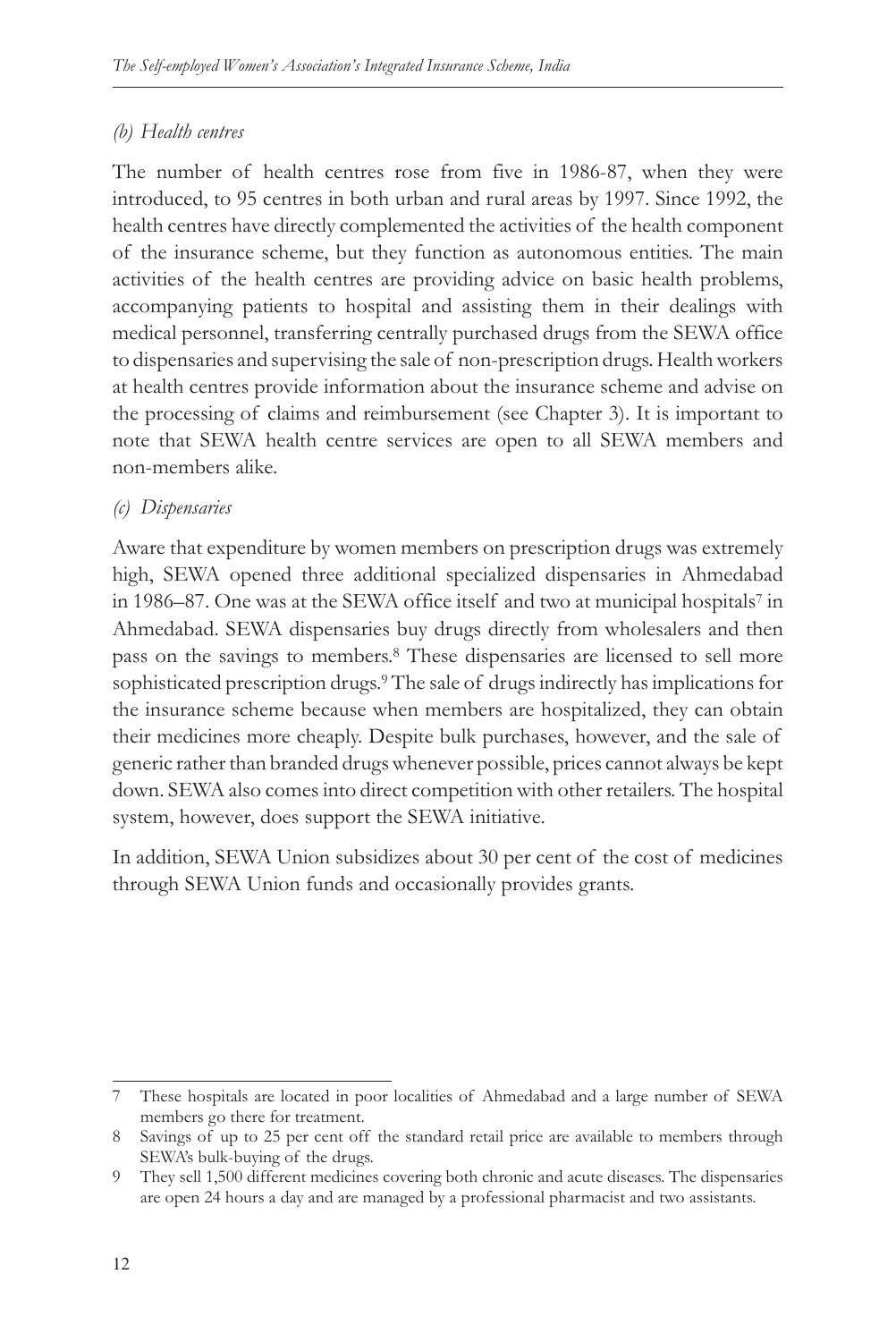#### *Housing and shelter*

The third element of SEWA *social security* is the provision for housing and shelter through the SEWA Gujarat State Mahila Housing Trust, a technical body, that sees housing as a basic need for poor women workers. The house is not only their shelter, but also their work place since many of these women are self-employed or home-based workers. A house is, therefore, one of their few assets and needs to be protected.

The Housing Trust's links to health come from the fact that with better living conditions, a significant number of ailments can be prevented. Better ventilation, lighting and clean water mean better health for both the working woman and her family. Furthermore, occupational hazards, especially those related to working in very cramped spaces, with poor lighting, lack of fresh air and often in contact with toxic substances, can be reduced. By developing housing as an asset, the SEWA Bank also helps women workers to safeguard their investments.

#### *The SEWA Integrated Insurance Scheme*

The last major element of SEWA *social security* is the Integrated Insurance Scheme, which is the subject of this study and which will be presented in detail in the following chapters.

#### *Additional services*

SEWA also provides legal services and other forms of education and training for its staff and members. Under its basic legal training programme, SEWA members learn how to prepare briefs and make appearances in court on behalf of other members facing lawsuits. The underlying strategy is to educate workers on their rights under the law as it stands and the need for legislative reform.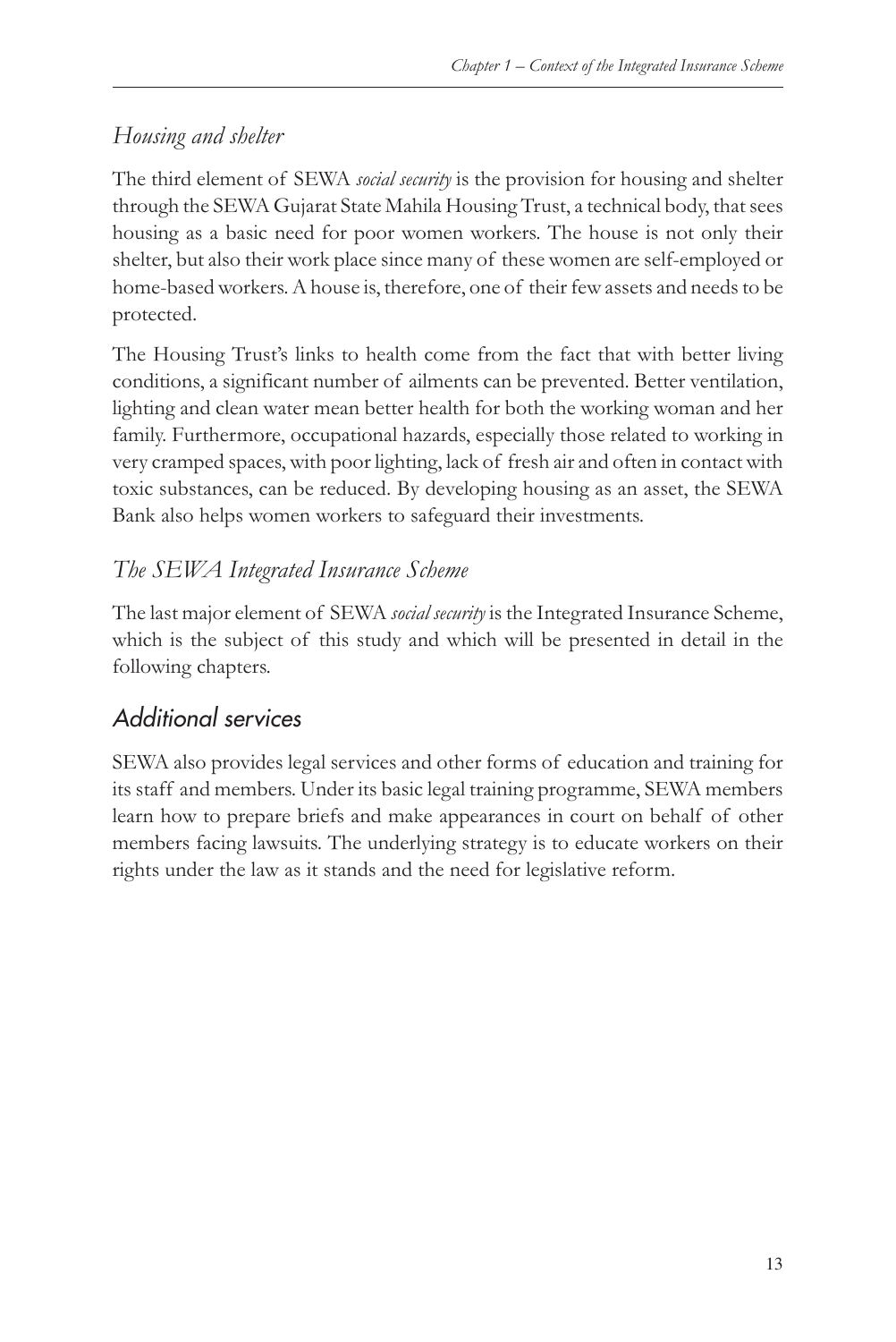## 2. Environment in which the Integrated Insurance Scheme operates

This section provides some background information about India and the state of Gujarat and gives an overview of the environment in which the Integrated Insurance Scheme (IIS) operates.

## 2.1 *Demographic aspects*

In 1999, India's total population was 984 million (844 million in 1991) (EIU, 2000). The population of Gujarat State was 41 million in 1991 (EIU, 2000), of which 3.3 million lived in Ahmedabad, the principal city of Gujarat State. Table 2 compares some features of the state's population to India as a whole.

|                                                 | India             | Gujarat<br><b>State</b> |
|-------------------------------------------------|-------------------|-------------------------|
| Population 1991 (millions)                      | 844<br>(1999:984) | 41                      |
| Growth rate 1981-91 (%)                         | 2.14              | 1.92                    |
| Urban proportion $(\%)$                         | 26                | 34                      |
| Female proportion $(\%)$                        | 48.1              | 48.7                    |
| Female proportion of urban<br>population $(\%)$ | 47.2              | 47.6                    |

**Table 2. Demographic data**

*Sources: Government of Gujarat State, 2000 and EIU, 2000.*

### 2.2 *Economic aspects*

India's GDP per capita in 1998 (EIU, 2000) was US\$444. India is predominantly an agricultural economy, with over 60 per cent of the population living in rural areas. However, agriculture accounted for only about 30 per cent of India's GDP in 1998. Industry has been growing and now accounts for about 30 per cent of GDP. The biggest share of GDP is provided by the service sector, which has been growing rapidly, reaching 40 per cent of GDP in 1998. Gujarat State, SEWA's heartland, has India's second largest industrial economy.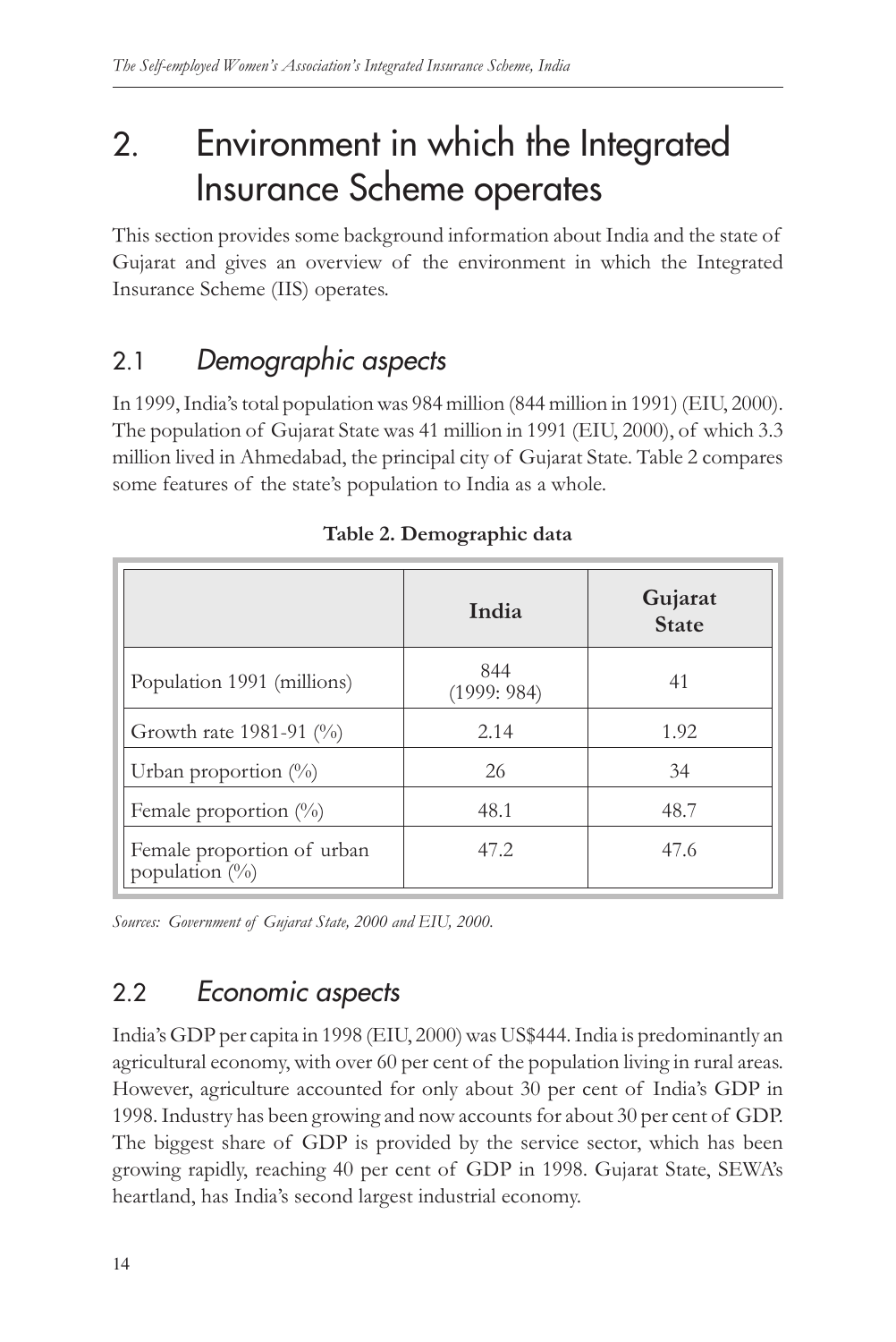In terms of poverty in India as a whole, 37.27 per cent of rural and 32.36 per cent of urban dwellers had incomes below the national poverty line in 1998 (44 per cent of them earning less than US\$1 per day). In Gujarat State, only 22.18 per cent of the rural population and 27.89 per cent of the urban population had incomes below the poverty line in 1998 (Government of Gujarat State, 2000). According to the Human Development Index (HDI) for 1999/2000, India ranked 128 out of 174 states in the world (UNDP, 2000).

### 2.3 *Labour market aspects*

The Indian labour force overall was some 372.1 million in 1994, of which, according to some estimates, the informal economy accounted for more than 90 per cent (about 344.7 million) (EIU, 2000). That means that most Indians live and work in the informal economy. The majority of them provide support for the relatively small *organized*<sup>10</sup> manufacturing and industrial sector, small, that is, relative to the non-industrial labour force, and increasingly the service sector. This support does not involve direct employment, but mostly operates through an extensive network of informal contracts, outsourcing, casual labour or piece-work. Out of the main occupational categories (the *self-employed, regular wage workers, casual workers* and *home-workers*),<sup>11</sup> only 13 per cent were in regular paid employment in 1994, while the majority, 54 per cent, were self-employed or casual workers, 32 per cent. Only 6.2 per cent of regular wage workers were women, while women made up 56 per cent of self-employed workers and 37 per cent of casual workers (Visaria, 1996). No statistics are available for home-workers.

In 1999, the unemployment rate for India as a whole was 21.5 per cent (AIG/Winterthur Alliance, 1999).

## 2.4 *Educational aspects*

The literate population for the whole of India in 1998, defined by educational level rather than absolute literacy rates, was 55.7 per cent. The discrepancy between male and female illiteracy is high: in 1998, 67.7 per cent of male adults were literate, compared to 43.5 per cent of female. Rural females are much more likely to be illiterate (75.1 per cent) than urban females (46.1 per cent), while 52.9 per cent of

<sup>10</sup> The definition of the organized worker refers in Indian statistics to people engaged in a regular employment with an assured source of income. It encompasses especially those working in government, all public sector enterprises and other enterprises: (a) using electrical power and employing ten or more persons or (b) not using power but employing 20 or more persons (Subrahmanya 1998; van Ginneken, 1998).

<sup>11</sup> See above, Chapter 1, section 1.2.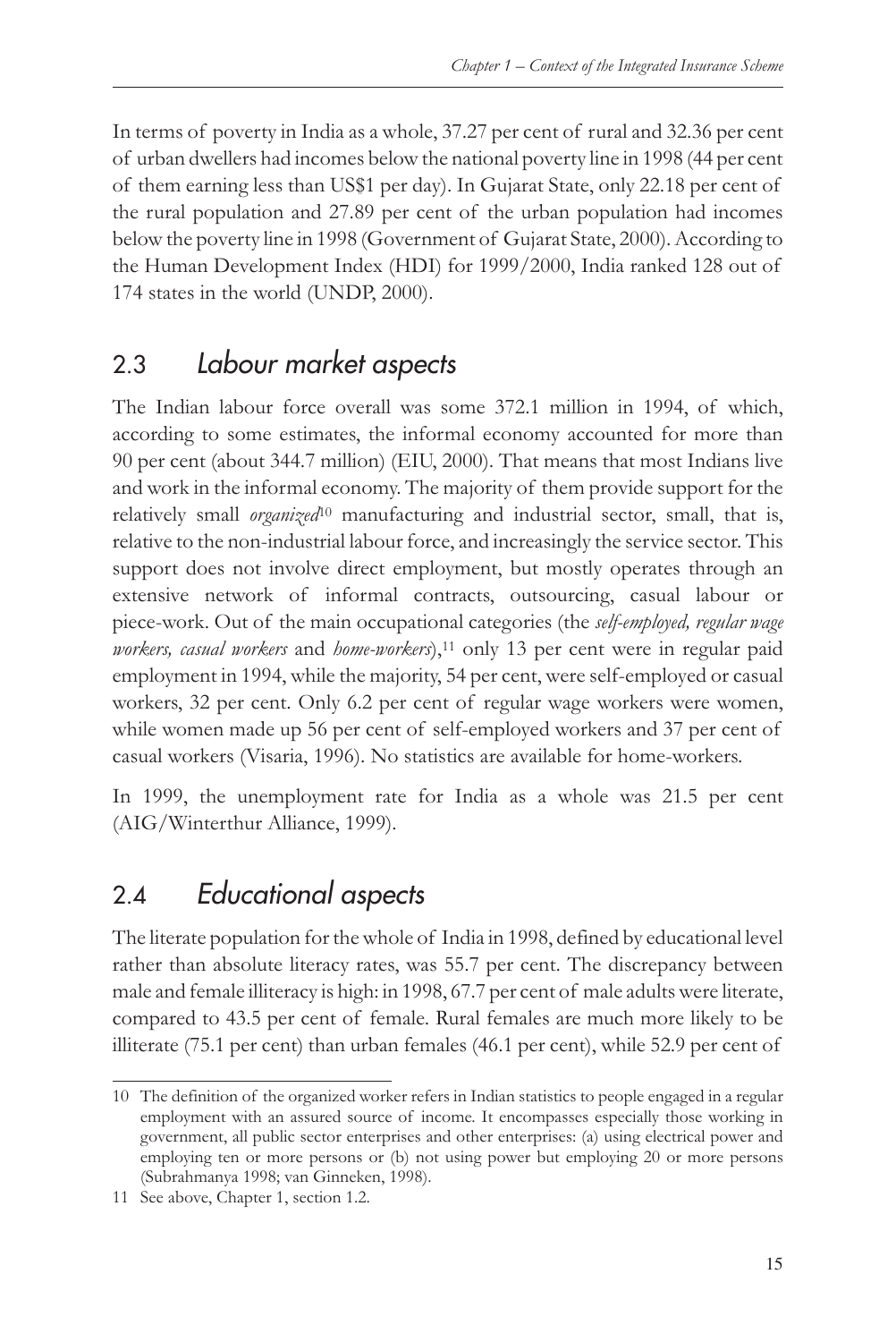rural males and only 31.2 per cent of urban males are illiterate (Government of Gujarat State, 2000).

Literacy rates for 1991 show that 48.6 per cent of all Gujarat State females were literate. Figures for girls in general education show that 62 per cent are enrolled at primary level in India as a whole. There is a sharp decrease to 21 per cent at middle school level and only 8.5 per cent at secondary school or high school. The corresponding figures for Gujarat State are 60 per cent, 21.2 per cent and 9.1 per cent, respectively in 1991 (Government of Gujarat State, 2000).

### 2.5 *Health aspects*

Table 3 summarizes the basic health indicators for India compared to Gujarat State. Since only data from 1993 are available for Gujarat State, the data for India as a whole are also taken from 1993 for the purposes of comparison.

|                                  | India | Gujarat<br><b>State</b>       |
|----------------------------------|-------|-------------------------------|
| Crude birth rate (per 1000)      | 28.7  | 28.0                          |
| Crude mortality rate (per 1000)  | 9.3   | 8.2                           |
| Infant mortality rate (per 1000) | 74    | 58<br>$(64 \text{ in } 1998)$ |
| Life expectancy (years)          | 58.7  | 59.5                          |

**Table 3. Health indicators**

*Source: Sample Registration System Estimates 1993 (Jain, 1999).*

For India as a whole, life expectancy is rising and slightly higher for females than for males. In 1996, life expectancy was 63 years for women and 62 years for men. The mortality for under five year olds fell significantly from 173 per 1000 in 1980 to 85 per 1000 in 1996. The mortality for male children is significantly lower than for female children, reflecting female infanticide and neglect of unwanted female children (EIU, 2000).

The major causes of **morbidity** in India as a whole (1993) are: malaria (13 per cent); tuberculosis (7 per cent) and pneumonia (3 per cent).

Other leading causes of illness include tetanus, meningitis, enteric fever and viral hepatitis.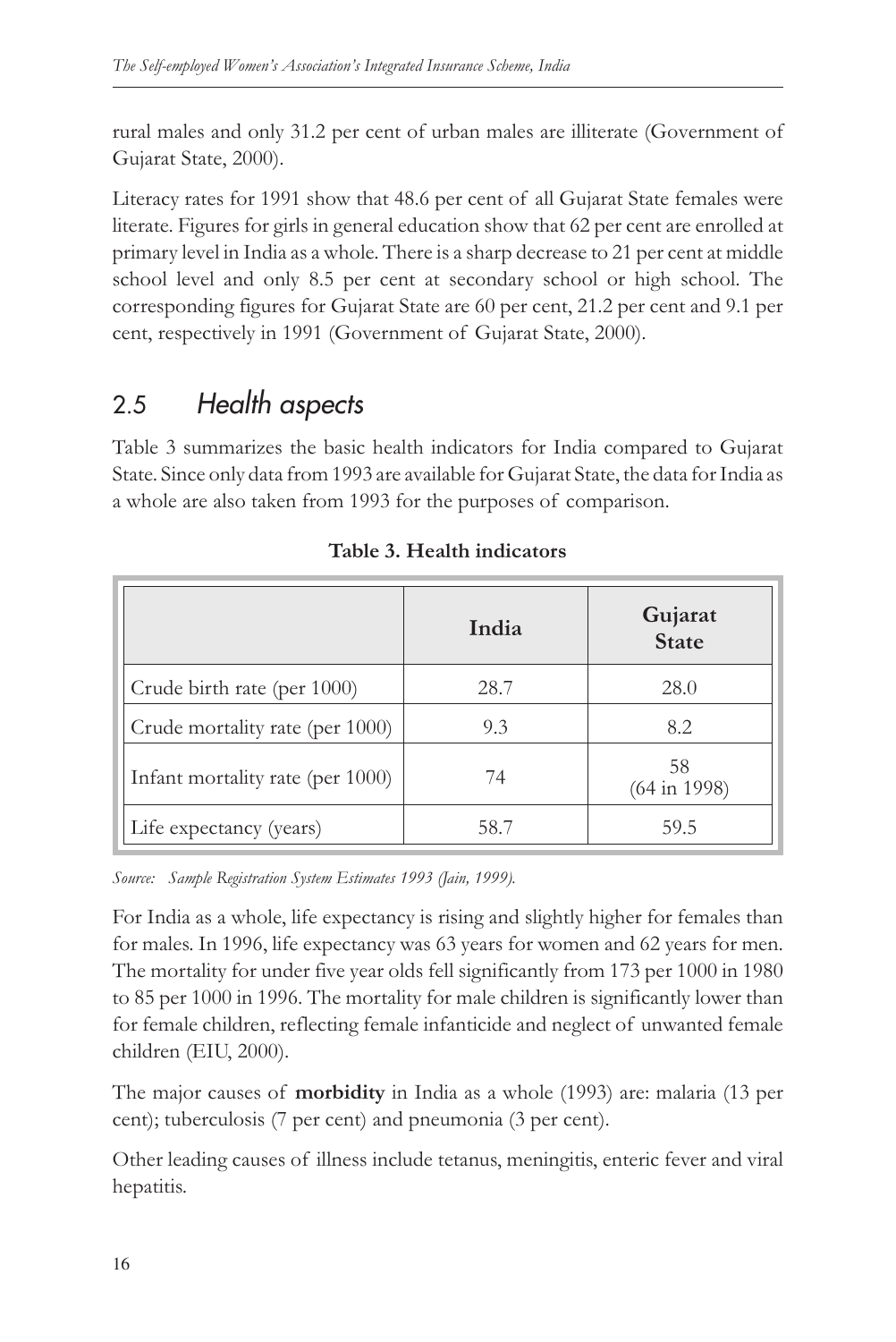The major causes of **mortality** in India (1993) are: diarrhoeal diseases; acute respiratory infections; malaria; tuberculosis and pneumonia.

Others include tetanus, enteric fever, and hepatitis. In addition, there is a growing number of deaths caused by HIV/AIDS.12

In India as a whole, 26 per cent of the population were without access to safe drinking water in 1998, 47 per cent were without access to sanitation, and 57 per cent without access to basic health facilities (ACHAN, 2000).

The total expenditure on health in 1997 was 5.2 per cent of GDP.13 In the same year, public expenditure as a percentage of total health expenditure was only 13 per cent, and private expenditure was 87 per cent14 (WHO, 2000). Although a rudimentary system of free public health care does exist, in general, health care and medicines must be bought. Doctors in India are generally concentrated in urban areas. Levels of medical support staff are low. In 1990, there was one nurse for every 2,220 people (EIU, 2000) and in 1998, 48 doctors per 100,000 inhabitants (ACHAN, 2000).

In Gujarat State, the average number of people served by each government doctor was 11,404 in 1994. In the same year there were 7,274 sub-centres, 960 PHCs (primary health care centres) and 186 CHCs (community health centres with higher-grade facilities). The average rural population served was 3,721 per sub-centre, 28,191 per PHC, and 146,000 per CHC, respectively (Government of Gujarat State, 2000).

## 3. Social protection for people working in the informal economy in India

This section contains a brief overview of social protection schemes and other arrangements in India for people working in the informal economy. Here, and throughout the study, the definitions of *social security, social protection, social insurance* and *social assistance* contained in the current World Labour Report 2000 (ILO, 2000) will be used.

<sup>12</sup> In 1997, 4,100,000 people between the age of 0 and 49 were infected by HIV/AIDS (ACHAN, 2000).

<sup>13</sup> Compared with France 9.8 per cent, Germany 10.5 per cent, UK 5.8 per cent and USA 13.7 per cent in the same year.

<sup>14</sup> Compared with the public/private ratio for France 76.9/23.1, Germany 77.5/22.5, the UK 96.6/3.4 and the USA 44.1/55.9 in the same year.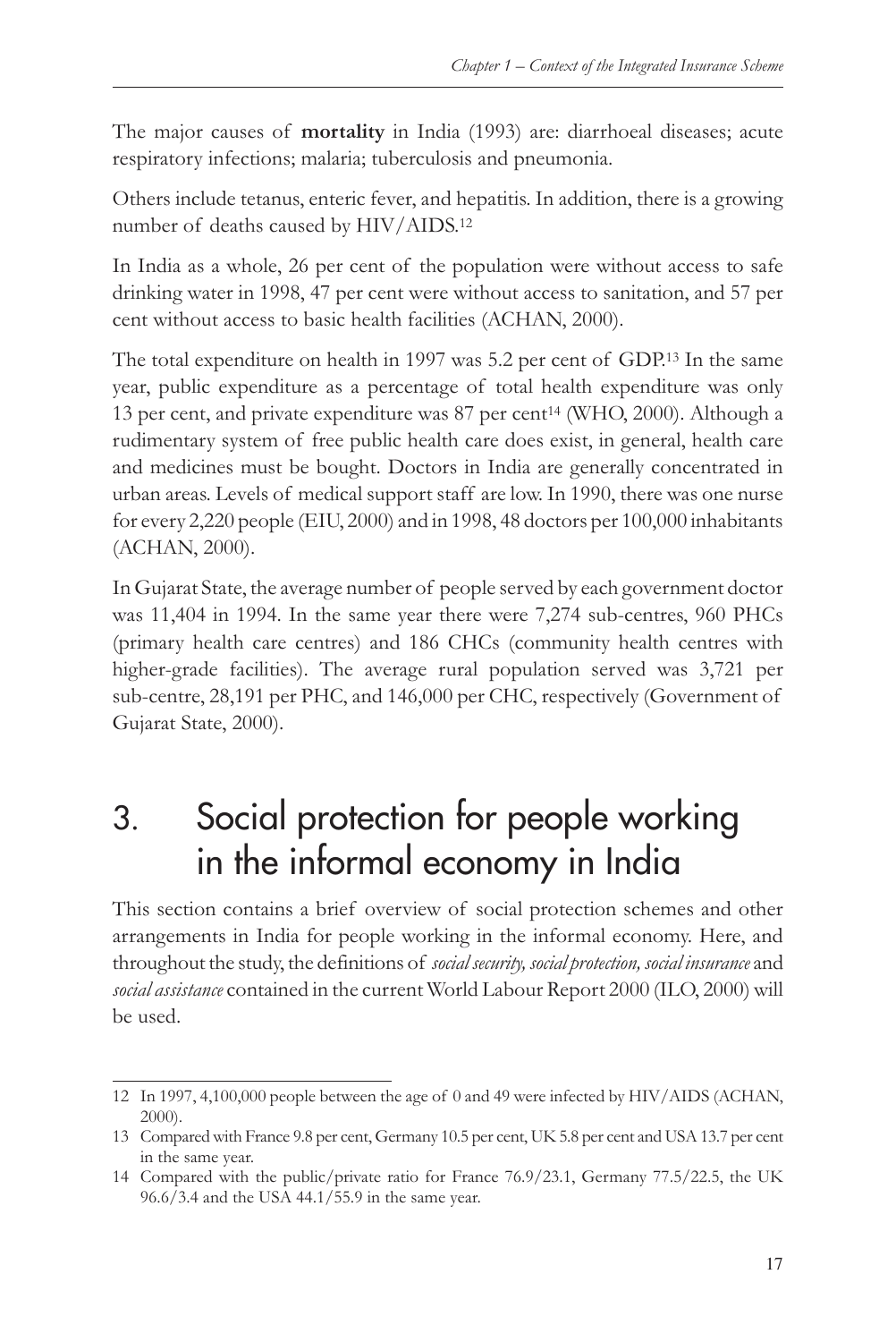*Social security* is understood as:

… the protection the society provides for its members, through a series of public measures:

- to offset the absence or substantial reduction of income from work resulting from various contingencies (notably sickness, maternity, employment injury, unemployment, invalidity, old age and death of the breadwinner);
- to provide them with health care, and
- to provide benefits for families with children.

#### *Social protection* is understood as:

… to include not only public social security schemes, but also private or non-statutory schemes with a similar objective, such as mutual benefit societies, occupational pension schemes. It includes all sorts of non-statutory schemes, formal or informal, provided that contributions to these schemes are not wholly determined by market forces. These schemes may feature, for example, group solidarity, or an employer subsidy, or perhaps a subsidy from the government.

The same Report further notes that these contingencies correspond to those covered by the ILO Social Security (Minimum Standards) Convention, 1952 (No. 102), reflecting the social security schemes existing at that time. With the partial exception of unemployment, these contingencies affect individuals rather than communities. So collective (co-variate) risk, such as occurs especially in developing countries, e.g. drought, bad harvests, natural disasters, and war, is not included. Social security here includes *social insurance*, which is understood as contributory schemes, *social assistance*, defined as tax-financed benefits provided only to those with low incomes and *universal benefits* i.e. tax-financed benefits, provided without income or means testing.

SEWA takes social security to be the combination of provision for health and child care, housing and shelter and insurance through the Integrated Insurance Scheme. SEWA also calls its scheme a "work insurance scheme". Like the ILO definition, it includes insurance in case of illness, including occupational disease, widowhood due to natural or accidental death and disability. In addition, SEWA's insurance package also includes "collective risk" such as fire, communal riots, floods, other natural or human-made calamities which result in loss of work or assets such as land and house (SEWA, 1999).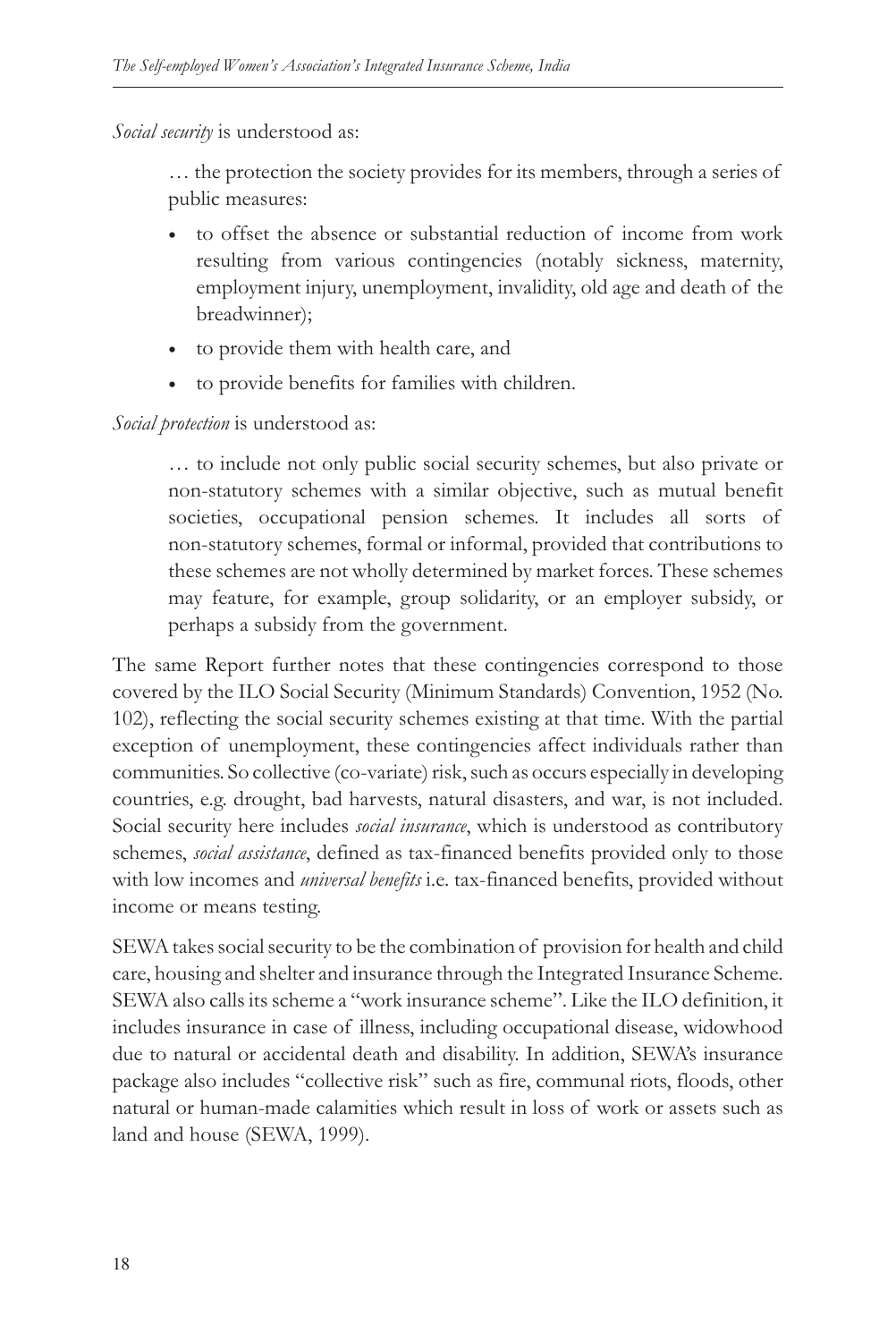## 3.1 *The major Indian social security schemes*

Social security schemes since India's independence have been structured along lines appropriate to a relatively formalized economy. They are provided by the Indian Central Government as well as by the Indian states. It is mainly people working in the formal economy,<sup>15</sup> who are entitled to benefits under a series of social security laws (acts). Table 4 gives an overview of the major legislation, the benefits covered, who is entitled to them and by whom it is administered.

#### *Coverage under these schemes16*

The *Employees State Insurance (ESI)* covers about 6.75 million employees working in around 170,000 factories and establishments. With the inclusion of employees' family members, the scheme is available to almost 30 million people, or 2.2 per cent of India's workers and 3.5 per cent of the overall population. The highest numbers of insured persons are in the states of Maharashtra, West Bengal and Uttar Pradesh.

Roughly 20 million employees in about 264,000 establishments are covered under the *Employees' Provident Fund (EPF) (and Miscellaneous Provisions) Act,* 6.4 per cent of the overall working population. In terms of the National Industrial Classification, the most substantial share in overall coverage is in the manufacturing industries (over 51 per cent), followed by mining (20 per cent), then agricultural and allied fields (6 per cent). Benefits similar to those under the EPF Act are also available for workers in coal mines and the Assam tea plantations, covering some 1.25 million employees.

Workers in the informal economy as a whole account for 10 per cent of all EPF members' accounts, of whom the largest number are *beedi* workers (1.3 million people). Most members live in the states of Maharashtra, Tamil Nadu and West Bengal, followed by the states of Gujarat, Andhra Pradesh and Uttar Pradesh.

The coverage under the *Workmen's Compensation Act* and *Payment of Gratuity Act* is difficult to assess, as little data has been collected on the beneficiaries in general.

<sup>15</sup> Employees in the government sector have their own social security schemes.

<sup>16</sup> Based on Jain, 1999, in van Ginneken, 1999.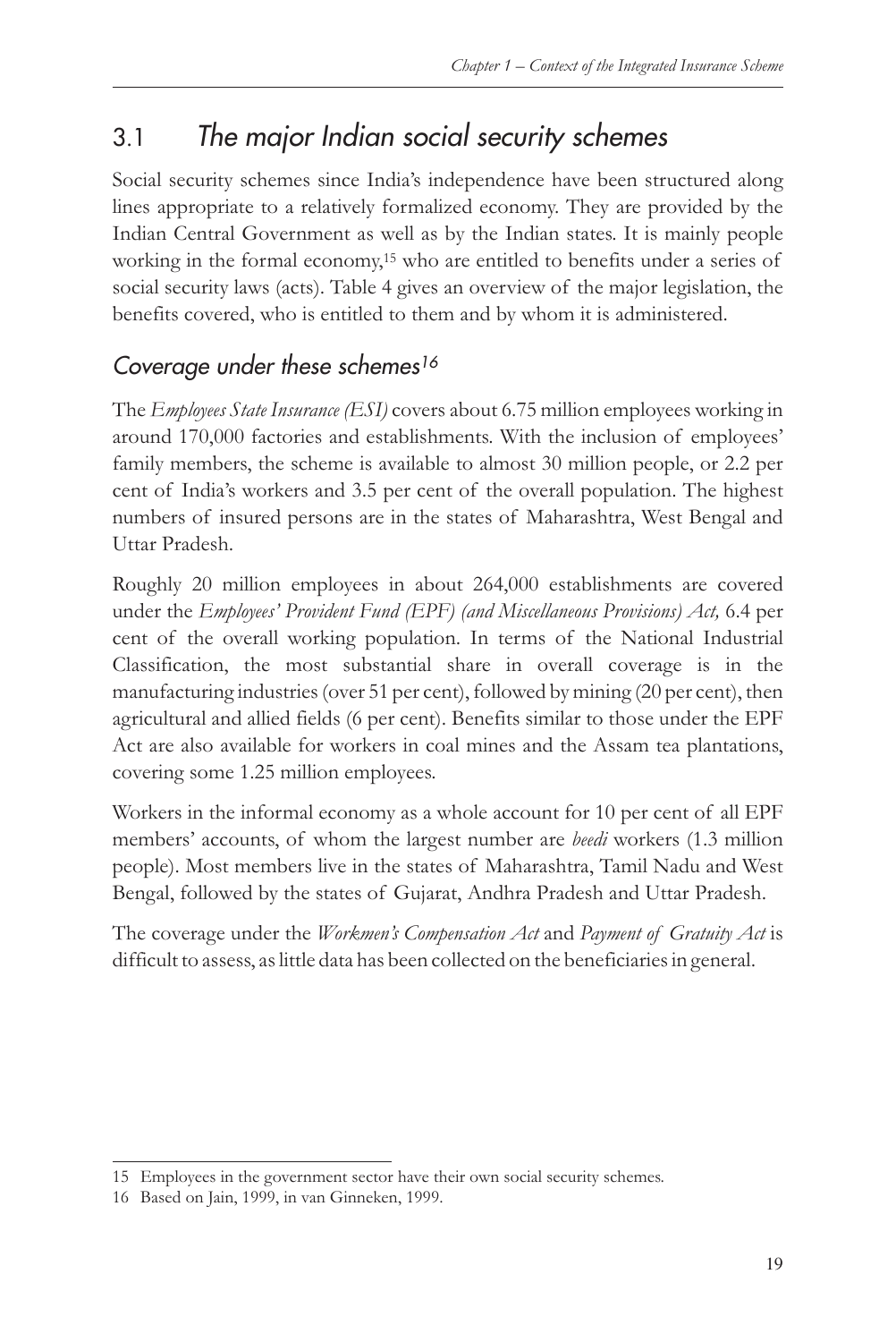| Table 4. Main social security schemes in India | Maternity<br>Benefit Ac<br>(1961)                                                         | benefits befor<br>maternity<br>childbirth<br>and after<br>Various                 | employees of<br>factories, min<br>and commerc<br>establishment<br>workers in sor<br>incl. Gujarat <sup>17</sup><br>State and And<br>governments<br>agricultural<br>landless<br>Pradesh<br>Women<br>state | Self-administe<br>the employers<br>themselves are<br>liable to pay t<br>benefits to<br>employees<br>eligible       |
|------------------------------------------------|-------------------------------------------------------------------------------------------|-----------------------------------------------------------------------------------|----------------------------------------------------------------------------------------------------------------------------------------------------------------------------------------------------------|--------------------------------------------------------------------------------------------------------------------|
|                                                | Gratuity Act<br>Payment of<br>(1972)                                                      | End-of-service<br>payments<br>gratuity                                            | Employees must<br>with 10 or more<br>have 5 years of<br>establishments<br>Employees of<br>factories and<br>continuous<br>workers.<br>service                                                             | Self-administered:<br>liable to pay the<br>themselves are<br>the employers<br>benefits to<br>employees<br>eligible |
|                                                | Compensation<br>Workmen's<br>(1923)<br>Act                                                | Occupational<br>injuries and<br>diseases                                          | other scheduled<br>Employees and<br>their survivors<br>employments<br>of factories,<br>railways and<br>plantations,<br>mines,                                                                            | Self-administered:<br>liable to pay the<br>themselves are<br>the employers<br>benefits to<br>employees<br>eligible |
|                                                | Provident Funds<br>Provisions) Act<br>Miscellaneous<br>Employees'<br>(EPF) (and<br>(1952) | Old age and<br>invalidity                                                         | with 20 or more<br>establishments<br>Employees of<br>factories and<br>workers                                                                                                                            | Provident Funds<br>Organization;<br>Employees'<br>Ministry of<br>Labour                                            |
|                                                | Enactment/State Insurance<br>Employees'<br>(ESI) Act,<br>(1948)                           | maternity, death<br>or disablement<br>employment<br>Sickness,<br>due to<br>injury | manufacturing<br>establishments<br>and non-power<br>establishments<br>1)Employees of<br>with over 10<br>1000 eligible<br>power-using<br>with over 20<br>2) Areas with<br>employees<br>minimum<br>workers | State Insurance<br>Corporation;<br>Employees'<br>Ministry of<br>Labour                                             |
|                                                | law                                                                                       | Contingency<br><b>Benefits</b><br>covered                                         | persons<br>Eligible                                                                                                                                                                                      | Administra-<br>tion                                                                                                |

and cigar <sup>C</sup><br>workers, fishing<br>and agricultural<br>workers specified<br>sectors: e.g. beedi Enacment/ Sate.<br>
Enaptoyes Prophoyes (Mondro Sate Sources ) Payment of Maternary Sciences and Other Workers<br>
Law (1994, Sinceres, deal (1995) (1992) (1923) (1972) (1993) Inspected Later Friedrich Maternal (1994, 1994)<br>
Co Mainly workers in the informal workers casual governments construction governments labourers,<br>workers in Central and Central and workers in economy: state specific sectors with 6 months of continuous Workers in service governments<br>incl. Gujarat<sup>17</sup><br>State and Andhra Self-administered: Self-administered: workers in some factories, mines,<br>and commercial liable to pay the benefits to and commercial establishments, the employers<br>themselves are Women<br>employees of landless<br>agricultural eligible<br>employees Pradesh state

*The Self-employed Women's Association's Integrated Insurance Scheme, India*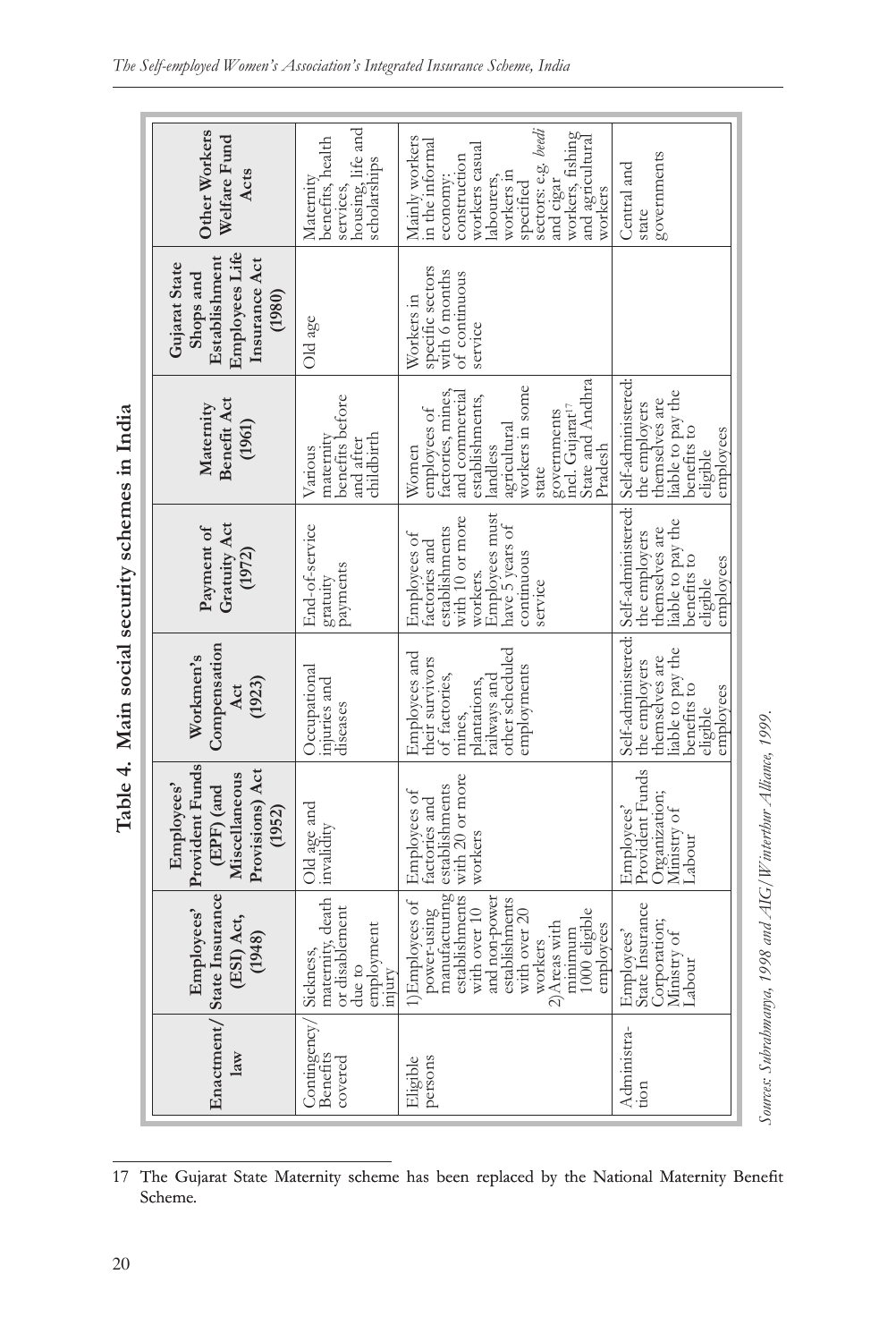The take-up of claims under the *Maternity Benefit Act* has been estimated at only 0.5 per cent nation wide. Although the *Maternity Benefit Act* has been extended to shops and establishments since 1989, it is not known how many women have benefited from this extension. Some women workers, some *beedi* workers, for example, get maternity benefits through their common welfare fund.

When it comes to coverage under the *other welfare funds*, all that is known is that the Beedi Workers' Welfare Fund covers 425,000 *beedi* workers, primarily in Andhra Pradesh. Although statutory, the availability and level of benefits are quite modest, and the schemes are entirely directed towards general welfare rather than establishing individual rights and entitlements.

Overall, only some 10 per cent of the total Indian labour force of 372.1 million (1994) is covered by the Indian social security schemes. In principle, these social security schemes and the legislation behind them do not distinguish between workers in the informal or formal economy. In theory, therefore, they apply equally to casual and contract workers in the establishments covered as well to home-based contract workers in industries such as *beedi-*making, construction works, carpet manufacturing, *khadi* (homespun cloth) and village industries.

Furthermore, the Government of India has recently attempted to extend the coverage of these social security schemes to home-based workers, for example in the cigar and *beedi* sectors and the *agarbatti* industry. In addition, some modified maternity benefit schemes have been opened to women agricultural labourers in some states and other group insurance schemes are now available to fishing communities and agricultural groups.

Yet very few workers in the informal economy are covered under the above schemes. As we have seen in Table 4, the groups of persons or establishments defined as eligible to join these schemes exclude *de facto* the majority of informal workers.

Other factors which also prevent workers in the informal economy joining these schemes, or at least add to the difficulties, include:

(a) many workers in the informal economy, such as construction workers, and in India many of them are women, frequently change employers. When they do so, their account under the protection scheme has to be transferred from one employer to another. This often causes problems, sometimes because contributions have been lost or simply because it is a very time-consuming process. Until the contributions have been transferred, members cannot obtain benefits, and sometimes the account may even lapse. For this reason, many workers see no point in contributing to these schemes.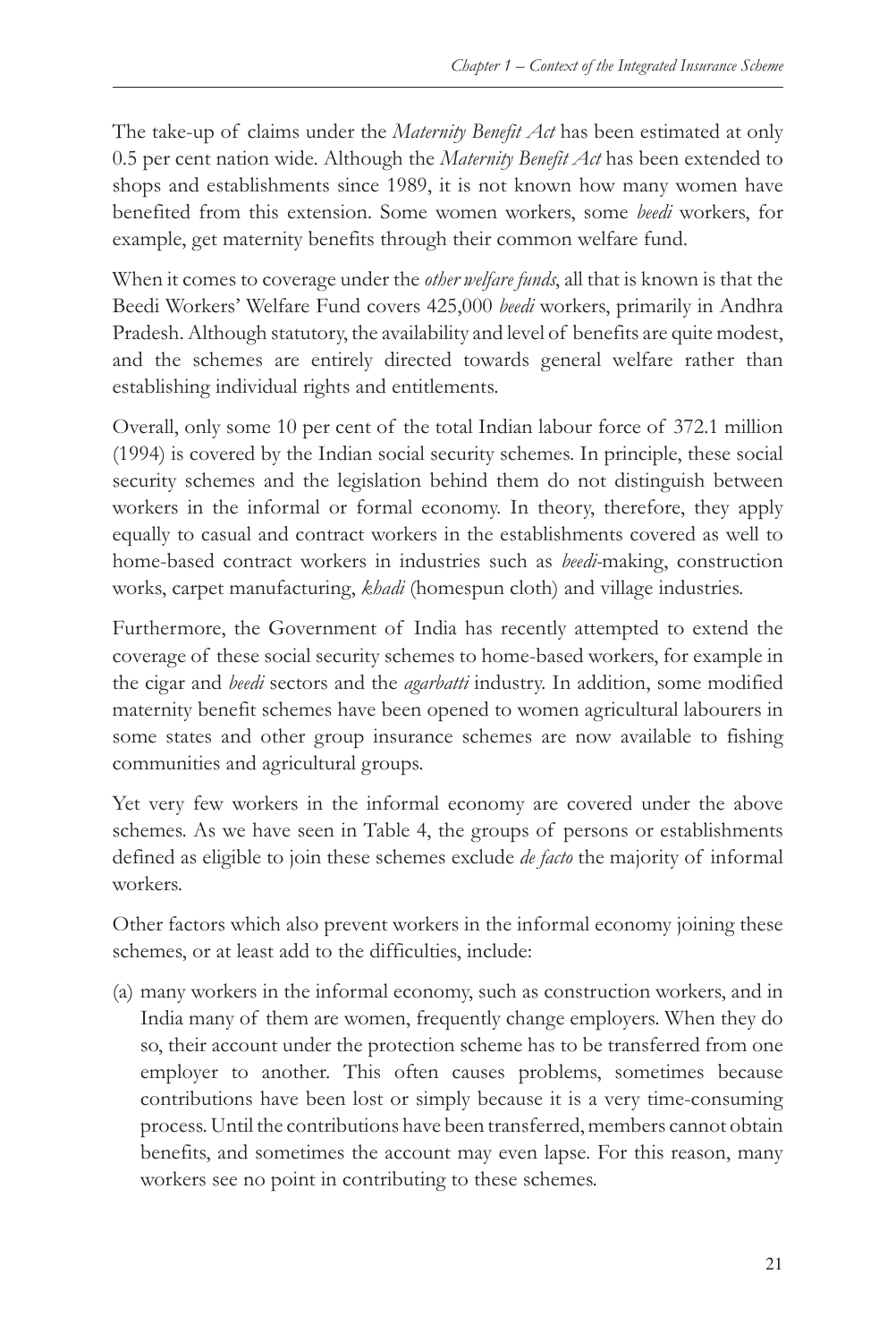(b) work done by women, especially, is often invisible. In the case of construction workers, for example, often only the male head of household is hired, and it is he who then arranges to supply the labour of the rest of the household, including women and children. This means that the women workers do not receive a wage, and therefore do not acquire any entitlement to social security benefits as workers.

## 3.2 *Other arrangements for people in the informal economy*

Although coverage for workers in the informal economy under the main social security schemes is quite low, there are many other arrangements, too numerous to describe in detail here, which seek to provide them with social protection. The focus below is on social assistance schemes and group insurance schemes, whether subsidized, self-financing or a combination of both.

### *Social assistance schemes and programmes*

Social assistance schemes and programmes are targeted at workers in the informal economy and those who are disadvantaged or excluded from other social protection arrangements (poor families, households headed by women, women and children, unemployed youth, etc.).

The most important of the social assistance programmes is the *National Social Assistance Programme (NSAP)*, which was introduced in 1995 by the central Government of India. It consists of three schemes: the *National Old Age Pension, National Maternity Benefit* and *National Family Benefit Scheme*. It is an attempt to go beyond basic formal sector social security and to cover a larger segment of the population. Under the NSAP, the central Government provides guaranteed funding to the state governments, which then supplement the funds to different degrees in accordance with their own priorities and financial capacities to provide:

- old age pensions to the very poor aged 65 years and over;
- v benefit for survivors as a lump sum to families following the natural or accidental death of the breadwinner;
- $\triangleleft$  maternity benefit with a cash component to poor women up to a maximum of two children.18

<sup>18</sup> The old age pension funding is calculated on the assumption that 50 per cent of the population live below the poverty line and are over the age of 65; the other two benefits are available for all people below the poverty line.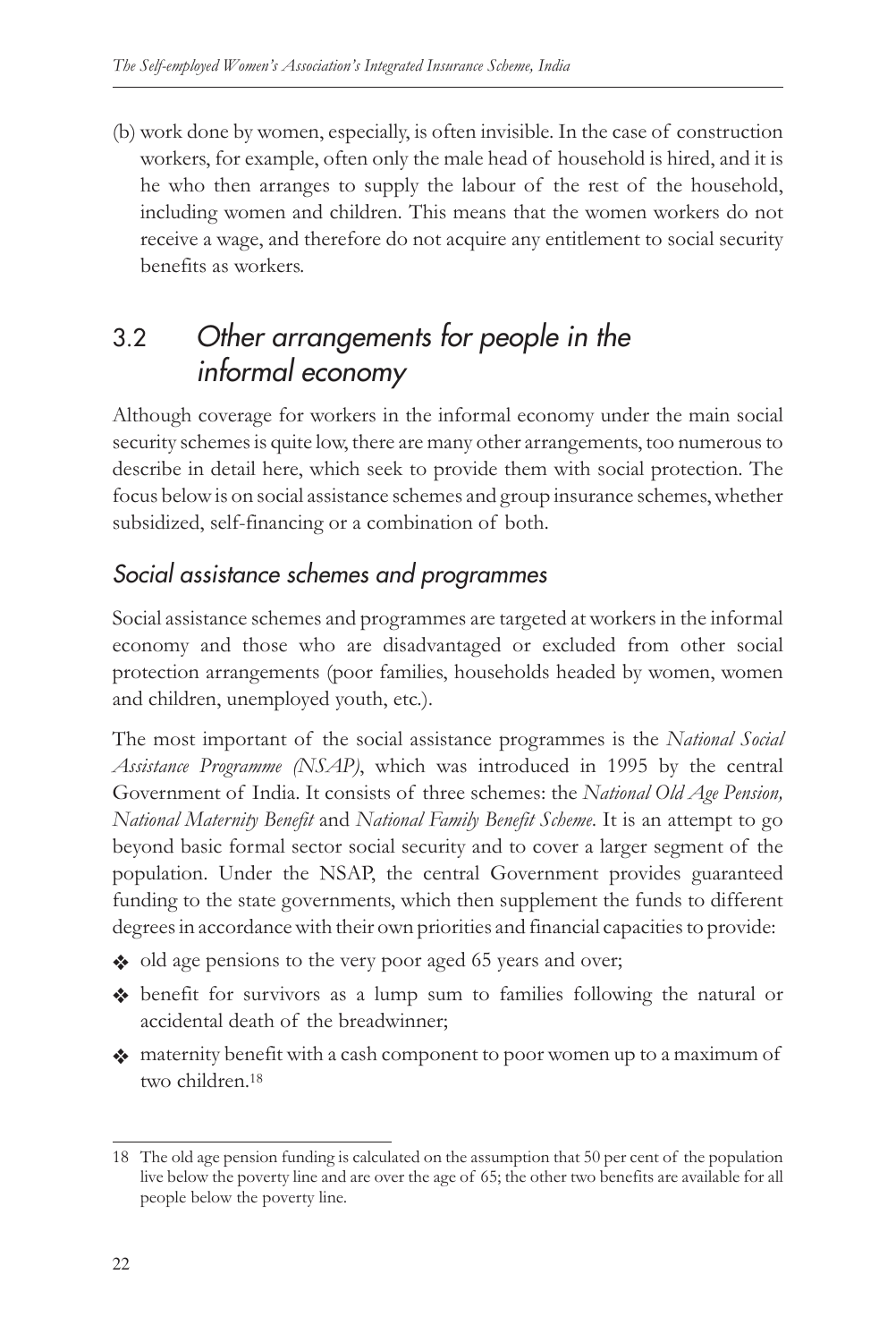Since the 1960s, social assistance programmes have been introduced at state level to avert or at least alleviate destitution due to incapacity. Although their conditions vary to some extent (benefits, eligibility, coverage), most of them include monthly pensions to various categories of the poor such as the aged, widows, the disabled, and family support and maternity benefit for women workers in different sectors.

#### *Group insurance schemes*

Besides the social assistance programmes, the Central Government of India has tried to reach a large number of poor workers in the informal economy through various group insurance schemes for different occupational groups and through development programmes. Some of those programmes were linked with two nationalized insurance companies, the Life Insurance Corporation (LIC)19 and the General Insurance Corporation (GIC). There are variations, but the basic principle of the link between the Government and these companies is that the Indian Government finances a Social Security Fund, founded by the Government in 1988.20 The Social Security Fund channels this financing to insurance companies to subsidize premiums for insurance policies offered by them to any social organization or cooperative working with certain occupational groups or poor communities within the informal economy, which wish to insure their members. For example, this subsidy enabled LIC to halve the premiums chargeable for life

*General Insurance Corporation of India (GIC)*

<sup>19</sup> Generally, since India's independence in 1947, the insurance sector has been structured along the lines of the British insurance system, which consists broadly of two main branches:

<sup>•</sup> life insurance;

<sup>•</sup> general insurance, such as health, assets and household.

In both branches there were about 70 private insurance companies. By the mid-1960/70s the Government of India had taken over their management and/or nationalized them, but the basic structure with two branches (life insurance and general insurance) still remains the same. The two main insurances companies are the above-mentioned Life Insurance Corporation (LIC) and the General Insurance Corporation (GIC).

*Life Insurance Corporation of India (LIC)*

The LIC is a statutory corporation formed under the Life Insurance Corporation Act of 1956. Under this act, the Government of India nationalized the business of life insurance and the newly formed LIC of India took over the assets and liabilities of all the existing insurance companies. LIC of India has since been the sole provider of life insurance in India. It has a strong network of 500,000 agents spread over the country.

The GIC was incorporated under the Companies Act (1956) in 1972. Under the General Insurance (Business) Nationalizsation Act (1972), the undertakings of all insurance companies operating in the country were taken over by four companies, the New India Assurance Co. Ltd, the United India Insurance Co. Ltd, the National Insurance Co. Ltd and the Oriental Insurance Co. Ltd. The shareholdings of these four companies were taken over by GIC thus making it the holding company for the four general companies operating in India. GIC supervises and directs the activities of the subsidiary companies.

*Sources: Unit Trust of India, 2000, interviews with Sayeeda Chauhan (GTZ/SEWA) and John Woodall (ILO-SAAT).*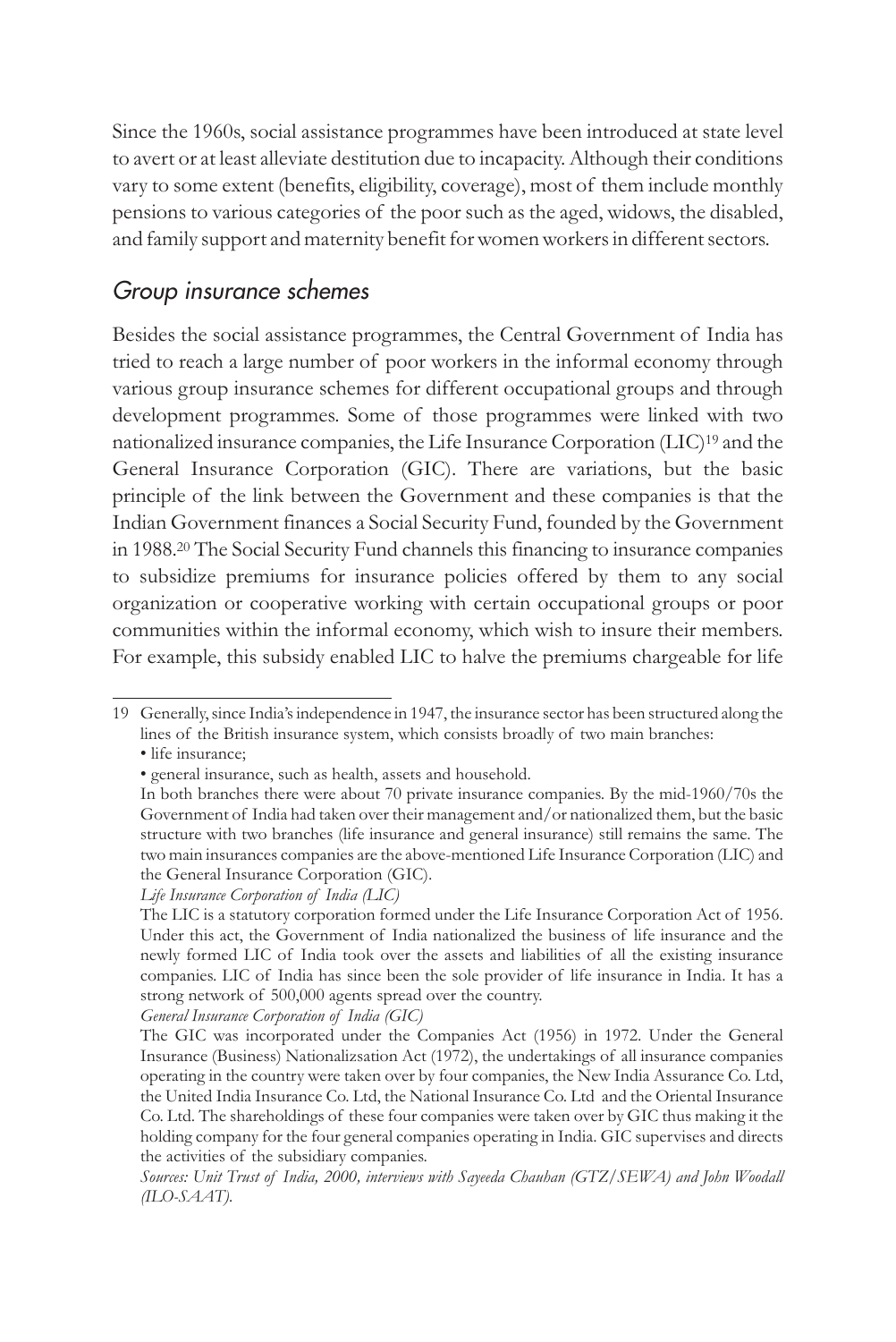insurance coverage. At present, the subsidy supports life insurance policies for more than 2 million poor in India. SEWA's Integrated Insurance Scheme is one example where an organization linked to these two nationalized insurance companies receives a subsidy for its members in this way.

Another example of this linkage is the Indian Government's funding since the mid-1990s of four life insurance schemes, either partly in collaboration with LIC or in full. The schemes involved are the Landless Agriculture Labourers' Group Insurance (LALGI), one component of the Integrated Rural Development Programme (IRDP), the Group Insurance Scheme (GIS) and the Rural Group Life Insurance Scheme (RGLIS), providing a lump sum in the case of death of the beneficiary. In the first two schemes the Government pays the premium in full (via a subsidy to LIC) while in the case of the GIS and RGLIS only half of the contribution is paid by the Government (Jain, 1999).

Throughout India, there is a wide variety of social protection schemes for workers in the informal economy with varying degrees of self-financing. Many were developed in the absence of satisfactory state social protection provision. They range from wholly informal and unwritten systems within a small group to more formal ones catering to the needs of larger numbers and based on more complex arrangements, mostly offered by non-governmental organizations (NGOs) and self-help groups working in the fields of health, education and employment.

Apart from SEWA, the best known are ACCORD (Action for Community Organization, Rehabilitation and Development) or SPARC (Society for Promotion of Area Resources Centre), who have established direct links with the nationalized insurance companies through subsidized group insurance and/or the Indian Government's development programmes, as described above.

Others, notably the Cooperative Development Federation (Hyderabad), Pragati Thrift and Credit Society, Samakhya, Trivandrum District Fishermen Federation, ASSEFA (Association of Sarwa SEWA Farms) and the Voluntary Health Services in Tamil Nadu, provide insurance services covering death, disability, diseases, old age, or unemployment, independently or subsidized by foreign development agencies. They are often connected with credit/savings activities (Gupta,1994; Jain, 1999).

#### *Coverage under these arrangements*

It is estimated that just over 40 million workers are covered by these various central Government, State and NGO arrangements. Some 35 million of these are landless

<sup>20</sup> In 1990, the Indian Government paid one billion Rs. (US\$202 million) into the Fund.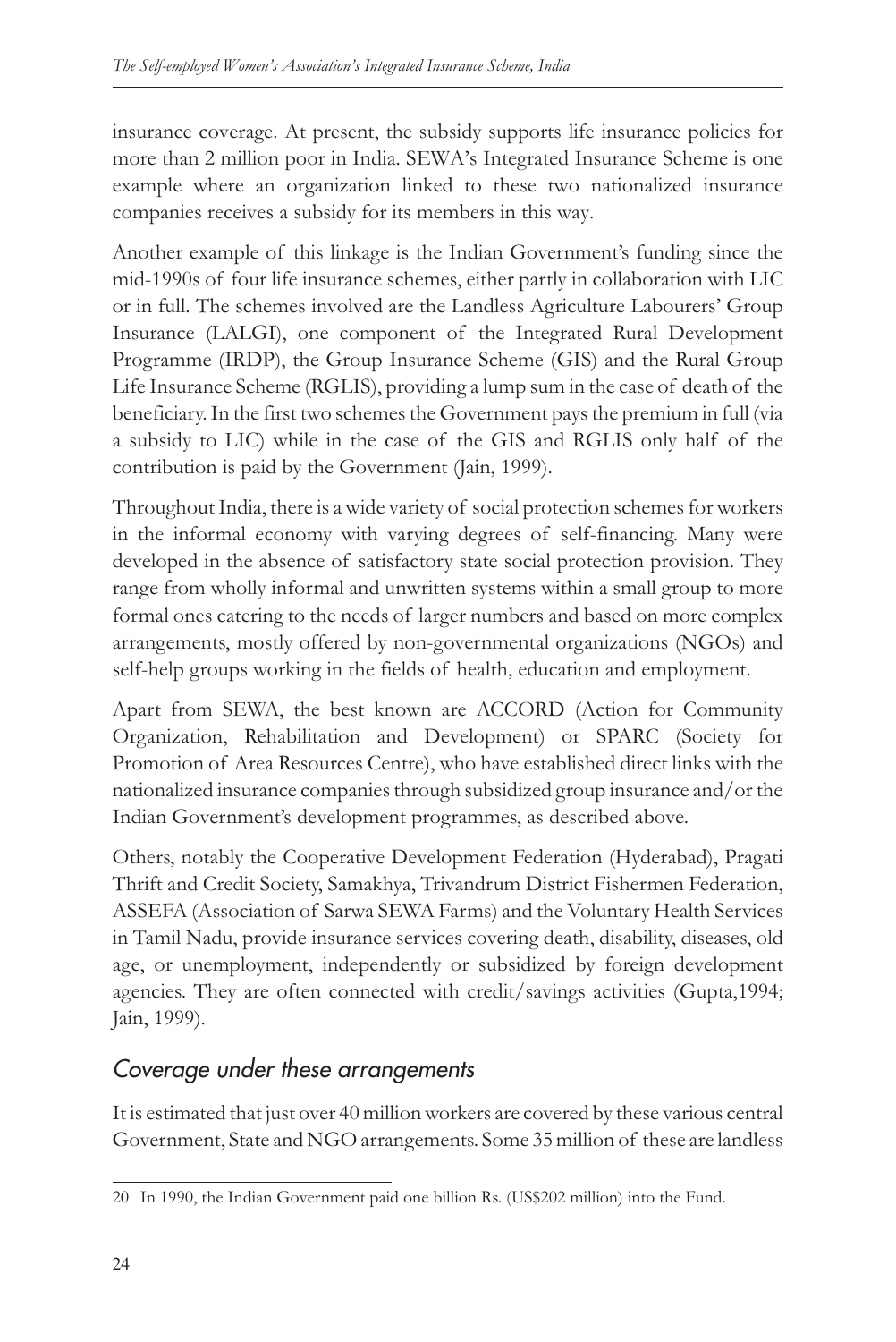agricultural labourers covered by life insurance policies offered through the group insurance and development schemes. Close on 5 million workers are covered under various central and state schemes and another half million or so by NGO schemes<sup>21</sup> in association with the nationalized insurance companies. In addition, approximately 5 million workers over the age of 60, and therefore counted as part of the labour force, are covered by various pension schemes (Jain, 1999).

Although, however, workers in the informal economy theoretically have access to these subsidized group insurance schemes and in some programmes the whole contribution is paid by the Government, relatively few have used their entitlement to claim. One reason might be lack of information. Often those insured are not informed and are therefore unaware that they are entitled to claim. Often, too, complicated and long-winded claim procedures make the schemes unattractive. Moreover, according to SEWA sources, although they provide access to certain components of social protection, they are still far from providing comprehensive social protection for workers in the informal economy.

<sup>21</sup> For the NGO schemes no exact numbers were available.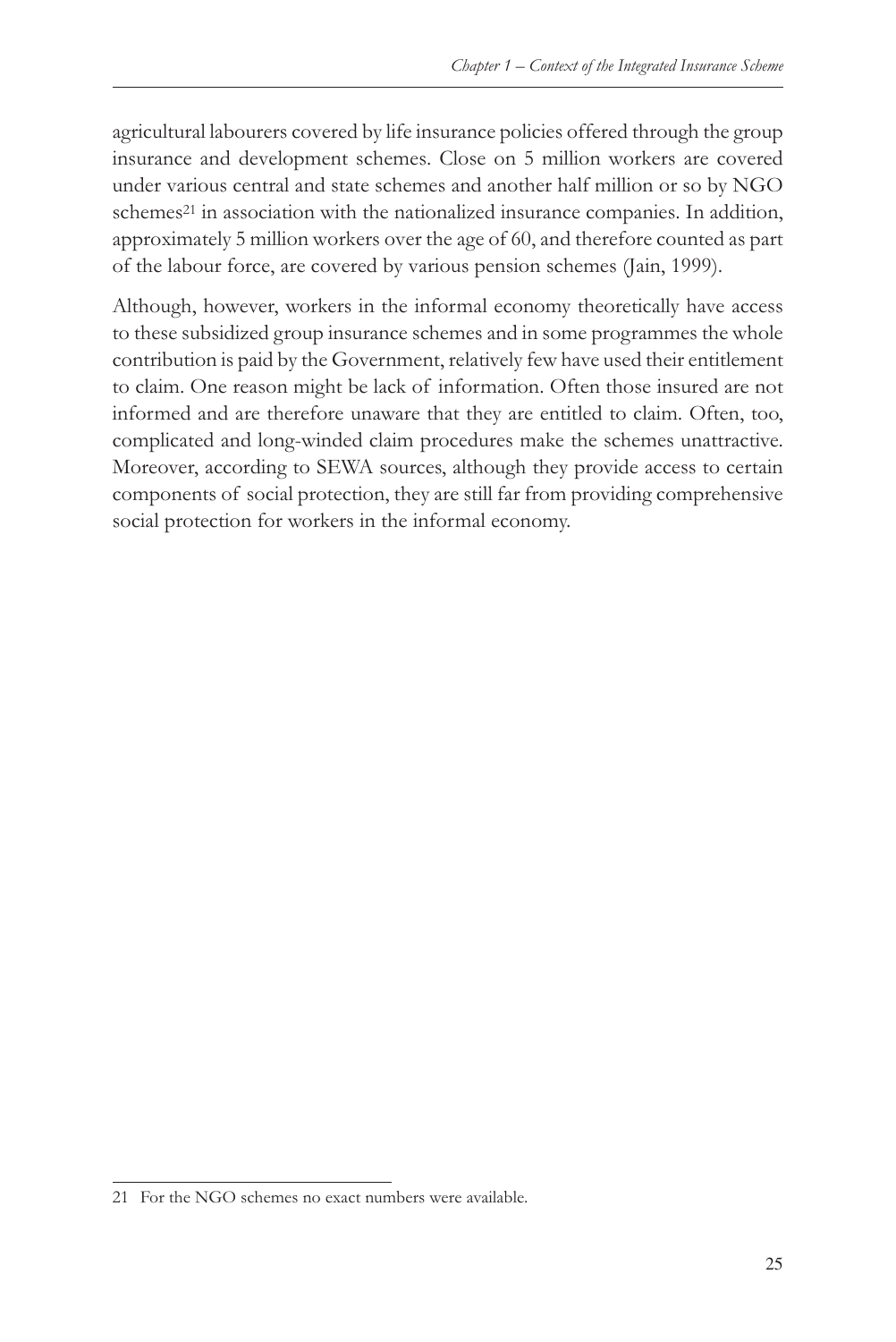# Chapter 2

# THE INTEGRATED INSURANCE SCHEME

## 1. Development of the Integrated Insurance Scheme

From the very beginning, SEWA adopted a pragmatic approach to the Integrated Insurance Scheme, frequently adapting it to reflect its members' needs. The following examination of the key stages and the changes that were introduced should provide the reader with an overview of the role of those chiefly involved and the structure of the benefits package.

## 1.1 *Birth of an idea: Access to social protection (1977-89)*

Back in 1977, some SEWA members raised with SEWA organizers and the SEWA Executive Committee their concerns that informal women workers did not have access to social protection. As the work of identifying members' needs progressed, SEWA began lobbying for basic social protection on behalf of its members. Later, in the early 1980s, SEWA asked one of the state insurance companies, the Life Insurance Corporation (LIC), to provide life insurance<sup>22</sup> for its members. The legislation at that time did not allow SEWA or any other private agency to enter the Indian insurance market themselves. In any case, SEWA did not have the necessary technical or management expertise.

<sup>22</sup> The ILO Social Security (Minimum Standards) Convention, 1952 (No. 102), Article 59 *et seq.*, speaks of "survivors' benefit", i.e. payment to the widow or child of the breadwinner within the social security scheme. The term "life insurance" is used mainly in the private insurance sector, often connected to individual pension schemes. Since SEWA and its insurers, in their daily operations and documents, refer to the "life" component or "life insurance" in respect of insurance cover for death, this term will also be used in the rest of this work.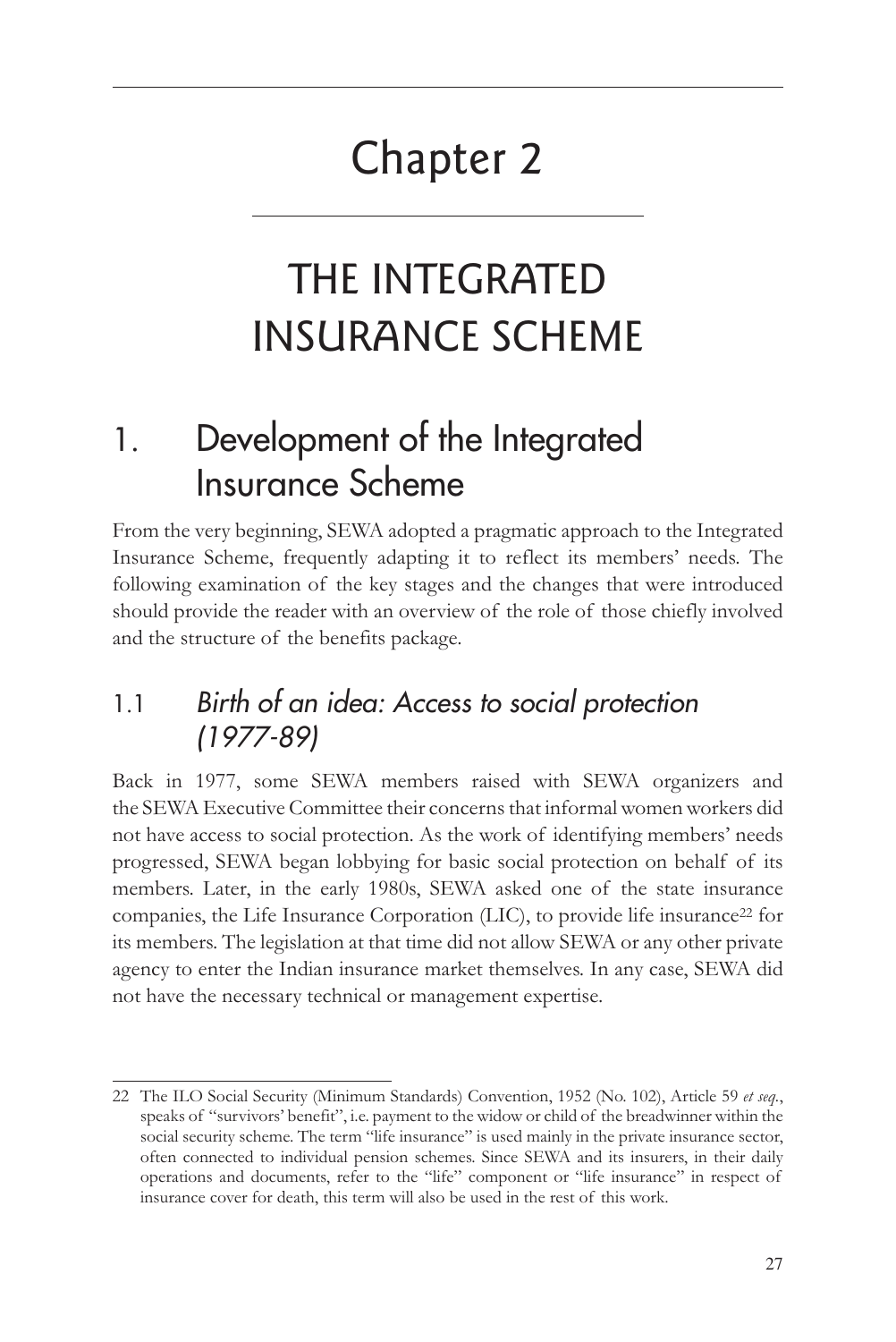The LIC was sceptical about the ability of self-employed and other women workers in the informal economy to pay the premiums, not only because they had no regular income but because, due to the nature of self-employment, they would have to pay both the employees' and employers' share of the premiums. There was also concern about the administrative practicalities of collecting premiums from workers with whom they had little dealings and who were culturally far removed from their traditional client base. The poor were also regarded as a particularly high risk since their living and working conditions made them particularly vulnerable, and thus likely to make more frequent claims.

Although the LIC and SEWA did not come to a concrete agreement at that time, SEWA's extensive lobbying increased awareness within the LIC of the needs of workers in the informal economy. The stage was set for a simple life insurance scheme for SEWA members covering natural death.

## 1.2 *Introduction of the life insurance scheme (1989-91)*

In 1989, SEWA was invited to take part in a commission appointed by the Indian Government to explore the possibility of extending the existing government insurance schemes to workers in the informal economy. Prior to that, under an agreement struck in 1988 between the Indian Government and, notably, the Life Insurance Corporation (LIC) and the United Indian Insurance Company (UIIC), insurance policies at reduced premiums to social organizations wishing to insure poorer groups or communities in the informal economy, had been eligible for a subsidy from the State Social Security Fund. In 1991, SEWA reached an agreement with the LIC and the Indian Government to start such a scheme, with the following main features:

- (a) *life insurance* with a benefit/sum insured of Rs.3,000 for natural death and a benefit of Rs.25,000 in the case of accidental death and permanent disability of women in the 18 to 58 age group. The beneficiary was the husband, no other family member.
- (b) the scheme was based on *premiums*, set at Rs.30 per year. The members' share was Rs.15, the remaining Rs.15 being paid to the LIC from the State Social Security Fund.
- (c) the scheme was *compulsory* for SEWA members, with SEWA paying the premium for all members in advance.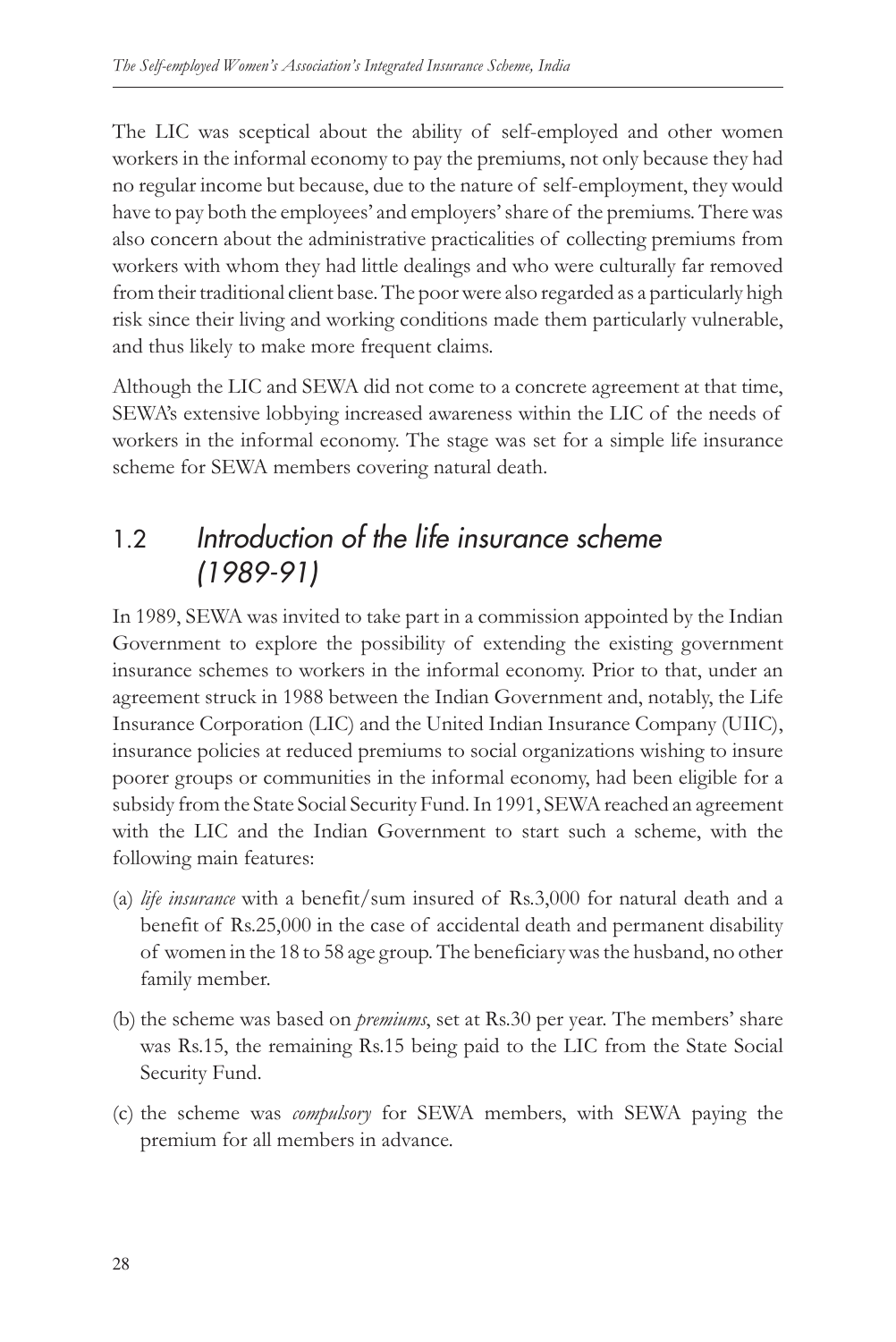(d) SEWA was not involved in the overall administration of the scheme. It simply acted as an intermediary between its members and the Life Insurance Corporation, collecting premiums, receiving and disbursing claims. Where appropriate, it negotiated on behalf of claimants where claims were disallowed. The LIC insisted on retaining financial ownership.

## 1.3 *From life insurance to integrated insurance (1992)*

#### *The reasons why*

In 1992, SEWA decided to upgrade the scheme from life insurance only to an Integrated Insurance Scheme, with the addition to the benefits package of a health insurance component, covering hospitalization costs and an assets insurance component to compensate for loss of assets. There were a number of reasons for this decision.

First of all, SEWA members themselves expressed the need for a *health* component, covering the cost of hospitalization, because most self-employed women were excluded from the state social security schemes and SEWA's own health care network did not include hospitalization. The need was, in any case, obvious, since SEWA Bank research had shown that the main reason for irregular loan repayments and default was the ill health of the borrower or another family member. Loans were being used to pay high medical bills and indebtedness to money vendors was prevalent because women borrowed to cover health-related risks.

Second, an *asset* loss component was a way of covering another high risk area. Many of SEWA's members lived, as they still do, in slums on the banks of the Sabarmati River in Ahmedabad or in rural areas, and could not afford to move to safer areas. Consequently, there was a significant likelihood of the loss or destruction of assets, including work premises, tools, materials or living accommodation, through flooding and cyclones, fire, theft and civil unrest.

Third, it soon became apparent that although an insurance scheme with a *life* component alone, even when it covered both natural and accidental death, benefited the family, it actually threatened to add to the financial burdens of women workers who paid the premiums, while their husbands were the main beneficiaries. Some husbands even used the benefit paid on the death of their wives to pay for their next wedding, which hardly seemed fair.

Finally, adding the *health* and *assets components* to the benefits package was consistent with SEWA's promotion of comprehensive "work security", as described in Chapter 1.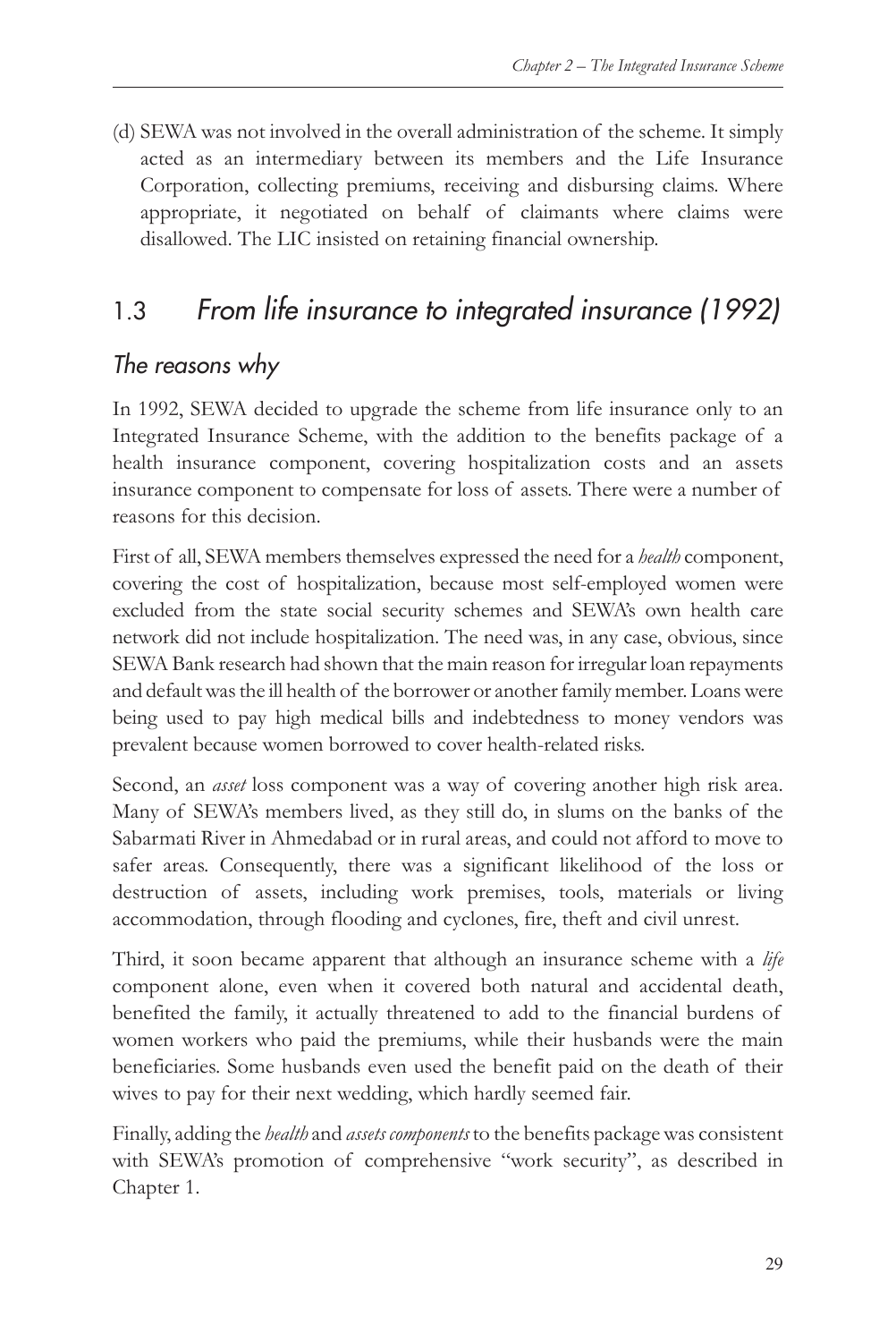### *The two insurance companies involved*

Two insurance companies, the Life Insurance Corporation and the United India Insurance Company were involved with SEWA in designing an insurance scheme for its members which provided health and assets insurance. In UIIC, SEWA found itself an ally in the person of a woman staff member, who helped to set up the first pilot Integrated Insurance Scheme. UIIC entered into a formal partnership with SEWA to provide insurance for health (hospitalization expenses) and loss of assets. Additionally, it was agreed that UIIC would provide a set of benefits in the event of the natural or accidental death or permanent disability of the woman, as well as certain benefits for the accidental death of the husband.

The LIC, for its part, agreed to continue the life component, thus enhancing the benefits payable on the death of the insured (see Table 5).

SEWA's role, it was decided, was to continue to act as intermediary between its members and the two insurance companies.

### *Scheme design: benefits package and premiums*

The basic design of the benefits package and premiums has been retained, with some modifications, up to the present.23 A member was required to take the benefits package as a whole and was not allowed to pick and choose individual components.

The *life* component offered the following benefits. In the event of the woman's *accidental* death, her husband received a total sum of Rs.35,000 and Rs.3,000 for her *natural* death. In the event of the husband's accidental death, the woman received Rs.10,000. The breakdown is shown in Table 5.

The *health* component provided reimbursement of the expenses of hospitalization for general diseases<sup>24</sup> up to a ceiling of Rs.1,000<sup>25</sup> per year.

The *assets component* provided cover up to a ceiling of Rs.3,000 per year for loss of assets or equipment.

An additional element was the introduction of a maternity grant of Rs.300 for each child.

<sup>23</sup> For an overview of the scheme in 2000, see Chapter 2, section 2.2.

<sup>24</sup> General diseases are described in Chapter 3, section 1.1. Occupational and gynaecological ailments have also been covered since 1994.

<sup>25</sup> Rs.1,200 since 1994.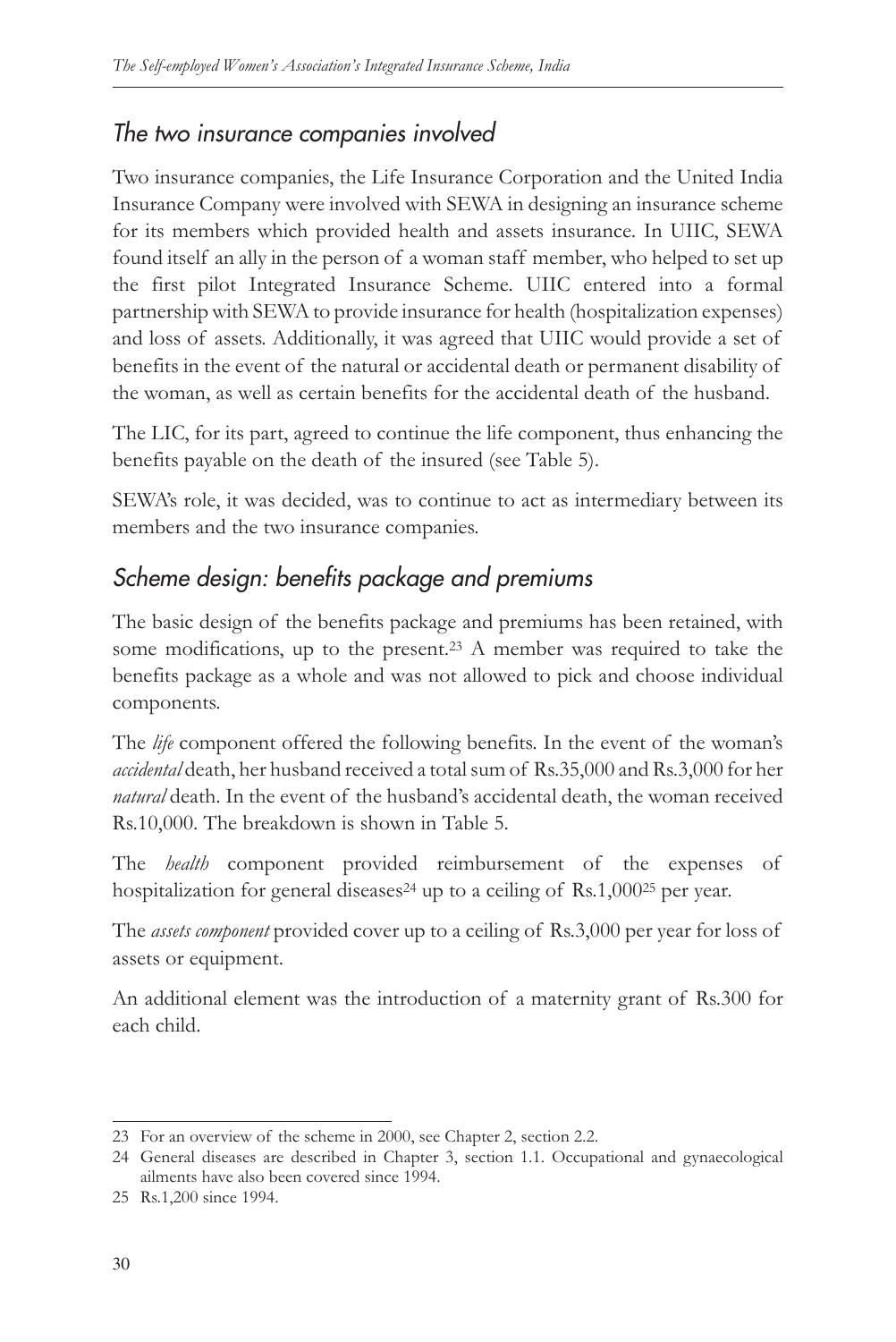|                              | From<br><b>LIC</b><br>(Rs.) | From<br><b>UIIC</b><br>(Rs.) | Total   |
|------------------------------|-----------------------------|------------------------------|---------|
| Accidental death of woman:   | 25 000                      | 10 000                       | 35 000  |
| Natural death of woman:      | 3 0 0 0                     |                              | 3 0 0 0 |
| Accidental death of husband: | $\left( \right)$            | 10 000                       | 10 000  |

### **Table 5. Life insurance benefits**

*Source: SEWA internal documents.*

The full *premium*for the whole package was fixed at Rs.60 per year, Rs.45 payable by the insured member plus the subsidy of Rs.15 from the Social Security Fund paid to the LIC. Of the Rs.45 paid by the member, Rs.15 was paid to the LIC for life insurance and Rs.30 to the UIIC. The UIIC premium was broken down into Rs.15 for health insurance, Rs.8 for assets insurance, Rs.3.50 each for death of the woman and death of the husband.

In designing the benefits package, SEWA consulted its members through a combination of SEWA grassroots interviews and information campaigns and SEWA Bank estimates of members' incomes, debts and annual wage increases. For the health component, in particular, SEWA's extensive grassroots network was crucial in determining the cost of hospitalization and emergency treatment. The assets component was based on estimates of losses assessed by SEWA organizers on the ground.

When it came to setting premiums, the two insurance companies advised SEWA on the number and level of benefits available for a given amount of premium, based on their experience and actuarial projections. The basic premise behind the premium structure was that it should generally follow the pattern of existing social security schemes in the formal sector. Additionally, however, the insurance companies carried out their own calculations based on the size of the target group, estimates of SEWA members' incomes and the level of risk. SEWA did not carry out actuarial studies. Instead, drawing on its field workers' familiarity with their economic and social situation, it used its judgement to assess how much its members were willing and able to pay.

### *Conditions of membership*

SEWA persuaded the LIC that the insurance should cease to be compulsory for its members, because when the scheme had originally been set up, many of them had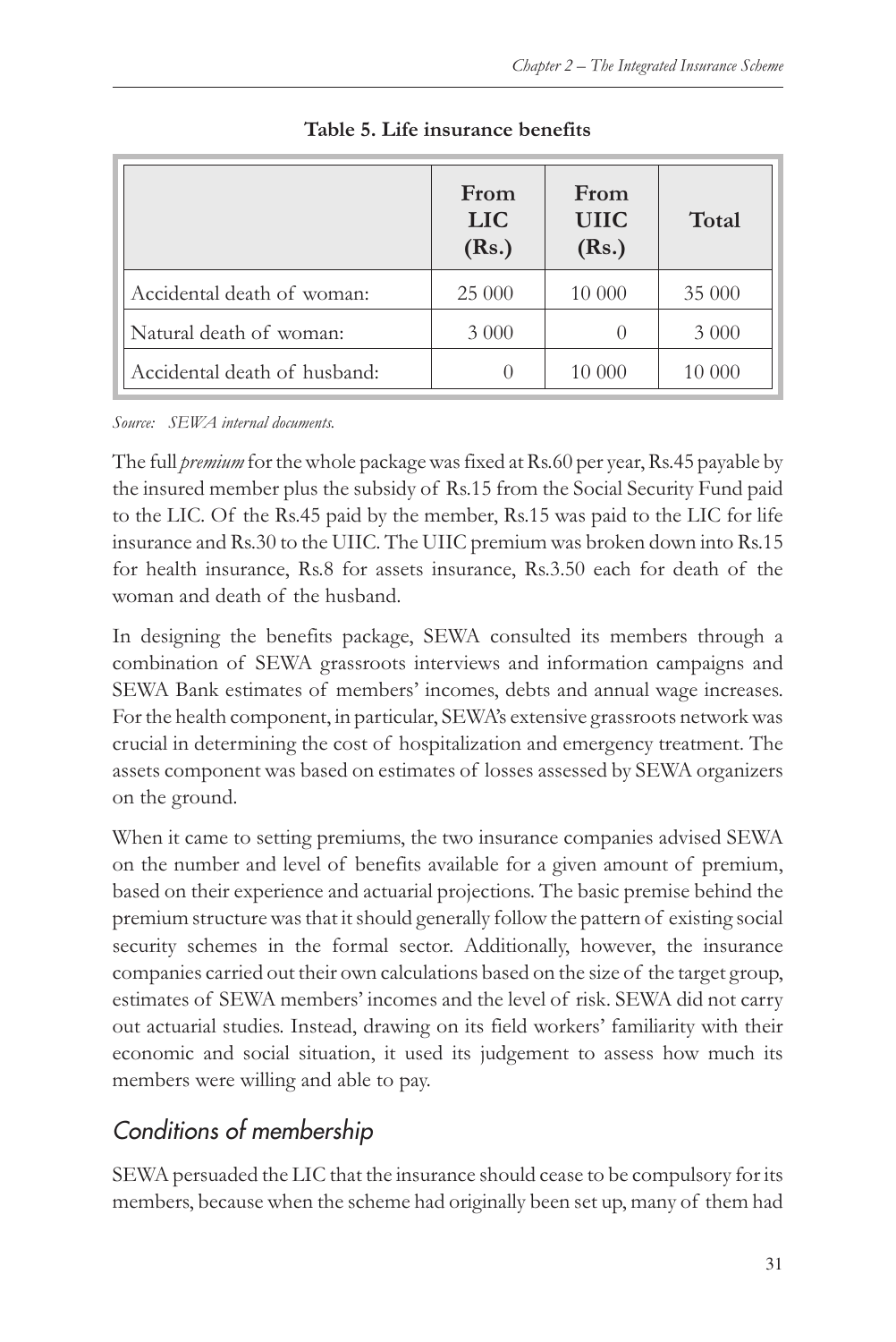not agreed with the decision that it should be compulsory. Indeed, many of them had not even been informed. Consequently, they had not been aware of their entitlement to claim and thus were unwilling to pay the premium. The initial consequence, therefore, of the change from compulsory to voluntary membership of the insurance scheme was a mass exodus of members from the scheme.

The two insurance companies further agreed to provide the package for women up to the age of the age of 58, a compromise from SEWA's point of view, but in practice it covered the majority of SEWA's membership.

## 1.4 *Major changes in the Integrated Insurance Scheme between 1993 and 1999*

The period 1993 to 1999 was marked by a number of important changes to the Integrated Insurance Scheme. In 1993, the GTZ gave the IIS Rs.10 million as a capital fund.26 It was decided to use the revenues from the investment of the fund to cover the costs of operating the scheme, the maternity grant and to constitute other reserves (see details in Chapter 4).

An improved benefits package was introduced in the same year. For an additional amount of Rs.15, a woman had the option of full life cover for her husband. Thus, in the case of accidental death or permanent disability of her *husband*, a woman would receive Rs.35,000,<sup>27</sup> and Rs.3,000 in the event of his natural death. Thereafter, she had a choice of two levels of premium: Rs.45 if she insured herself alone or Rs.60 if she included her husband.

Also in 1993, a second method of paying premiums via a fixed deposit was introduced. It involved depositing the sum of Rs.500 in a SEWA Bank account. The interest on the deposit was used to cover the annual premium (see section 2.2 for more details of the different ways of paying premiums).

The most important event in 1994 was that SEWA took over financial ownership of the health component from the UIIC and became responsible for its administration. A new branch, SEWA Mediclaim, was created within the IIS for the purpose. SEWA thus ceased to be simply an intermediary between the insurance companies and members of the scheme.

The year 1995 saw an increase in the benefits of the health component. Occupational diseases and gynaecological ailments were added to the general

<sup>26</sup> US\$250,000 in 1995.

<sup>27</sup> Rs.25,000 from LIC, Rs.10,000 from UIIC.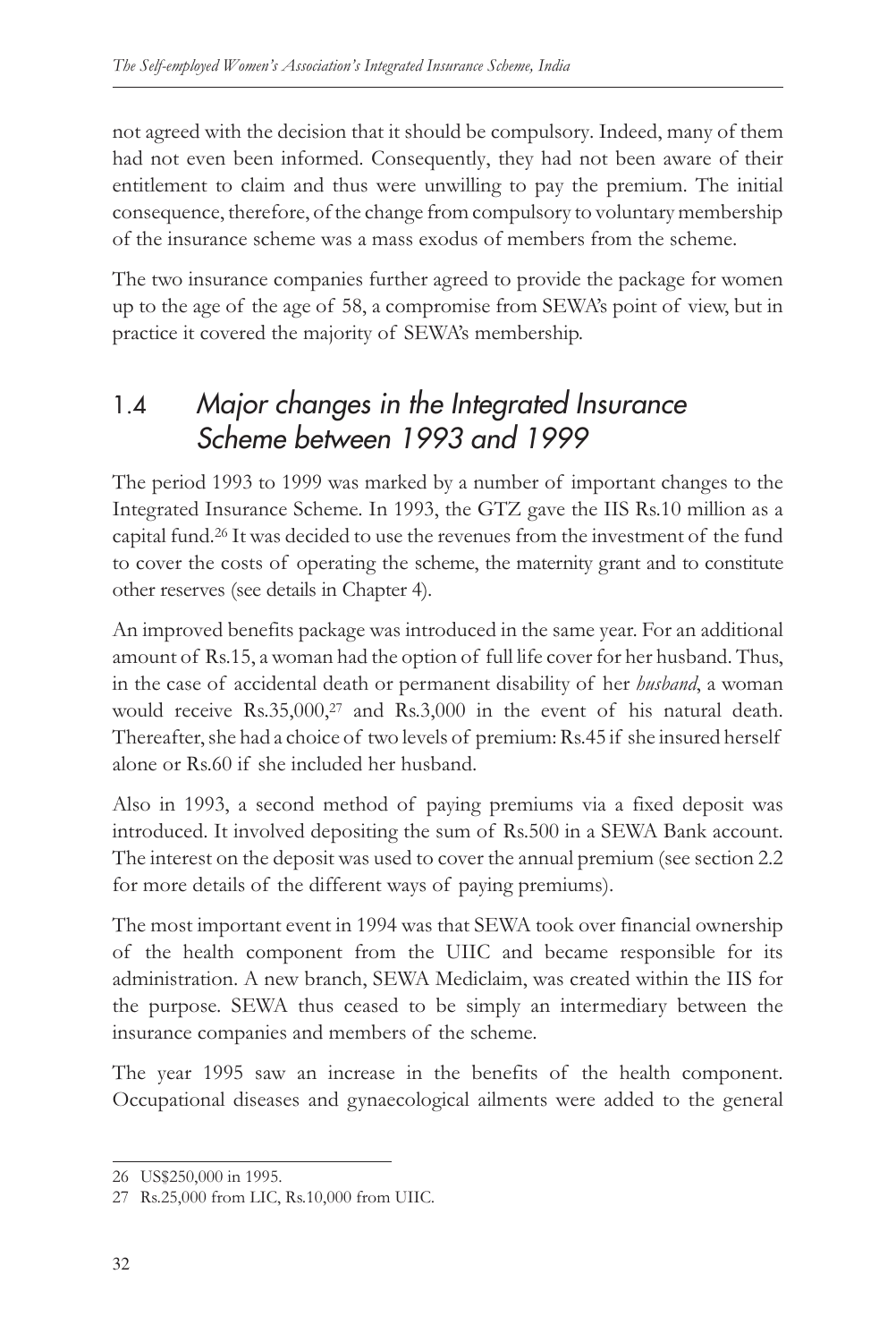diseases cover. This meant a rise of Rs.15 in the premium payable by members to Rs.60 (or Rs.75 if the husband was included in the life component).

The benefits for accidental death were improved in 1996 and again in 1999. For a woman, and her husband if included at the higher annual premium of Rs.75 or fixed deposit of Rs.700, the rise was from Rs.35,000 to Rs.40,000. For members who had not included their husband, the benefit in the event of the accidental death of the husband was increased from Rs.10,000 to Rs.15,000. Members using the fixed deposit payment method were entitled to additional benefits: cataract operations, hearing aids and dentures.

In 1998, SEWA also took over ownership and management of the assets component from UIIC, creating another new branch, the SEWA Emergency Fund within the IIS for the purpose.

# 2. Principal features of the Integrated Insurance Scheme in 2000

This section profiles the features, other than financial,<sup>28</sup> of the SEWA Integrated Insurance Scheme as it is constituted today, in particular:

- $\triangleleft$  target group, members and beneficiaries;
- $\triangleleft$  benefits and premiums;
- administration and management of the scheme.

## 2.1 *Target group, membership and beneficiaries*

The target group of the Integrated Insurance Scheme consists of present and potential members of SEWA. Its beneficiaries include the members of the IIS, defined as those persons who have subscribed to the scheme, and their husbands.

### *Size and general characteristics of the target group*

SEWA's ideal target group would ultimately include every woman working in India's informal economy. In the immediate future, however, the target group is confined to SEWA members in Gujarat State. SEWA's other branches in India have not yet introduced an insurance scheme. The size of the target group is shown in Table 6, which indicates that the SEWA membership in Gujarat State

<sup>28</sup> Covered in Chapter 4.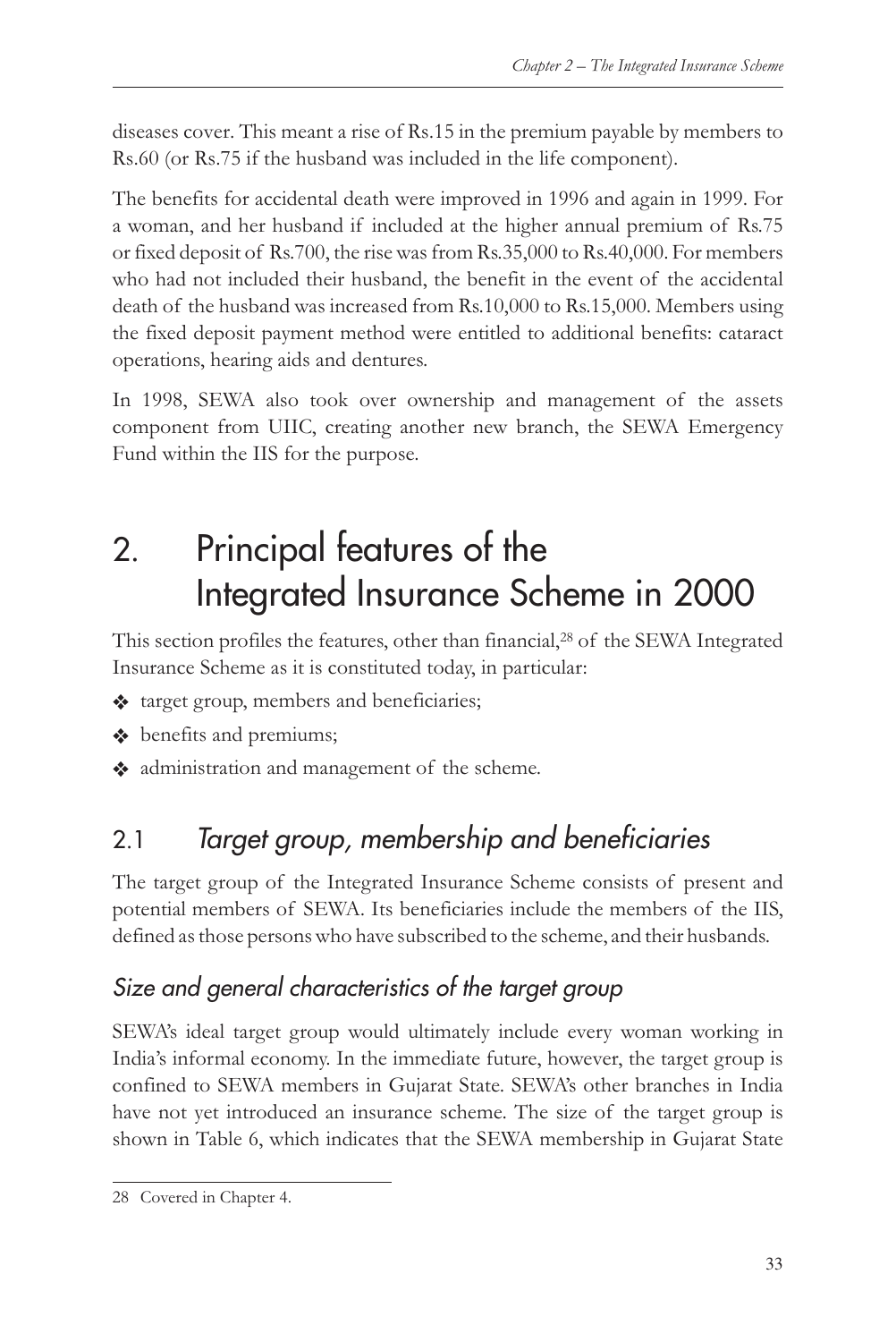increased steadily from 25,911 members in 1990-91 to 162,781 in 1996-97, since when it has decreased slightly.

The characteristics of SEWA's target group are summarized in Table 7.

| Year      | Target group<br>(SEWA members<br>Gujarat State) | <b>Growth rate</b><br>$\binom{0}{0}$ |
|-----------|-------------------------------------------------|--------------------------------------|
| 1990-91   | 25 911                                          |                                      |
| 1991-92   | 46 076                                          | 78                                   |
| 1992-93   | 38 1 36                                         | $-17$                                |
| 1993-94   | 42 280                                          | 11                                   |
| 1994-95   | 75 615                                          | 79                                   |
| 1995-96   | 158 152                                         | 109                                  |
| 1996-97   | 162 781                                         | 3                                    |
| 1997-98   | 159 204                                         | $-2$                                 |
| 1998-99   | 142 810                                         | $-10$                                |
| 1999-2000 | 147 618                                         | 3                                    |

**Table 6. Size of target group**

*Source: SEWA, 1999.*

### *Members and beneficiaries of the IIS*

As noted above, the full insurance package is only available to SEWA members in Gujarat State. Since only women can obtain SEWA membership, only a woman can become a member of the IIS. For the health and assets component she is also the only beneficiary, except that, in the insurance year 2000/2001, when the health component was extended to them on a trial basis, husbands were also beneficiaries.

With regard to the life component, it is the husband who is the direct beneficiary. It is in the nature of life insurance that in the event of death, the beneficiary is a person other than the life insured, in SEWA's case, the husband. If the woman has taken the additional life insurance policy on her husband's life, then she is the beneficiary in the event of her husband's death.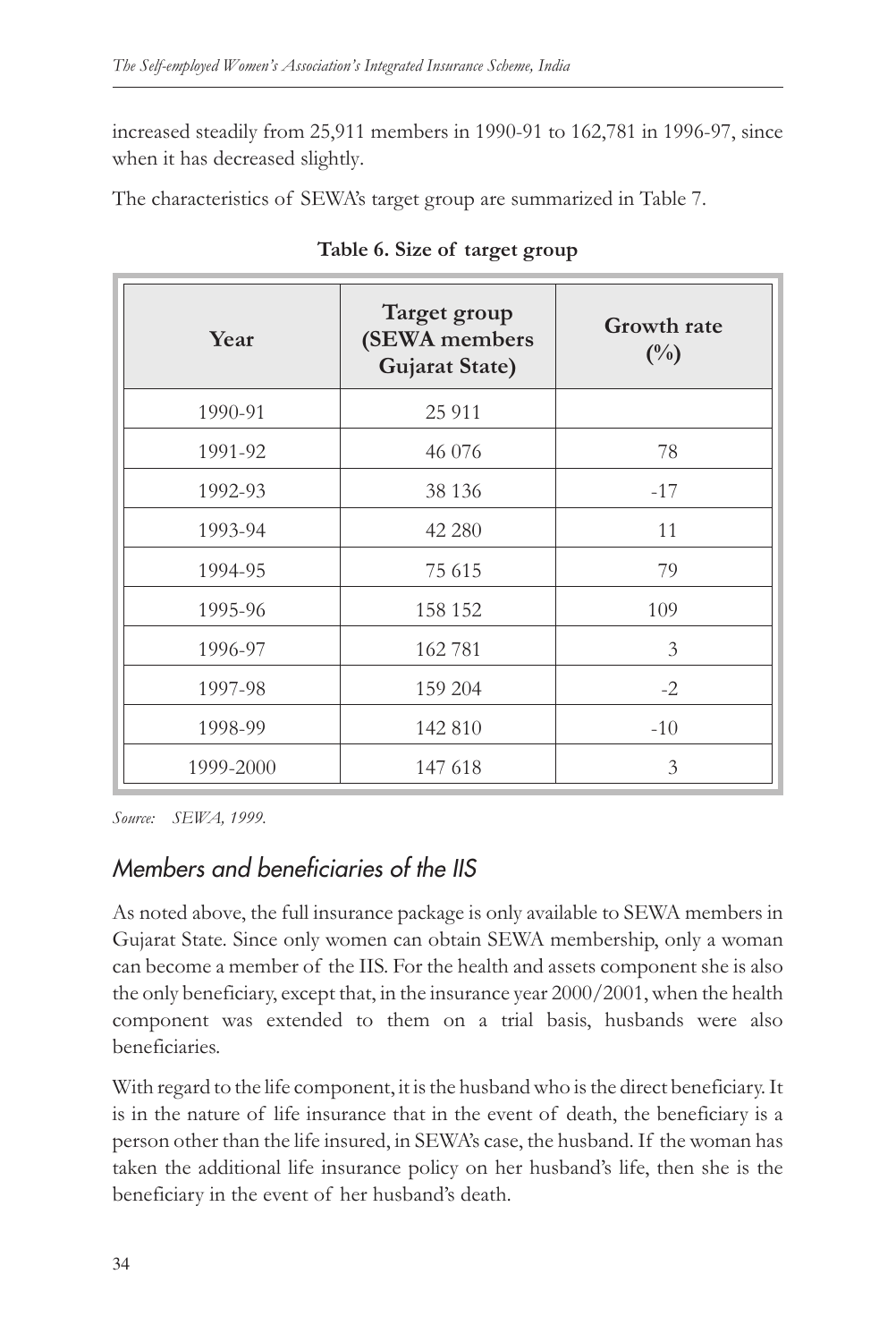| Characteristic     | Target group <sup>29</sup>                                                                                                                                   |  |  |  |  |
|--------------------|--------------------------------------------------------------------------------------------------------------------------------------------------------------|--|--|--|--|
| Location           | SEWA membership in Gujarat State: 34% urban,<br>$66\%$ rural <sup>30</sup>                                                                                   |  |  |  |  |
| Age                | Mainly members aged from 30 to 45 years <sup>31</sup>                                                                                                        |  |  |  |  |
| Members' income    | Annual average for all claimants <sup>32</sup> : Rs.18 396<br>Annual average for urban claimants: Rs.20 844<br>Annual average for rural claimants: Rs.13 236 |  |  |  |  |
| Area of occupation | Services and labour <sup>33</sup> :<br>60%<br>Home-based work:<br>$34\%$<br>Hawkers, vendors and traders: 6%                                                 |  |  |  |  |
| Religion/Caste     | Predominantly Hindu, the largest population group,<br>the majority among the lower castes; Muslims and<br>other smaller minority groups                      |  |  |  |  |
| Literacy           | 51.4% female illiteracy in Gujarat State <sup>34</sup>                                                                                                       |  |  |  |  |
| Housing            | Kutcha <sup>35</sup> : urban: 4% rural: 19%<br>Pucca: urban: 80% rural: 37%<br>Semi-Pucca: urban: 16% rural: 44%                                             |  |  |  |  |

#### **Table 7. Characteristics of the target group**

*Sources: Various, see footnotes below.*

<sup>29</sup> Since data are not always separately available for the target group, some information is taken from the 1991 census of the whole of India and Gujarat State (Government of Gujarat State, 2000), which refers to the whole population of Gujarat State. SEWA does not have any more precise data.

<sup>30</sup> SEWA, 1997, 1998, 1999.

<sup>31</sup> Various SEWA sources.

<sup>32</sup> In 1998 Rs.; income is not documented for members as a whole, but for the claimants of the insurance scheme. A figure mentioned in interviews with SEWA members was a minimum income of Rs.10-15 per day up to a maximum of Rs.60-80 per day.

<sup>33</sup> SEWA, 1998. Note that in its report, SEWA includes both home-based and household workers under the heading of home-based worker.

<sup>34</sup> Government of Gujarat State, 2000.

<sup>35</sup> Kutcha houses are temporary, makeshift houses built of waste materials, plastic, etc. Pucca houses are more permanent housing brick, mortar, etc. (Government of Gujarat State, 2000).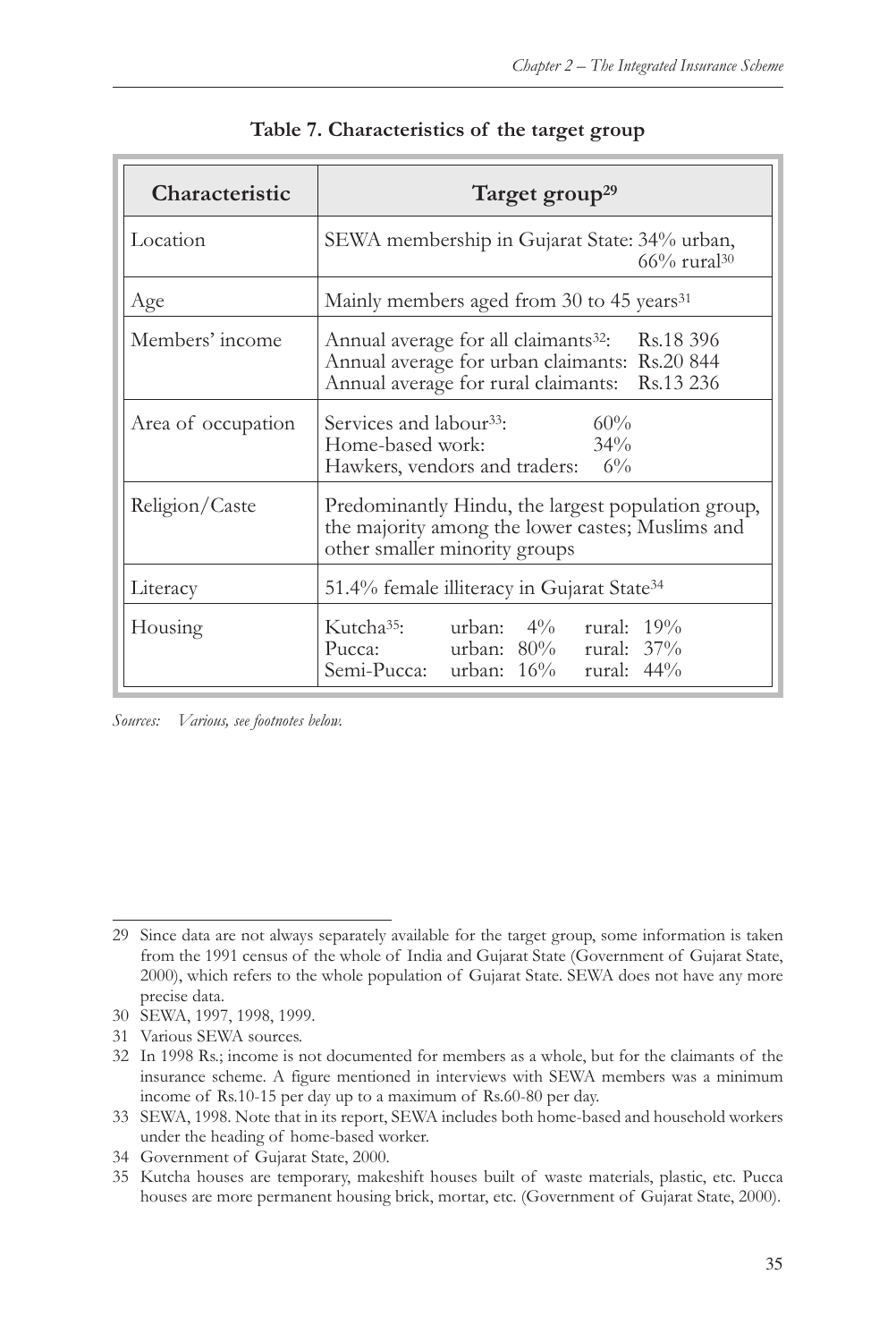### *Conditions of membership*

To become a member of the IIS, it is necessary to be a member of SEWA in Gujarat State, paying the membership subscription of Rs.5. She must then pay an administrative fee of Rs.5 on joining a payment method, but only once on joining by users of the fixed deposit method (see section 2.2 for details of premium payment methods). A new member is required to open an account in SEWA Bank if she does not already have one, for a fee of Rs.10.

Until recently, membership of the IIS could only be registered at SEWA Bank<sup>36</sup> at SEWA headquarters in Ahmedabad, where the IIS has a counter with two insurance staff members in the main hall. However, since the decentralization of claims processing and premium collection, other SEWA branches in Gujarat State or IIS representatives can register membership.

Applications for admission to the scheme must be accompanied by the relevant supporting documents and the member's SEWA card. A register containing members' names, addresses, age and membership identification number is maintained by the insurance staff at SEWA Bank. A receipt for payment of the premium is given to the member, as evidence of membership of the IIS and identification for future claims.

All claims, even those relating to life insurance cover of the husband, must be submitted by the SEWA member herself (except, of course, in the event of her death or severe illness).

### *The number of IIS members and beneficiaries*

Table 8 shows the number of IIS members and beneficiaries (husbands). It should be noted that membership increased in overall between 1994 until 2000. The sharp decline between 1993 and 1994 from 38,136 members to 7,000 members reflects the change from compulsory to voluntary membership of the scheme.

Growth in membership slowed in 2000, chiefly because of the severe drought which hit Gujarat State. Some members paying by the annual method did not have sufficient income to renew their insurance, because they had lost their main sources of income such as cattle and crops. Some still have not done so. Another indirect reason for the decline is that insurance representatives had less time to promote the IIS, collect premiums and process claims, because they were mainly occupied with drought relief work.

<sup>36</sup> SEWA Bank plays an important role in the financial administration and management of the insurance scheme, as described in section 2.3 (administration and management).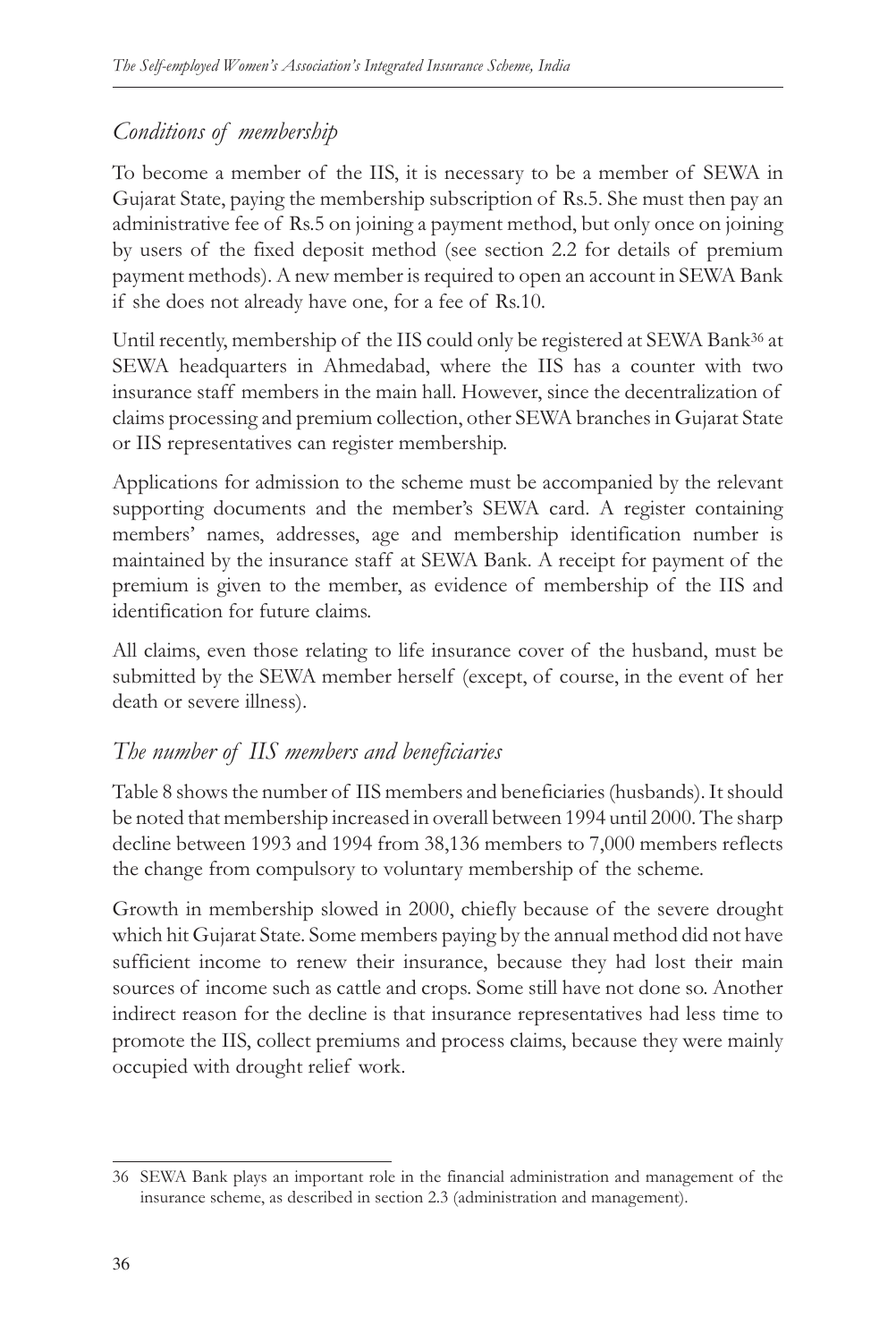| Year      | <b>Total IIS</b><br>members | <b>Members</b><br><b>Members</b><br>without<br>with<br>husbands<br>husbands<br>included in life<br>included in life<br>component<br>component<br>(annual<br>(annual<br>payment<br>payment<br>Rs.60/<br>Rs.75/<br>fixed deposit<br>fixed deposit<br>Rs.500<br>Rs.700) |         | Total<br>beneficiaries<br>of life<br>component<br>(IIS<br>members +<br>husbands,<br>i.e. columns<br>$2 + 4$ | Growth rate<br>of total IIS<br>membership<br>(based on<br>column 2)<br>$\binom{0}{0}$ |
|-----------|-----------------------------|----------------------------------------------------------------------------------------------------------------------------------------------------------------------------------------------------------------------------------------------------------------------|---------|-------------------------------------------------------------------------------------------------------------|---------------------------------------------------------------------------------------|
| 1991-92   | 46 076                      | Insurance<br>not available<br>for husbands                                                                                                                                                                                                                           |         |                                                                                                             |                                                                                       |
| 1992-93   | 38 1 36                     | Insurance<br>not available<br>for husbands                                                                                                                                                                                                                           |         |                                                                                                             |                                                                                       |
| 1993-94   | 7 000                       | 4 000                                                                                                                                                                                                                                                                | 3 000   | 10 000                                                                                                      | $-82$                                                                                 |
| 1994-95   | 10 000                      | 8 0 0 0                                                                                                                                                                                                                                                              | 2 000   | 12 000                                                                                                      | 43                                                                                    |
| 1995-96   | 12784                       | 10 569                                                                                                                                                                                                                                                               | 2 2 1 5 | 14 9 9 9                                                                                                    | 28                                                                                    |
| 1996-97   | 15 846                      | 10 846                                                                                                                                                                                                                                                               | 5 000   | 20 846                                                                                                      | 24                                                                                    |
| 1997-98   | 19 515                      | 14 5 15                                                                                                                                                                                                                                                              | 5 000   | 24 5 15                                                                                                     | 23                                                                                    |
| 1998-99   | 26 000                      | 20 000                                                                                                                                                                                                                                                               | 6 000   | 32 000                                                                                                      | 33                                                                                    |
| 1999-2000 | 23 214                      | 16 428                                                                                                                                                                                                                                                               | 6 786   | 30 000                                                                                                      | $-11$                                                                                 |

**Table 8. Members and beneficiaries of the IIS**

*Source: SEWA, 1999 and internal documents.*

*Note: Some numbers are only available rounded.*

Table 8 also contains a breakdown of members who have included their husbands in the life component and those who have not. The latter pay an annual premium of Rs.60 or a fixed deposit of Rs.500, shown in column three. Those members who have included their husbands pay an annual premium of Rs.75 or a fixed deposit of Rs.700, shown in column four. By inference, the figure in column four also represents the number of husbands covered. The figure for total beneficiaries (column five) is significant, because it shows the largest number of people, members plus their husbands, who may receive one or other of the benefits in case of need.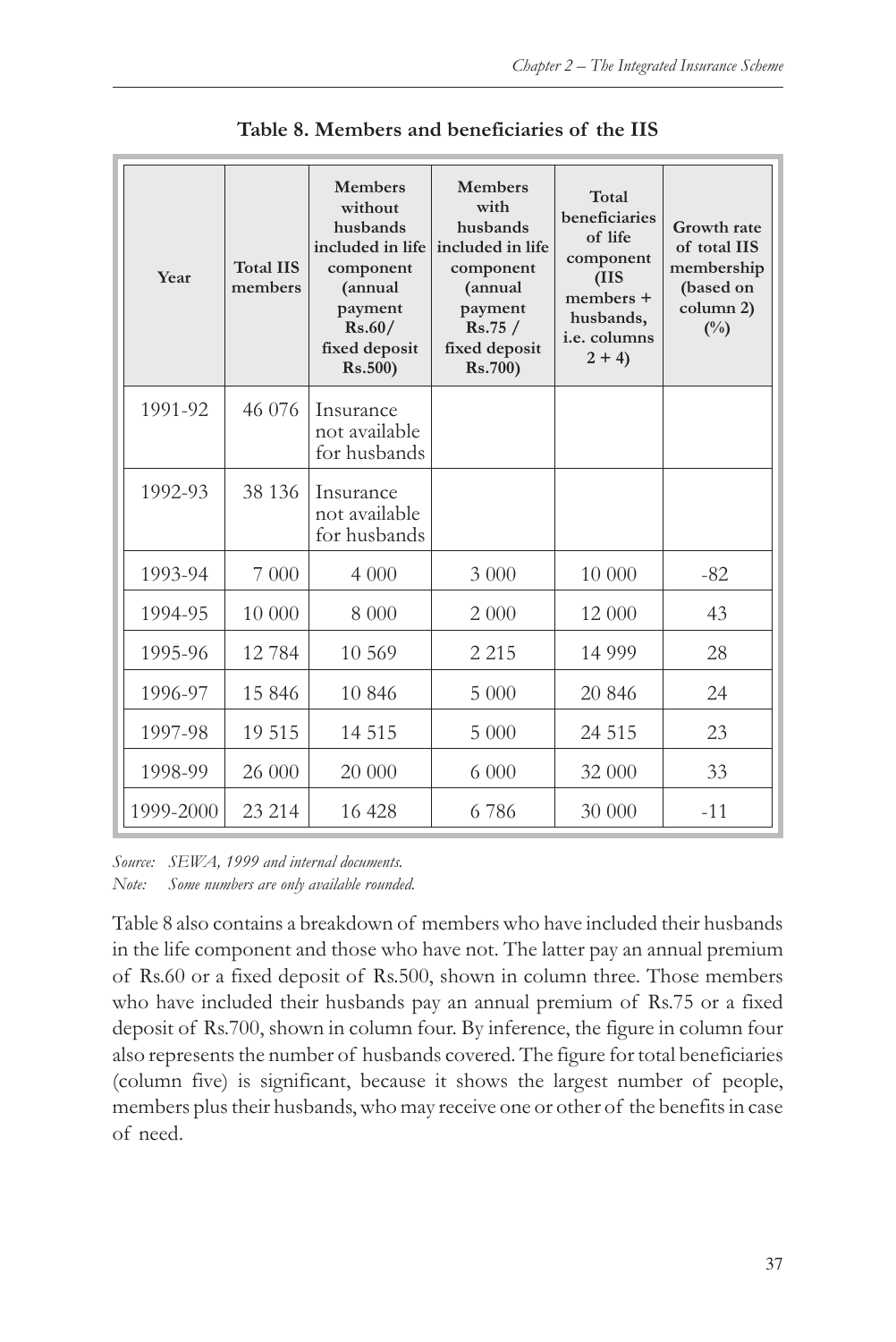### *Ratio of urban and rural members of the IIS*

It is noteworthy that, up to 1997, the ratio of urban to rural members averaged 65 per cent urban to 35 per cent rural. Since 1998, the balance has shifted to an average ratio of 50:50, mainly due to SEWA's strenuous efforts to decentralize and promote the scheme in rural areas. In comparison, the urban-rural ratio within the target group (SEWA members in Gujarat State) is two-thirds rural and one-third urban.

| Year      | <b>IIS</b><br>membership | Urban<br>members | Rural<br>members |
|-----------|--------------------------|------------------|------------------|
| 1991-92   | 46 076                   | n.a.             | n.a.             |
| 1992-93   | 38 136                   | n.a.             | n.a              |
| 1993-94   | 7 000                    | $6000(85.7\%)$   | $1000(14.3\%)$   |
| 1994-95   | 10 000                   | 8 000 (80.0%)    | $2000(20.0\%)$   |
| 1995-96   | 12 7 84                  | 8 348 (65.3%)    | 4 436 (34.7%)    |
| 1996-97   | 15846                    | 10 346 (65.3%)   | 5 500 (34.7%)    |
| 1997-98   | 19 515                   | 12 515 (64.1%)   | 7 000 (35.9%)    |
| 1998-99   | 26 000                   | 13 000 (50.0%)   | 13 000 (50.0%)   |
| 1999-2000 | 23 214                   | n.a.             | n.a.             |

**Table 9. Membership of the IIS in rural and urban areas**

*Source: SEWA, 1999 and internal documents. Note: Some numbers are only available rounded.*

### *IIS penetration of the target group*

Table 10 and Figure 1 show the correlation of the growth rate for the target group and that of IIS membership, while Table 11 and Figure 2 show percentage penetration.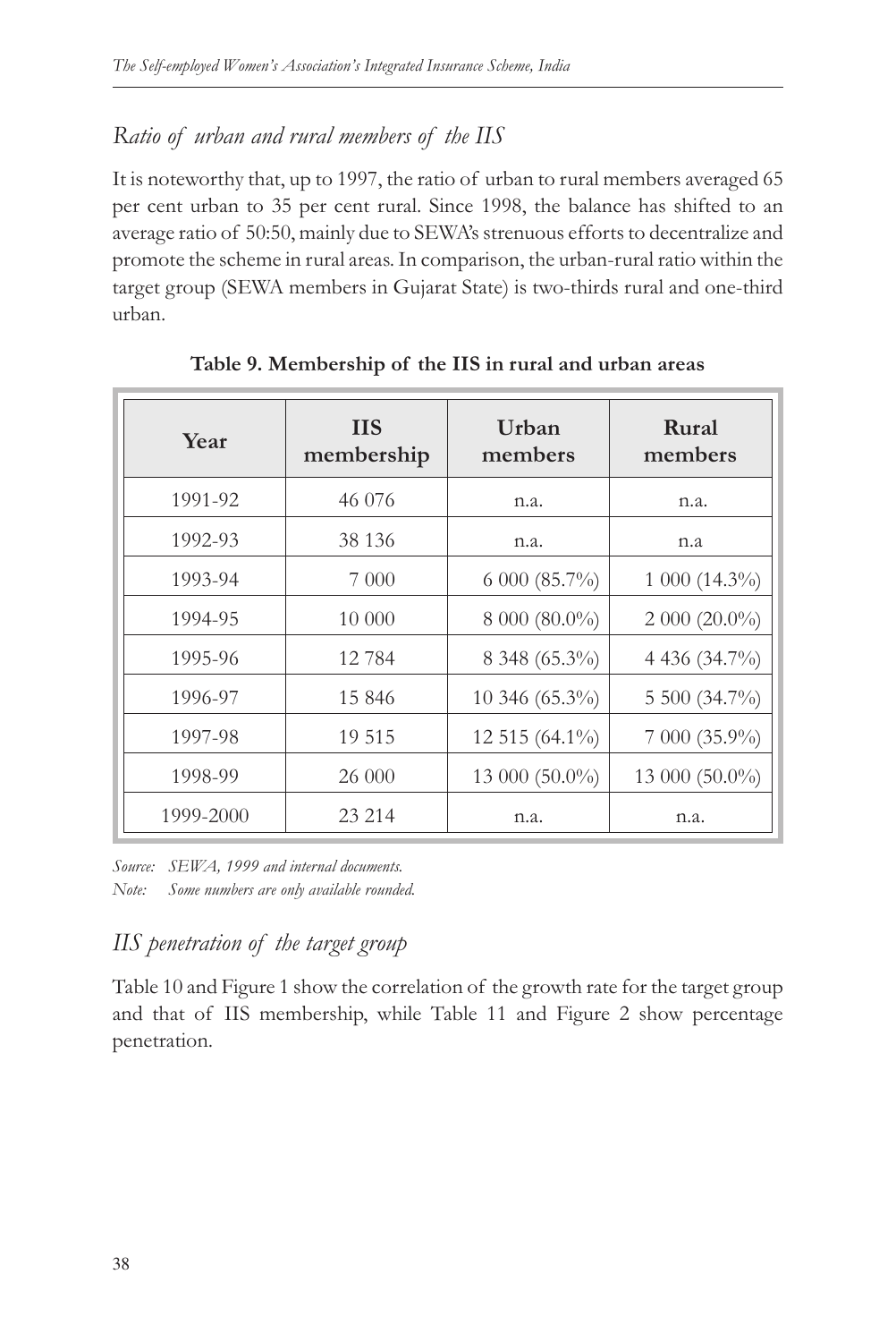| Year      | Target group<br>(SEWA<br>Gujarat State) | Growth rate<br>of target<br>group<br>$(^{0}/_{0})$ | <b>IIS</b><br>membership | <b>Growth rate</b><br>of IIS<br>membership<br>$\binom{0}{0}$ |
|-----------|-----------------------------------------|----------------------------------------------------|--------------------------|--------------------------------------------------------------|
| 1990-91   | 25 911                                  |                                                    |                          |                                                              |
| 1991-92   | 46 076                                  | 78                                                 | 46 0 76                  |                                                              |
| 1992-93   | 38 1 36                                 | $-17$                                              | 38 1 36                  | $-17$                                                        |
| 1993-94   | 42 280                                  | 11                                                 | 7 0 0 0                  | $-82$                                                        |
| 1994-95   | 75 615                                  | 79                                                 | 10 000                   | 43                                                           |
| 1995-96   | 158 152                                 | 109                                                | 12784                    | 28                                                           |
| 1996-97   | 162 781                                 | 3                                                  | 15 846                   | 24                                                           |
| 1997-98   | 159 204                                 | $-2$                                               | 19 515                   | 23                                                           |
| 1998-99   | 142 810                                 | $-10$                                              | 26 000                   | 33                                                           |
| 1999-2000 | 147 618                                 | 3                                                  | 23 214                   | $-11$                                                        |

**Table 10. The growth rates of the target group and IIS membership**

*Source: SEWA, 1999 and internal documents.*

*Note: Some numbers are only available rounded.*



**Figure 1.**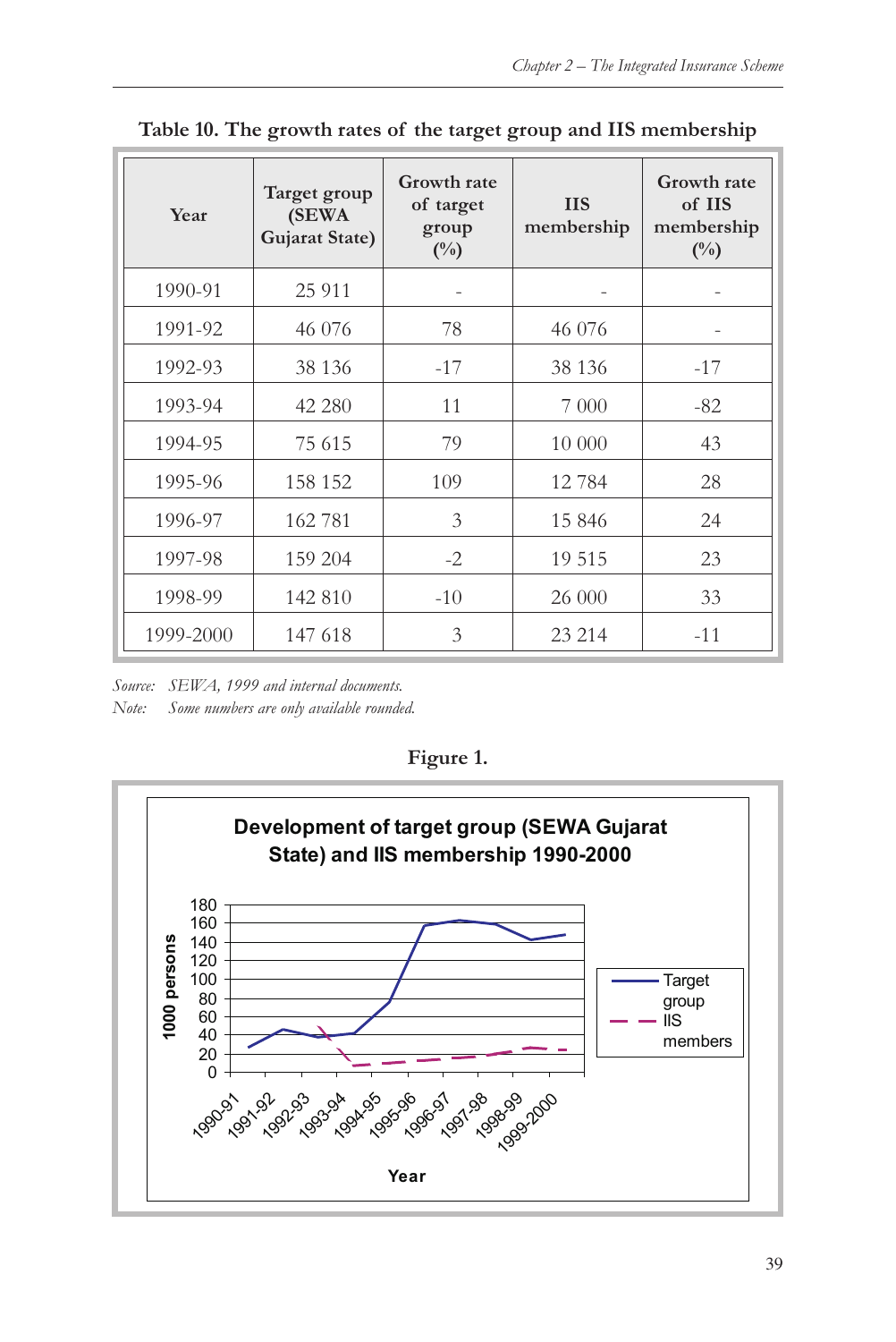| Year      | Target group<br>(SEWA<br>Gujarat State) | <b>IIS</b><br>membership | <b>Penetration rate</b><br>$(^{0}/_{0})$ |
|-----------|-----------------------------------------|--------------------------|------------------------------------------|
| 1990-91   | 25 911                                  | n.a.                     | n.a.                                     |
| 1991-92   | 46 076                                  | n.a.                     | n.a.                                     |
| 1992-93   | 38 1 36                                 | n.a.                     | n.a.                                     |
| 1993-94   | 42 280                                  | 7 0 0 0                  | 17                                       |
| 1994-95   | 75 615                                  | 10 000                   | 13                                       |
| 1995-96   | 158 152                                 | 12784                    | 8                                        |
| 1996-97   | 162781                                  | 15 846                   | 10                                       |
| 1997-98   | 159 204                                 | 19 515                   | 12                                       |
| 1998-99   | 142 810                                 | 26 000                   | 18                                       |
| 1999-2000 | 147 618                                 | 23 214                   | 16                                       |

| Table 11. IIS penetration rate <sup>37</sup> |
|----------------------------------------------|
|----------------------------------------------|

*Source: SEWA, 1999 and internal documents.*



**Figure 2.**

<sup>37</sup> The penetration rate is calculated as the number of members in the IIS divided by the number in the target group (SEWA members in Gujarat State).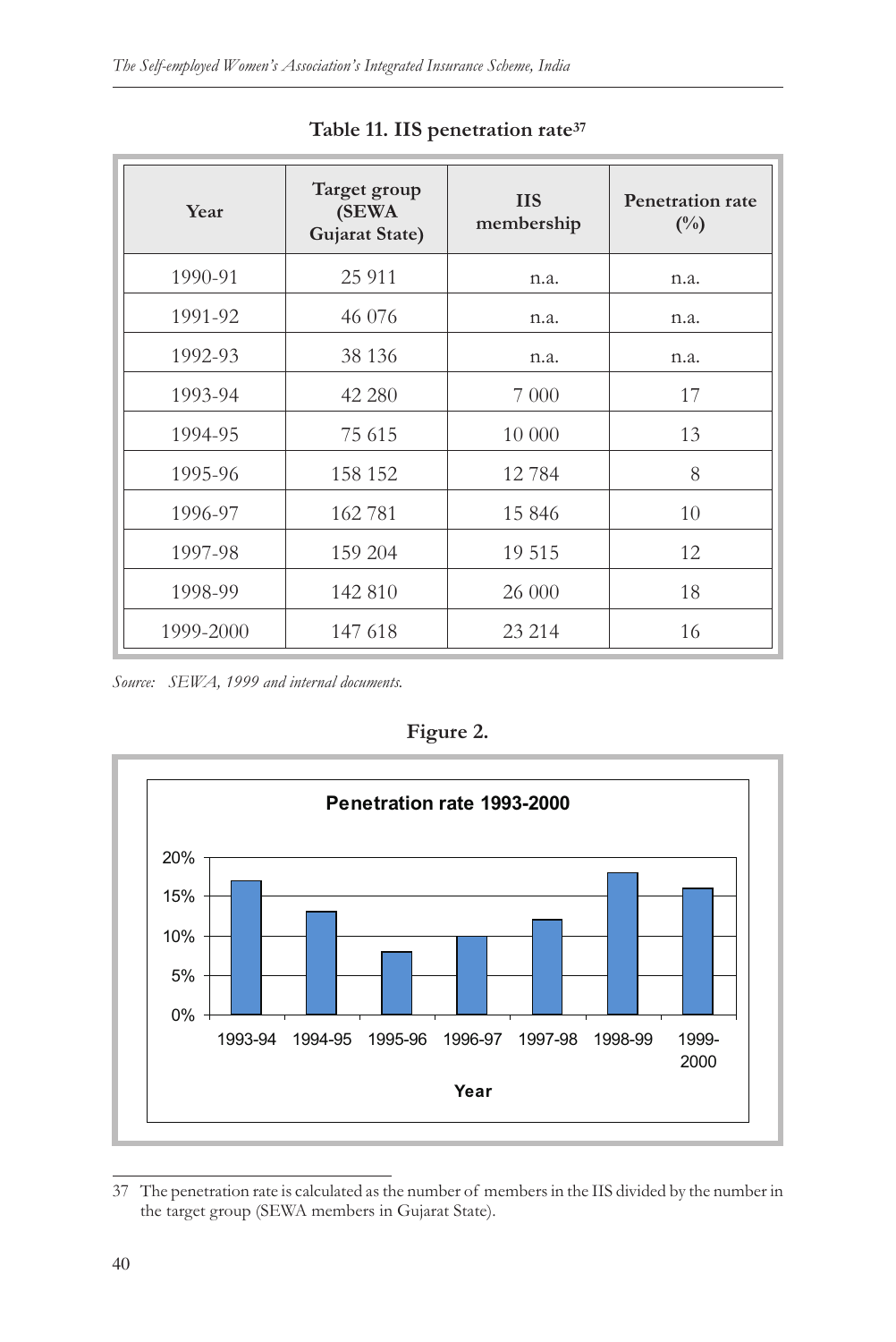Although the initial penetration rate declined sharply in 1995, it had recovered somewhat to 18 per cent in 1998, since when it has begun to decline again. Apart from the fact that SEWA membership as a whole is rising again, and the membership of the IIS itself is declining, the underlying causes are uncertain. One factor may be that while many SEWA members appreciate the value of coverage, they have little understanding of the principles and mechanics of insurance schemes. They are unfamiliar with the concept of paying out real money for annual premiums to protect themselves from the consequences of future events that may never occur.

## 2.2 *The benefits package and premiums*

Table 12 sets out the three components of the IIS benefits package, and the related premiums and payment methods in 2000. The table is based on an information leaflet which SEWA provides to its members. New IIS members are informed of their entitlements, privileges and obligations through local advertising, pamphlets, union meetings, SEWA Bank advertising or directly when they join the scheme.

As described earlier, there are two ways of paying the premium, giving entitlement to various kinds of benefit, as shown in Table 12. As with the level of the premium and the benefits package, SEWA consulted its members and the two insurance companies, LIC and UIIC, in order to develop payment methods suited to members' needs.

The original method is by annual payment, Rs.60 if the woman alone enters the scheme or Rs.75 if her husband is included, plus an annual administration charge of Rs.5. The former entitles the member to the benefits described in column two of Table 12, the second those listed in column three. Payment is due at any time between April and June.

Since 1993, members of the IIS have had the option of payment through the fixed deposit arrangement, involving a deposit of Rs.500 if the woman alone joins the scheme and Rs.700 if her husband is included, plus a one-off administration charge of Rs.5. The former entitles the member to the benefits described in column four of Table 12, the second those in column five. The fixed deposit, which can be paid at any time of the year, must be paid in cash into the member's account in SEWA Bank, where it remains. The annual interest, ranging from 11 to 13 per cent up to 1999, is used to pay the annual premium. The deposit is paid back to the woman when she reaches the age of 58.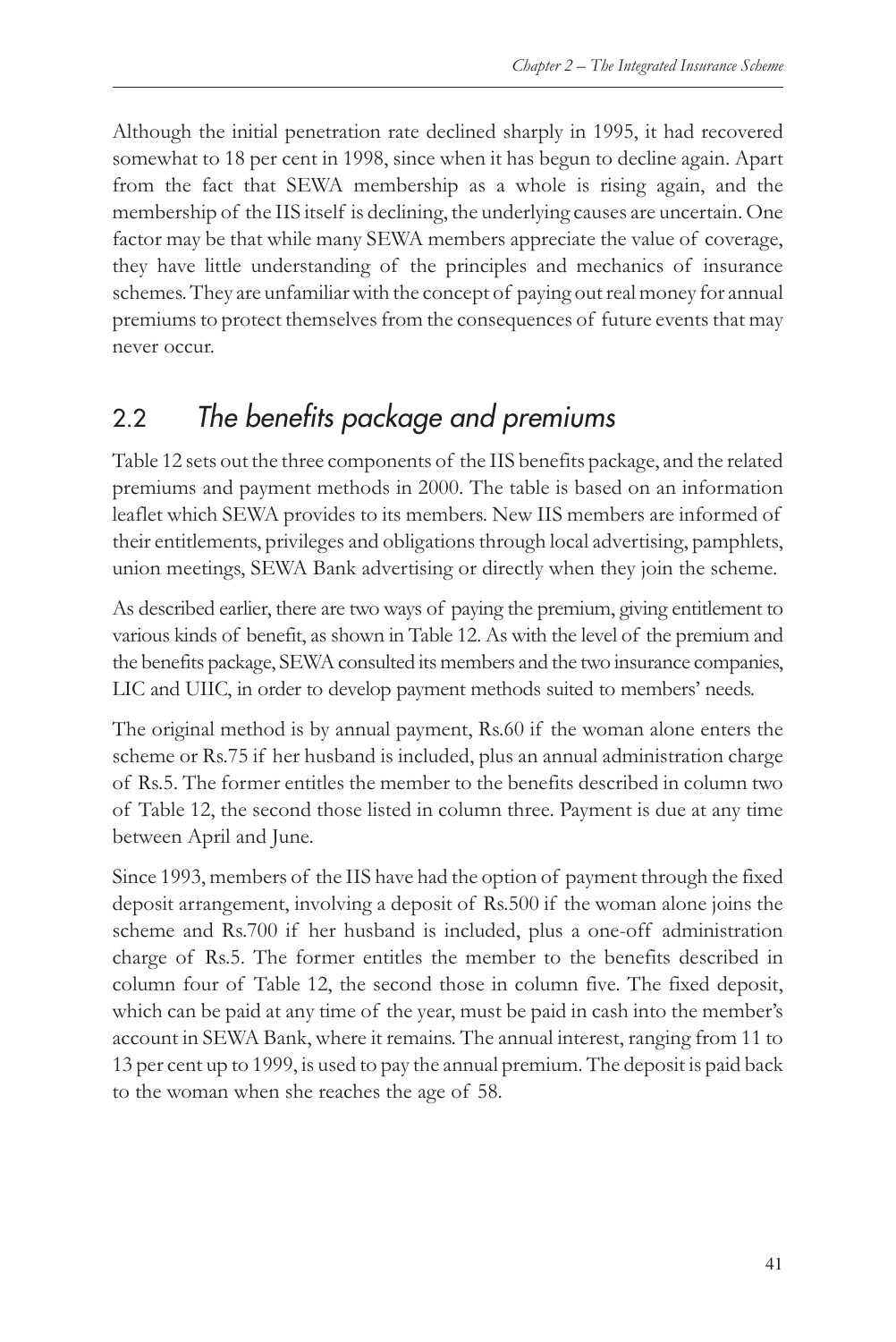| <b>Benefits</b>                                                                                                 | Rs.60<br>(annual) | <b>Rs.75</b><br>(annual) | <b>Rs.500</b><br>(fixed)<br>deposit)                 | <b>Rs.700</b><br>(fixed<br>deposit) |
|-----------------------------------------------------------------------------------------------------------------|-------------------|--------------------------|------------------------------------------------------|-------------------------------------|
| Death (via LIC + UIIC)                                                                                          |                   |                          |                                                      |                                     |
| Natural death of woman<br>(Rs.3 000 via LIC)                                                                    | X                 | X                        | X                                                    | X                                   |
| Natural death of husband<br>(Rs.3 000 via LIC)                                                                  |                   | X                        |                                                      | X                                   |
| Accidental death of woman<br>$(Rs.40\ 000 = Rs.25\ 000\ via\ LIC$<br>$+$ Rs.15 000 via UIIC)                    | X                 | X                        | X                                                    | X                                   |
| Accidental death of husband<br>$(Rs.40\ 000 = Rs.25\ 000$<br>via LIC + Rs.15 000 via UIIC)                      |                   | X                        |                                                      | X                                   |
| Accidental death of husband<br>(Rs.15 000 via UIIC)                                                             | X                 |                          | X                                                    |                                     |
| Health (SEWA Mediclaim)                                                                                         |                   |                          |                                                      |                                     |
| Hospitalization <sup>38</sup> of woman<br>$(Rs.1 200$ ceiling)                                                  | X                 | X                        | X                                                    | X                                   |
| - Cataract operation<br>$(Rs.1 200$ ceiling)<br>- Hearing aid (Rs.1 000 ceiling)<br>- Dentures (Rs.600 ceiling) |                   |                          | X<br>$\boldsymbol{\mathsf{x}}$<br>$\dot{\textbf{x}}$ | x x x                               |
| <b>Asset (SEWA Emergency Fund)</b>                                                                              |                   |                          |                                                      |                                     |
| Asset loss due to fire/flood/<br>riots for woman<br>$(Rs.5 000$ ceiling)                                        | X                 | X                        | X                                                    | X                                   |
| Maternity benefit/GRANT                                                                                         |                   |                          |                                                      |                                     |
| Per childbirth<br>$(Rs.300$ lump sum)                                                                           |                   |                          | X                                                    | x                                   |

### **Table 12. The IIS benefits package and premiums (April 2000)**

*Source: SEWA IIS information leaflet.*

<sup>38</sup> For general diseases, special gynaecological ailments and occupational health-related diseases.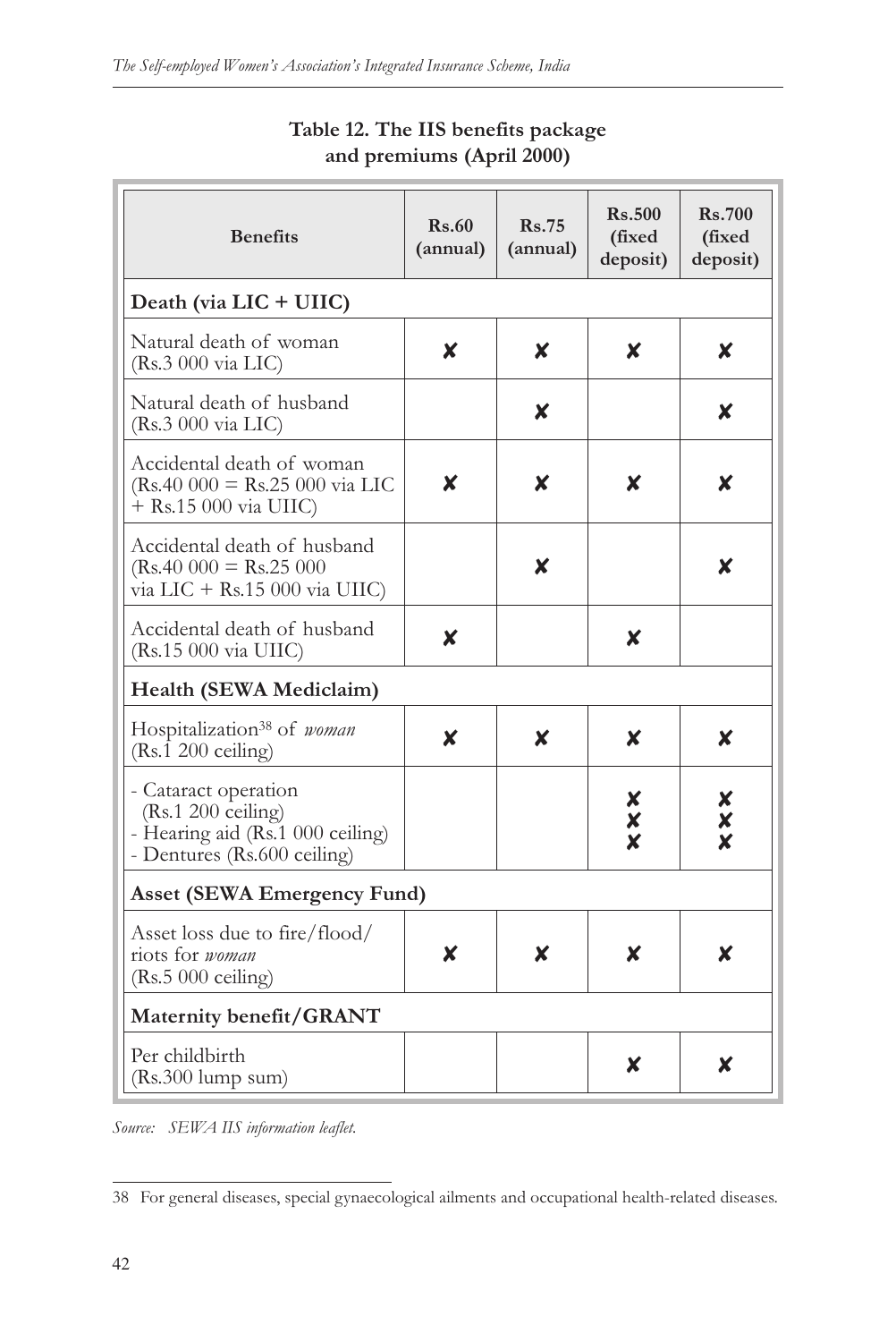One of the reasons why the option of paying the annual premium via a fixed deposit account was introduced was that many members found the timing of the annual premium payment, which had been set by the insurance companies, inconvenient. October was preferred by many, since that was when they normally had higher income from increased business. Casual workers travelling between different districts or regions would often be away between April and June. Several members said that they might forget to renew the annual insurance contract when due and thus lose their cover. For some members, especially those who did not have to claim, saving a certain amount in the fixed deposit scheme seemed easier to accept than paying a premium each year, even though putting money into the fixed deposit meant that it was locked up and could not be used for other purposes.

For SEWA it brought greater security in its financial management, since it was assured of a known size of membership and avoided problems of collecting premiums. It also allowed streamlining of administrative procedures within the IIS by linking savings and insurance services. It gradually brought in incentives to use the fixed deposit method. From 1993, only those using the fixed deposit method were eligible for maternity benefit, and since 1999, for cataract operations, dentures and hearing aids.

As a further incentive to use the fixed deposit, on an experimental basis, SEWA launched a scheme allowing members to save up for the fixed deposit in monthly instalments of Rs.20. Meanwhile, SEWA paid part of the premium in advance to the insurance company, SEWA Mediclaim and SEWA Emergency Fund, so that members were already covered before they had saved the whole amount of the fixed deposit. Approximately 2,500 members signed up for this scheme, but many of them did not keep up the monthly payments and thus did not accumulate the amount of the fixed deposit. SEWA therefore ended the experiment in 1999, although some members are still paying the monthly amounts due.

A further improvement, being offered on a trial basis until June 2001, is that women who have already included their husbands in the life component can now include them in the health component for an additional premium of Rs.20 per year.

A precise breakdown of the number of members using the fixed deposit and annual payment methods respectively is not presently available. The fact, however, that up to 1999 some 11,000 women had opted for the fixed deposit method may be an indication of the success of the incentives offered. In fact, by 2000 the number had risen sharply to 16,000 members opting for that method.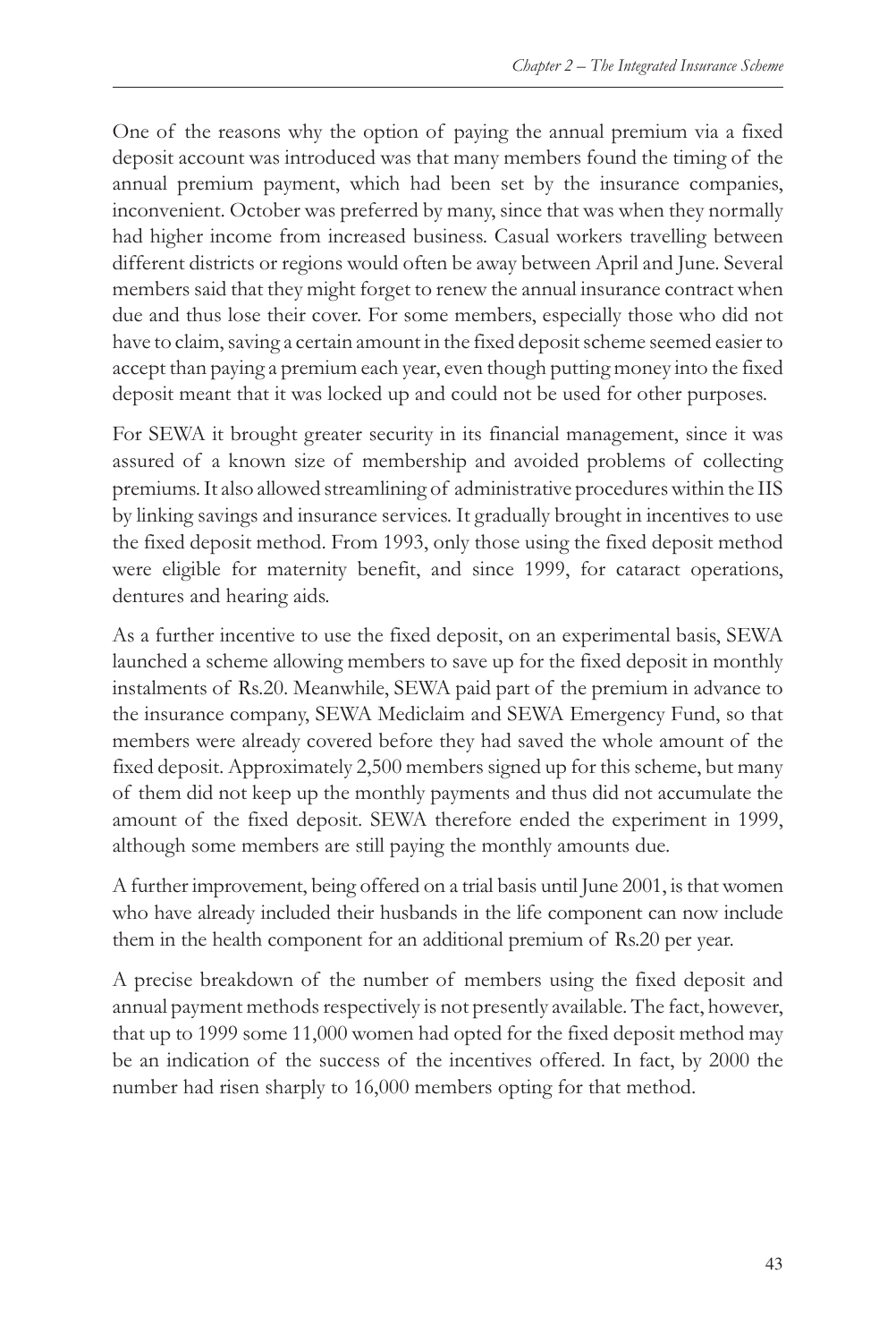## 2.3 *Administration and management*

The IIS belongs to SEWA social security, one of the five sub-programmes of the SEWA movement, the others being SEWA Bank, the SEWA cooperatives, SEWA Academy and SEWA Union. Although it maintains its own records and, in part, its own accounting system, it does not have a separate legal personality or separate constitution. It is not independent of the SEWA Executive Committee or SEWA Bank Committee (see below). However, the IIS does have its own internal rules, which are decided by the Insurance Committee, as described later in this section.

### *The principal agents and organs and their role in management and administration*

Several institutions and agencies<sup>39</sup> are involved in the administration and day-to-day management, operation and organization of the Integrated Insurance Scheme:

- (a) the insurance companies LIC and UIIC;
- (b) the three organs of the IIS: The *Insurance Committee*, the *local insurance committees* and the local *spearhead teams*;
- (c) SEWA Bank;
- (d) SEWA health workers;
- (e) external services and technical assistance.

### *(a) The insurance companies LIC and UIIC*

Until 1994, the SEWA IIS was mainly an intermediary between its members and the two insurance companies LIC/UIIC for the three components of the scheme (life, health, assets). It handled the day-to-day processing of premiums and claims, but did not have financial ownership and was not responsible for the scheme's financial management and administration. In the case of the life component, that has not changed. The LIC and UIIC retain full financial and administrative ownership and management responsibility. However, SEWA Mediclaim took over financial ownership and the financial management and administration of the health component in 1994 and SEWA Emergency Fund similarly took over the assets component in 1998.

<sup>39</sup> Since the relationships between these actors is complex and since their activities to some extent overlap, a strict separation of their roles is not always possible.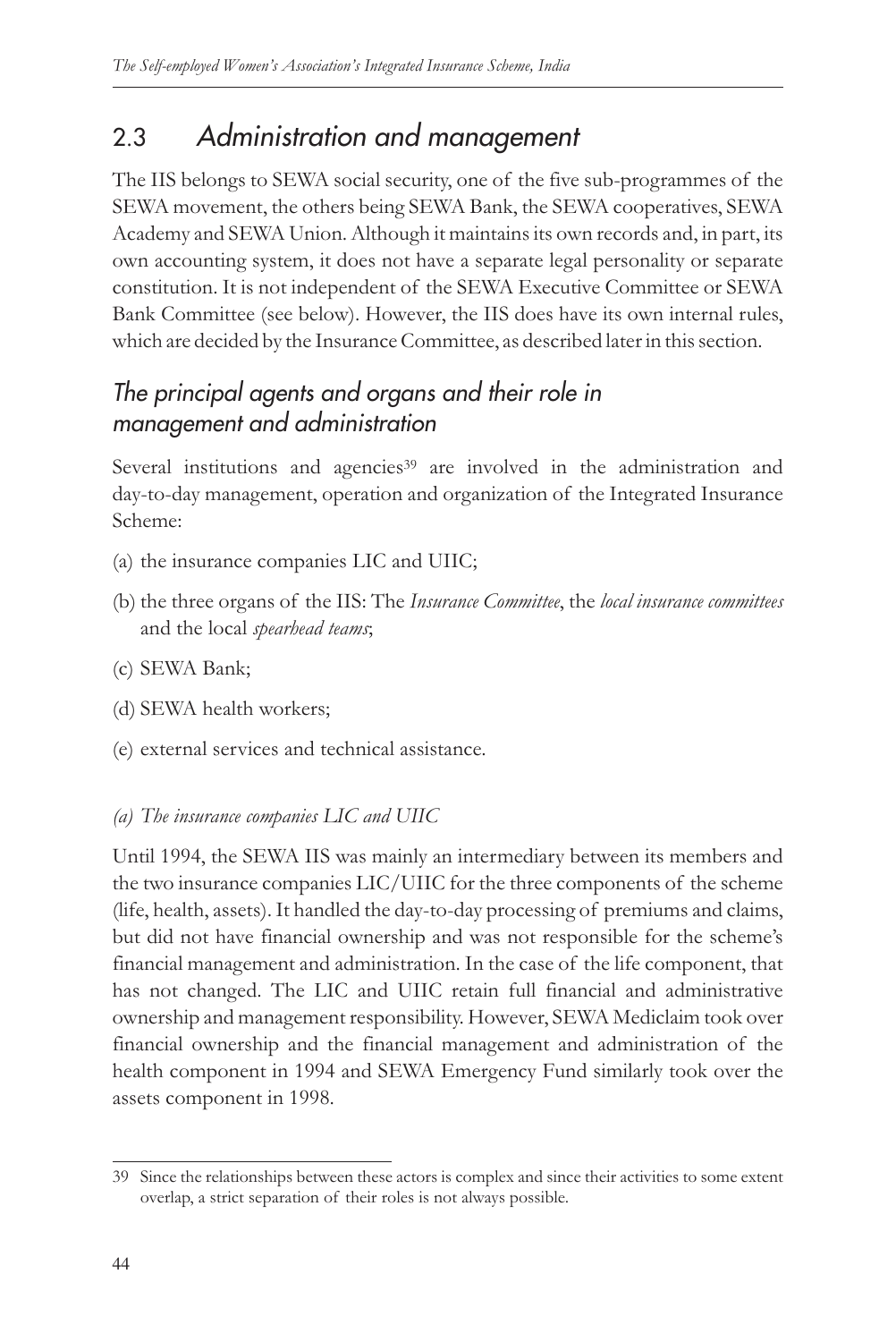### *(b) The three organs of the IIS: The Insurance Committee, the local insurance committees and the local spearhead teams*

The *Insurance Committee* is primarily responsible for monitoring the operation of the scheme: prompt payment of claims, dealing with complaints, service quality, deciding on changes needed, long-term policy, evaluation and review, as well as educational and promotional activities. Another core function is to conduct negotiations and ensure coordination with the two insurance companies. The Insurance Committee is, of course, inseparable from the financial management of the scheme, but that is not its main area of responsibility.

The Insurance Committee consists of SEWA members from the various districts, SEWA Bank staff and office holders, SEWA office holders and members of SEWA health cooperatives. All members of the Insurance Committee are nominated by the SEWA Executive Committee40 and by the Board of SEWA Bank. The full Insurance Committee meets at least once a month.

The *local insurance committees* were formed, following the model of SEWA Union, to decentralize the administration of the scheme and deal with claims from outside Ahmedabad and in rural areas. The committees are made up of eight IIS members, advised by one insurance coordinator. They meet to take decisions on payment of claims every two weeks, or more frequently if required. SEWA Bank and SEWA Union in Ahmedabad have been working with insurance coordinators there to establish predetermined criteria to simplify claims decisions. Once the fully documented claim has been submitted and approved by the local insurance committee, payment is made immediately from local funds. It is hoped that this decentralization will lead to greater accountability and provide a better service to members.

Another decentralizing measure was the formation, in some of SEWA's branches, of local *spearhead teams* from local leaders specially trained in the SEWA Academy. Along the lines of the spearhead teams for savings, cooperatives and training, a spearhead team of 35 local leaders was formed for the insurance scheme in 1999. Its task was to promote the idea of insurance, advise people about premiums and ways of paying them, assist with claims, especially helping illiterate members to obtain all the documents required and inform them about changes to the scheme.

<sup>40</sup> The SEWA Executive Committee represents all SEWA members in Gujarat State. The Committee has 25 elected members and the five heads of the five administrative divisions (one of which is social security). It is elected by the Council of SEWA (*Pratinidhi*), made up of 714 union representatives or village leaders. There are about 10,000 village leaders, for some 150,000 SEWA members in Gujarat State.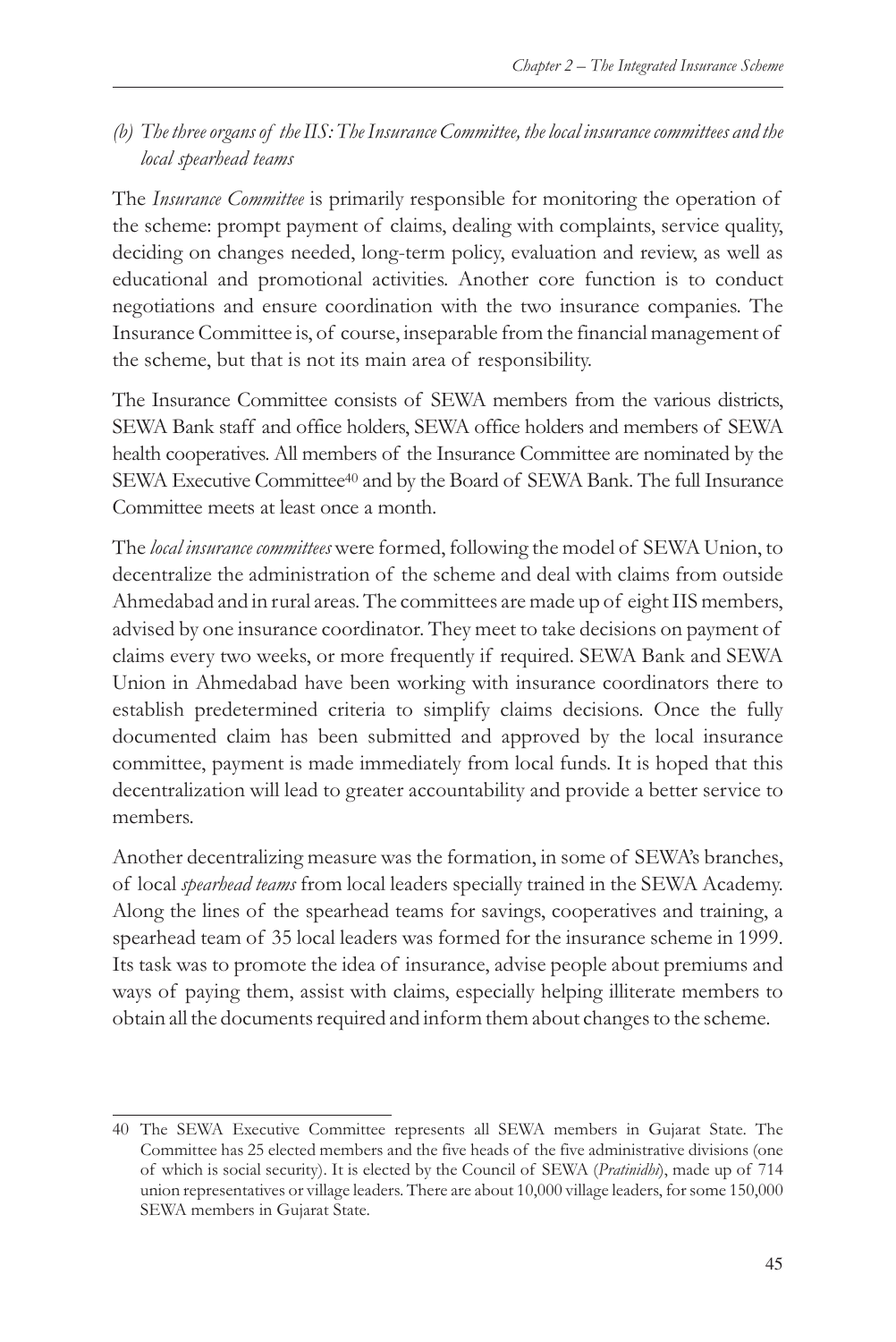### *(c) SEWA Bank*

The financial management and administration of the insurance scheme, described in more detail in Chapter 4, are mainly carried out by SEWA Bank staff at its Ahmedabad headquarters, in collaboration with the Insurance Committee and an extensive network of grassroots organizers, local representatives and health care workers.

As primary manager of the IIS, SEWA Bank is responsible for:

- v day-to-day administration, financial management and investment of scheme funds;
- collection of premiums and claims payments;
- \* preparation of financial reports to the insurance companies;
- v maintenance of the accounts of the fund established by the GTZ or "GTZ Fund" (investment of the fund, administrative costs, etc.) which are subject to external audit.
- *(d) SEWA health workers*

As mentioned,<sup>41</sup> health workers are crucial for claims processing, as they constitute the central collection point for claims from several villages. These claims are taken to SEWA Bank, at its head office or branches, about once a week. The health worker from the area in question then discusses the claim with the doctor who makes a recommendation to the Committee on the admissibility and amount of the claim. The health worker collects the reimbursement from SEWA Bank and delivers it to village women in rural Gujarat State. Urban members collect the reimbursement directly from SEWA Bank or from mobile Bank staff within the city. Some health workers are also members of the Insurance Committee and health cooperative committees.

*(e) External services and technical assistance*

When required, technical assistance is provided for various purposes by the insurance companies UIIC and LIC and external donor agencies, such as the GTZ, which in 1993 financed the IIS to the tune of Rs.10 million. The GTZ is currently financing an insurance expert assigned to the IIS as coordinator for a project for the extension of the scheme, as well as its replication in other states of India. The expert formerly worked with the UIIC and advises on relations with the insurance companies. Technical assistance is also available from external researchers and consultants. External services include accountancy, computer support, photocopying and other reprographic services.

<sup>41</sup> See Chapter 1, section 1.3 and Chapter 3.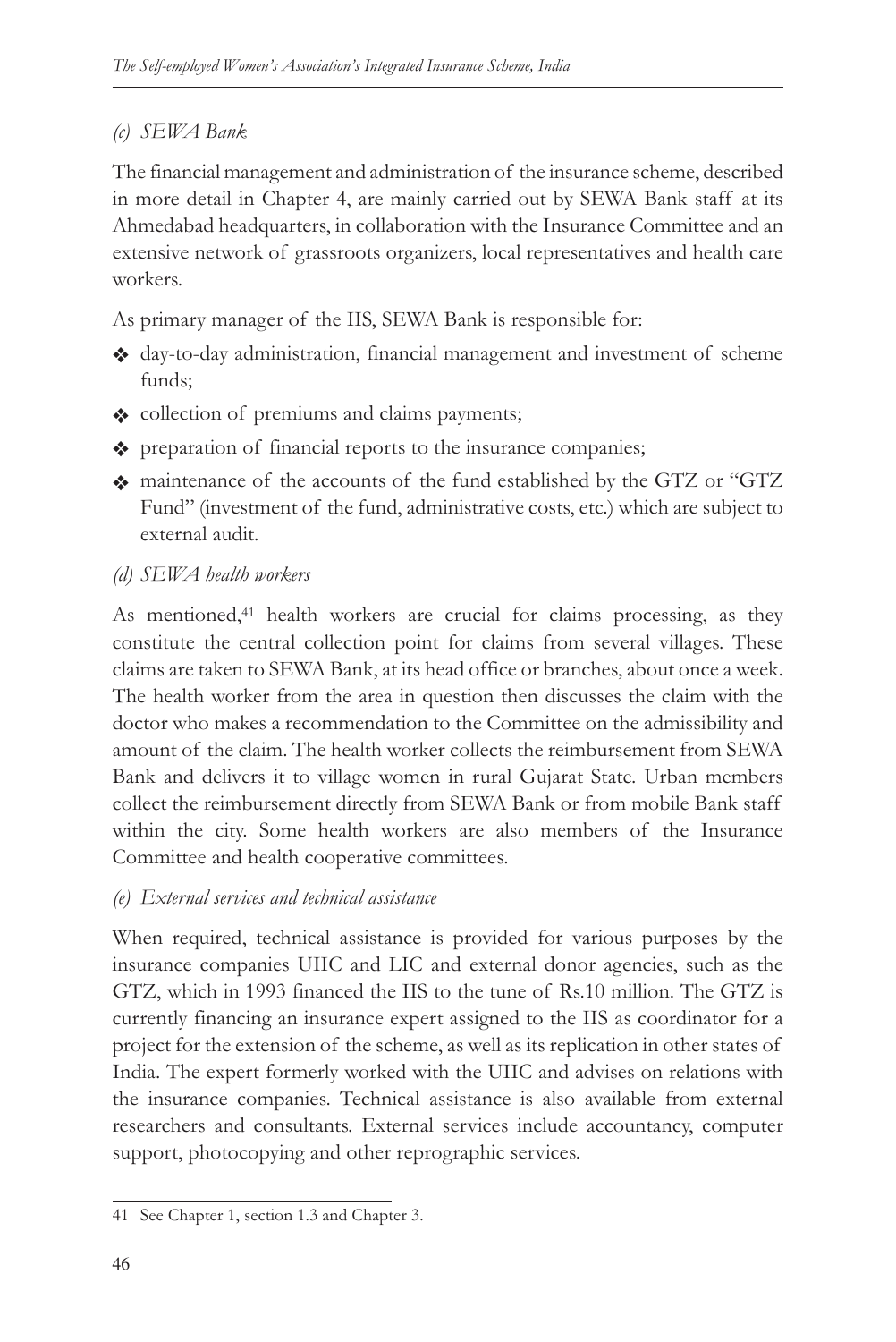## *Decision-making organs and procedure of the SEWA IIS*

The IIS does not have a separate general assembly of its members, since it is included in the agenda of the main SEWA General Assembly. IIS members are represented in the Insurance Committee through union and village leaders.

The Integrated Insurance Scheme has been modified several times in recent years to reflect members' needs. Proposed amendments to the scheme are normally discussed and decided by the Insurance Committee. It decides on the choice of services covered, premium levels, premium payment methods, claims, complaints and suggestions concerning the general policy of the scheme. Members can submit their views to the Insurance Committee and the SEWA General Assembly through their local insurance committees or spearhead teams. Decisions taken by the Insurance Committee are discussed at meetings of the SEWA Executive Committee, SEWA Bank Board and the SEWA Council.

An alternative procedure, in the case of significant decisions, is to hold a workshop for members or their representatives to discuss various options for change. A recent example was the decision to include husbands in the health component. A number of members had argued for some years that health cover should be extended to the whole family. A workshop was held on the proposal with the participation of representatives of all the villages and of various occupations. The premiums for different scenarios were calculated and explained. One conclusion was that including the whole family would mean a big increase in the premium which members could not afford. On being asked to set priorities, the workshop recommended that husbands should come first. The Insurance Committee accepted the recommendation, drew up the terms of the new cover and notified all members. Other fundamental decisions, such as converting the Integrated Insurance Scheme into an insurance cooperative, were discussed at the SEWA Bank Assembly.

IIS members are informed of decisions taken by the Insurance Committee through a variety of channels: SEWA Bank, SEWA Insurance Committee itself, SEWA organizers and health care workers. All decisions by the Insurance Committee and recommendations of workshops are formally minuted, including the participants, dates and decisions. SEWA has introduced a number of measures to help illiterate members understand the changes and fully involve them in the decision-making process. These measures include pictorial presentations, videos, and dramatized discussions.

Claimants can appeal when a claim is disallowed or only allowed in part. Appeals against decisions by the SEWA IIS may be submitted to the Insurance Committee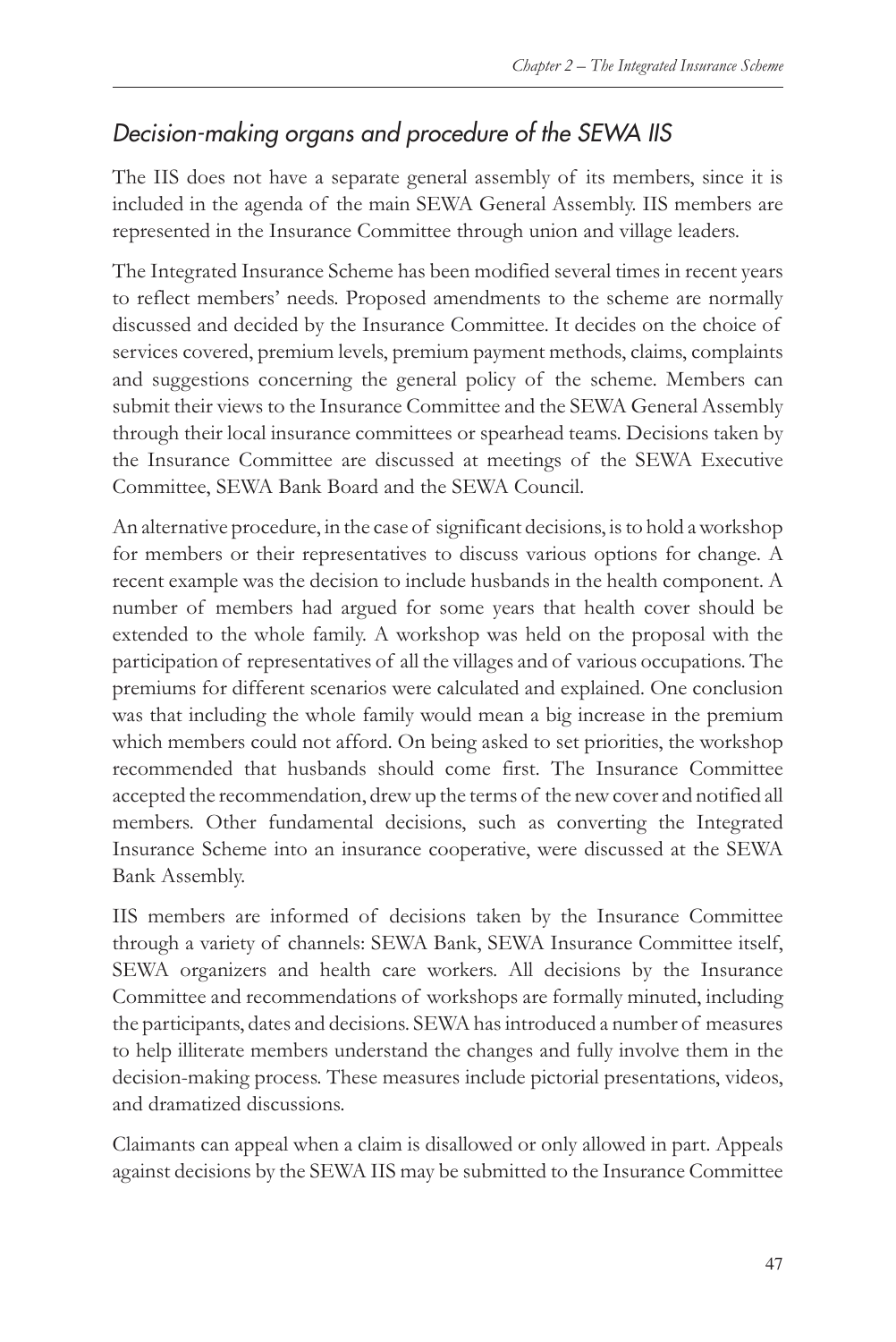by individuals or group representatives in respect of all components of the Integrated Insurance Scheme. Appeals against decisions concerning the life insurance component are submitted by SEWA organizers or the Insurance Committee to the LIC/UIIC. SEWA and the insurance companies meet periodically to discuss claims appeals, possible future extension of cover, or specific financial details of the scheme.

## *IIS staff*

The IIS employs ten full-time salaried women staff and 35 volunteer village leaders in the day-to-day management of the scheme. The ten salaried staff include:

- v two coordinators, one responsible for financial matters, coordination with SEWA Bank and the insurance companies, the other in charge of the expansion of the scheme, training, campaigns, coordination with rural districts and other SEWA activities;
- v two employees in SEWA Bank, who deal with the day-to-day processing of claims and premiums at the accounts desk as well as financial matters;

 $\triangleleft$  five local representatives.

The IIS office is also assisted by the insurance expert, funded by GTZ, who coordinates the GTZ project.

The volunteer workers are the 35 village or local SEWA members who form the spearhead team. These volunteers are specially trained in insurance issues so that they can explain them to new members, and help with submission of claims and collect premiums.

The members of the Insurance Committee are unpaid representatives and are chosen for their commitment to service.

The IIS is also supported by SEWA Bank and SEWA's own health care providers. SEWA Bank is crucial to the financial management of the different components of the IIS. SEWA does not keep separate costings of the time spent by SEWA Bank personnel or SEWA health workers on IIS work. They are paid for their health activities, but not for their insurance related work or their role in the Insurance Committee.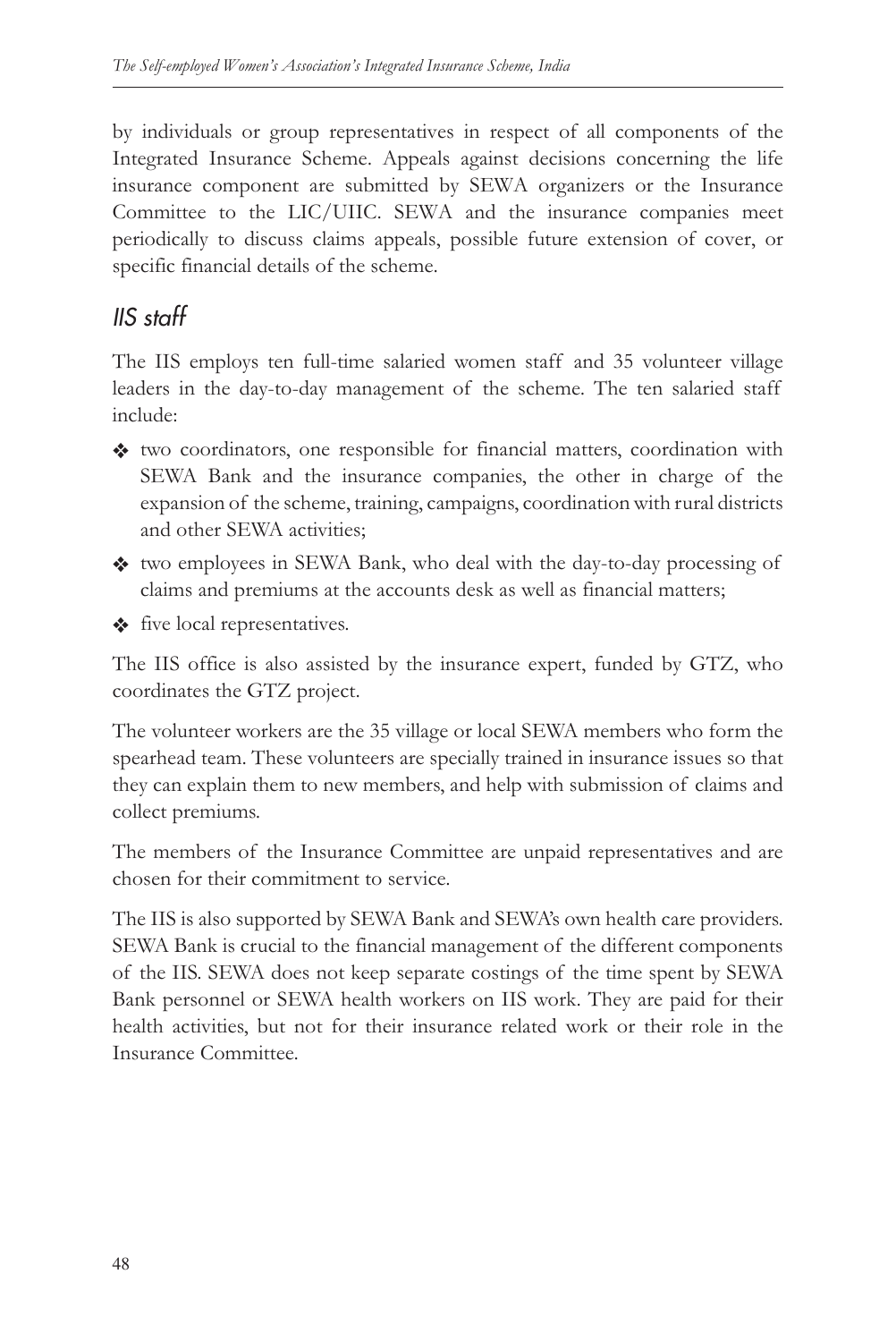## *Information system and management tools*

### *Accounting framework*

Although SEWA Bank's activities are regulated, like any other commercial bank in India, the insurance scheme is not itself subject to any independent reporting requirements. However, some of the "GTZ Fund" accounts are audited externally, like all SEWA Bank programmes, by a firm of accountants.

SEWA only coordinates with and reports to the insurance companies LIC and UIIC for the life insurance and assets insurance components. Health insurance is managed entirely in-house. LIC and UIIC also share information with SEWA on total premiums received, claims paid out as well as programme updates.

### *Administrative procedures and management information*

There are standard administrative procedures for information about members, premiums and processing of claims, either manual or computerized. There are standard forms for application to join the IIS, including information on benefits and obligations, claims, receipts for premiums and claims paid as well as advertising literature. Records are kept of membership, premiums, benefits paid, treatments sought and other relevant matters.

### *Other management tools*

A combination of qualitative and quantitative methods is used to estimate future IIS growth, complaints, and new subscriptions and renewals. Premiums received and claims paid are monitored throughout the year, and a year-end balance is drawn up. A cash account is maintained for the IIS. Investment of premiums paid into SEWA Bank are also monitored. The IIS does not produce a separate annual report. Information about the scheme is included in SEWA's Annual Report.

### *Systems of control and verification*

Periodic checks are carried out on cash accounts, membership numbers and trends, and patterns of premiums collected and claims paid. Benefits and expenditure invoiced direct to the IIS, types of benefit paid out (life, health, assets component) and specific sub-type (e.g. kind of disease, reason for loss of asset, etc.) are analysed periodically. SEWA ledgers are audited to check that the ceiling of Rs.1,200 has not been exceeded by a member claiming more than once during the reference period.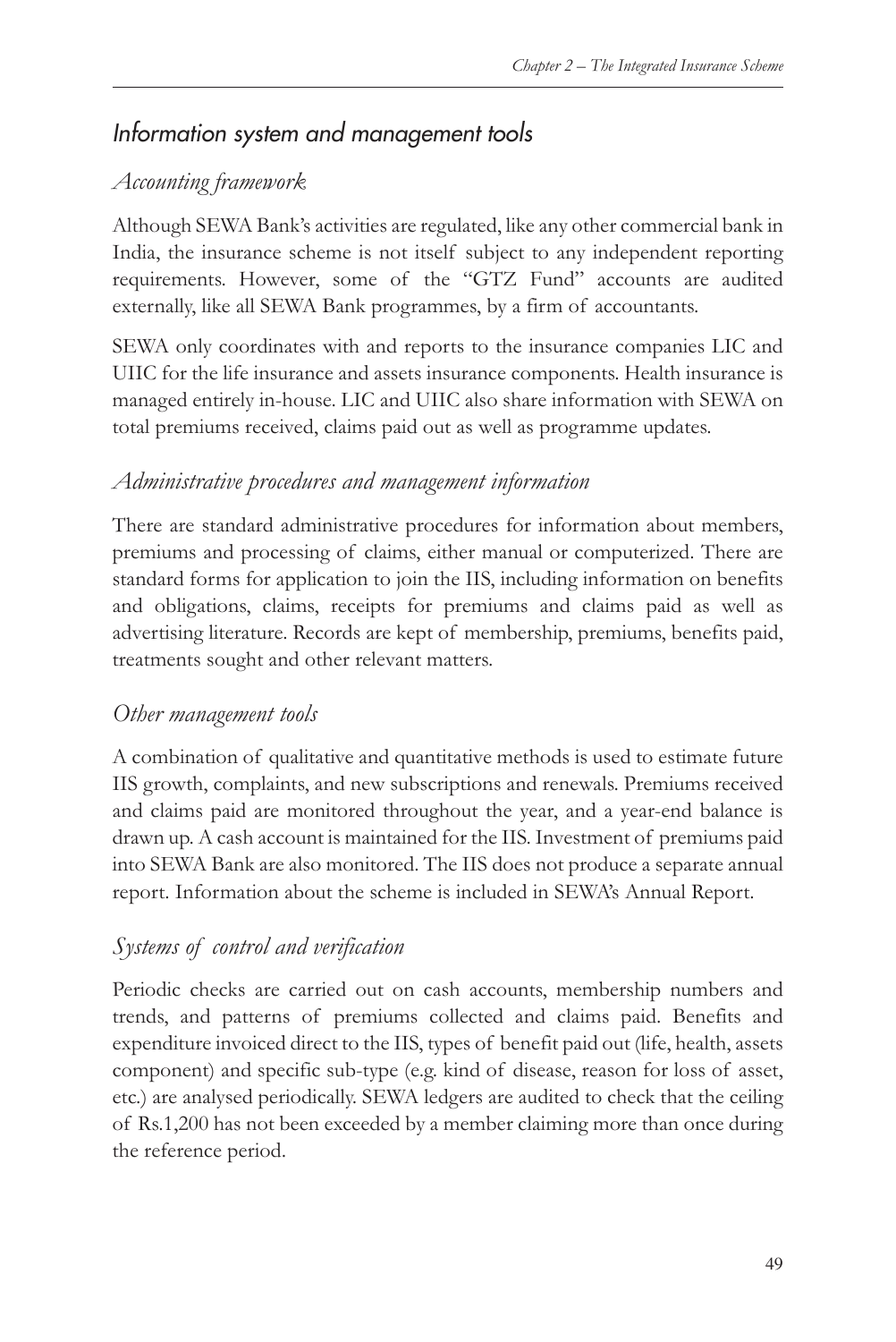### *Equipment and infrastructure*

The IIS relies mainly on the equipment and infrastructure of SEWA Bank and SEWA Union. The scheme uses the same premises in Ahmedabad rent-free, the same transport facilities for field work, auto-rickshaws and van, the same PCs, computer support, publishing and photocopying services. The health centres provide decentralized services, including premises for insurance committee meetings and submission of claims. The existing infrastructure of cooperatives and dispensaries helps to promote the scheme and recruit new members.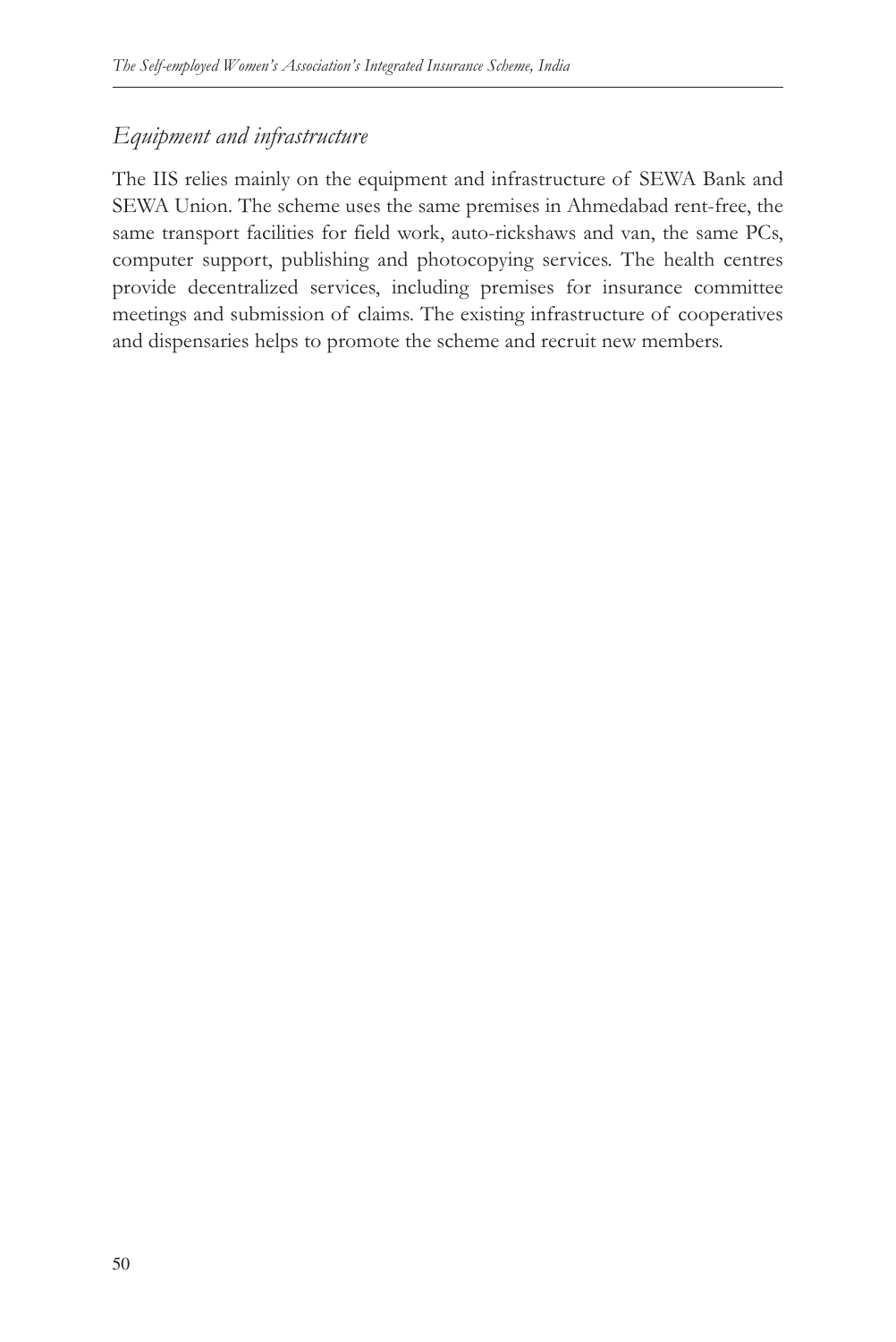# Chapter 3

# SPECIFIC ASPECTS OF THE HEALTH COMPONENT

This chapter takes a more detailed look at certain aspects of the health component of the Integrated Insurance Scheme. The information comes mainly from two separate studies, one by Smita Srinivas for the STEP programme in 1999 (Srinivas, 1999) for SEWA's internal use and the second by Kent Ranson in 2000 (Ranson, 2000) in Gujarat State. The STEP-Srinivas study deals with a sample of 839 claims drawn from 1,309 claims between 1992 and 1998. The Ranson study analyses a total of 1,930 claims submitted in Gujarat State between July 1994 and June 2000. Additional information was provided by SEWA staff and documents.

It should be emphasized that much of the data collected was held in a variety of locally maintained ledgers, in many cases hand-written in Gujarat State. The following data may, therefore, be somewhat lacking in precision and should therefore be treated with caution. The statements made are based on the information available. SEWA Mediclaim is now working on a database containing full and easily updated information on each claimant in a single screen.

## 1. Health benefits

This section describes the benefits under the health component, the choice of services covered and the cover compared to the main reasons of morbidity and mortality in India.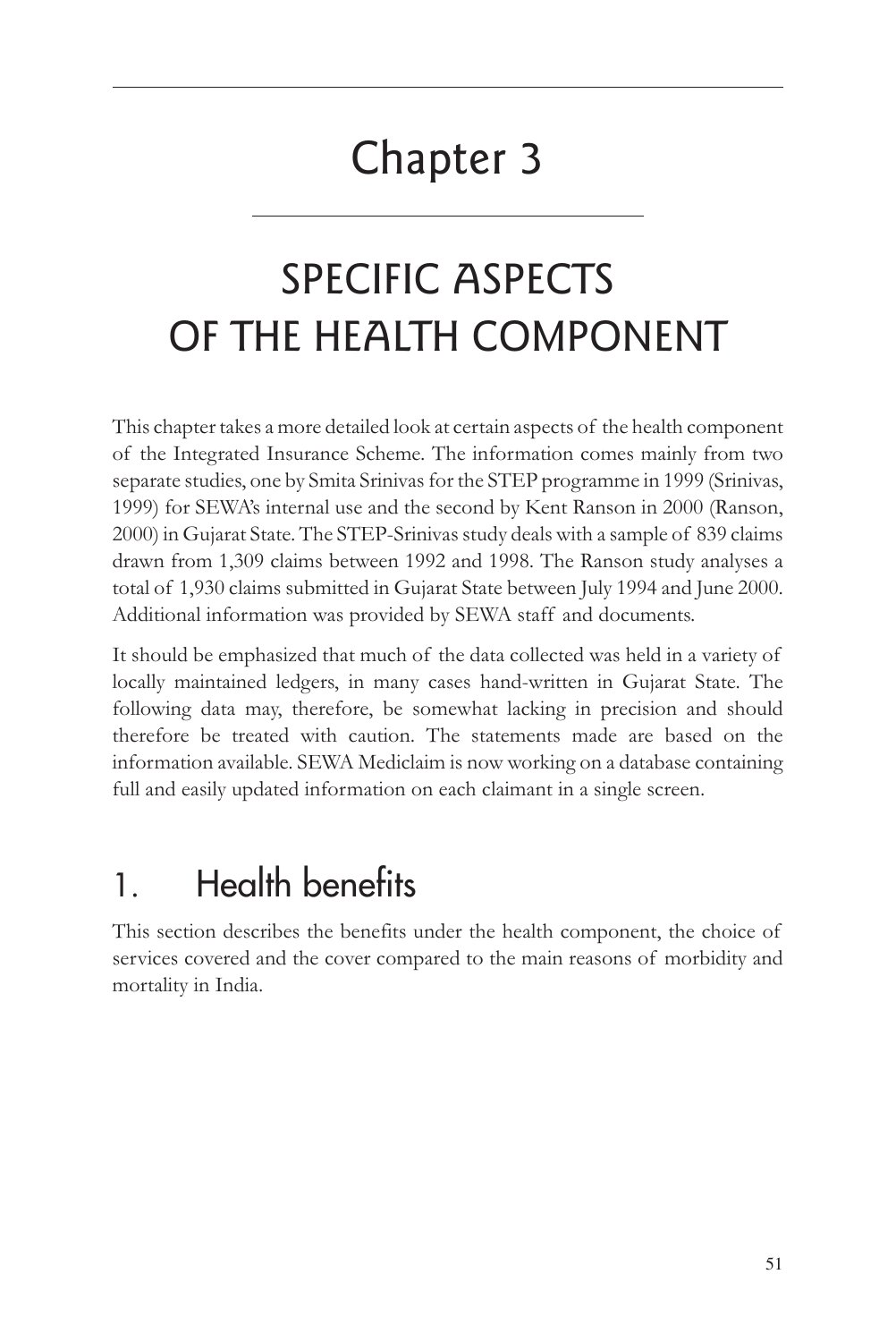## 1.1 *Coverage*

| Premium<br>payment<br>method                                        | Description<br>of cover                                                                                                                                                       | Amount<br>of cover                                                    |
|---------------------------------------------------------------------|-------------------------------------------------------------------------------------------------------------------------------------------------------------------------------|-----------------------------------------------------------------------|
| Annual premium<br>$(Rs.60/75)$ and<br>fixed deposit<br>(Rs.500/700) | Hospitalization<br>(incl. hospital charges,<br>medicines, lab/x-ray) for:<br>• general diseases;<br>· gynaecological ailments;<br>· occupational health-<br>related diseases. | Reimbursement up to the<br>ceiling of Rs.1 $200$ per<br>year          |
| Fixed deposit only<br>(Rs.500/700)                                  | Maternity benefit/grant<br>Per childbirth                                                                                                                                     | Rs.300 lump sum paid out<br>during or after 8th month<br>of pregnancy |
|                                                                     | Cataract operation                                                                                                                                                            | Reimbursement up to the<br>ceiling of Rs.1 200 per<br>year            |
|                                                                     | Hearing aid                                                                                                                                                                   | Reimbursement up to the<br>ceiling of Rs.1 000 per<br>year            |
|                                                                     | Dentures                                                                                                                                                                      | Reimbursement up to the<br>ceiling of Rs.600 per year                 |

#### **Table 13. Benefits**

*Source: SEWA IIS information leaflet.*

Normally outpatient treatment is not covered unless linked in some way to hospitalization charges.42 Hospitalization refers to any in-patient admission to a hospital and can include any treatments the patient undergoes while actually admitted to the hospital.43 It also includes all surgical operations. Only exceptions are the special services (described below), they are also covered when treated without hospitalization. There is *no* cover for diseases which are treated by the

<sup>42</sup> Claims are sometimes paid, especially in rural areas, where patients are not hospitalized, e.g. for a fracture, because it is not possible for them to stay in hospital. The most common reasons are that there is no other female family member to take care of the children, the high cost of lost working days or the long distance to reach the hospital.

<sup>43</sup> When the scheme was under UIIC management, one condition was that the hospital had to have a specified number of beds. Since SEWA took over, this is no longer a requirement.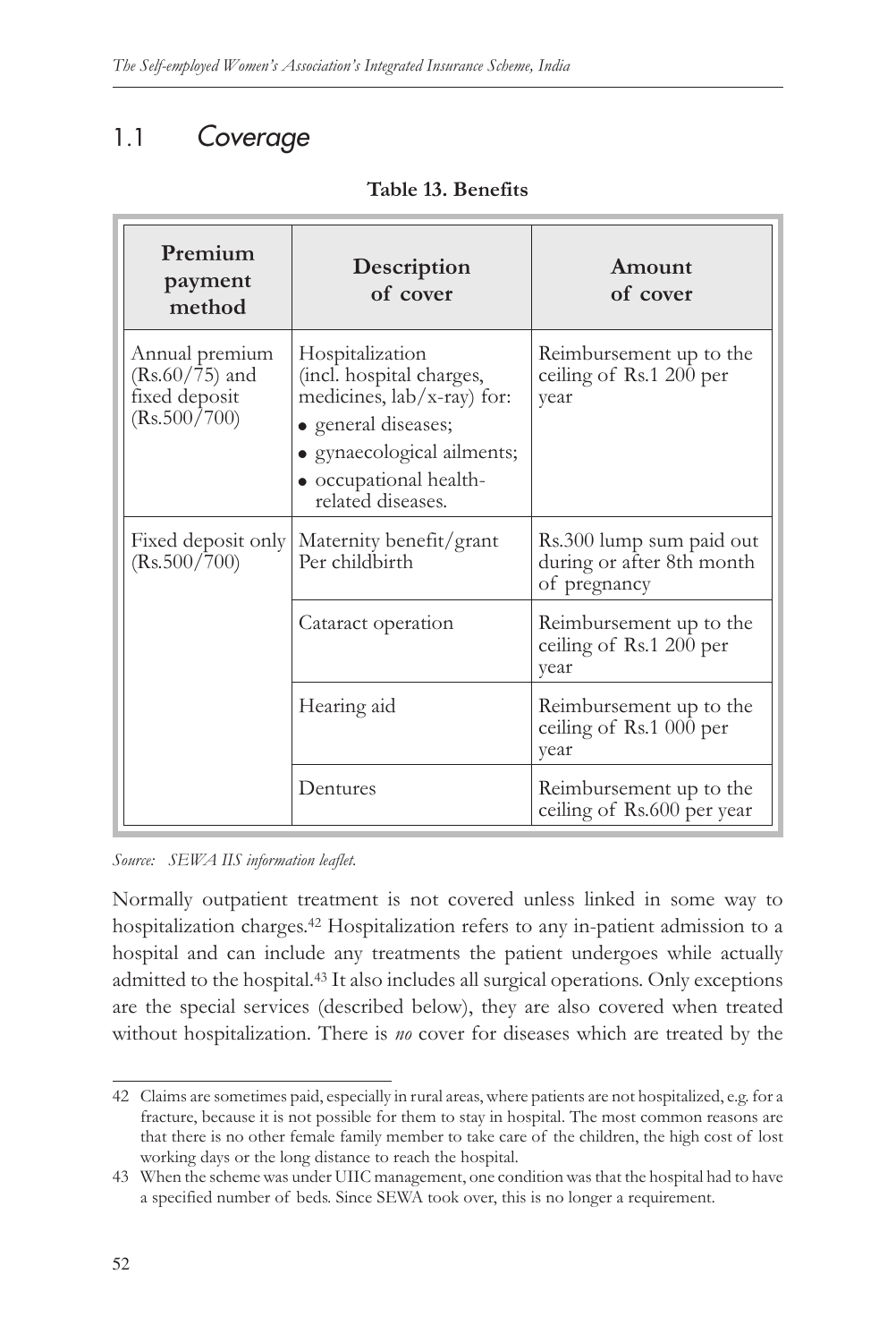SEWA health care network, which mainly provides primary health care and basic diagnostic services, but not hospital treatment.

The cost of hospitalization, including hospital fees, medicines, laboratory tests and x-rays related to the hospital stay, are covered up to a ceiling of Rs.1,200. The cost of transport and food is not included. Until June 1994, when the health component was managed by UIIC, the ceiling of reimbursement was set at Rs.1,000. In 1995, when administration of the component was taken over by SEWA Mediclaim, the ceiling was raised to Rs.1,200. The ceiling applied to *all claims combined in any one year* in respect of general, gynaecological or occupational health-related diseases or of the special services (cataract, dentures and hearing aid), and not to each separate claim in the case of more than one illness in the year.

Normally there is no waiting period for entitlement to benefit under SEWA Mediclaim. Once an IIS member is accepted in the scheme, she can claim immediately in the event of illness. The only exception is that a waiting period may be imposed in the case of chronic diseases, depending on the length of time the claimant has been a member of the IIS.

## *Hospitalization*

General diseases have been covered since the health component was added to the insurance package in 1992. They include diseases such as malaria, respiratory illnesses, infections of the urinary tract, accidents and injuries, heart disease, diarrhoea/vomiting, various fevers, gastro-enteritis, as well as special categories of treatment such as hysterectomies.44

Gynaecological and reproductive ailments have been covered since 1995, but excluding hospital deliveries for various reasons discussed in section 1.2.

Occupational health-related diseases and injuries, including those to the skin and eyes, burns, sunstroke, snake bites and fractures were added to the package of cover in 1995. The decision to include occupational health-related issues was linked to SEWA Union's mandate as a trade union representing workers in the informal economy. When cases are identified, they are referred to specialists by SEWA Union in conjunction with SEWA's occupational cooperatives.

<sup>44</sup> The complete SEWA Mediclaim disease list is not available for publication.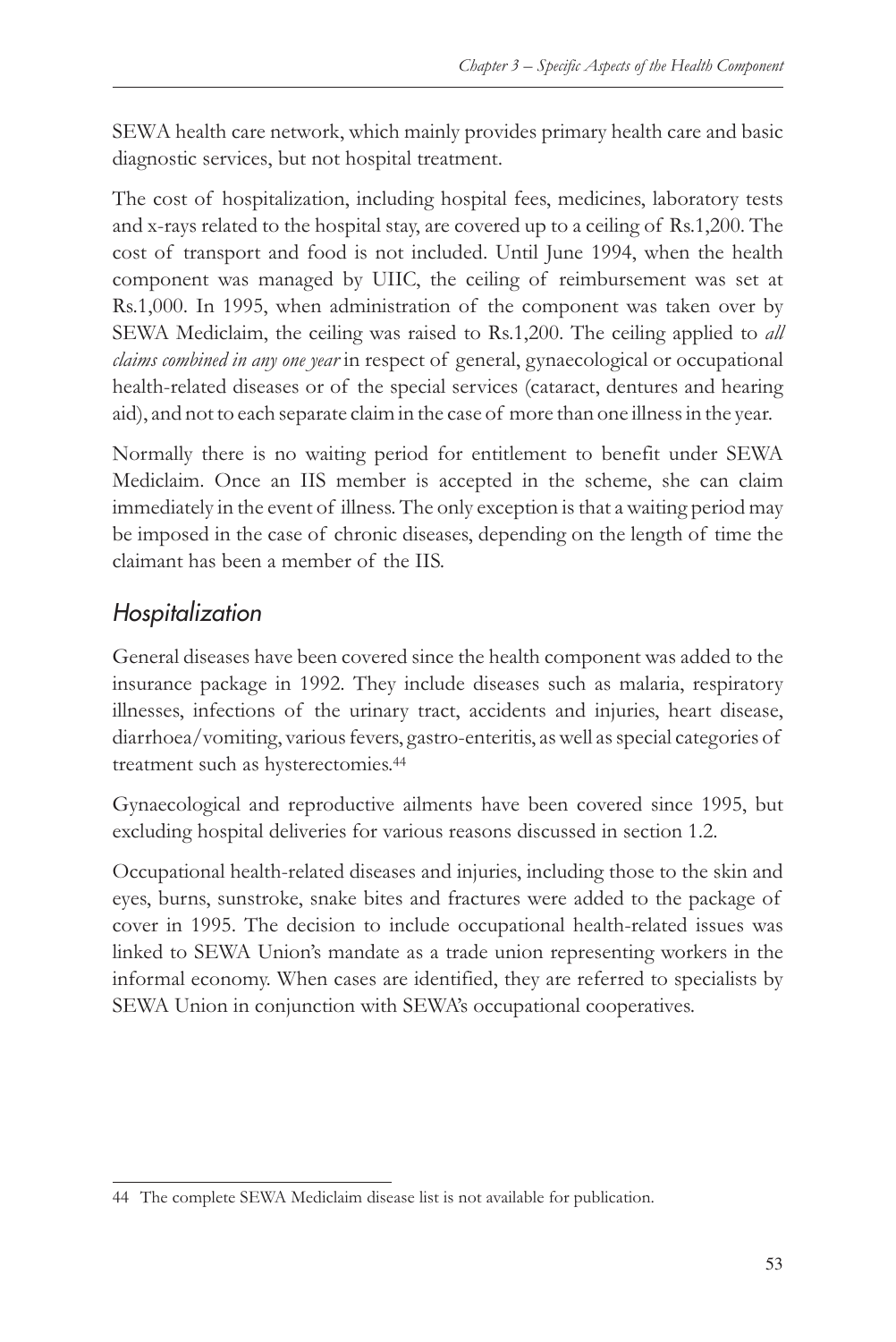### *Maternity benefits*

The maternity benefit is a lump sum of Rs.300. It is intended to allow women to stay at home slightly longer after delivery, to rest and recuperate, to continue breast-feeding rather than being forced to wean babies to return to work and to obtain extra nutrition from calorie-rich traditional food during pregnancy and in the post-natal period. It does not cover other aspects of maternity. When it was introduced in 1992, all IIS members were eligible.45 In 1993, SEWA decided to restrict it to those who paid their premiums by the fixed deposit method, as an additional incentive to use that method.

### *Special services*

Cover for special services, cataract operations, hearing aids and/or dentures up to the ceilings shown in Table 13, was added in 1999, for those paying their premiums through the fixed deposit method.

## 1.2 *Choosing the services to be covered*

The decision to cover the mentioned diseases was made in consultation with SEWA's existing health network, chiefly SEWA health cooperatives and health centres. SEWA decided to cover only hospitalization and not outpatient care in the health component of the IIS, because the latter is provided through SEWA's own primary health care network of curative, preventative and educational services. The hospitalization expenses cover should be seen as complementary to the services offered by SEWA's health care network. Another argument was that outpatient cover would involve high administrative costs for the IIS because there would be many more, mostly small claims, as well as greater potential for abuses and fraud.

The decision to cover only hospitalization posed a problem for some rural members. As SEWA discovered, often there was no hospital available within a reasonable distance, which meant high travel costs for people who could little afford it. Moreover, for rural people especially, there were high costs of working time lost in travel to the hospital. Delays in processing claims also left people out of pocket. This could account for the fact that only one-third of claims come from rural areas, although over half of IIS members live in rural areas.

<sup>45</sup> When SEWA began providing maternity benefit, members were required to attend pre- and post-natal clinics and undergo three-monthly check-ups to obtain the benefit. This condition proved difficult to enforce, so it was discontinued.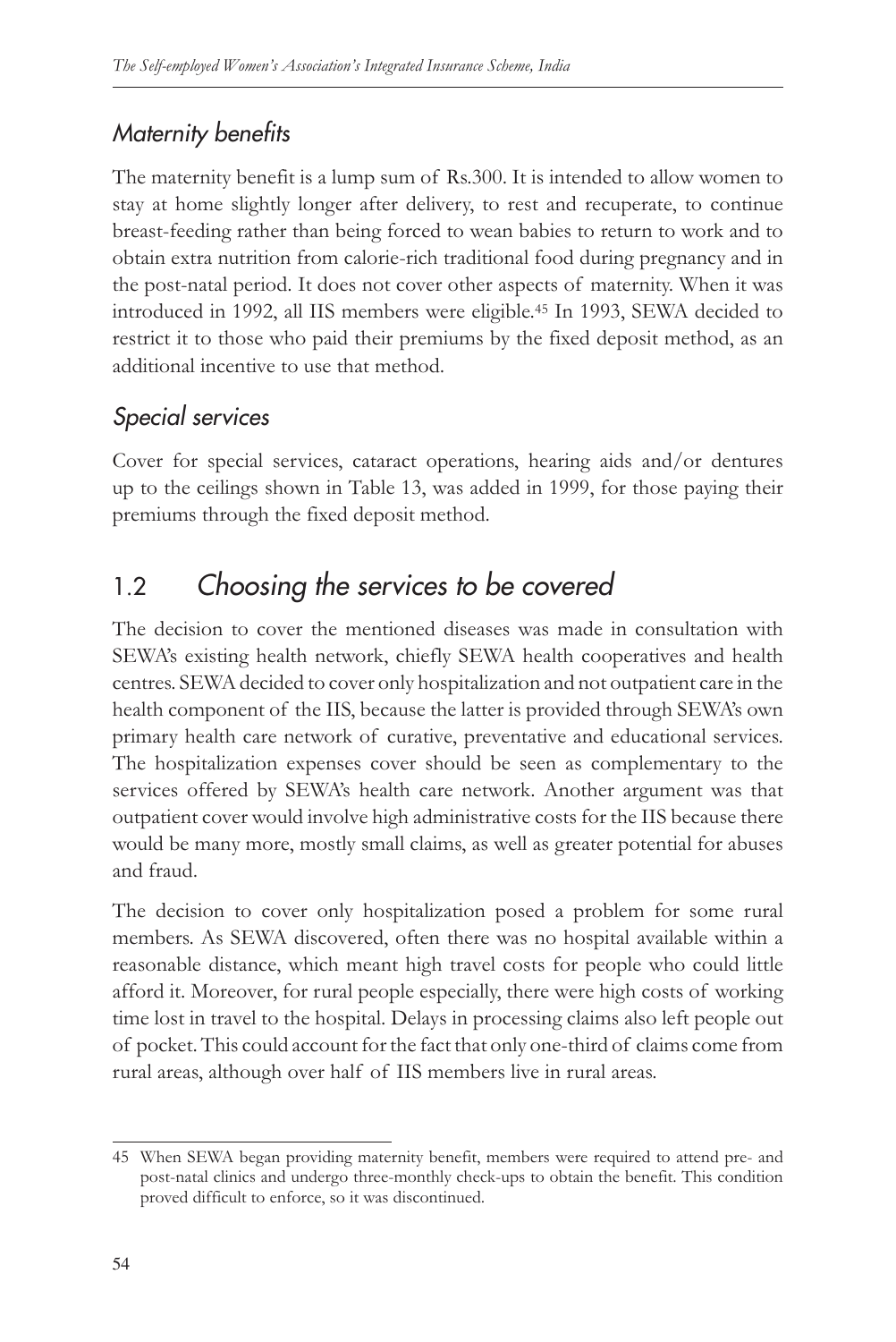SEWA decided to provide a maternity benefit directly to IIS members because many women working in the informal economy had no access to maternity benefits under state social security schemes or were not aware of them. Moreover, maternity benefits were not included in the package arranged by SEWA with the two insurance companies, UIIC and LIC. SEWA took the view that the work-related benefits to which workers were entitled should include maternity benefits.

## 1.3 *Diseases covered and the main causes of mortality and morbidity in India*

The two main causes of death in rural India are old age (23.5 per cent in 1992) and respiratory disorders (19.6 per cent in 1992). A third category includes diarrhoeal diseases, acute respiratory infections, malaria, tuberculosis, pneumonia, neonatal and other forms of tetanus, enteric fever, hepatitis and several smaller categories. Within the 25-34 age group, approximately 45 per cent of all deaths occur due to complications in pregnancy and childbirth. Other significant causes of death are meningitis and viral hepatitis.

The major causes of morbidity in the 1993 all-India data are chiefly diarrhoeal diseases and acute respiratory infections followed by malaria (13 per cent), tuberculosis (7 per cent), pneumonia (3 per cent) and neonatal and other forms of tetanus.

All the above diseases, other than tuberculosis and hospital births, including occupational health-related diseases, are covered by the IIS. Tuberculosis is treated free by the SEWA health care network in collaboration with the World Health Organization (WHO). The cost of hospital births is not included for the following reasons:

• higher premiums would be needed to take account of high hospital costs and the number of deliveries, given that mothers have three to four children on average. Even if members could afford the higher premium, which many could not, and even if only part of the cost were covered, the indirect costs would still be too high;



 $\triangleq$  in rural areas over 60 per cent of women give birth at home and only go to hospital in the case of an emergency;

v many women prefer delivery by midwives for traditional reasons. SEWA's health care network places special emphasis on the training of midwives, and sees their promotion as complementary to the insurance scheme and a cheaper form of prevention.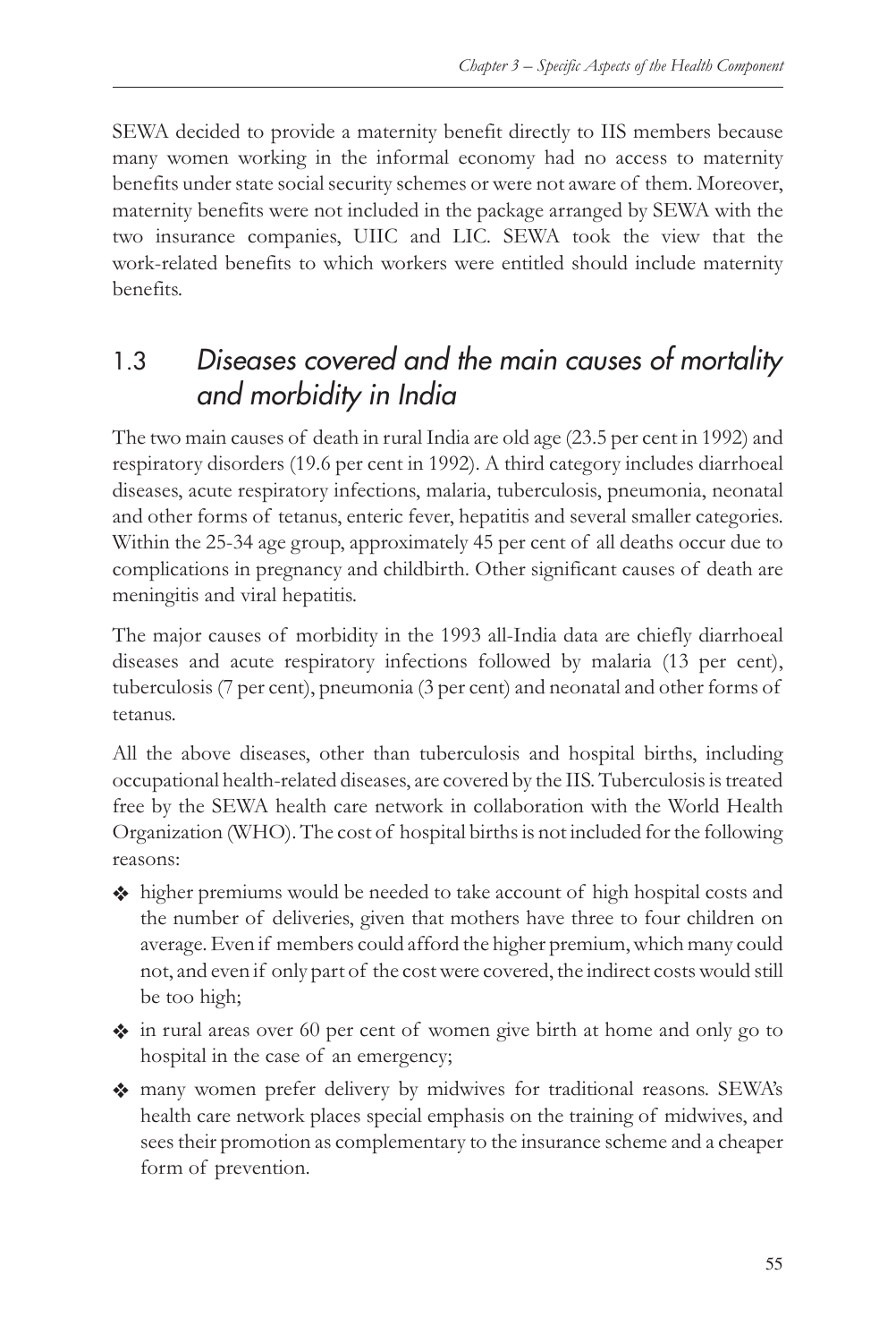# 2. The Integrated Insurance Scheme and health care providers

The following section examines the relationship between the IIS and both SEWA's own health care providers, mainly health cooperatives and health centres, and other health care providers.

## 2.1 *The Integrated Insurance Scheme and SEWA's health care providers*

The IIS and SEWA's own health care providers have no formal relationship because, as noted above, the IIS covers hospitalization, which is outside the scope of SEWA's own health care providers. Some links, however, have been established between the IIS and SEWA's health workers, who play a crucial role in SEWA's health cooperatives and health centres.46 These health workers have the following responsibilities under the IIS:

- v they publicize the IIS and sign up new members, thus constituting the first point of contact for SEWA members. They also provide information to non-SEWA members who may be interested in joining the IIS;
- v they collect claim documents and bring them to Ahmedabad for processing. In rural areas especially, they register claims and keep a record of the diseases and nature of health services sought. They also keep records of members' general data, such as name, occupation, age, address, number of family members, level of education;
- v based on their local knowledge, they are able to provide a more informed opinion on the validity of the claim and the appropriate amount of reimbursement than the SEWA doctor in Ahmedabad or the insurance company;
- v finally, they collect claims payments from SEWA Bank and deliver them to members, who live in rural villages.

SEWA dispensaries have an indirect impact on the IIS because they sell the medicines that members need for their hospital treatment at reduced prices, but they do not directly subsidize the IIS. SEWA health centres are the main channel for the payment of maternity benefits.

<sup>46</sup> These workers operate in SEWA's health cooperatives and health centres, as described in Chapter 1.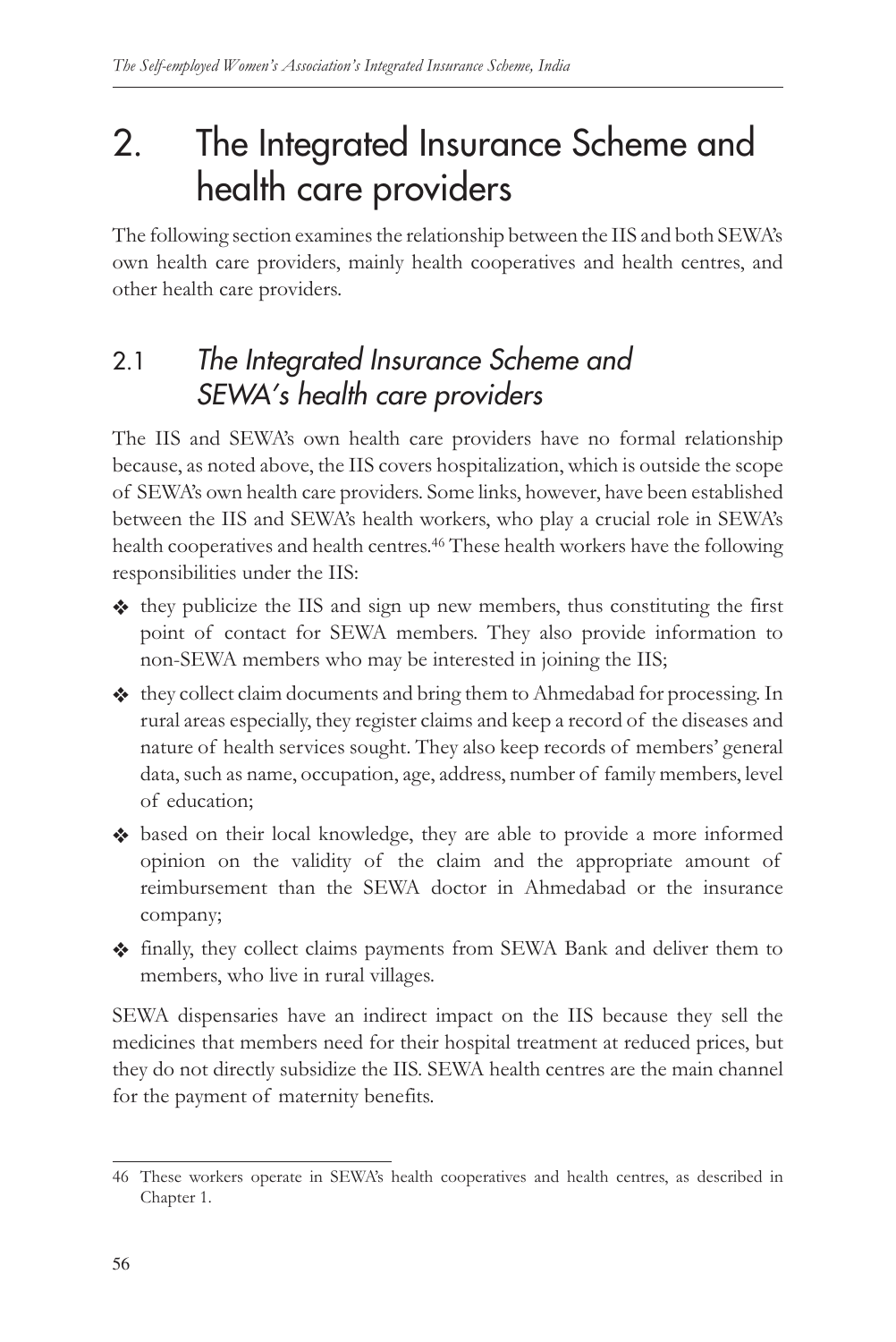## 2.2 *The Integrated Insurance Scheme and external health care providers*

IIS members are free to choose the public or private hospital where they wish to receive treatment. Usually they base their choice on the hospital location, personal knowledge, word-of-mouth recommendations and, of course, cost.

The IIS has no formal agreement of any sort with private or public health care providers or charitable organizations offering hospitalization. It does, nevertheless, develop relationships with certain trustworthy and quality health care providers which it can informally recommend to its members. It also blacklists fraudulent or untrustworthy medical practitioners. SEWA also provides its members with information on the charges of different health care providers.

Private health care providers can, in principle, charge whatever they like for their services. In most cases, especially in rural areas, private treatment is much more expensive than the public health service. However, it is often preferred because it is perceived to offer better quality.

Public health care providers normally have fixed charges throughout the state, and many services are available free or for only a small fee. Family planning services are also provided at modest cost. However, additional charges are payable for many services, including some basic care. Moreover, the quality of care is considered to be uncertain and only sporadically available.

SEWA does not offer any special incentives to health care providers. However, its considerable bargaining power does make it a force to be reckoned with. Some health care providers have offered lower rates on their own initiative to SEWA to attract a larger clientele among its membership.

For the benefit of extremely poor members who cannot pay for their medical treatment, SEWA has links with various charitable organizations which provide free hospital treatment.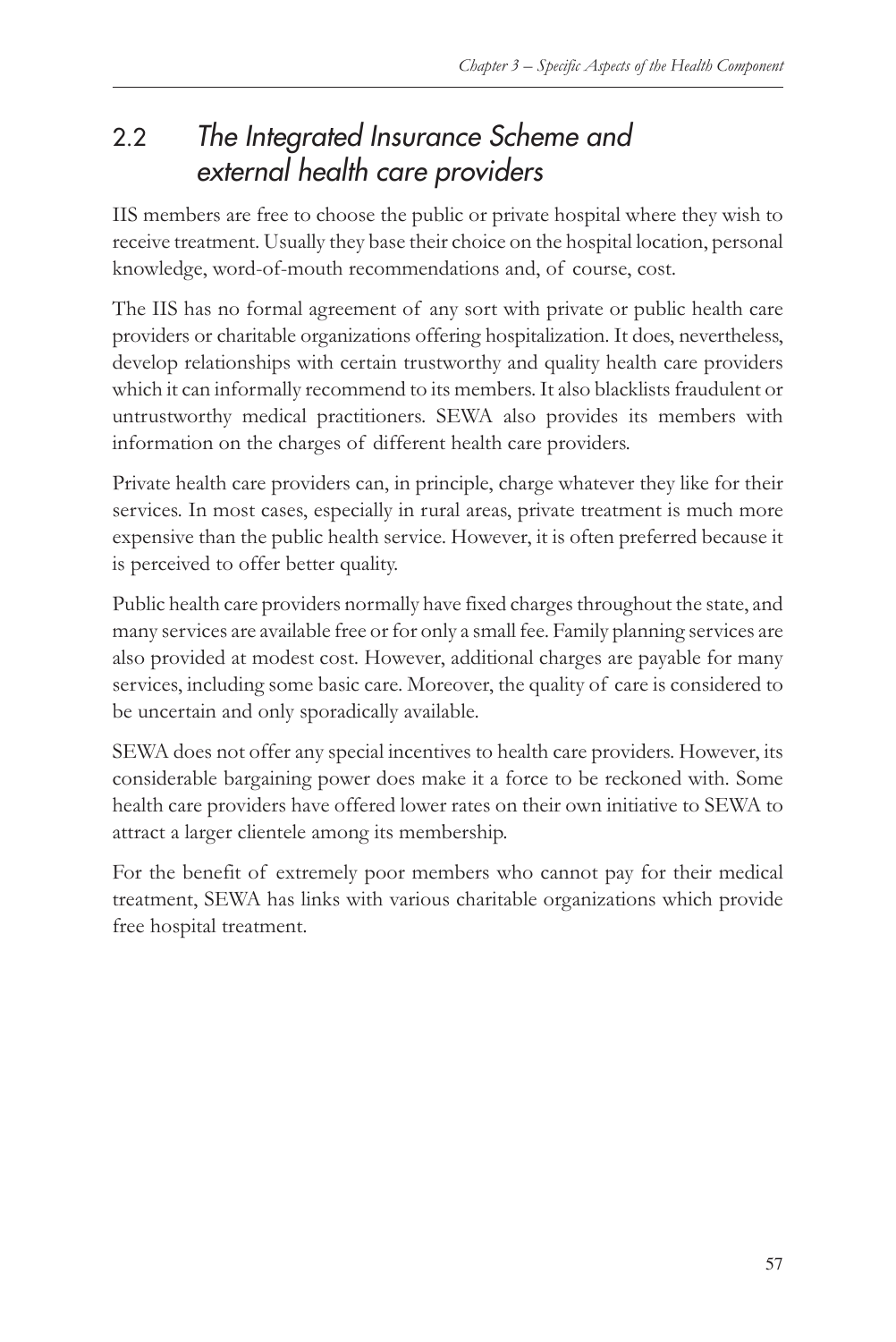# 3. Health claims and characteristics of claimants

## 3.1 *The most common claims*

According to the Ranson study, the most common claims were for accidents and injuries, followed by malaria, diarrhoeal diseases and respiratory illnesses. Table 14 shows the full breakdown:

| <b>Illness type</b>        | No. of claims | $%$ of total |  |
|----------------------------|---------------|--------------|--|
| Accidents and injuries     | 277           | 14.5         |  |
| Malaria                    | 200           | 10.4         |  |
| Acute gastro-enteritis     | 198           | 10.3         |  |
| Hysterectomies             | 167           | 8.7          |  |
| Digestive system           | 123           | 6.4          |  |
| Circulatory system         | 116           | 6.1          |  |
| Respiratory system         | 115           | 6.0          |  |
| Genito-urinary system      | 104           | 5.4          |  |
| Other symptoms and signs   | 100           | 5.2          |  |
| Typhoid and enteric fever  | 98            | 5.1          |  |
| Nervous and sensory        | 91            | 4.8          |  |
| Other infectious/parasitic | 78            | 4.1          |  |
| Fever of unknown origin    | 60            | 3.1          |  |
| Neoplasms                  | 42            | 2.2          |  |
| Skin                       | 37            | 1.9          |  |
| Disease of blood           | 36            | 1.9          |  |
| Complications in pregnancy | 26            | 1.4          |  |
| Musculoskeletal            | 19            | 1.0          |  |
| Endocrine and nutritional  | 15            | 0.8          |  |
| Mental disorders           | 12            | 0.6          |  |
| Total                      | 1914          | 100          |  |

#### **Table 14. Frequency of claims by type of disease**

*Source: Ranson, 2000.*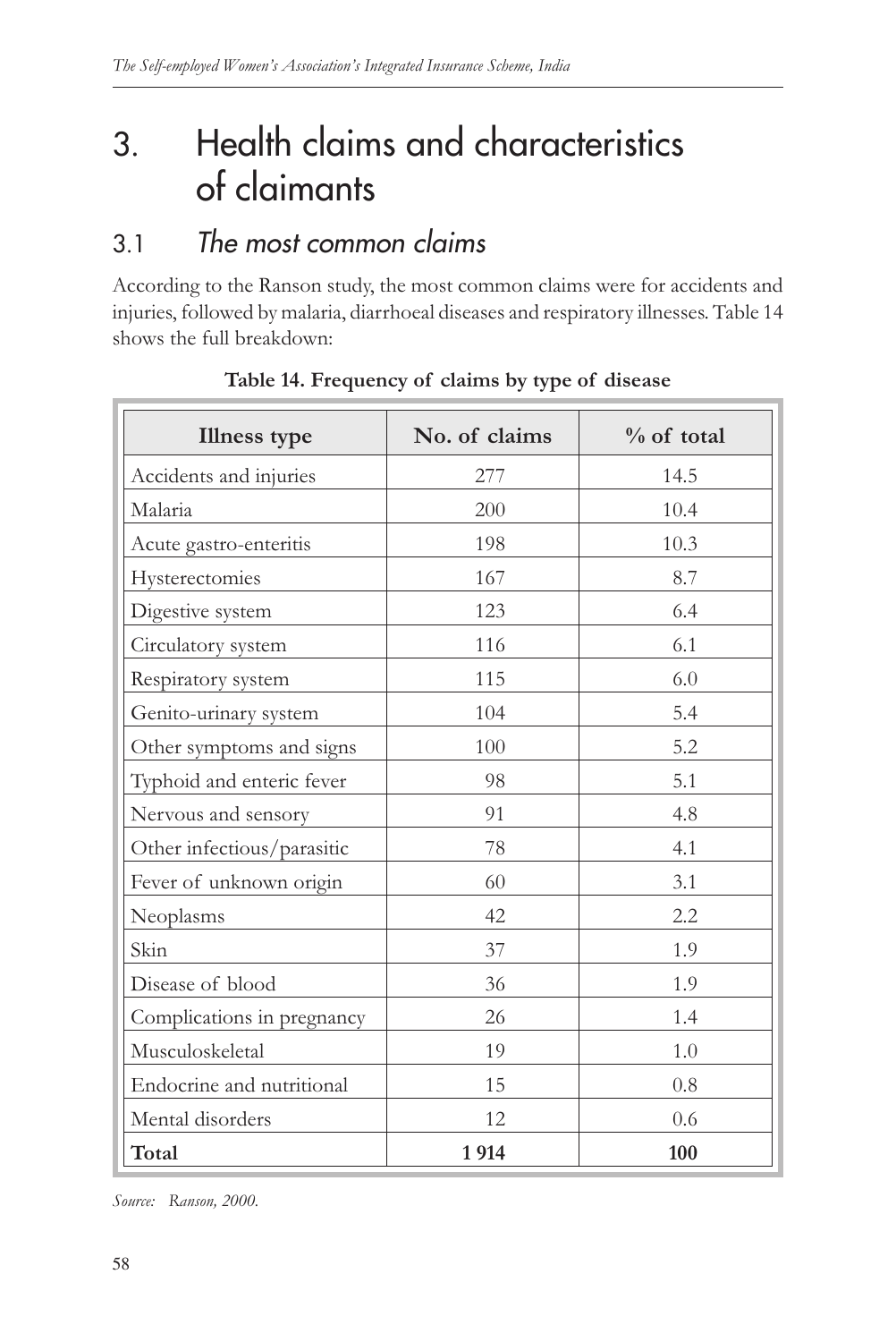## 3.2 *Number of claims*

In the period from 1992 to 1998, a total of 2,426 claims were received, of which 2,027 were allowed and paid out. Between 1995 and 1998, the number of claims remained quite steady, while the number of members of the IIS increased. The trend was reversed from 1998 when the number of claims rose, while the number of members declined slightly. Table 15 shows the annual breakdown for claims received and allowed, split between rural and urban areas.

| Year         | <b>IIS</b><br>member-<br>ship | Claims <sup>47</sup><br>received | Rural | Urban | Claims<br>paid out | Rural | Urban |
|--------------|-------------------------------|----------------------------------|-------|-------|--------------------|-------|-------|
| 1992-93      | 38 1 36                       | 150                              | 66    | 84    | 70                 | 10    | 60    |
| 1993-94      | 7 0 0 0                       | 93                               | 31    | 62    | 58                 | 23    | 35    |
| 1994-95      | 10 000                        | 209                              | 60    | 149   | 162                | 48    | 114   |
| 1995-96      | 12784                         | 315                              | 150   | 165   | 288                | 135   | 153   |
| 1996-97      | 15 846                        | 353                              | 130   | 223   | 329                | 124   | 205   |
| 1997-98      | 19 515                        | 310                              | 128   | 182   | 288                | 121   | 167   |
| 1998-99      | 26 000                        | 487                              | 149   | 338   | 420                | 127   | 293   |
| 1999-2000    | 23 214                        | 509                              | 159   | 350   | 412                | 117   | 295   |
| <b>TOTAL</b> |                               | 2426                             |       |       | 2027               |       |       |

**Table 15. Number of claims received and paid out**

*Source: SEWA, 1999 and internal documents of the Integrated Insurance Scheme.*

Approximately two-thirds of the claims under the health component of the IIS between 1992 and 2000 came from urban areas, and only one-third from rural areas. Until 1998 the ratio of urban to rural members of the IIS was also two-thirds to one-third. Since 1998, rural IIS members have increased their share to 50 per cent, although they still account for only one-third of claims.

From 1992 to 1994, when the health component was managed primarily by the insurance company UIIC, the number of claims disallowed was quite high. One of the reasons why the UIIC often rejected claims was that medicines, which make up a large proportion of the total cost of hospitalization, did not figure on the UIIC's

<sup>47</sup> As the majority of claimants claim only once a year, SEWA equates one claimant to one claim.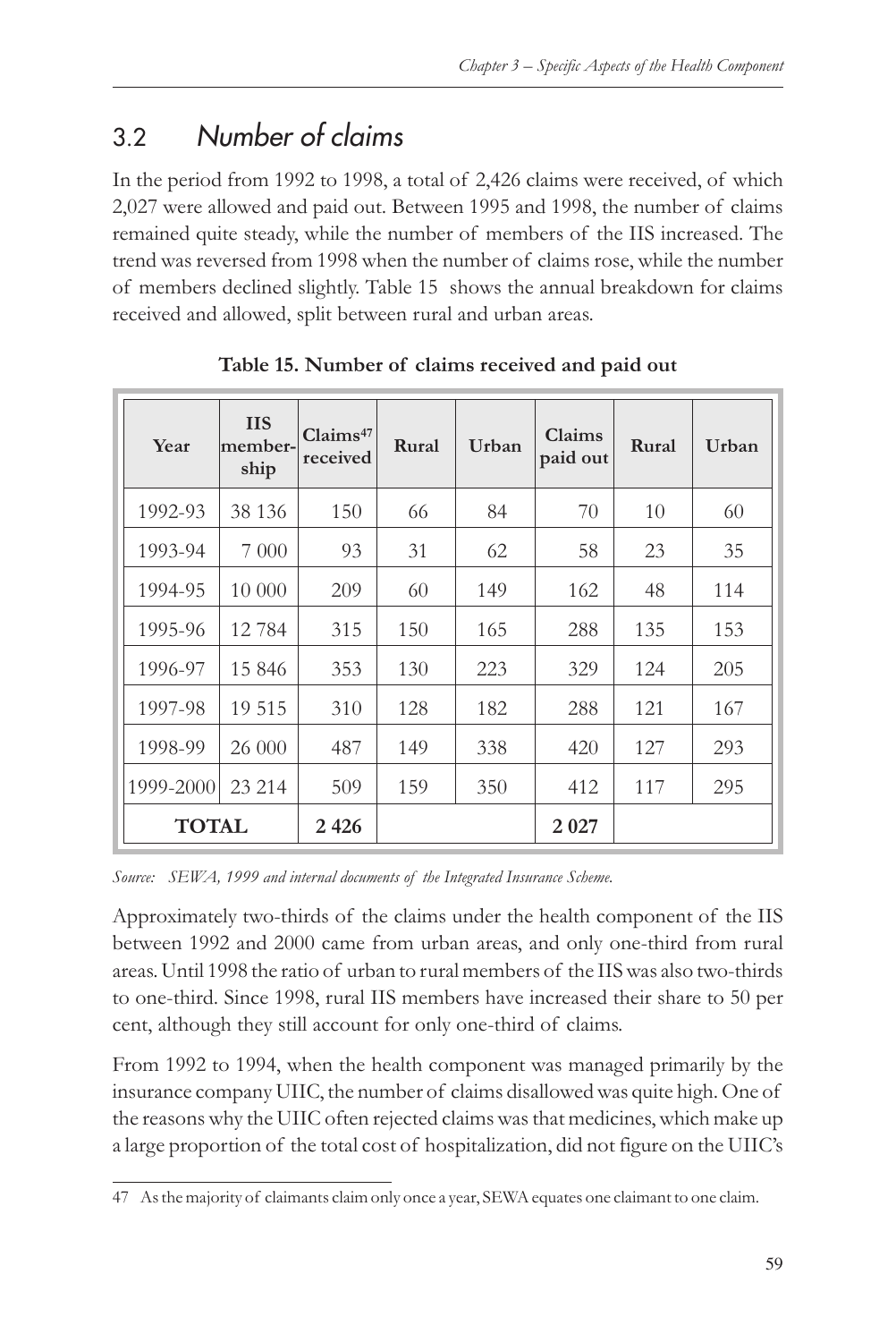list of approved medicines, even though they were prescribed by a registered medical practitioner. In some cases, doctors' credentials were questioned and if they were not registered, the claim was disallowed. In other cases, additional documents were demanded. Table 16 shows the rate of disallowed claims.

| Year         | Claims<br>received | Claims<br>paid out | Claims<br>settled<br>$(^{0}/_{0})$ | Claims<br>disallowed<br>$(^{0}/_{0})$ |
|--------------|--------------------|--------------------|------------------------------------|---------------------------------------|
| 1992-93      | 150                | 70                 | 46.7                               | 53.3                                  |
| 1993-94      | 93                 | 58                 | 62.4                               | 37.6                                  |
| 1994-95      | 209                | 162                | 77.5                               | 22.5                                  |
| 1995-96      | 315                | 288                | 91.4                               | 8.6                                   |
| 1996-97      | 353                | 329                | 93.2                               | 6.8                                   |
| 1997-98      | 310                | 288                | 92.9                               | 7.1                                   |
| 1998-99      | 487                | 420                | 86.2                               | 13.8                                  |
| 1999-2000    | 509                | 412                | 80.9                               | 19.1                                  |
| <b>TOTAL</b> | 2426               | 2027               | 83.6                               | 16.4                                  |

**Table 16. Rate of disallowed claims**

*Source: SEWA, 1999 and internal documents of the Integrated Insurance Scheme.*

The high proportion of members' claims disallowed was one of the main reasons why SEWA Mediclaim was formed to take over the management of the health component in 1994. Since then the local insurance committees and the Insurance Committee of the IIS decide claims on the advice of a medical doctor. Almost half of the average of over 15 per cent of claims now disallowed, according to the Ranson study, concern chronic or pre-existing diseases, which are only exceptionally covered. In 15 per cent of claims, documents were incomplete, 10 per cent were fraudulent and in 7 per cent the patient had not been admitted to hospital.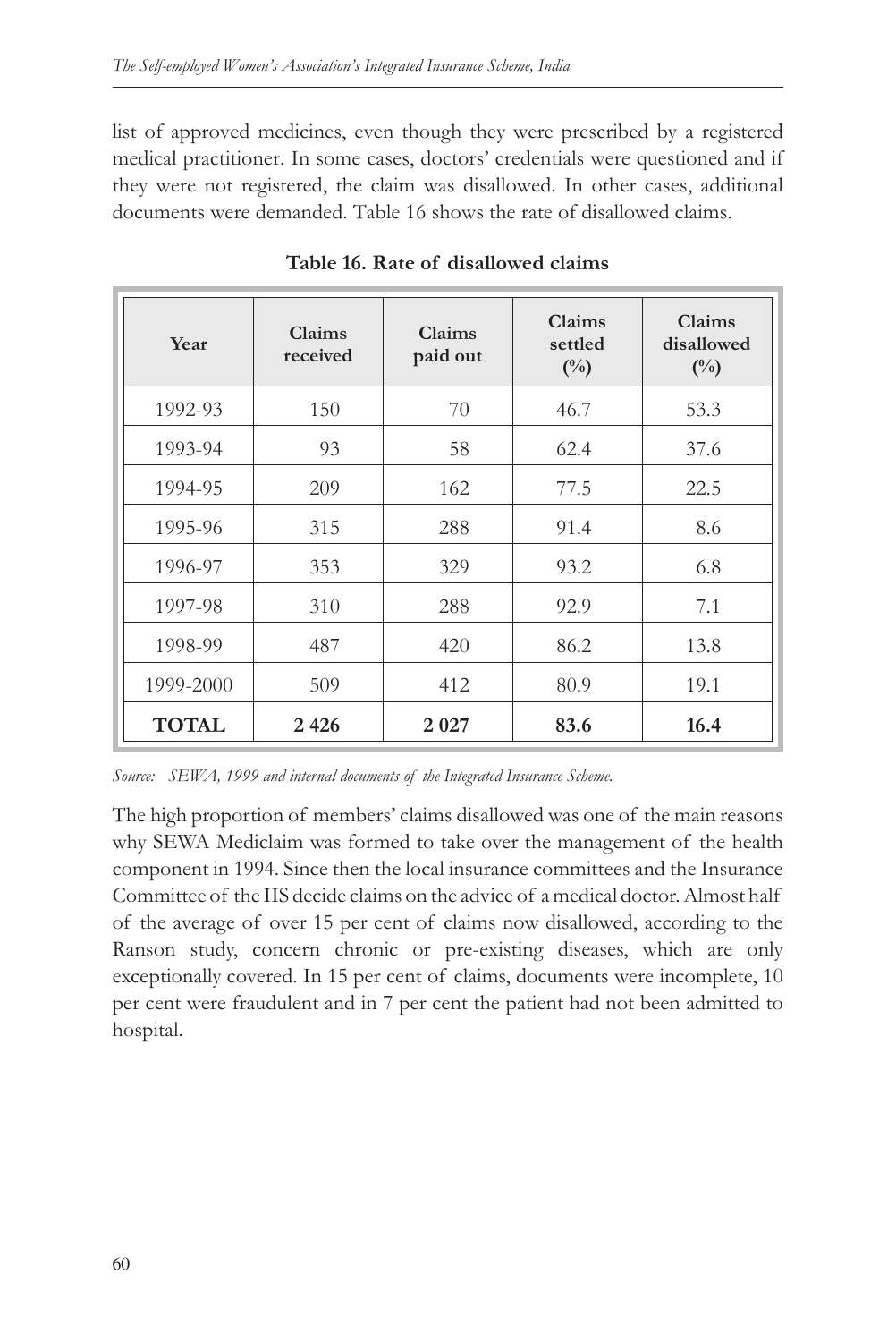## 3.3 *Characteristics of the claimants*

The characteristics of the claimants according to the STEP-Srinivas study are summarized in Table 17. They are compared with those of the target group, i.e. the total SEWA membership in Gujarat State, since the data for the member of the IIS only are not available. <sup>48</sup>

| <b>Characteristics</b> | SEWA membership <sup>48</sup>                                                                                            | Claimants                                                                                                          |  |
|------------------------|--------------------------------------------------------------------------------------------------------------------------|--------------------------------------------------------------------------------------------------------------------|--|
| Location               | Mostly rural<br>Urban: 34%<br>Rural <sup>49</sup> : 66%                                                                  | Mostly urban<br>Urban: 68%<br>Rural: 32%                                                                           |  |
| Age                    | Mainly members aged from 30 to<br>45 years <sup>50</sup>                                                                 | Average 40 years (41 years in<br>Kheda and Anand District)                                                         |  |
| Income                 | Not available separately                                                                                                 | Annual average all claimants:<br>Rs.18 396<br>Annual average urban: Rs.20 844<br>Annual average rural: Rs.13 23651 |  |
| Area of<br>Occupation  | Services and labour:<br>60%<br>Home-based workers <sup>52</sup> :<br>$34\%$<br>Hawkers, vendors and traders: 6%          | Services and labour:<br>49%<br>Home-based workers <sup>53</sup> :<br>43%<br>Hawkers, vendors and traders: 8%       |  |
| Religion/<br>caste     | Predominantly Hindu, the largest<br>population group, the majority<br>lower caste; Muslims and other<br>minority groups. | Hindu, predominantly lower caste:<br>85%<br>Muslim:<br>10%<br>Other (Jains, Christians etc.):<br>$5\%$             |  |
| Literacy               | Female illiteracy in Gujarat State<br>$51.4\%$ <sup>54</sup>                                                             | 83.3% illiterate                                                                                                   |  |
| Housing                | Kutcha:<br>urban: $4\%$ rural: $19\%$<br>urban: 80% rural: 37%<br>Pucca:<br>Semi-Pucca: urban: 16% rural: 44%            | Kutcha <sup>55</sup> :<br>30%<br>Pucca: $36\%$<br>Semi-Pucca: 34%                                                  |  |

**Table 17. Characteristics of claimants**

*Source: Various, see footnotes below.*

49 SEWA, 1997, 1998, 1999.

<sup>48</sup> Where separate data are not available for the target group, they are taken from the 1991 census of the whole of India and Gujarat State in 1991 (Government of Gujarat State, 2000), which refers to the whole population of Gujarat State.

<sup>50</sup> Various SEWA sources. Although technically, only women between 20-58 are allowed in the scheme, some women aged as low as 18 and up to 65 are registered. These may be discretionary cases or simply reflect failure to enforce the age rule. This can also be seen in the survey of Kheda district.

<sup>51</sup> In 1998 Rs.; for 1999/2000, the Ranson study reports an average income of Rs.26,072.

<sup>52</sup> SEWA includes both home-based and household workers in the home-based worker category (SEWA, 1998).

<sup>53</sup> Made up of 26 per cent home-based workers and 17 per cent household workers.

<sup>54</sup> Government of Gujarat State, 2000.

<sup>55</sup> Urban and rural claimants combined.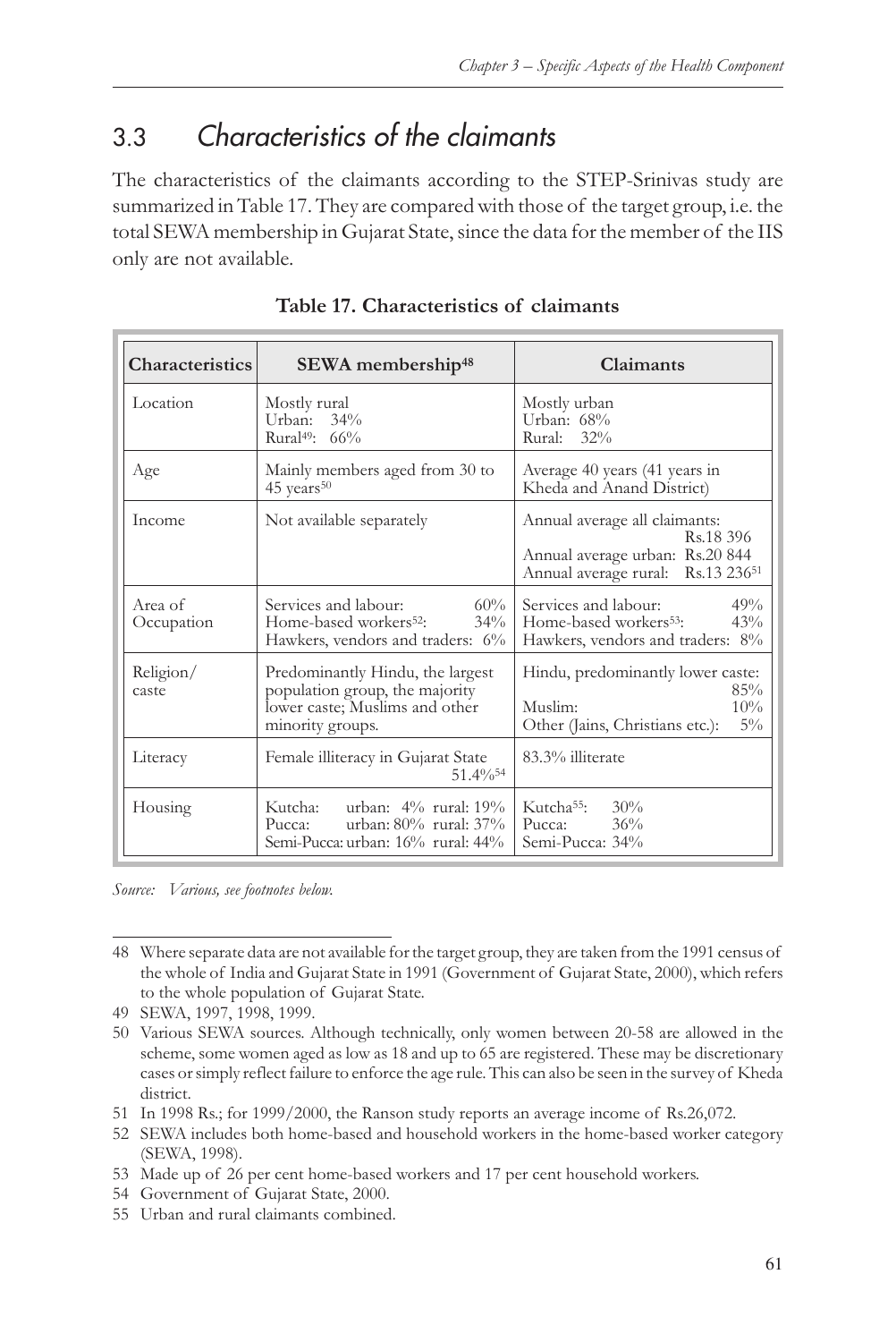# 4. Cost of services and reimbursement

## 4.1 *Cost of services*

The cost<sup>56</sup> of treatment for each disease covered is shown in Table 18. Table 19 shows the total cost of hospitalization for 1,712 claims allowed and paid. The average cost for all hospital admissions was Rs.2,044. Based on the 1,031 claims for which the breakdown was available, total cost includes the following direct costs: medicines (57 per cent), bed fees (17 per cent), doctors' fees (12 per cent), laboratory and x-ray fees (10 per cent) and other fees (5 per cent). Indirect costs, such as the cost of transportation and food, are not included.

| <b>Disease</b>             | No of<br>claims<br>$(N = 1914)$ | Average<br>cost in Rs.<br>$(N = 1914)$ | $Claims \times$<br>cost in Rs. | 0/0<br>of total |
|----------------------------|---------------------------------|----------------------------------------|--------------------------------|-----------------|
| Accidents and injuries     | 277                             | 1772                                   | 490 844                        | 12.49           |
| Malaria                    | 200                             | 1485                                   | 297 000                        | 7.56            |
| Acute gastro-enteritis     | 198                             | 1 4 9 6                                | 296 208                        | 7.54            |
| Hysterectomies             | 167                             | 4 4 2 1                                | 738 307                        | 18.79           |
| Digestive system           | 123                             | 2744                                   | 337 512                        | 8.59            |
| Circulatory system         | 116                             | 2 1 9 7                                | 254 852                        | 6.48            |
| Respiratory system         | 115                             | 1 5 3 3                                | 176 295                        | 4.49            |
| Genito-urinary system      | 104                             | 2 2 3 9                                | 232 856                        | 5.92            |
| Other symptoms and signs   | 100                             | 1 9 3 0                                | 193 000                        | 4.91            |
| Typhoid and enteric fever  | 98                              | 1 7 1 7                                | 168 266                        | 4.28            |
| Nervous and sensory        | 91                              | 1 844                                  | 167 804                        | 4.27            |
| Other infectious/parasitic | 78                              | 1658                                   | 129 324                        | 3.29            |
| Fever of unknown origin    | 60                              | 1 0 8 2                                | 64 9 20                        | 1.65            |

**Table 18. Breakdown of costs by type of disease**

<sup>56</sup> The costs in this section are expressed in 1999/2000 Rs., i. e. values for earlier years have been inflated to make them comparable.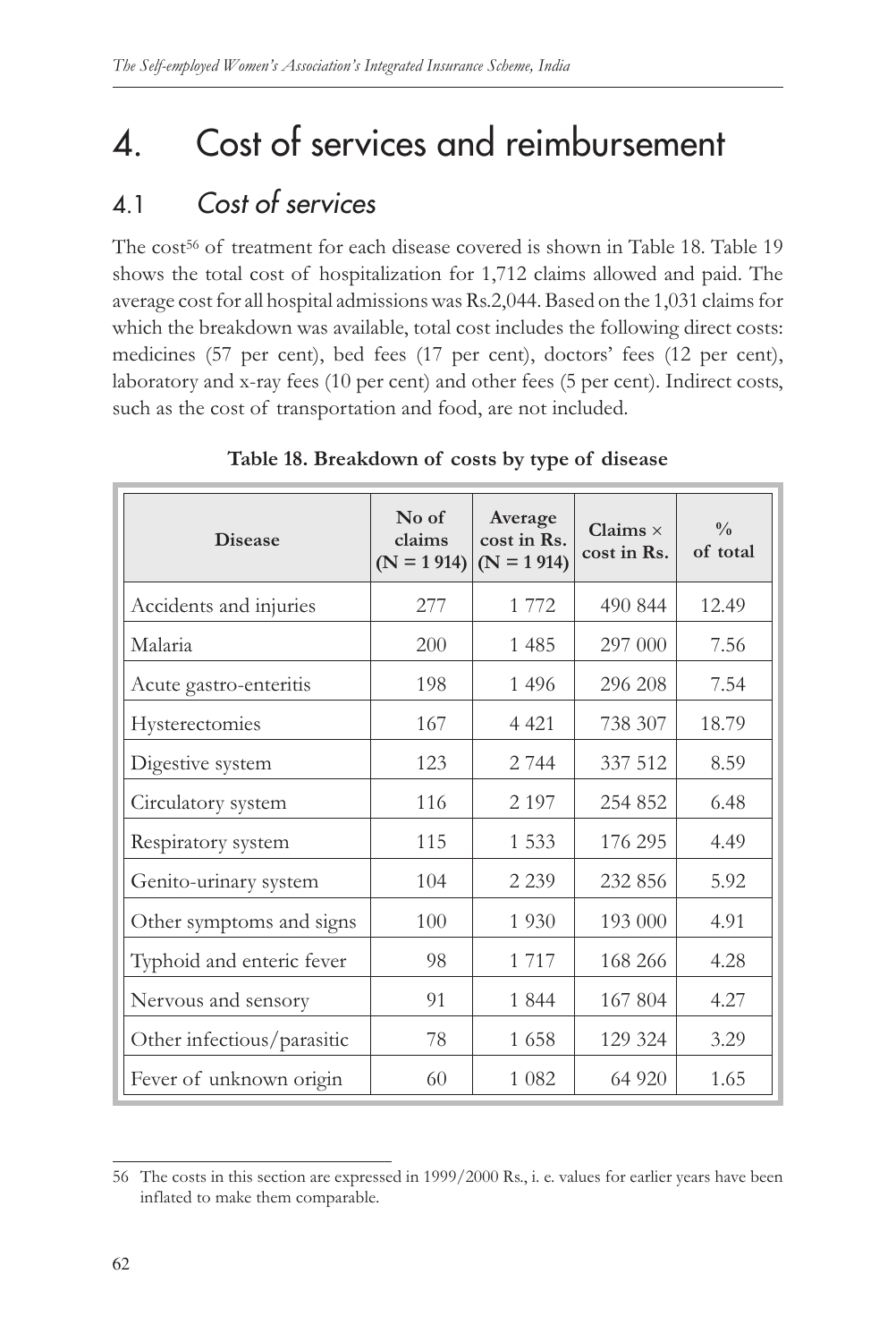| <b>Disease</b>             | No of<br>claims<br>$(N = 1914)$ | Average<br>cost in Rs.<br>$(N = 1914)$ | Claims $\times$<br>cost in Rs. | $\frac{0}{0}$<br>of total |
|----------------------------|---------------------------------|----------------------------------------|--------------------------------|---------------------------|
| Neoplasms                  | 42                              | 2 7 9 9                                | 117 558                        | 2.99                      |
| Skin                       | 37                              | 1987                                   | 73 519                         | 1.87                      |
| Disease of blood           | 36                              | 1 473                                  | 53 028                         | 1.35                      |
| Complications in pregnancy | 26                              | 2 2 1 1                                | 57486                          | 1.46                      |
| Musculoskeletal            | 19                              | 1 7 5 0                                | 33 250                         | 0.85                      |
| Endocrine and nutritional  | 15                              | 1 7 3 0                                | 25 9 50                        | 0.66                      |
| Mental disorders           | 12                              | 1841                                   | 22 092                         | 0.56                      |
| Total                      | 1914                            |                                        | 3 930 071                      | 100                       |

Source: Adapted from Ranson study (Ranson, 2000).

| Year      | No. of<br>claims <sup>57</sup> | Average<br>total | Average<br>reimbursed | Average of<br>percentage<br>rate<br>reimbursed |
|-----------|--------------------------------|------------------|-----------------------|------------------------------------------------|
| 1994-95   | 167                            | 2 1 6 6          | 1 1 8 5               | 79.9                                           |
| 1995-96   | 127                            | 1 5 5 6          | 1 0 5 1               | 84.8                                           |
| 1996-97   | 240                            | 2 2 3 6          | 1 0 3 9               | 74.2                                           |
| 1997-98   | 349                            | 2 0 0 4          | 966                   | 74.3                                           |
| 1998-99   | 467                            | 2 1 1 5          | 1 0 5 0               | 76.4                                           |
| 1999-2000 | 362                            | 1977             | 933                   | 76.1                                           |
| Total     | 1712                           | 2 0 4 4          | 1 0 1 9               | 76.5                                           |

### **Table 19. Average cost of hospitalization and amounts reimbursed, by year**

*Source: Adapted from Ranson study (Ranson, 2000).*

<sup>57</sup> Note: Ranson grouped the claims by date of admission to hospital, while SEWA IIS grouped them by date of payment of the claim. The number of claims by year thus sometimes differs from the figure shown in Table 15. In some cases, too, only incomplete information on claims was available.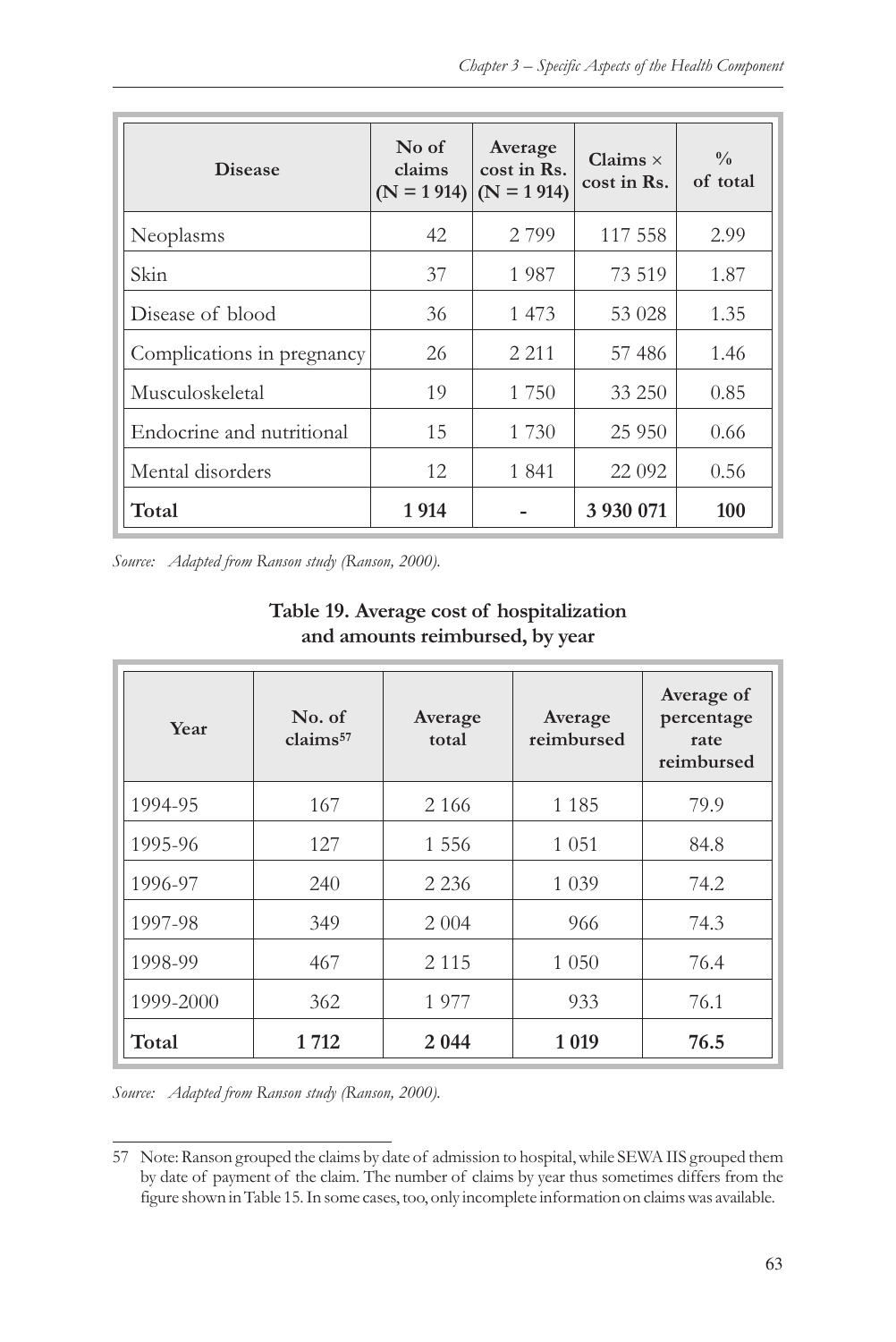## *Costs of private and public hospitals*

Members are free to choose between public or private hospitals, the majority of them choosing the latter. The STEP-Srinivas study found that 66 per cent of claimants preferred private hospitals. According to the Ranson study, which distinguishes between private for profit, private-non-profit (charitable) and public hospitals, 64 per cent of all claimants choose private-for-profit hospitals, 29 per cent public hospitals and 7 per cent private-non-profit (charitable). Often there is no public hospital available within reasonable travelling distance. Moreover, when a choice is available, private hospitals are generally considered to provide better quality treatment than public hospitals.

Both a SEWA internal study and the Ranson study show variations in the cost of private hospitals because they vary their prices for medicines and treatment from one district to another. According to SEWA, private hospitals cost on average three times more than public hospitals (see Table 20).

| Average cost                | Private<br>hospitals (Rs.) | Public<br>hospitals (Rs.) |
|-----------------------------|----------------------------|---------------------------|
| Hospital fees               | 1 301                      | 367                       |
| Medicines                   | 450                        | 473                       |
| Laboratory tests/ $X$ -rays | 203                        | 135                       |

| Table 20. The cost of private and public hospitals |  |
|----------------------------------------------------|--|
|----------------------------------------------------|--|

*Source: SEWA internal documents.*

Ranson calculates the average overall cost of hospitalization in a private-for-profit hospital to be Rs.2,530, in a private-non-profit hospital Rs.1,613 and in a public hospital Rs.1,108 (see Table 21).

**Table 21. Costs by type of hospital**

| Hospital type                   | Cost on average (Rs.) |  |
|---------------------------------|-----------------------|--|
| Private-for-profit              | 2 5 3 0               |  |
| <b>Public</b>                   | 1 1 0 8               |  |
| Private-non-profit (charitable) | 1613                  |  |

*Source: Ranson, 2000.*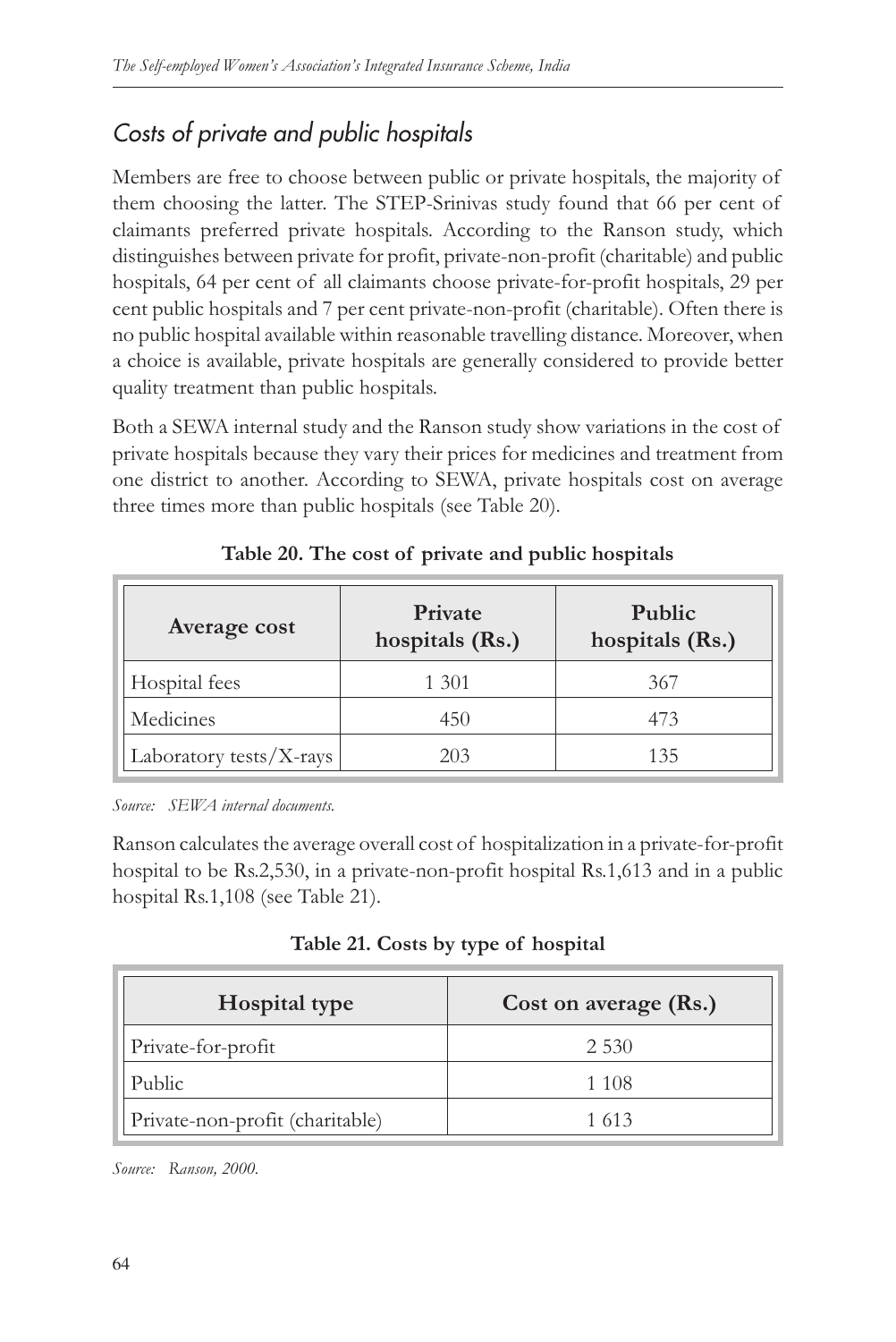## 4.2 *Reimbursement*

Ranson found that of 1,712 claims allowed (see Table 19) the average reimbursement was Rs.1,019. The average rate of reimbursement for all claims taken together was 76.5 per cent. Some 47 per cent (898 claims) were reimbursed in full, and in 22 per cent of cases, less than one half of the total cost was reimbursed. Of the 10 per cent of claimants who received the lowest reimbursement for the cost of hospitalization, the proportion borne by the member ranged from 42 per cent to 5 per cent of self-reported annual income. Members also bear any indirect costs, such as transportation and food, as well as income lost while unable to work.

# 5. Health premiums in relation to Integrated Insurance Scheme members' income

The annual premium for the health component alone is Rs.30, although, of course, the member has to pay the whole package of Rs.60. That is 0.22 per cent of the income of households with the lowest income and 0.14 per cent of those with the highest annual income, in urban areas.

|                                                                             | Average<br>annual income<br>(Rs.) | Annual health<br>premium, Rs.30,<br>as a percentage<br>of annual income |
|-----------------------------------------------------------------------------|-----------------------------------|-------------------------------------------------------------------------|
| Average annual income of<br>claimants in STEP-Srinivas<br>survey (1992-98): | 18 3 9 6                          | 0.16                                                                    |
| · urban claimants                                                           | 20 844                            | 0.14                                                                    |
| • rural claimants                                                           | 13 2 36                           | 0.23                                                                    |
| Average annual income of<br>claimants in Ranson survey in<br>1999-2000      | 26 072                            | 0.12                                                                    |

**Table 22. Annual premium as a percentage of average annual income**

*Sources: Srinivas, 1999 and Ranson, 2000.*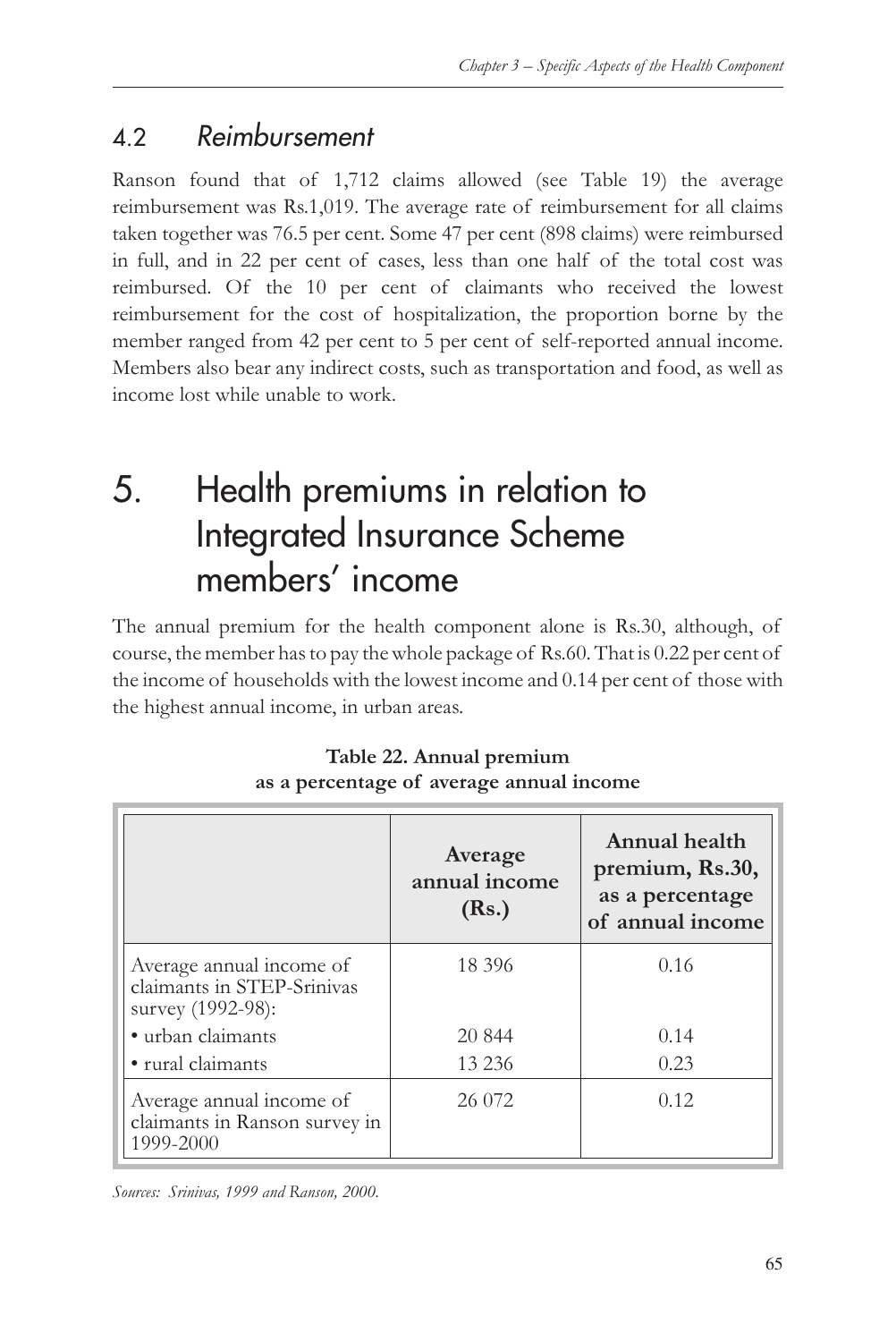Even if the premium seems to be affordable, it should be borne in mind that even if claims are met in full, claimants still have to bear the indirect costs. Where claims are not met in full, in over 50 per cent of cases, claimants also have to pay part of the direct costs. Moreover, members have to pay the whole cost of hospitalization immediately on admission, while the reimbursement may take up to three months.

## 6. Time taken to process health claims

According to SEWA the average time taken to process claims, from submission to reimbursement, has been reduced since SEWA Mediclaim took over the management of the health component from the UIIC. In the past, it often took up to two months to process a claim and it might be up to eight months before reimbursement.

The Ranson survey examined the days from discharge to the reimbursement of the claim in the period 1994-2000 (see Table 23). On average it took 151 days from discharge from the hospital to the payment of the claim. This roughly breaks down into 73 days from discharge to submission of the claim to the Insurance Committee, 36 days from submission of the claim to the date of the Insurance Committee decision and 42 days between the decision to the reimbursement. This is below the time taken for processing claims by the UIIC. Nevertheless in the years 1996 to 1998 the processing time is still very high. There is a considerable improvement in the last two years (1998-99 and 1999-2000).

| Year      | a   | b  | $\mathbf c$ | Total |
|-----------|-----|----|-------------|-------|
| 1994-95   | 67  | 32 | 27          | 126   |
| 1995-96   | 108 | 26 | 24          | 158   |
| 1996-97   | 45  | 81 | 71          | 197   |
| 1997-98   | 106 | 23 | 94          | 223   |
| 1998-99   | 55  | 29 | 16          | 100   |
| 1999-2000 | 57  | 23 | 21          | 101   |
| Average   | 73  | 36 | 42          | 151   |

**Table 23. Days from discharge to submission of claim (a), submission of claim to insurance committee's decision (b), decision to reimbursement (c)**

*Source: Ranson, 2000.*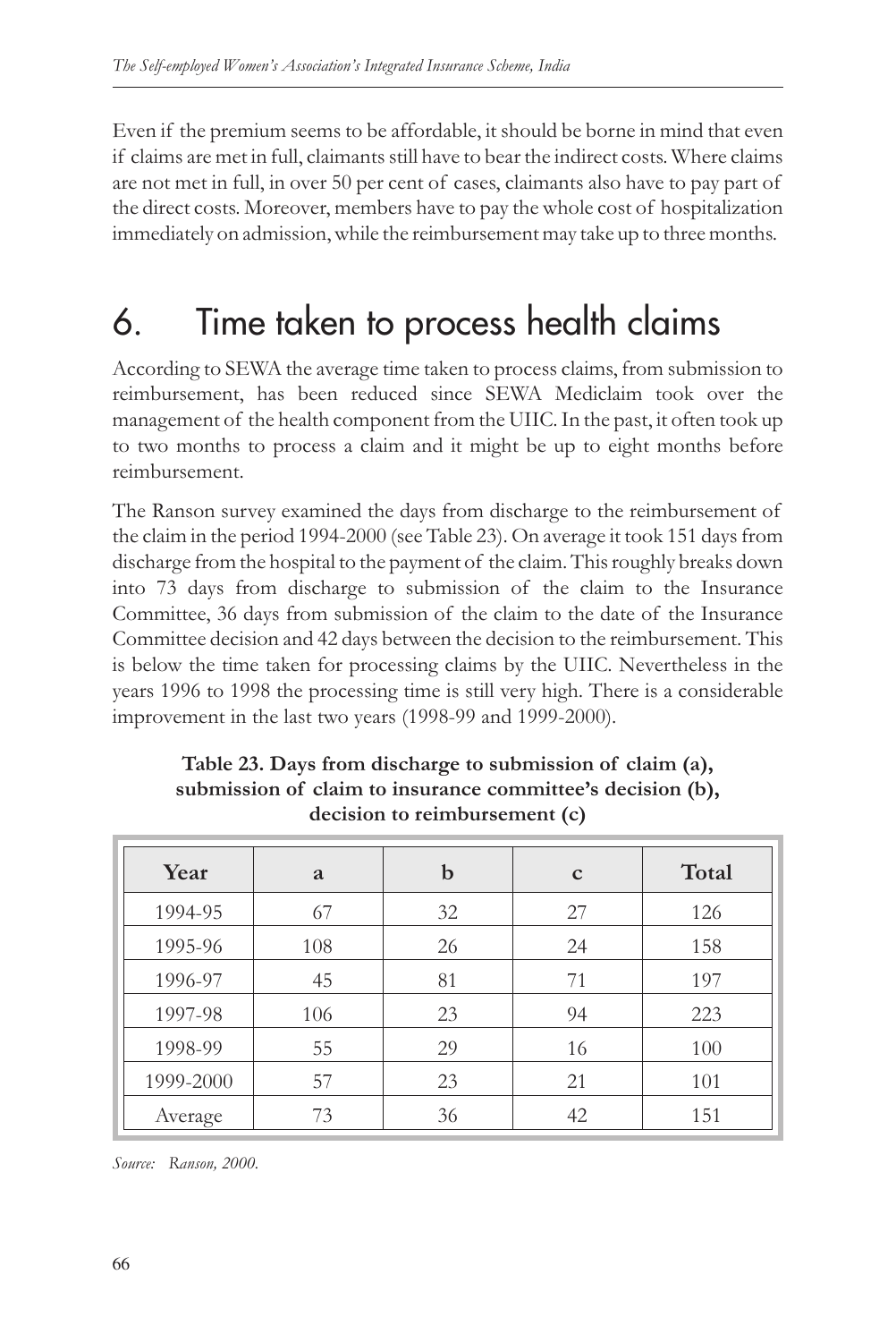Urban members generally receive health care faster than their rural counterparts and from a wider variety of health care providers. They can also submit claims direct to SEWA Bank, thus shortening the processing time. In rural areas the processing time is still longer. One indirect reason is the shortage of SEWA village leaders trained in insurance claims procedures, which are more complex than banking, for example. Often, too, doctors' certificates are written in English, which means that village leaders, local insurance committee or spearhead team members need to know English in order to check the documents. All these factors make claims processing much slower, especially when the claimants are illiterate. SEWA IIS is undertaking a great effort to decentralize the scheme to rural areas.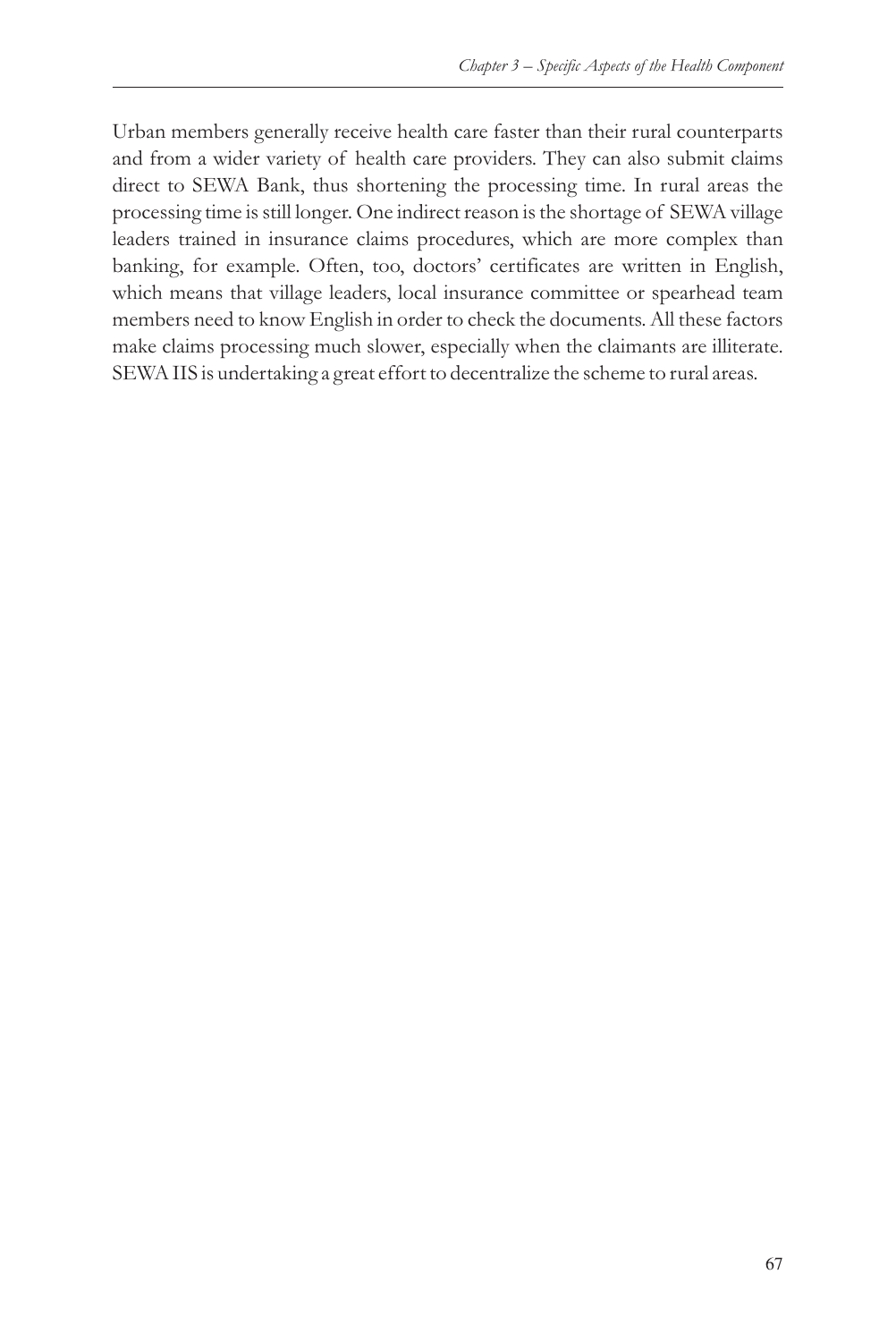# Chapter 4

# FINANCIAL ASPECTS OF THE INTEGRATED INSURANCE SCHEME

This chapter deals with the financial aspects of the SEWA Integrated Insurance Scheme from its inception in 1992 up to 2000. As well as drawing on information provided by SEWA officials themselves, this analysis is based on information extracted or constructed from the accounting records. It is pertinent, therefore, to include some comments on the accounts themselves and the accounting systems used by SEWA in managing the insurance scheme.

## 1. Accounting treatment

The accounts of the Integrated Insurance Scheme have been maintained up to now in the form of manual ledgers kept at SEWA Bank. These are now in the process of being transferred to a computerized ledger system. Such a process can sometimes create difficulties in keeping track of past changes to the scheme through the accounts. Against this background, a number of specific aspects of the accounting records of the Integrated Insurance Scheme deserve attention.

### 1.1 *Major issues*

Apart from some limited sharing of administrative support functions, the Integrated Insurance Scheme operates as a self-contained entity. Formerly, it had maintained separately an accounting system for the insurance premiums and claims and an accounting system for the fund provided by GTZ, effectively an "endowment", in 1993. The latter was subject to independent external audit, to ensure transparency and accountability to the donor. According to SEWA, the two accounting systems have recently been merged.

The fact that SEWA's financial year does not correspond to the premium payment period specified for the original insurance policies leads to lack of clarity. According to the Indian Trade Union Act, which SEWA follows, the financial year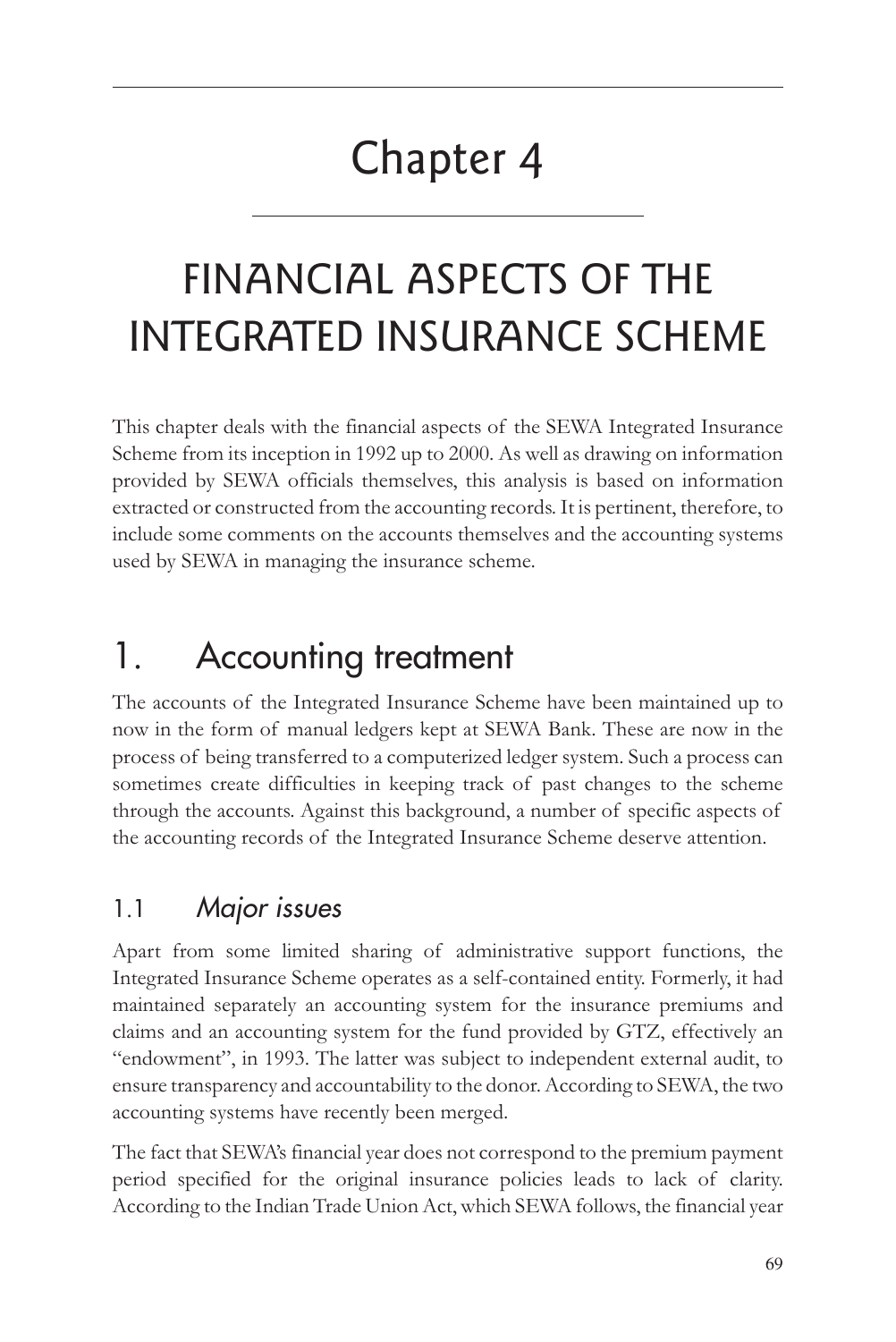ends on 31 December of each year. Meanwhile, to avail of the special subsidy offered by LIC, SEWA has to tailor its "insurance year" to that of LIC. Meaningful comparisons, therefore, between life insurance premiums and claims for a specific calendar year or "insurance year" are difficult. This is particularly so for the half-year periods involved at the inception of the insurance schemes with LIC and GIC or, indeed, for the half-year of insurance cover completed at the calendar year-end when each year's annual report and financial statements are prepared. The IIS management is aware of this problem, and a suitable management accounting system is now being designed.

### 1.2 *Subsidiary issues*

During the first two years of the scheme, the accounts made no allowance for depreciation of equipment such as computers, which meant that the costs were not properly apportioned over the whole time when the equipment was in use. Parallel to that, no dedicated reserve was created for the replacement of such equipment as it became worn-out or obsolete. This has since been remedied.

# 2. Financial history of the scheme

The history of the scheme, which is fully described in Chapter 2, is one of constant evolution and experimentation, developing mechanisms and products suited to the needs of the women, mostly poor, who make up its membership. It has not always been easy to reflect this development in accounting terms.

The arrangements under which various sections of the scheme have been secured with state insurance companies have changed from time to time, for reasons which are documented in the first section of Chapter 2. These insurers included the United India Insurance Company, a subsidiary of the General Insurance Corporation of India (GIC).

The funds available to the scheme, which include the grant from GTZ, initially over Rs.10 million, together with the accumulated surplus premium income retained by SEWA, in respect of health and asset insurance, have been invested in various instruments, mainly fixed deposits.

The members of the SEWA Integrated Insurance Scheme have also benefited throughout its history from the Government subsidy to the LIC designed to broaden social security coverage, albeit on a limited basis, amongst the less well-off groups. The subsidy enables LIC to reduce by a proportion of one half the premiums chargeable for life insurance cover.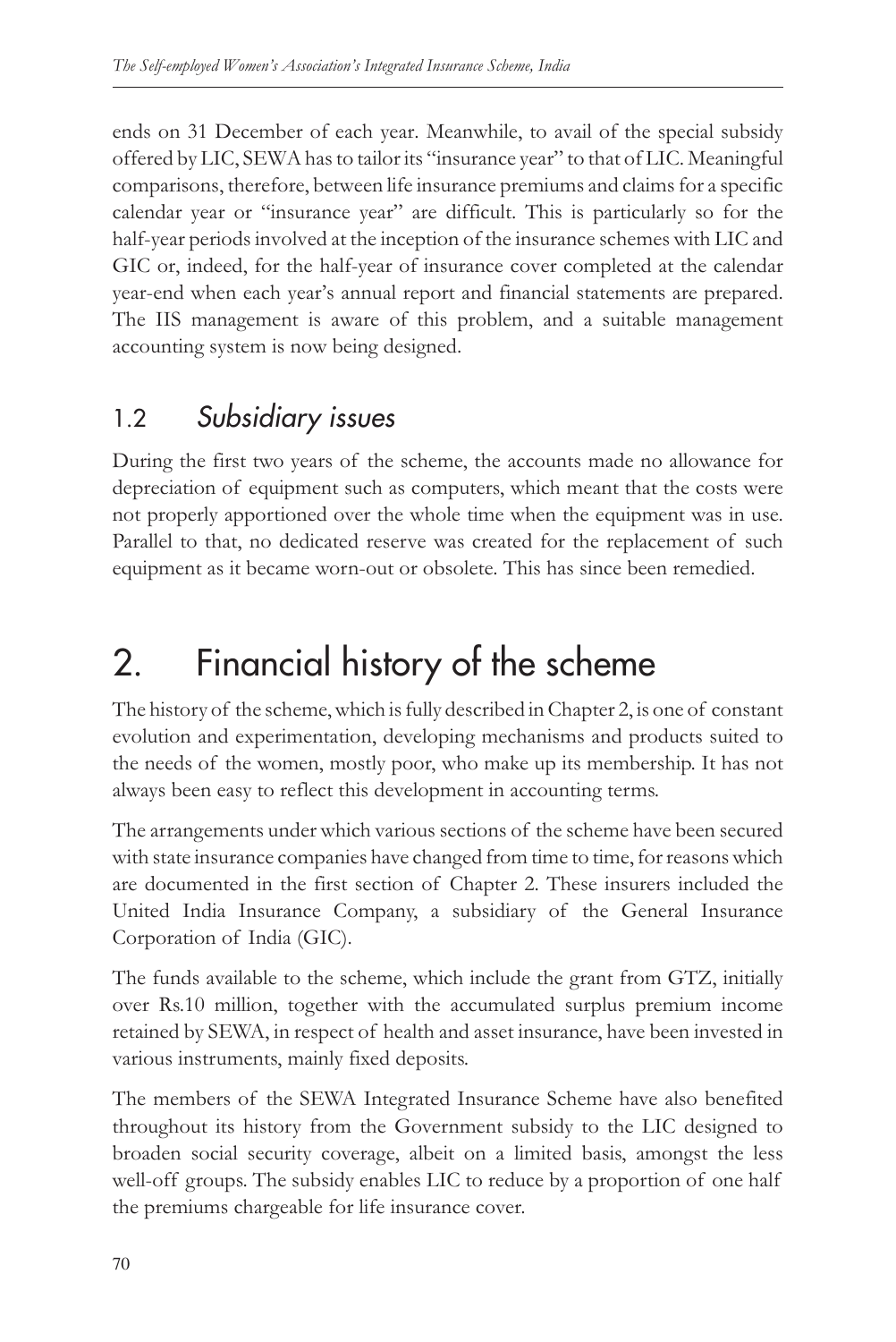## 3. Financial development of the scheme

Up to and including the insurance year 1992-93, the insurance operations of the Integrated Insurance Scheme were conducted entirely through LIC or GIC, with SEWA acting, in effect, solely as an agency for the collection of premiums and effecting of benefit payments. The details shown in the accompanying tables and analysis focus, accordingly, on the period since SEWA assumed responsibility for part of the insured liability, i.e. the insurance years from 1994-95 onwards.

The figures shown in the following sections represent the financial operations of the Integrated Insurance Scheme over six years of operation. However, because the figures are drawn from a number of different sources, notably the manual ledgers, and are stated for different periods of time, it has not been possible to ensure full consistency between all the figures. The figures set out in this commentary are therefore in the nature of estimates, although they do substantially correspond with those set out in SEWA's Annual Report, *SEWA in 1999*. Two items were not fully clarified.

The first uncertainty relates to premiums paid to GIC in the year 1994, as variously stated in documents either as Rs.300,000 or Rs.30,000, possibly a typing error, whereas an estimate based on membership numbers gives around Rs.150,000. Premium income for 1998 is stated as Rs.405,860, compared with an estimate of Rs.180,000 based on membership numbers, assuming that the insurance for the assets component was transferred to the scheme itself in that year.

Second, the members of the scheme have an option (in principle exercised once at the beginning of their membership) to pay the premiums annually when they fall due or, alternatively, by an automatic annual transfer of interest on the fixed deposit held by SEWA Bank. Those paying annually also pay an annual administration fee or service charge of Rs.5. In the case of the deposit mechanism, the service charge is a one-off up-front payment. However, these service charges are not identified separately in the accounts or in the supporting analysis.

Table 24 shows the actual cash income and expenditure of the insurance scheme. Table 25 shows the same figures, adjusted to "real value" based on purchasing power in 1994. The adjustment from Table 24 was made using annual values, averaged over 12 months, from the Consumer Price Index. The figures therefore show changes in different elements of the accounts from year to year in terms of comparable values.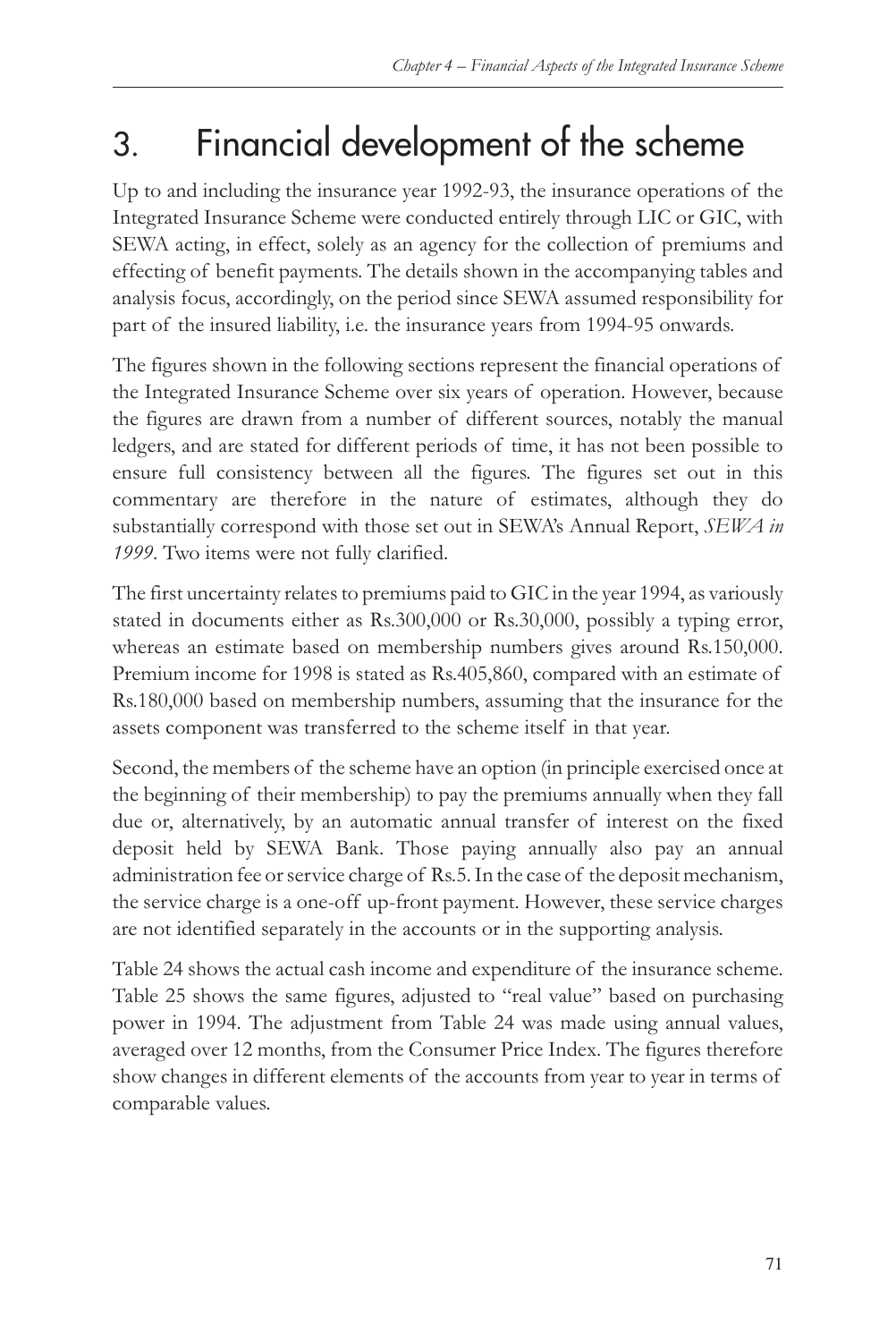| Year                                             | 1994           | 1995             | 1996    | 1997    | 1998     | 1999     |  |  |  |  |
|--------------------------------------------------|----------------|------------------|---------|---------|----------|----------|--|--|--|--|
| <i>Income</i>                                    |                |                  |         |         |          |          |  |  |  |  |
| Members'<br>contributions                        | 480            | 800              | 975     | 1 275   | 1 650    | 1 4 9 5  |  |  |  |  |
| Other<br>contribution-related<br>items           | $\overline{0}$ | $\left( \right)$ | 56      | 10      | $\Omega$ | $\Omega$ |  |  |  |  |
| Interest and other<br>income on investments      | 1 633          | 1 842            | 1917    | 1 5 3 2 | 1 4 4 7  | 1834     |  |  |  |  |
| Total cash income                                | 2 1 1 3        | 2 642            | 2 9 4 8 | 2817    | 3 0 9 7  | 3 3 2 9  |  |  |  |  |
| Government subsidy<br>(LIC scheme) <sup>58</sup> | 180            | 225              | 300     | 375     | 480      | 450      |  |  |  |  |
| Total                                            | 2 2 9 3        | 2867             | 3 2 4 8 | 3 1 9 2 | 3 5 7 7  | 3779     |  |  |  |  |
| Expenditure                                      |                |                  |         |         |          |          |  |  |  |  |
| Premiums to LIC<br>(incl. subsidy) and GIC       | 660            | 650              | 834     | 1 0 6 2 | 1 3 6 6  | 1 0 7 8  |  |  |  |  |
| Claim payments paid<br>by SEWA                   | 126            | 124              | 259     | 266     | 396      | 397      |  |  |  |  |
| Maternity and other<br>non-claim benefits        | 99             | 77               | 148     | 198     | 151      | 157      |  |  |  |  |
| Administration costs<br>charged to scheme        | 283            | 292              | 511     | 832     | 651      | 409      |  |  |  |  |
| Operating balance                                | 1 1 2 5        | 1724             | 1 4 9 6 | 834     | 1 0 1 3  | 1738     |  |  |  |  |
| Total                                            | 2 2 9 3        | 2867             | 3 2 4 8 | 3 1 9 2 | 3577     | 3779     |  |  |  |  |

#### **Table 24. SEWA Integrated Insurance Scheme – Income and expenditure, 1994-99, in thousands of Rs.**

<sup>58</sup> The Government subsidy is included here to ensure that the premiums and claims, for this section of the insurance scheme, are stated on bases which are properly comparable. In fact, the subsidy is paid directly to the LIC and does not represent any cash sum which passes through SEWA's scheme.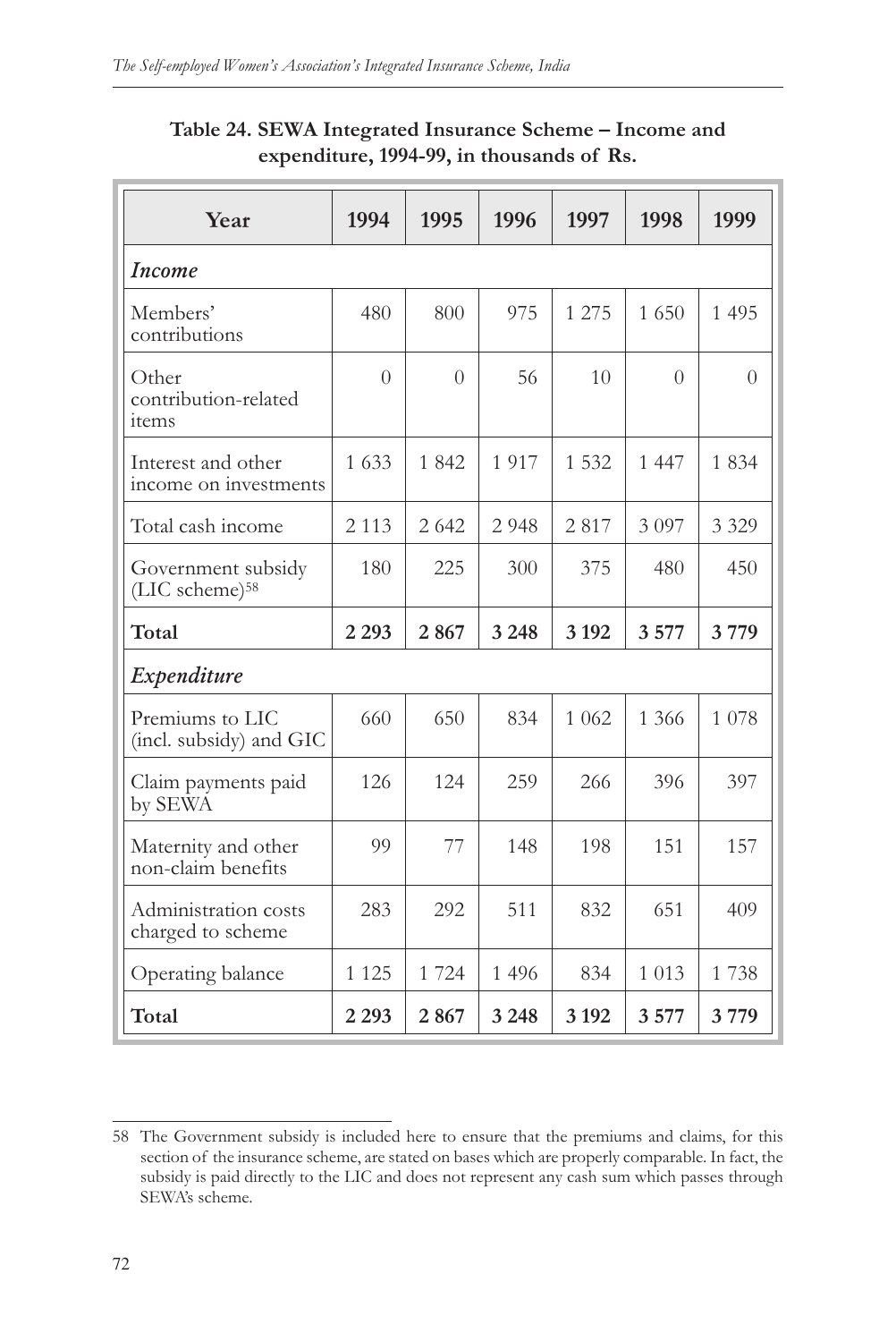| Year                                        | 1994     | 1995     | 1996    | 1997    | 1998      | 1999     |  |  |  |  |
|---------------------------------------------|----------|----------|---------|---------|-----------|----------|--|--|--|--|
| Income                                      |          |          |         |         |           |          |  |  |  |  |
| Members'<br>contributions                   | 480      | 726      | 812     | 990     | 1 1 3 2   | 980      |  |  |  |  |
| Other contribution-<br>related items        | $\theta$ | $\Omega$ | 46      | 8       | $\bigcap$ | $\Omega$ |  |  |  |  |
| Interest and other<br>income on investments | 1 6 3 3  | 1671     | 1 5 9 5 | 1 1 9 0 | 993       | 1 202    |  |  |  |  |
| Total cash income                           | 2 1 1 3  | 2 3 9 7  | 2453    | 2 1 8 8 | 2 1 2 5   | 2 1 8 2  |  |  |  |  |
| Government subsidy<br>(LIC scheme)          | 180      | 204      | 250     | 291     | 329       | 295      |  |  |  |  |
| Total                                       | 2 2 9 3  | 2 601    | 2 703   | 2479    | 2454      | 2477     |  |  |  |  |
| Expenditure                                 |          |          |         |         |           |          |  |  |  |  |
| Premiums to LIC<br>(incl. subsidy) and GIC  | 660      | 589      | 695     | 825     | 937       | 706      |  |  |  |  |
| Claim payments paid<br>by SEWA              | 126      | 113      | 215     | 207     | 272       | 260      |  |  |  |  |
| Maternity and other<br>non-claim benefits   | 99       | 69       | 123     | 153     | 103       | 103      |  |  |  |  |
| Administration costs<br>charged to scheme   | 283      | 265      | 425     | 647     | 447       | 268      |  |  |  |  |
| Operating balance                           | 1 1 2 5  | 1 5 6 5  | 1 2 4 5 | 647     | 695       | 1 1 4 0  |  |  |  |  |
| Total                                       | 2 2 9 3  | 2 601    | 2 7 0 3 | 2479    | 2454      | 2477     |  |  |  |  |

#### **Table 25. SEWA Integrated Insurance Scheme – Income and expenditure, 1994-99, in thousands of 1994 Rs.**

The operating balance shown in the tables is the surplus for the year. The accumulated surpluses constitute the scheme's reserve. It is good insurance practice to allocate such reserves to various "technical" or insurance reserves which are earmarked to cover contingent liabilities under the scheme. SEWA's Integrated Insurance Scheme does not yet do this, and it is no doubt an area that the management will seek to address in the near future.

The Fund, largely created from the GTZ grant provided to SEWA for the purposes of the scheme in 1993, has been invested in deposits and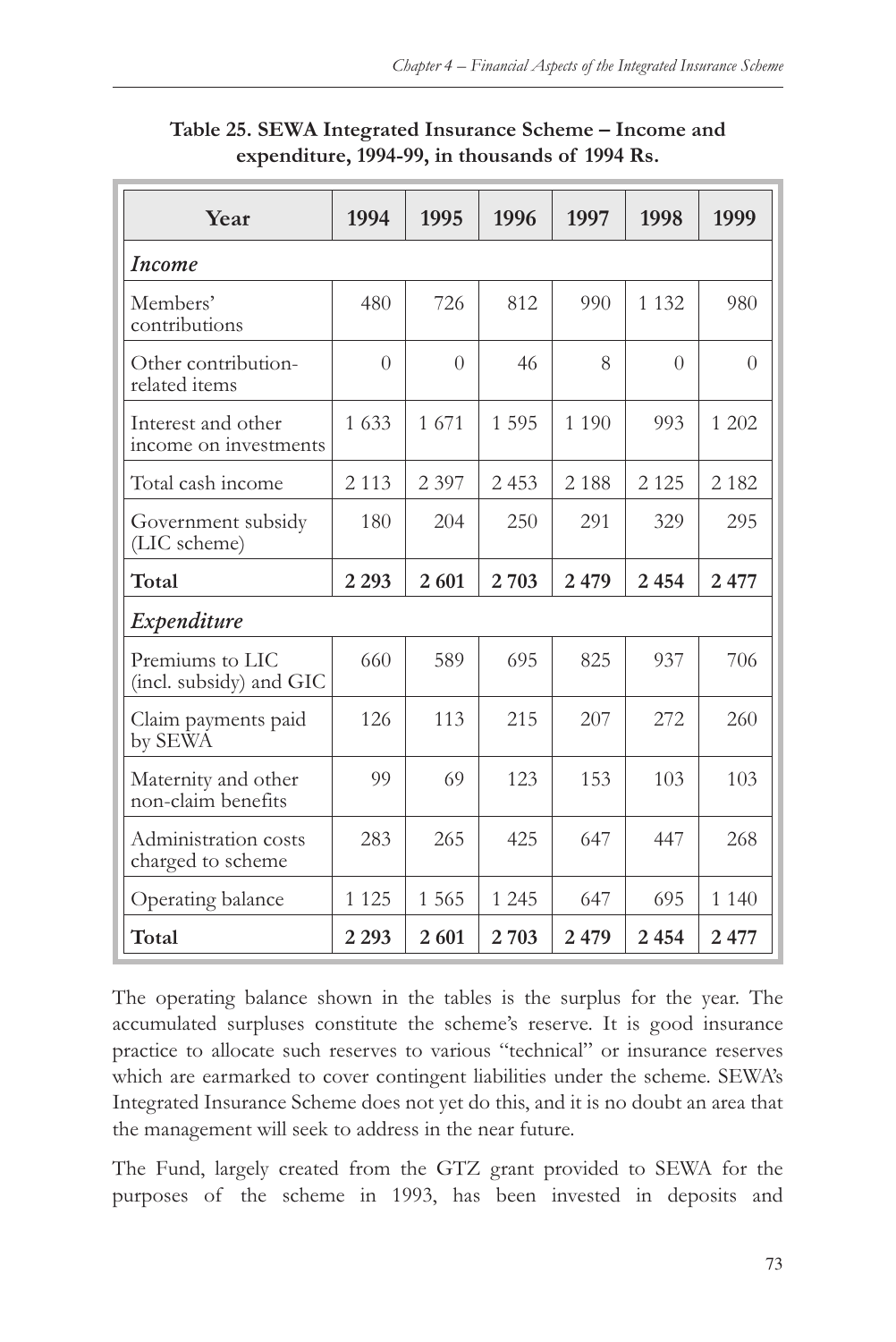fixed-interest-bearing securities in a range of Indian institutions. Of these, the investment in the ailing Hindustan Machine Tools company has proved to be non-performing, although a significant proportion of the capital invested has, in fact, been recovered. Nevertheless, the real value of the investment is uncertain. In the following analysis, the value of the assets has been taken as that stated in the audited accounts. In such situations, management and auditors take a prudent view, based on frequent monitoring, of the real value of such an investment and adjust the value stated in the accounts accordingly. This issue is fully discussed in a 1999 report by Markus Sailer.59

Table 26 shows the consolidated funds of the Integrated Insurance Scheme, and so includes not only the "GTZ Fund", from which administrative expenses are drawn, but also the reserves which have been built up through the accumulation of premiums, less expenses and claims, in the health and assets components of the scheme.

| Year                                                                                                | 1994                                      | 1995                                       | 1996                                        | 1997                                | 1998                                | 1999                               |
|-----------------------------------------------------------------------------------------------------|-------------------------------------------|--------------------------------------------|---------------------------------------------|-------------------------------------|-------------------------------------|------------------------------------|
| <b>Fund - Opening Balance</b> 10 787   12 063                                                       |                                           |                                            | 13795                                       | 15 671                              | 16 517                              | 17 694                             |
| Add:<br>Net operating income<br>Income from investments<br>Additional grant                         | -357<br>1 6 3 3<br>0                      | $-110$<br>1 842<br>$\Omega$                | $-411$<br>1917<br>370                       | $-686$<br>1 5 3 2<br>$\Omega$       | $-270$<br>1 447<br>$\left( \right)$ | $-106$<br>1834<br>$\left( \right)$ |
| <b>Fund - Closing Balance</b>                                                                       |                                           | 12 063 13 795                              | 15 671                                      | 16 517                              | 17 694                              | 19 422                             |
| Representing:<br>Balance on "GTZ Fund"<br>Health branch reserves<br>Assets branch reserves<br>Total | 12039<br>24<br>$\left( \right)$<br>12 063 | 13 511<br>284<br>$\left( \right)$<br>13795 | 15 196<br>475<br>$\left( \right)$<br>15 671 | 15 708<br>809<br>$\Omega$<br>16 517 | 16 29 3<br>1 1 9 6<br>205<br>17 694 | 17 535<br>1 506<br>381<br>19 422   |
| Fund closing balance at<br>mid-1994 Rs. values                                                      | 11 540                                    | 12 070                                     | 12 460                                      | 12 250                              | 11 570                              | 12 450                             |
| of which the Grant Fund<br>was                                                                      | 11 520                                    | 11 460                                     | 12 080                                      | 11 650                              | 10 870                              | 11 240                             |

**Table 26. SEWA Integrated Insurance Scheme – consolidated funds statement, 1994-99, in thousands of Rs.**

<sup>59</sup> Sailer, 1999.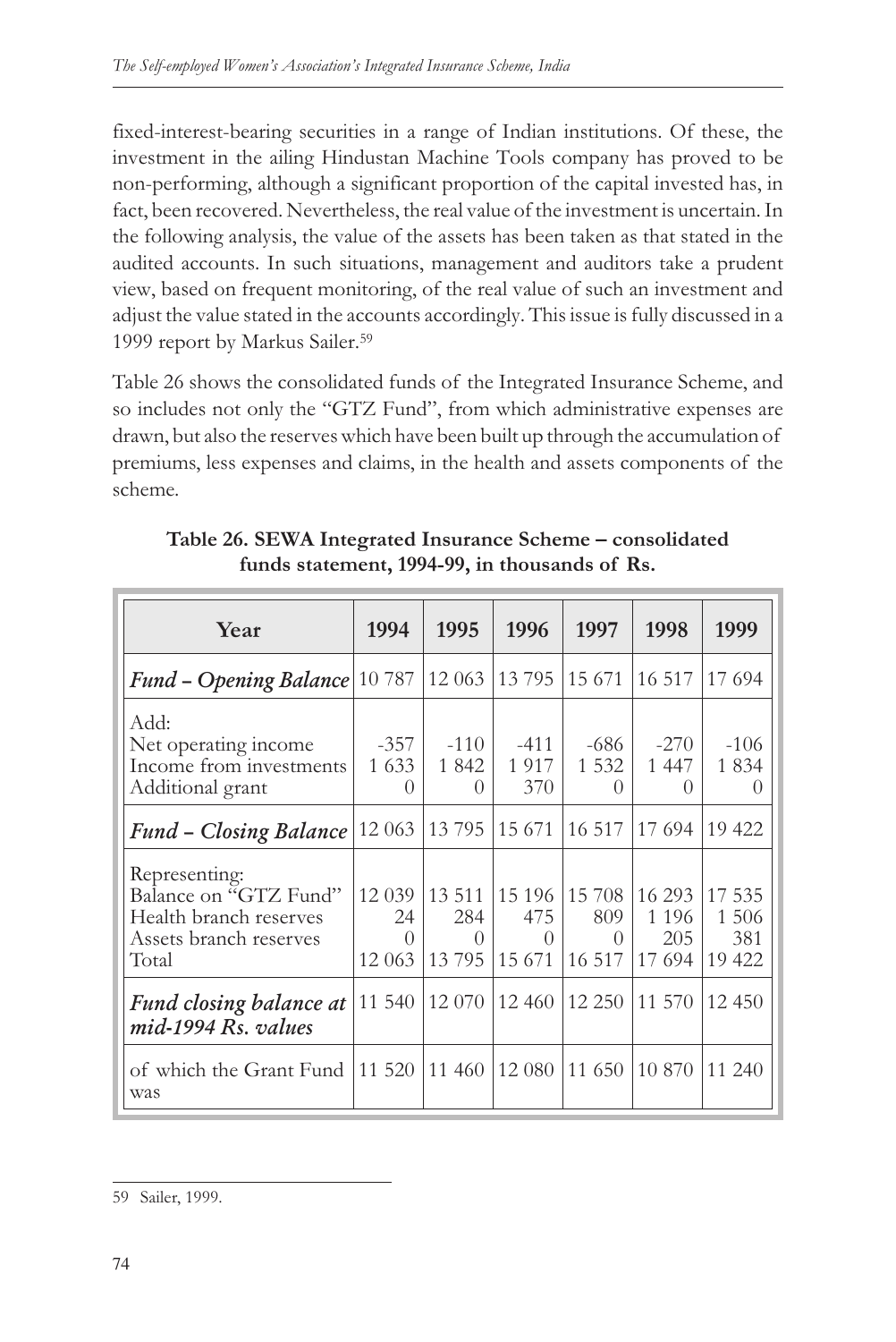These reserves are not at present separately identified in the IIS accounts. The last two lines of the table show the total fund balances at each year end, converted into 1994 Rs. equivalent values. This shows that there has been steady, if not spectacular growth, in real terms of the IIS as a whole, which reflects the build-up of the in-house health and assets components. The value of the Grant Fund has been broadly been maintained in real terms, after recovering from a dip in 1997-98.

Table 27 shows the nominal rate of return on investment of the funds, calculated as the interest and other investment income as a percentage of the opening balance shown in Table 26. The net, or real, rate of return on investment, is estimated as the return calculated after allowing for inflation as measured by the Consumer Price Index.60

It can be seen that the returns, although maintained at a high level in the early years of the scheme, declined steadily in both nominal and real terms until 1998, in which year the real rate of return, i.e. net of inflation, was in fact negative. In 1999, the rate recovered, aided by a fairly low level of inflation. Overall, the average real return over the six years was positive at 3.4 per cent.

| Year                                 | 1994 | 1995 | 1996 | 1997 | 1998   | 1999 | Av.<br>6 yrs |
|--------------------------------------|------|------|------|------|--------|------|--------------|
| Nominal return on<br>investment $\%$ | 15.4 | 15.3 | 13.9 | 10.0 | 8.8    | 10.4 | 12.3         |
| Estimated inflation<br>rate $\%$     | 9.8  | 9.4  | 10.0 | 7.2  | 13.4   | 2.0  |              |
| Real return on<br>investment %       | 5.1  | 5.4  | 3.5  | 2.6  | $-4.0$ | 8.2  | 3.4          |

**Table 27. SEWA Integrated Insurance Scheme – Rates of return on investment, 1994-99**

Another question, given the need to avoid unfair competition following the liberalization of the insurance market in India, is whether the state subsidy will continue to be paid to the LIC. Withdrawal of the subsidy would have serious implications for the stability and growth of the overall scheme funds, and alternative sources of income would be needed to maintain positive growth and ensure its long-term viability.

<sup>60</sup> It should be noted that the basis of calculation is not directly comparable with the analysis of funds in Markus Sailer's report.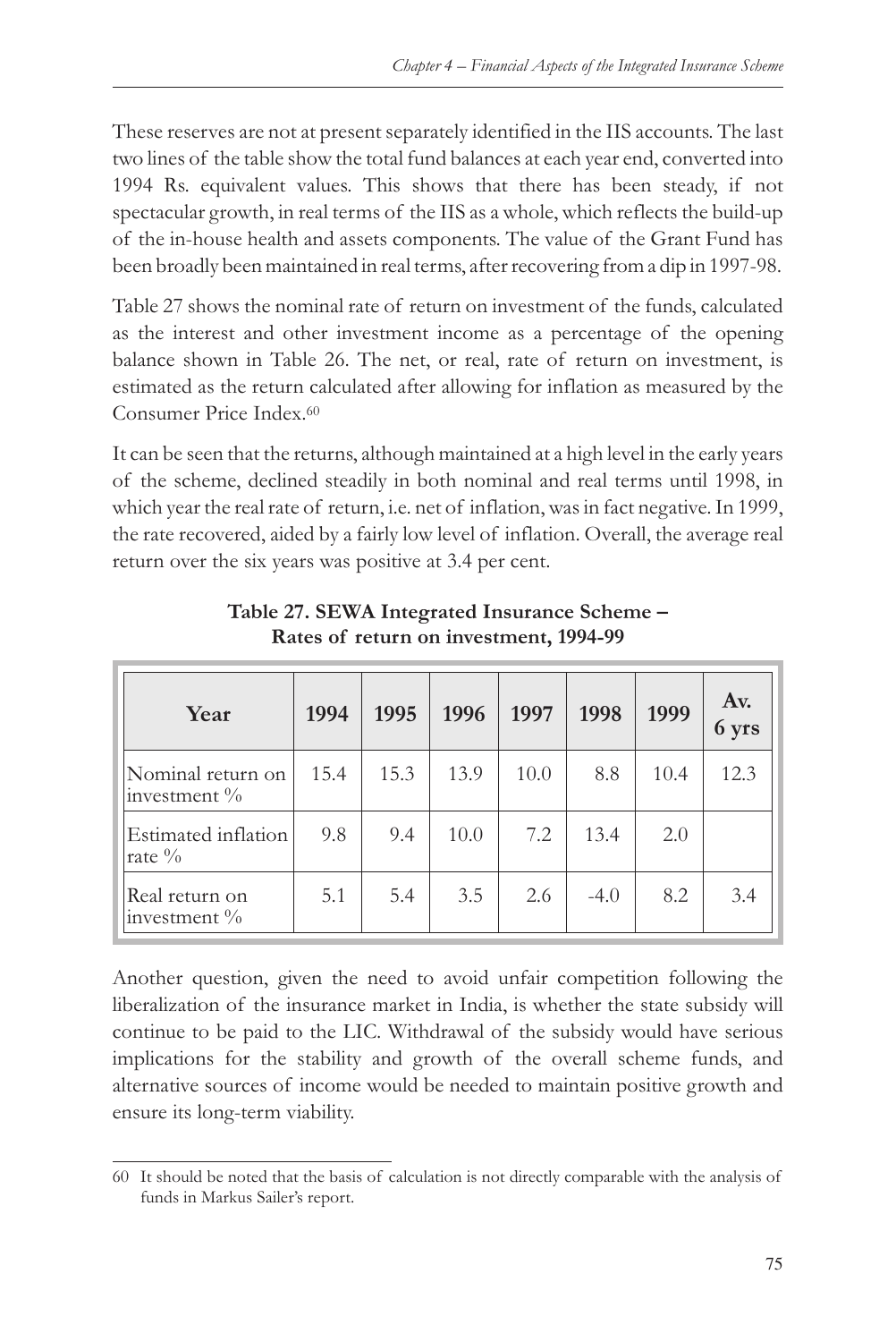Table 28 sets out estimated figures for the claims ratio experienced year by year by each component of the Integrated Insurance Scheme. The six-year average figures are weighted according to the relative real values of the rupee in each year.

The last two lines of Table 28 show movements in two particularly important ratios. The ratio of claims to premiums paid, which include the subsidy for LIC life insurance premiums, is a measure of the effectiveness of the insurance scheme from the viewpoint of its members.

Table 28 shows that, over these six years, the scheme has been very effective indeed for the members, although this largely reflects the very big claims paid out by LIC and GIC in the early years. The overall claim ratios for the most recent years are more in line with typical stable insurance patterns, despite wide variations between the different components.

The analysis of the life insurance component is complicated to some extent by the division of cover between "natural" and "accidental" death, and between LIC and GIC (which provides only accidental death cover). From the members' point of view, the most useful analysis is of the overall total coverage, and it can be seen from Table 28 that claims paid out have considerably exceeded premiums paid to the insurance companies, the six-year weighted average claim ratio being over 160 per cent. This is clearly an unsustainable situation. It is therefore hardly surprising that LIC have announced that the premiums for 2000 will be considerably increased. A serious problem, however, in establishing a "scientific" basis for the premium is that the age profile of members seeking insurance (the major actuarial determinant of the relevant risk) is not known.

The six-year weighted average claim ratio under the health component is only just over 50 per cent. This is low, and suggests that the scheme is not very effective in providing cover for the members. The reasons for this are not immediately apparent, but could include:

- v premiums set at too high a level;
- v members unable to obtain medical treatment of the kind for which cover is provided;
- v members' failure to claim when entitled;
- $\clubsuit$  members' failure to establish (and document) claims in such a way that they can be accepted;
- v lack of integration of this coverage with the broader health facilities provided by SEWA.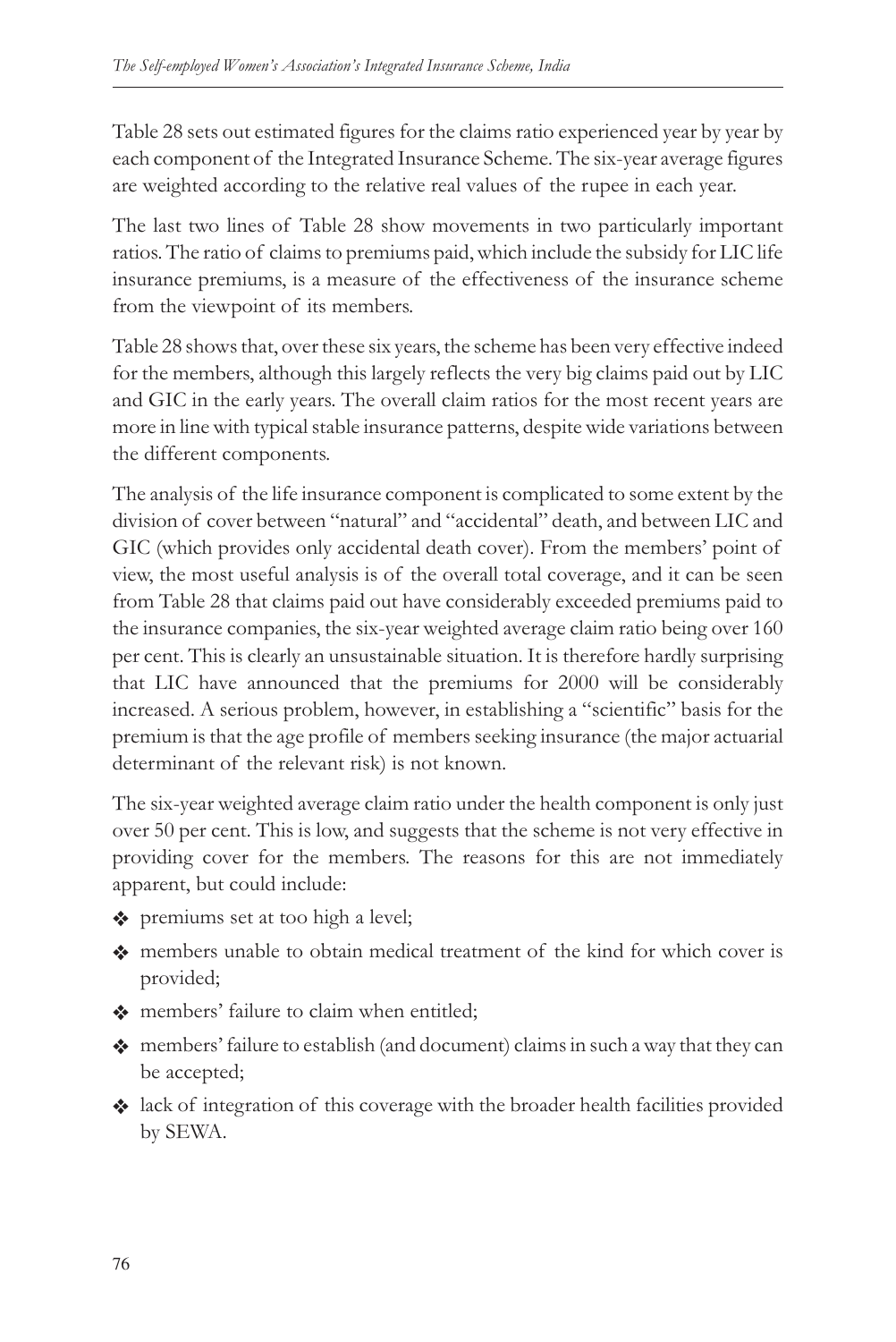| Year<br>Claims ratio $(\%)$             |                                 | 1994    | 1995  | 1996    | 1997     | 1998    | 1999    | Av.<br>6 yrs |
|-----------------------------------------|---------------------------------|---------|-------|---------|----------|---------|---------|--------------|
| Life and                                | Claims                          | 1 1 6 1 | 849   | 1 1 8 3 | 1 297    | 1 5 5 3 | 1 1 1 2 |              |
| Accidental<br>Death                     | Premiums                        | 360     | 450   | 600     | 750      | 960     | 900     |              |
| (LIC portfolio)                         | Clains/<br>premiums<br>ratio %  | 322.5   | 188.7 | 197.2   | 172.9    | 161.8   | 123.6   | 184.5        |
| Accidental                              | Claims                          | 10      | 70    | 61      | 30       | 80      | 35      |              |
| Death<br>(GIC portfolio)                | Premiums                        | 70      | 89    | 103     | 140      | 182     | 162     |              |
|                                         | Clains/<br>premiums<br>ratio %  | 14.3    | 78.7  | 59.2    | 21.4     | 44.0    | 21.6    | 39.1         |
| Combined Life<br>& Accidental<br>Death  | Ratio $\%$                      | 272.3   | 170.5 | 177.0   | 149.1    | 143.0   | 108.0   | 161.7        |
| Health                                  | Claims                          | 125     | 124   | 259     | 266      | 393     | 387     |              |
| Component<br>(SEWA                      | Premiums                        | 150     | 384   | 450     | 600      | 780     | 696     |              |
| portfolio)                              | Claims/<br>premiums<br>ratio %  | 83.3    | 32.3  | 57.6    | 44.3     | 50.4    | 55.6    | 50.8         |
| Assets                                  | Claims                          | 345     | 7     | 117     | $\Omega$ | 3       | 10      |              |
| Component<br>(GIC portfolio             | Premiums                        | 80      | 102   | 120     | 160      | 208     | 186     |              |
| to 1997, SEWA<br>portfolio from<br>1998 | Claims/<br>premiums<br>ratio %  | 431.3   | 6.9   | 97.5    | $\theta$ | 1.4     | 5.4     | 69.2         |
| Combined<br>Insurance<br>Operations     | Clains/<br>premiums<br>ratio %  | 248.6   | 102.4 | 127.3   | 96.5     | 95.3    | 79.4    | 113.8        |
|                                         | Admin.<br>$\cos ts \frac{0}{6}$ | 12.3    | 10.2  | 15.7    | 26.0     | 18.2    | 10.8    | 15.5         |

#### **Table 28. SEWA Integrated Insurance Scheme – Ratio of claims to premiums, 1994-99**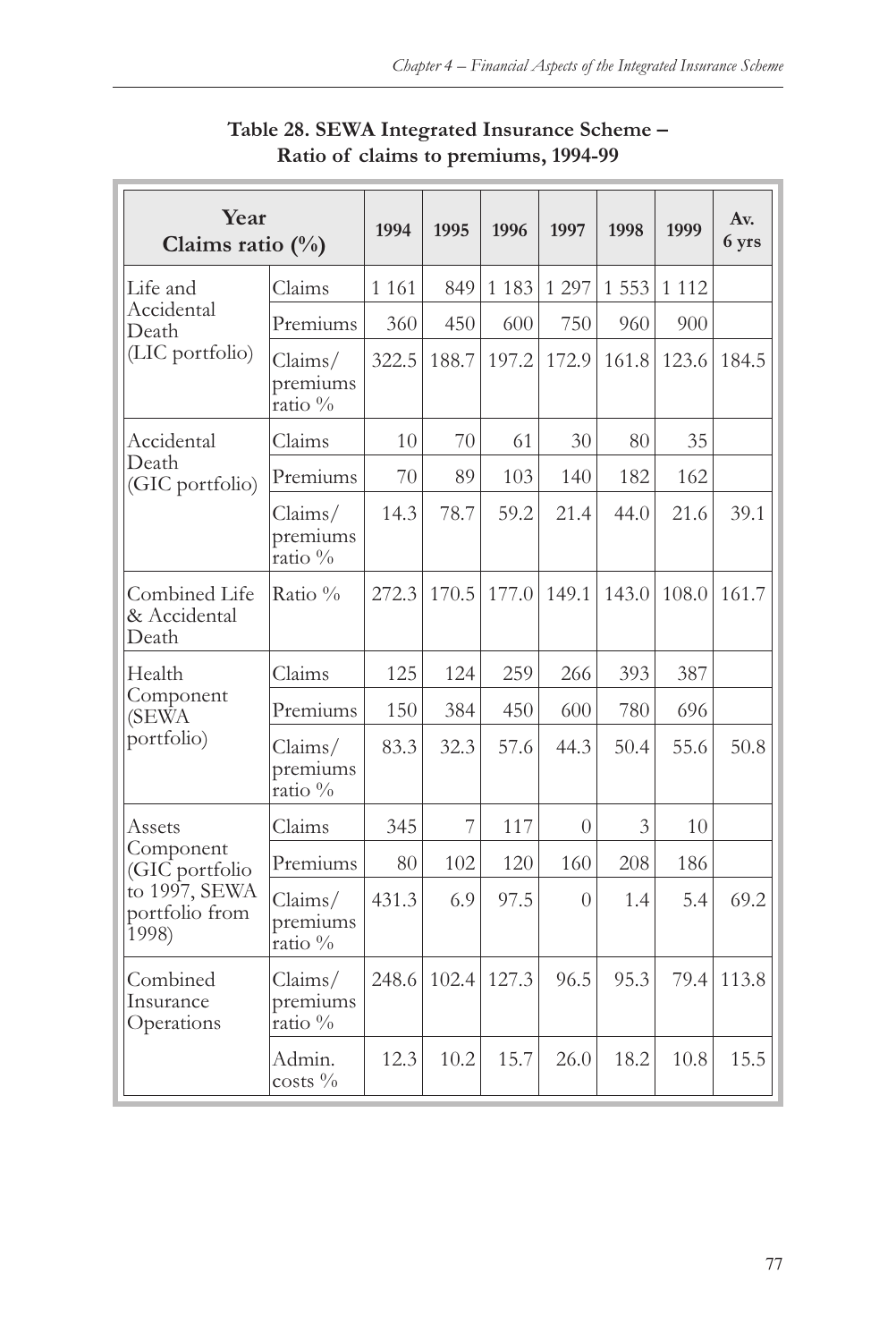Whatever the reason for the situation, the figures do highlight the need for deeper investigation of this component of the Integrated Insurance Scheme.

The year-on-year experience under the assets component of the Integrated Insurance Scheme has been highly variable. The overall claims ratio has been low, at just over 55 per cent, an apparent reflection of the very low levels of claims paid since the IIS itself took over management of the scheme from GIC. As in the case of the health component, it is not a very satisfactory situation from the viewpoint of the members, and perhaps the reasons are similar. However, this type of cover is inherently subject to considerable fluctuations from year to year, in part due to natural climatic variations, such as drought and floods. Such peaks and troughs make it important to maintain substantial reserves, ring-fenced for the purpose, and shown separately in the accounts. It is also true that the IIS itself has only been managing the scheme for a short time, and that the picture may stabilize as its experience grows.

The ratio of administrative costs to overall income measures the efficiency of the scheme's administration in financial terms, and this appears to have been generally satisfactory. Ratios of over 20 per cent or more are high, here reflecting the cost of special workshops, which perhaps should not be charged to the IIS.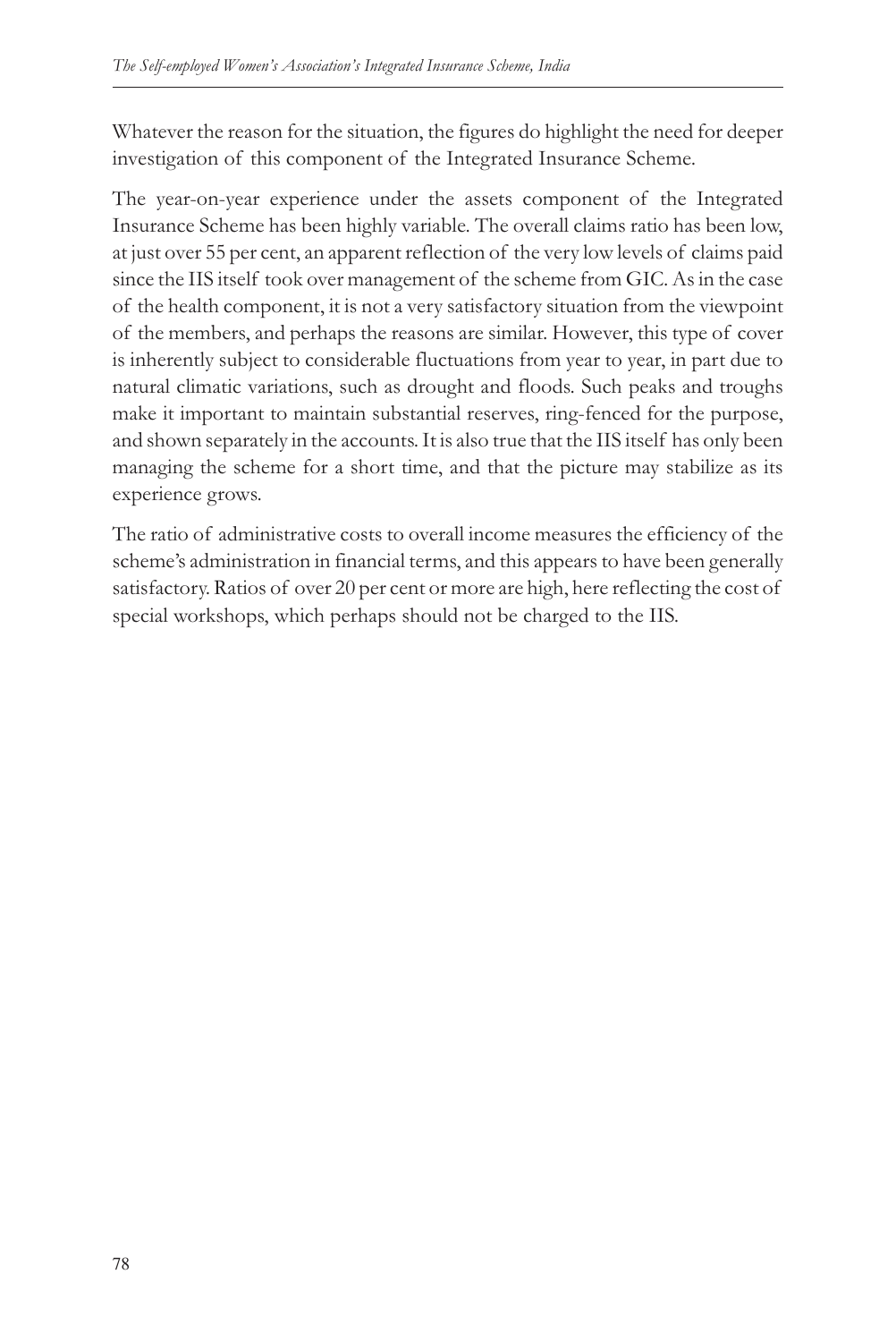# **CONCLUSION**

The world today is changing on a scale that has never been known before. The technological revolution, the astounding development of communications, the unbridled growth in capital flows and trade in goods are just some of the events that have shaken our planet. "Globalization", the term often used to characterize these epoch-making changes, is full of opportunities. In particular, the global expansion of markets has led to productivity gains, better allocation of resources and a general growth in business. The benefits of globalization, however, have remained highly concentrated, both as to the number of countries and the people that benefit from it.

For many people, the ability to survive and attain a better life does not spring from global movements. They owe that to their ingenuity and tolerance of hardship. In the effort to provide for life tomorrow, organizing to pool forces and interests is a powerful weapon. SEWA is a praiseworthy example of an organization created by the poor for a better life. Anyone looking at the Integrated Insurance Scheme should keep that in mind. SEWA is not an insurance company, but a vast social movement which, down a long and hard road, has managed to meet the essential and varied needs of its members. Indeed, it has become more than that. SEWA has become a model and an international ambassador for millions of women throughout the world.

The social objectives pursued by SEWA in no way detract from the need for viability and efficiency in its activities. Creating a social protection scheme for poor women working in the informal economy is a highly complex task, for which there is no model. SEWA succeeded in its task through a process of continuous adjustment sustained by great creativity and tenacity. The fact that the scheme was built partly on empirical lines should in no way be regarded as a weakness. On the contrary, it demonstrates an ability to take account of the real world, especially the world in which its members live, to adapt to institutional change and increase its expertise on the basis of practical experience.

Today the scheme has achieved a degree of financial stability. This stability relies in part on resources provided by the Indian Government and by an external partner. Such financing should not come as a surprise. Given that the scheme is aimed at the very poor, it is entirely legitimate, on grounds of solidarity and equity, that it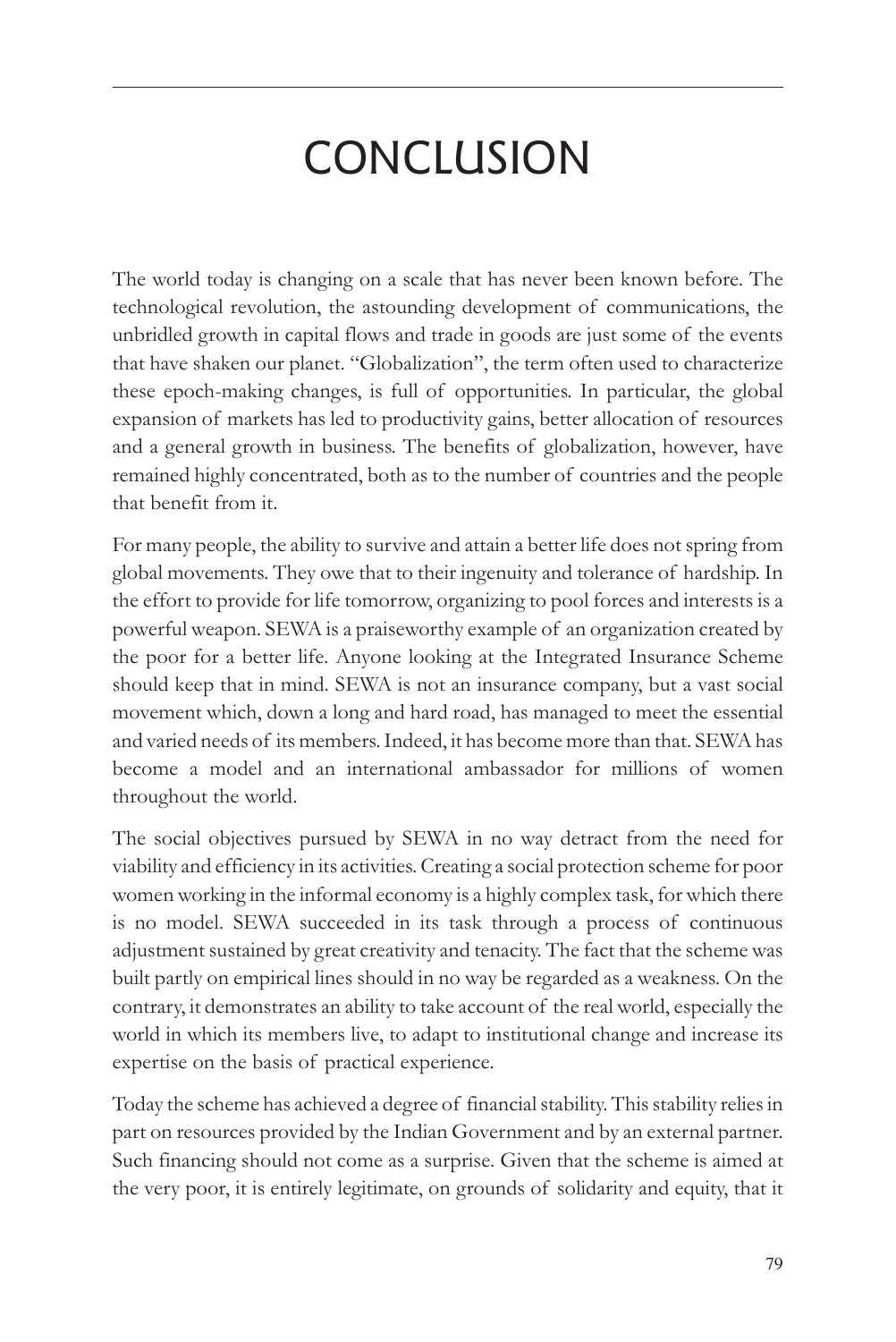should be subsidized. Generally speaking, actions by the poor to solve their own problems should not be a reason for reducing national solidarity whereby the rich contribute to the well-being of the poor. In this area, too, by linking the efforts of the poor with those of the nation as a whole, channelled by the State, the SEWA's Integrated Insurance Scheme has played a trail-blazing role.

The scheme has now become so large that further measures are needed to consolidate its management and financial position. On the management front, SEWA is focusing its efforts on improving the accounting system and, more generally, the management information system. Ensuring financial stability will involve both strengthening management controls and protecting the scheme against specific crises such as natural disasters or epidemics. The latter can probably best be achieved by increasing reserves and re-insurance. The scheme's long-term viability will in all probability depend on its ability to make these improvements.

How the scheme develops in the future will also be determined by the legal and institutional framework in India. Under the continuing liberalization of the Indian insurance market, which affects corporate insurance operations, SEWA is contemplating converting part of the Integrated Insurance Scheme into a cooperative. A financial feasibility study is currently being undertaken, because a move in that direction would require a substantial initial capital investment and a large increase in membership. SEWA is also considering possible future links with foreign and/or private insurance companies which, under the new legal framework, are required to write insurance for a certain percentage of clients from poor rural areas.

Every environment has its own specific characteristics, every player his strengths and weaknesses. To try and replicate the Integrated Insurance Scheme would be to fly in the face of reality. Far more than just a "technical product", the scheme is above all the result of dealing almost daily with need, capacities and opportunities. It is the story of that process, and how the scheme developed, that holds the greatest lessons for others interested in setting up a micro-insurance scheme.

Some may find that SEWA enjoyed particularly favourable opportunities. In reality, it should always be remembered that it was through its bargaining power and credibility that SEWA was able to obtain certain advantages at the political and institutional level. Similarly, it was able to draw on the infrastructure, networks and management systems that it had created to conduct its other activities. While the scheme nowadays needs a certain degree of independence, it would probably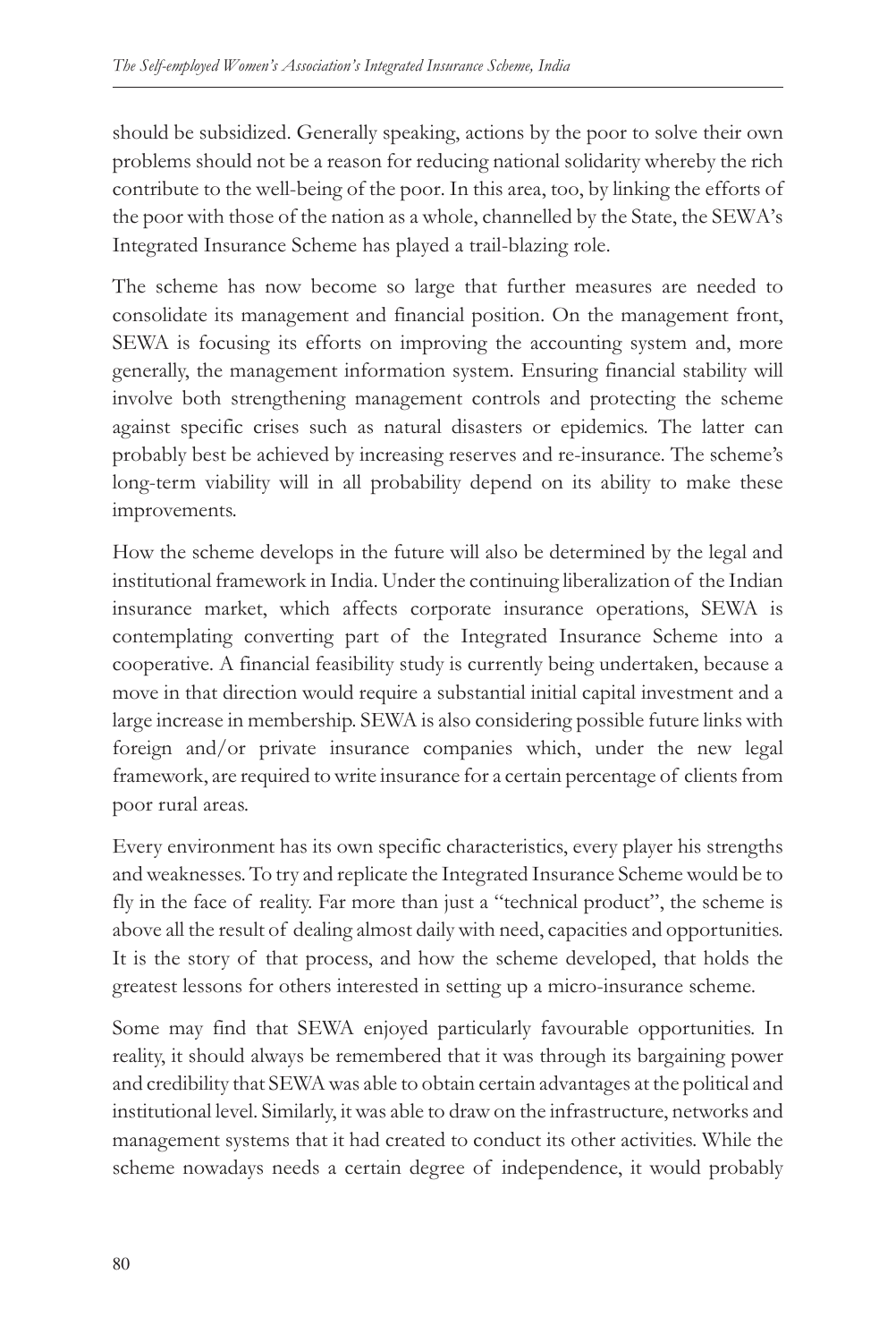never have seen the light of day if it had not originally been an integral part of the other activities.

In drawing this study to a close, it is fitting to pay tribute to the members of SEWA. It is for them and because of them that the Integrated Insurance Scheme exists. For all those committed to the fight against poverty and social exclusion, they are a source of admiration, inspiration and hope.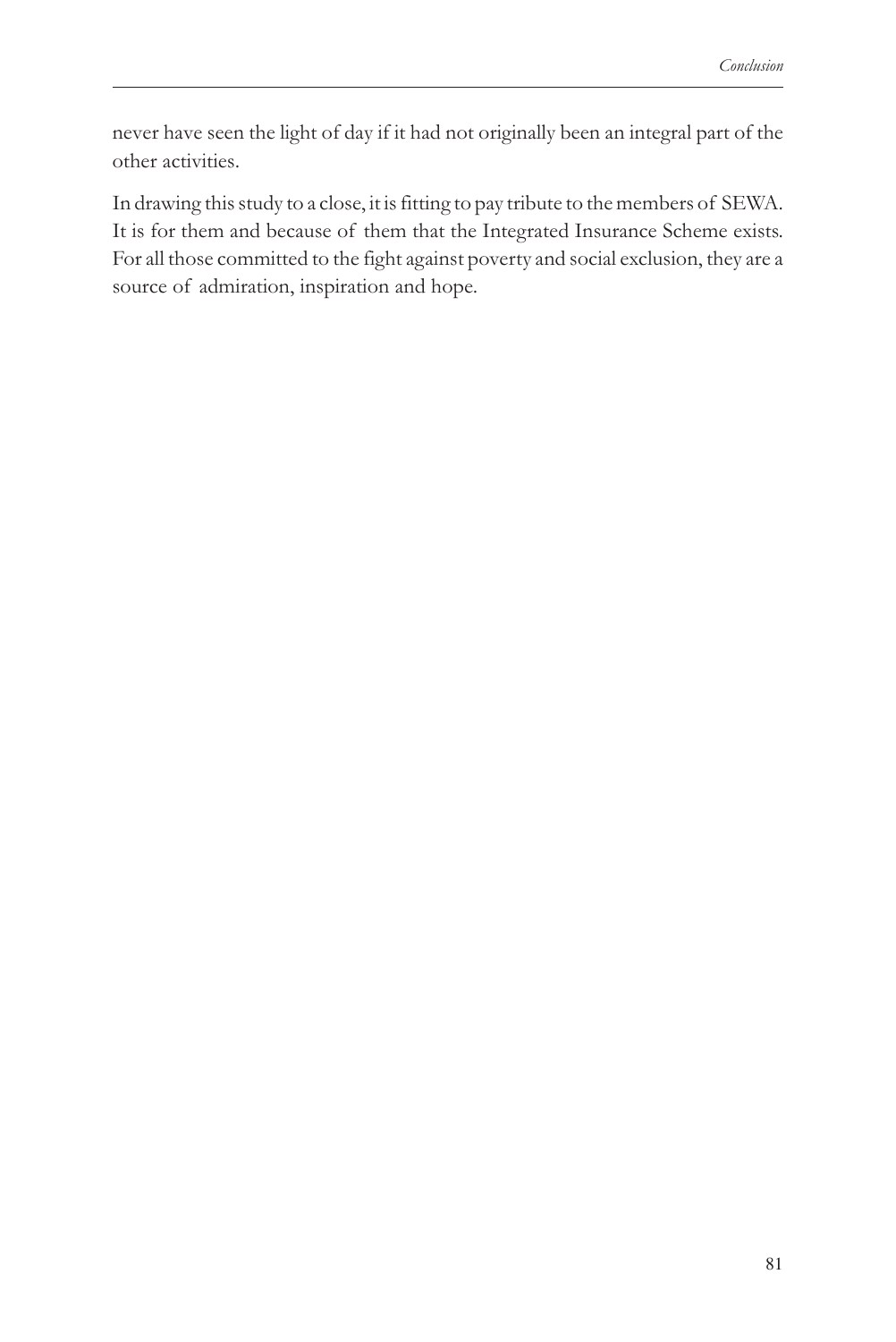# ANNEX

## Documents required for reimbursement

When making a claim, members are required to present the original insurance certificate, issued when the premium is paid, together with the relevant documents as listed below.

## *Claim for hospitalization (SEWA Mediclaim)*

- Doctor's report (including information on reason for admission, date of admission and discharge date).
- v Medical reports, e.g. blood or stools tests
- Doctor's prescriptions of drugs
- \* Receipts for drug purchases
- v Receipt for hospital expenses with serial number of hospital bill.

## *Claim for natural death (LIC)*

- v Death certificate
- v Bills for any funeral expenses

## *Claim for accidental death (UIIC or LIC)*

- v Original death certificate
- $\triangleleft$  Autopsy report
- ◆ Police report

### *Claim for loss of asset in case of floods, fires, and riots (SEWA Emergency)*

- v An immediate report of the incident to SEWA
- $\clubsuit$  If an immediate report is not possible, photographs documenting the disaster are required.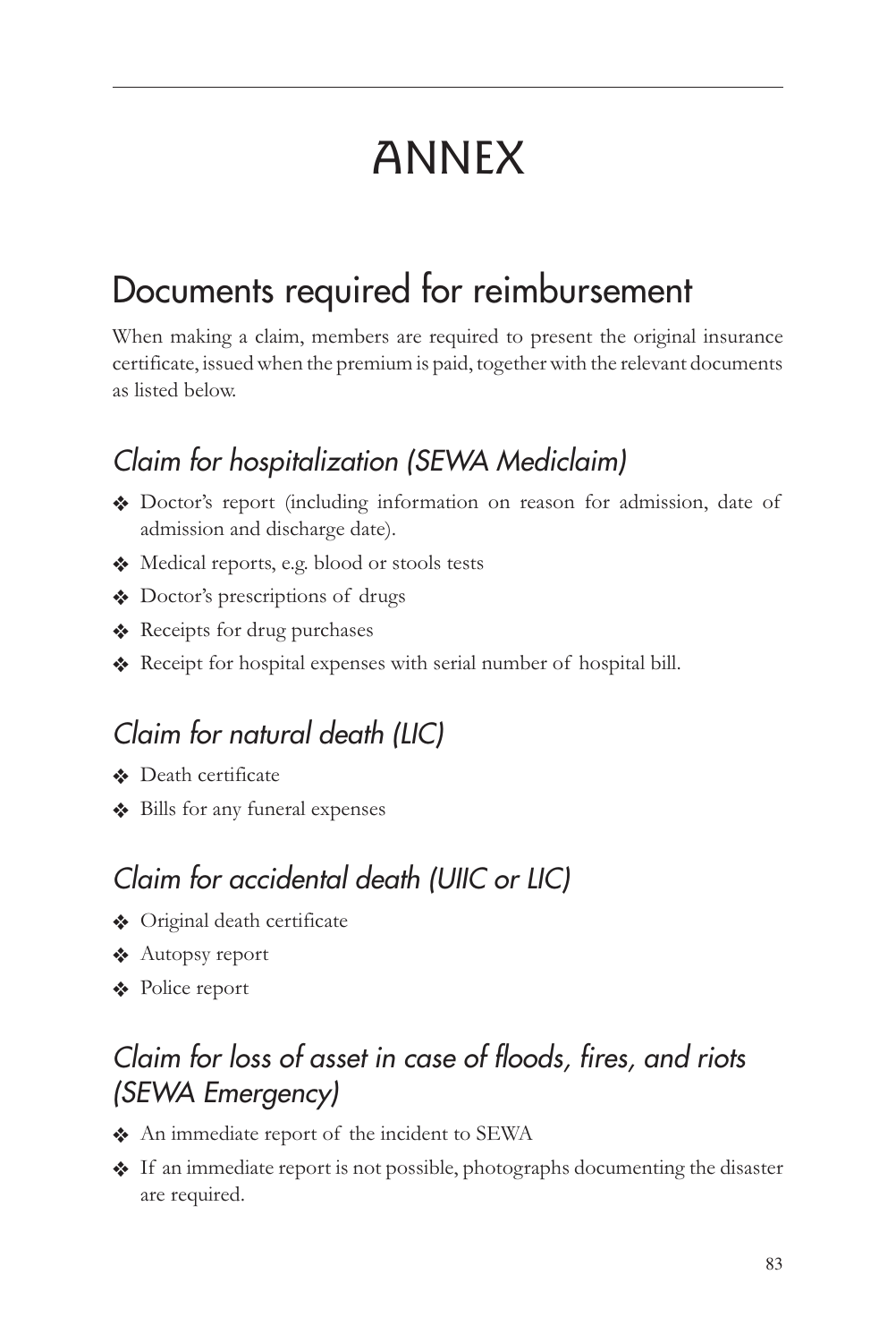## *Claim for maternity benefit (SEWA)*

- v Confirmation that the member uses the fixed deposit scheme (fixed deposit certificate)
- v Child's birth certificate.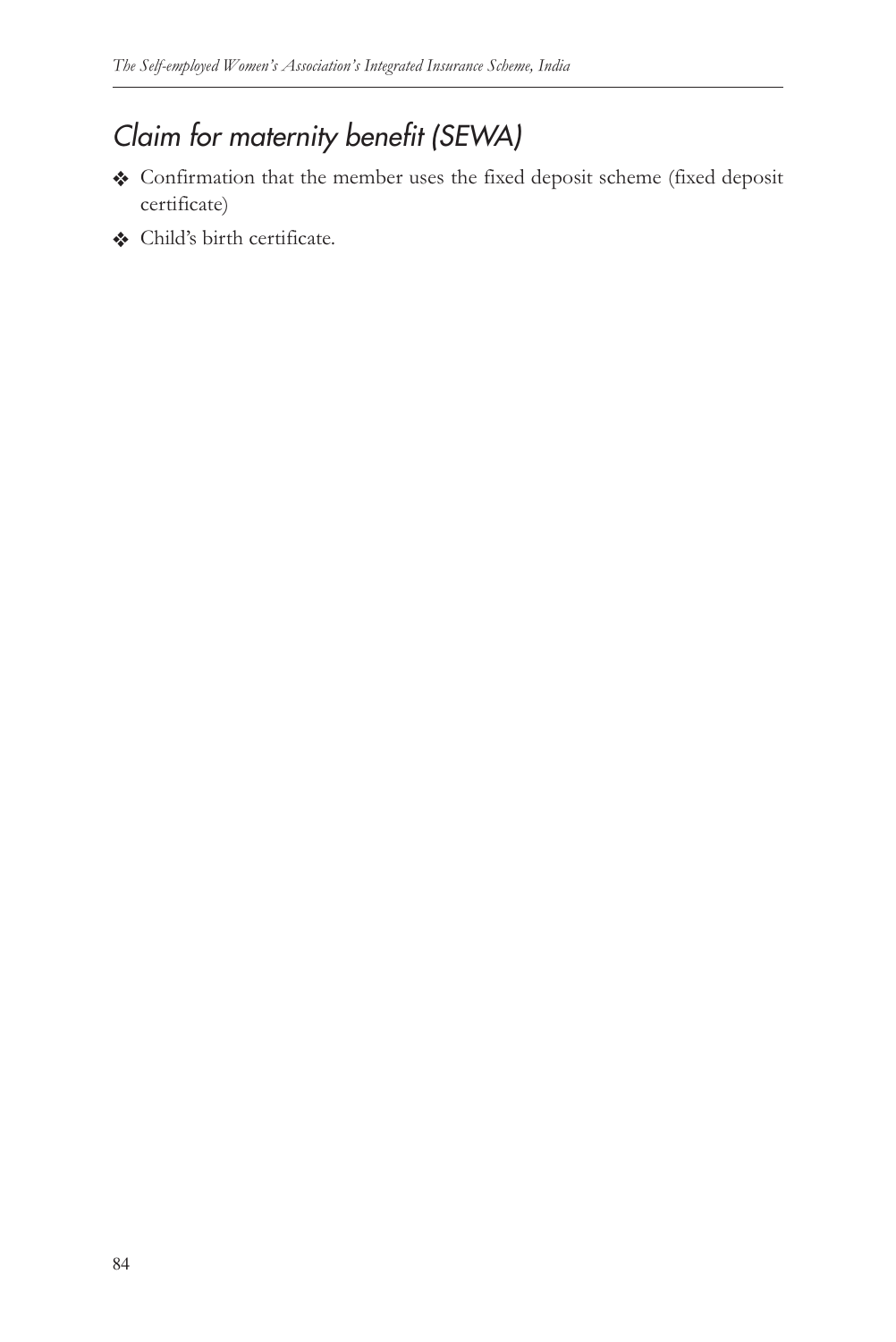# BIBLIOGRAPHY

- ACHAN (Asian Community Health Action Network). 2000. *Asian Health Report 2000* (Chennai, India).
- American International Group (AIG)/Winterthur Alliance. 1999. *Social security survey* (Winterthur).
- Chatterjee, M.; Jayshree, V. 1997. *Organising insurance for women workers: The SEWA experience* (Ahmedabad, SEWA).
- EIU (Economist Intelligence Unit). 2000. *Country Profile, India 1999-2000* (London). On website: http://www.eiu.com/schedule.
- Ginneken, W. van (ed.). 1999. *Social Security for all Indians* (New Delhi, Oxford University Press).
- —. 1998 *Social Security for the excluded majority: Case studies of developing countries* (Geneva, ILO).
- Government of Gujarat State. 2000. *Socio-Economic Review of Gujarat State 1999-2000* (Gandhinagar, Gujarat State, Directorate of Economics and Statistics).
- Gupta, R.C. 1994. NGO *Experiences in social security* (New Delhi, Friedrich Ebert Foundation).
- Hauck, K. 1998. *The social security programme of the Self-employed Women's Association (SEWA)* (Geneva, ILO-STEP/WHO).
- ILO. 2000. *World Labour Report 2000. Income security and social protection in a changing world* (Geneva).
- ILO-STEP. 2000. *Methodological guide for undertaking case studies on micro-health insurance schemes* (Geneva, STEP).
- ILO-STEP, PAHO (Pan American Health Organization). 1999a. *Synthesis of case studies of micro-insurance and other forms of extending social protection in health in Latin America and the Caribbean* (Geneva, STEP).
- Jain, S. 1999. "Basic social security in India", in W. van Ginneken (ed.): *Social Security for the excluded majority: Case studies of developing countries* (Geneva, ILO).